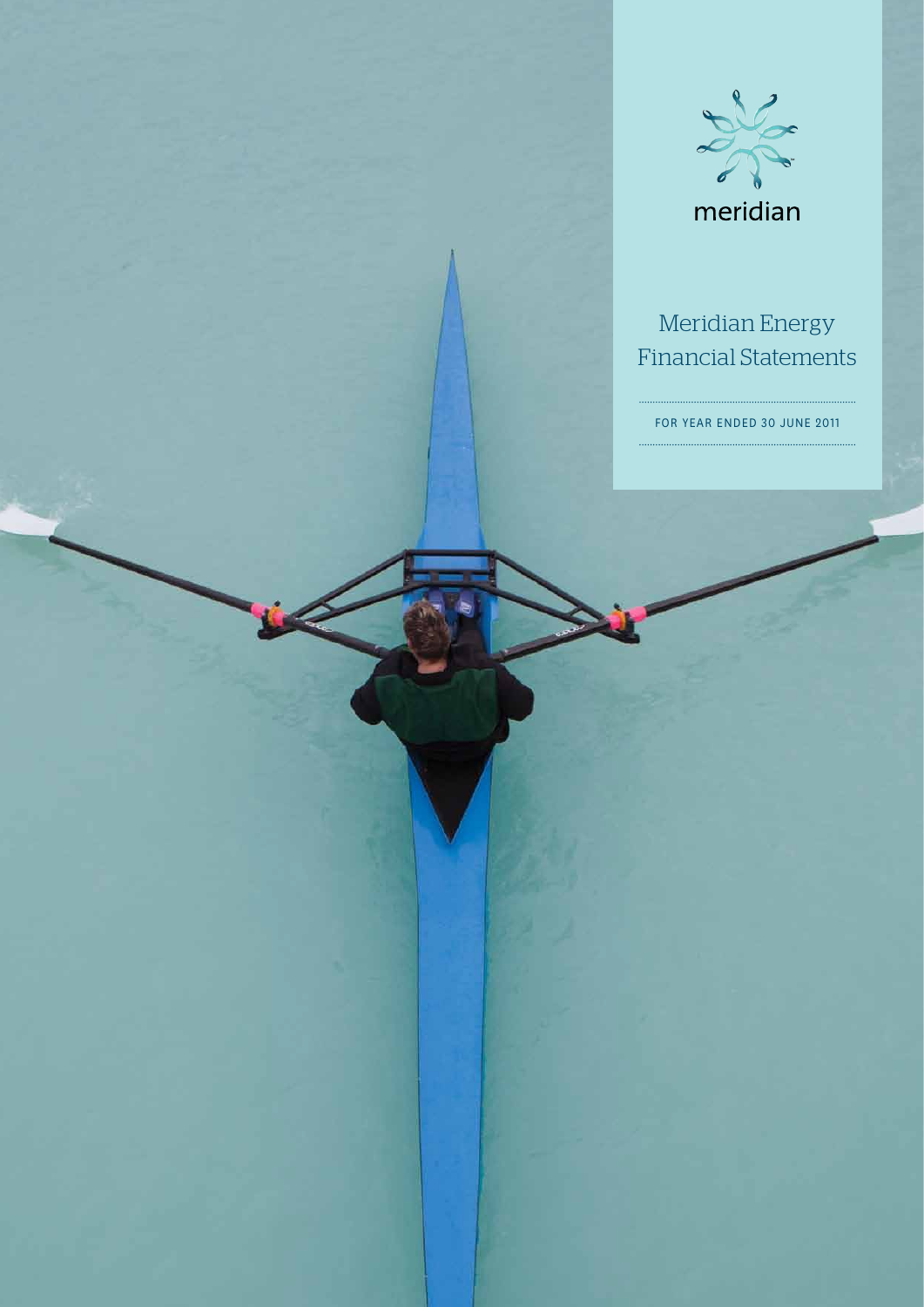# **Contents**

| 1.               |                                                                                               |  |  |  |  |  |  |
|------------------|-----------------------------------------------------------------------------------------------|--|--|--|--|--|--|
| 2.               |                                                                                               |  |  |  |  |  |  |
| 3.               |                                                                                               |  |  |  |  |  |  |
| $\overline{4}$ . |                                                                                               |  |  |  |  |  |  |
| 5.               |                                                                                               |  |  |  |  |  |  |
| 6.               |                                                                                               |  |  |  |  |  |  |
| 7.               |                                                                                               |  |  |  |  |  |  |
| 8.               |                                                                                               |  |  |  |  |  |  |
| 9.               |                                                                                               |  |  |  |  |  |  |
|                  |                                                                                               |  |  |  |  |  |  |
|                  |                                                                                               |  |  |  |  |  |  |
|                  |                                                                                               |  |  |  |  |  |  |
|                  |                                                                                               |  |  |  |  |  |  |
|                  | 14. Assets and Liabilities Classified as Held for Sale 24                                     |  |  |  |  |  |  |
|                  |                                                                                               |  |  |  |  |  |  |
|                  |                                                                                               |  |  |  |  |  |  |
|                  |                                                                                               |  |  |  |  |  |  |
|                  |                                                                                               |  |  |  |  |  |  |
|                  |                                                                                               |  |  |  |  |  |  |
|                  |                                                                                               |  |  |  |  |  |  |
|                  |                                                                                               |  |  |  |  |  |  |
|                  |                                                                                               |  |  |  |  |  |  |
|                  |                                                                                               |  |  |  |  |  |  |
|                  |                                                                                               |  |  |  |  |  |  |
|                  |                                                                                               |  |  |  |  |  |  |
|                  | 26. Reconciliation of Profit for the Period to<br>Net Cash Flows from Operating Activities 56 |  |  |  |  |  |  |
|                  |                                                                                               |  |  |  |  |  |  |
|                  |                                                                                               |  |  |  |  |  |  |
|                  |                                                                                               |  |  |  |  |  |  |
|                  |                                                                                               |  |  |  |  |  |  |
|                  |                                                                                               |  |  |  |  |  |  |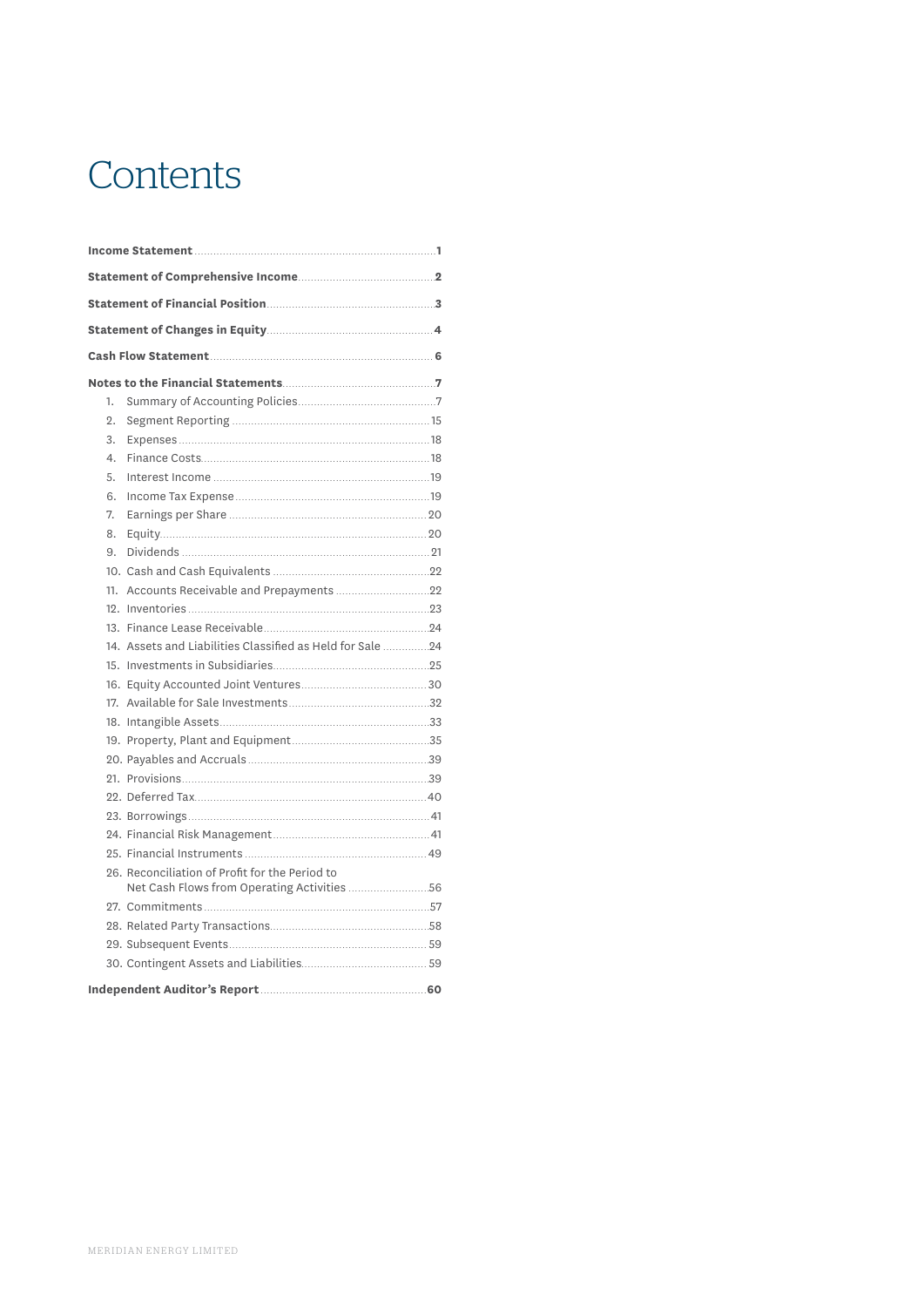# Income Statement FOR THE YEAR ENDED 30 JUNE 2011

|                                                                                                      |             | <b>GROUP</b>   |                | <b>PARENT</b>  |                |
|------------------------------------------------------------------------------------------------------|-------------|----------------|----------------|----------------|----------------|
|                                                                                                      | <b>NOTE</b> | 2011<br>\$'000 | 2010<br>\$'000 | 2011<br>\$'000 | 2010<br>\$'000 |
| <b>Operating Revenue</b>                                                                             |             |                |                |                |                |
| <b>Energy Sales Revenue</b>                                                                          |             | 2,010,432      | 2,023,136      | 1,885,991      | 1,954,797      |
| <b>Energy Related Services Revenue</b>                                                               |             | 22,284         | 16,463         | 4,664          | 2,392          |
| Dividends Received                                                                                   |             | 33             |                | 4,141          | 199            |
| Other Revenue                                                                                        |             | 20,238         | 22,306         | 15,355         | 16,065         |
| Total Operating Revenue                                                                              |             | 2,052,987      | 2,061,905      | 1,910,151      | 1,973,453      |
| <b>Operating Expenses</b>                                                                            |             |                |                |                |                |
| <b>Energy Related Expenses</b>                                                                       |             | (703, 302)     | (743, 625)     | (669, 441)     | (728, 777)     |
| Energy Transmission and Distribution Expenses                                                        |             | (451, 637)     | (425, 978)     | (426, 309)     | (417, 568)     |
| <b>Employee Expenses</b>                                                                             | 3           | (89, 493)      | (87, 258)      | (68,079)       | (70, 975)      |
| <b>Other Operating Expenses</b>                                                                      | 3           | (148, 628)     | (163, 364)     | (110, 244)     | (127, 599)     |
|                                                                                                      |             | (1, 393, 060)  | (1,420,225)    | (1, 274, 073)  | (1, 344, 919)  |
| Earnings Before Interest, Tax, Depreciation,                                                         |             |                |                |                |                |
| Amortisation and Financial Instruments (EBITDAF)                                                     |             | 659,927        | 641,680        | 636,078        | 628,534        |
| Equity Accounted Earnings of Joint Ventures                                                          | 16          | (3, 382)       | (2,012)        |                |                |
| Amortisation of Intangible Assets                                                                    | 18          | (15, 041)      | (13, 712)      | (12, 236)      | (10, 942)      |
| Impairment of Intangible Assets                                                                      | 18          |                | (17, 136)      |                | (17, 136)      |
| Impairment of Property, Plant and Equipment                                                          | 19          | (6,068)        | (1,200)        | (5,788)        | (1,200)        |
| Impairment of Inventories                                                                            | 12          | (1, 110)       |                |                |                |
| Impairment of Held for Sale Assets                                                                   | 14          | (3,778)        |                |                |                |
| Impairment of Investments                                                                            | 15          |                |                | (39, 818)      |                |
| <b>Impairment of Subsidiary Advances</b>                                                             | 15, 28      |                |                | (50, 930)      |                |
| Depreciation                                                                                         | 19          | (209, 283)     | (174, 318)     | (151, 681)     | (132, 983)     |
| Gain on Sale of Property, Plant and Equipment                                                        | 19          | 174,125        | 275            | 174,420        | 331            |
| Foreign Exchange Contracts (FECs) reclassified to Profit or Loss <sup>1</sup>                        | 25          |                | (33,087)       |                | (33,087)       |
| Net Change in Fair Value of Financial Instruments Loss                                               | 25          | (89, 270)      | (14, 872)      | (93, 804)      | (12,710)       |
| <b>Operating Profit</b>                                                                              |             | 506,120        | 385,618        | 456,241        | 420,807        |
| Finance Costs and Other Finance Related Income/(Expenses)                                            |             |                |                |                |                |
| <b>Finance Costs</b>                                                                                 | 4           | (110, 460)     | (86, 816)      | (101, 534)     | (91, 697)      |
| Interest Income                                                                                      | 5           | 2,786          | 1,730          | 61,363         | 38,571         |
| Net Change in Fair Value of Financial Instruments Loss                                               | 25          | (14, 157)      | (23, 296)      | (14, 440)      | (23, 296)      |
| Profit Before Tax                                                                                    |             | 384,289        | 277,236        | 401,630        | 344,385        |
| Income Tax Expense                                                                                   | 6           | (81, 178)      | (93, 187)      | (106, 226)     | (108, 754)     |
| Profit After Tax                                                                                     |             | 303,111        | 184,049        | 295,404        | 235,631        |
| Profit After Tax Attributable to:                                                                    |             |                |                |                |                |
| Shareholders of the Parent Company                                                                   |             | 303,817        | 184,852        | 295,404        | 235,631        |
| Non-Controlling Interest                                                                             |             | (706)          | (803)          |                |                |
|                                                                                                      |             | 303,111        | 184,049        | 295,404        | 235,631        |
| Earnings per Share from Operations Attributable to Equity Holders of<br>the Company During the Year: |             |                |                |                |                |
| Basic Earnings per Share (\$)                                                                        | 7           | 0.19           | 0.12           |                |                |
| Diluted Earnings per Share (\$)                                                                      | 7           | 0.19           | 0.12           |                |                |

*1 Includes losses on FECs, previously deferred in the cash flow hedge reserve not expected to be recovered in one or more future periods.*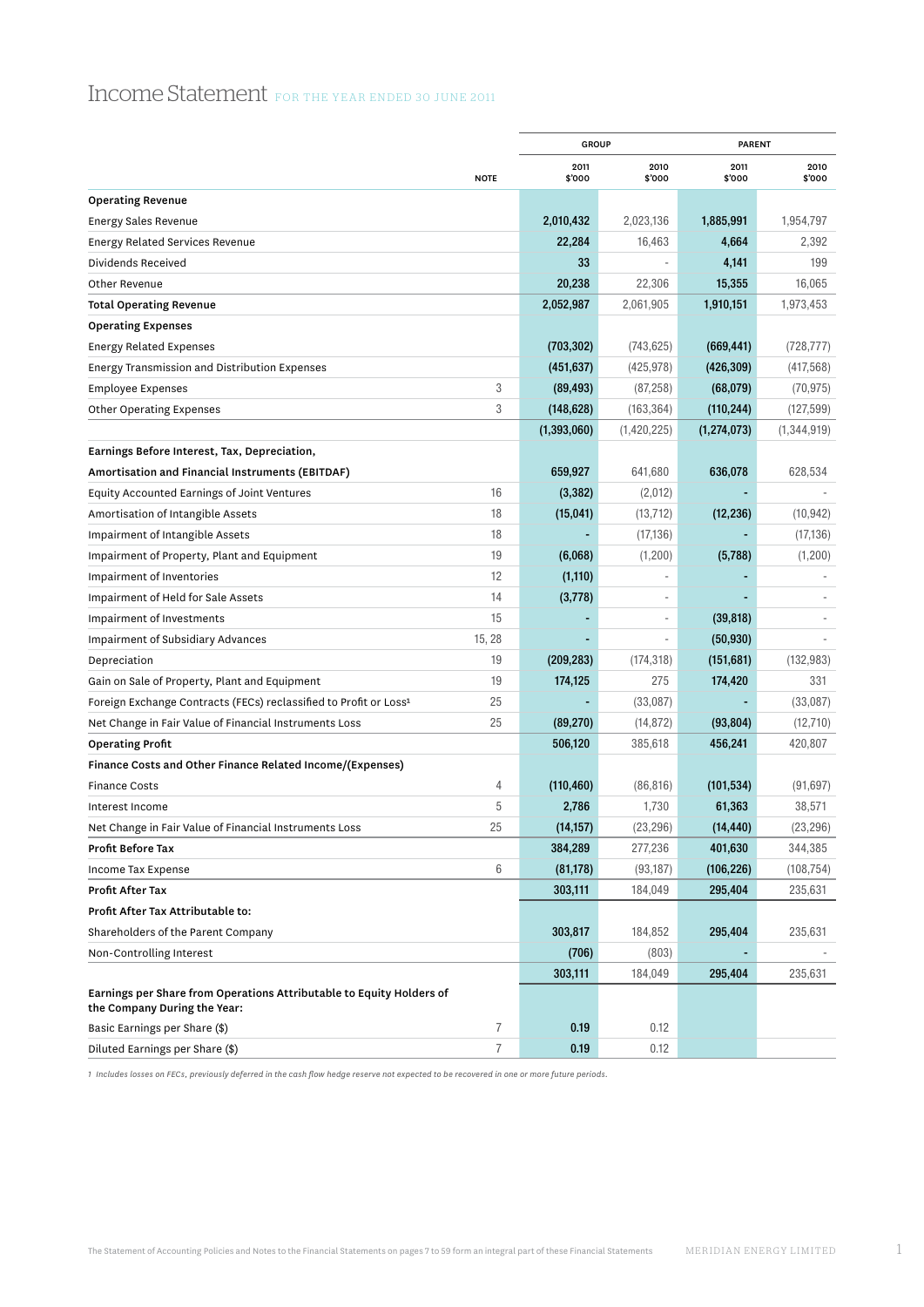# Statement of Comprehensive Income FOR THE YEAR ENDED 30 JUNE 2011

|                                                                     |             | <b>GROUP</b>   |                | <b>PARENT</b>  |                |  |
|---------------------------------------------------------------------|-------------|----------------|----------------|----------------|----------------|--|
|                                                                     | <b>NOTE</b> | 2011<br>\$'000 | 2010<br>\$'000 | 2011<br>\$'000 | 2010<br>\$'000 |  |
| Profit After Tax for the Period                                     |             | 303,111        | 184.049        | 295,404        | 235,631        |  |
| <b>Other Comprehensive Income</b>                                   |             |                |                |                |                |  |
| Revaluation Gain on Property, Plant and Equipment                   | 19          | 129,673        | 1,213,663      | 129,673        | 1,215,374      |  |
| Effect of Amalgamation of Subsidiaries                              | 15          |                |                | (39, 195)      |                |  |
| Net (Loss) on Cash Flow Hedges                                      |             | (1, 217)       | (24, 279)      | (1, 217)       | (24, 269)      |  |
| FECs Reclassified to Profit or Loss <sup>1</sup>                    | 25          |                | 33,087         |                | 33,087         |  |
| Net (Loss)/Gain on Available for Sale Investments                   | 17          | (311)          | 8              | (311)          | 8              |  |
| Exchange Gain/(Loss) Arising from Translation of Foreign Operations |             | 2,065          | (3,060)        |                |                |  |
| Tax items:                                                          |             |                |                |                |                |  |
| Deferred Tax on Sale of Tekapo A and B                              | 22          | 147,153        |                | 147,153        |                |  |
| Effect of Corporate Tax Rate Reduction on Deferred Tax              | 22          | 2,580          | 103,299        | 2,580          | 101,839        |  |
| Income Tax Relating to Other Comprehensive Income                   | 22          | (38, 691)      | (366, 738)     | (38,691)       | (367, 255)     |  |
| Other Comprehensive Income for the Period Net of Tax                |             | 241,252        | 955,980        | 199,992        | 958,784        |  |
| Total Comprehensive Income for the Period Net of Tax                |             | 544,363        | 1,140,029      | 495,396        | 1,194,415      |  |
| Total Comprehensive Income for the Period Attributable to:          |             |                |                |                |                |  |
| Shareholders of the Parent Company                                  |             | 545,069        | 1,140,832      | 495,396        | 1,194,415      |  |
| Non Controlling Interest                                            |             | (706)          | (803)          |                |                |  |
|                                                                     |             | 544,363        | 1,140,029      | 495,396        | 1,194,415      |  |

*1 Includes losses on FECs, previously deferred in the cash flow hedge reserve not expected to be recovered in one or more future periods.*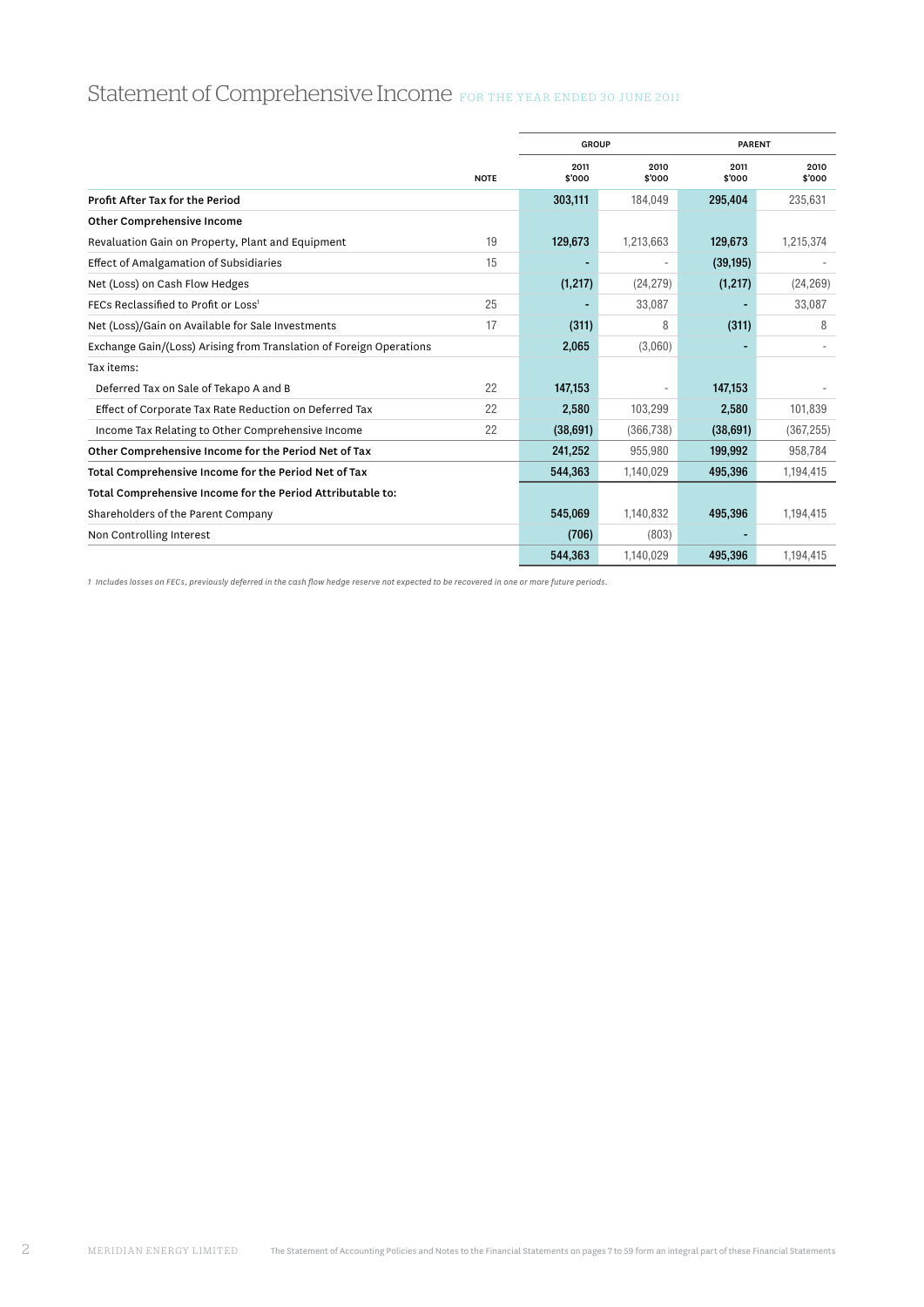|                                                   |             | <b>GROUP</b>   |                | <b>PARENT</b>  |                |  |
|---------------------------------------------------|-------------|----------------|----------------|----------------|----------------|--|
|                                                   | <b>NOTE</b> | 2011<br>\$'000 | 2010<br>\$'000 | 2011<br>\$'000 | 2010<br>\$'000 |  |
| Shareholders' Equity                              |             |                |                |                |                |  |
| Share Capital                                     | 8           | 1,600,000      | 1,600,000      | 1,600,000      | 1,600,000      |  |
| Reserves                                          |             | 3,330,404      | 3,468,979      | 3,244,258      | 3,432,506      |  |
| Equity Attributable to Shareholders of the Parent |             | 4,930,404      | 5,068,979      | 4,844,258      | 5,032,506      |  |
| Share Options Vested in Whisper Tech Limited      | 8           | 997            | 1,098          |                |                |  |
| Non-Controlling Interest                          |             | (99)           | 607            |                |                |  |
| <b>Total Equity</b>                               |             | 4,931,302      | 5,070,684      | 4,844,258      | 5,032,506      |  |
| <b>Represented by:</b>                            |             |                |                |                |                |  |
| <b>Current Assets</b>                             |             |                |                |                |                |  |
| Cash and Cash Equivalents                         | 10          | 368,191        | 54,394         | 256,596        | 39,234         |  |
| Accounts Receivable and Prepayments               | 11          | 240,885        | 199,114        | 227,193        | 187,684        |  |
| Inventories                                       | 12          | 3,333          | 6,029          | 2,424          | 3,064          |  |
| Finance Lease Receivable                          | 13          | 632            | 683            | 632            | 683            |  |
| Assets Classified as Held for Sale                |             | 1,888          | 350            |                | 350            |  |
| Derivative Financial Instruments                  | 25          | 12,256         | 11,004         | 12,256         | 13,690         |  |
| <b>Total Current Assets</b>                       |             | 627,185        | 271,574        | 499,101        | 244,705        |  |
| <b>Non-Current Assets</b>                         |             |                |                |                |                |  |
| Finance Lease Receivable                          | 13          | 4,895          | 4,984          | 4,895          | 4,984          |  |
| Investments in Subsidiaries                       | 15          |                |                | 165,716        | 106,003        |  |
| <b>Equity Accounted Joint Ventures</b>            | 16          | 4,402          | 294            |                |                |  |
| Available for Sale Investments                    | 17          | 6,065          | 6,077          | 6,065          | 6,077          |  |
| Advances to Subsidiaries                          | 28          |                |                | 326,708        | 1,209,682      |  |
| Intangible Assets                                 | 18          | 46,930         | 50,053         | 16,517         | 17,117         |  |
| Property, Plant and Equipment                     | 19          | 7,720,807      | 8,207,327      | 7,315,326      | 7,006,908      |  |
| Deferred Tax Asset                                | 22          | 7,947          | 3,399          |                |                |  |
| Derivative Financial Instruments                  | 25          | 41,742         | 171,891        | 40,747         | 171,442        |  |
| <b>Total Non-Current Assets</b>                   |             | 7,832,788      | 8,444,025      | 7,875,974      | 8,522,213      |  |
| <b>Total Assets</b>                               |             | 8,459,973      | 8,715,599      | 8,375,075      | 8,766,918      |  |
| <b>Current Liabilities</b>                        |             |                |                |                |                |  |
| Liabilities Classified as Held for Sale           | 14          |                | 15             |                | 15             |  |
| Payables and Accruals                             | 20          | 217,004        | 201,614        | 188,582        | 180,464        |  |
| Provisions                                        | 21          | 94             | 736            | 26             | 233            |  |
| Current Tax Payable                               |             | 36,608         | 31,633         | 37,194         | 31,525         |  |
| <b>Current Portion of Term Borrowings</b>         | 23          | 298,167        | 284,417        | 298,167        | 284,417        |  |
| Advances from Subsidiaries                        | 28          |                |                | 228,567        | 341,933        |  |
| Derivative Financial Instruments                  | 25          | 17,779         | 38,592         | 19,557         | 38,666         |  |
| <b>Total Current Liabilities</b>                  |             | 569,652        | 557,007        | 772,093        | 877,253        |  |
| Non-Current Liabilities                           |             |                |                |                |                |  |
| <b>Term Borrowings</b>                            | 23          | 1,275,379      | 1,323,058      | 1,086,910      | 1,143,384      |  |
| Term Payables                                     |             | 35,564         | 52,954         | 35,564         | 52,954         |  |
| Deferred Tax Liability                            | 22          | 1,412,330      | 1,559,507      | 1,400,504      | 1,508,432      |  |
| Derivative Financial Instruments                  | 25          | 235,746        | 152,389        | 235,746        | 152,389        |  |
| <b>Total Non-Current Liabilities</b>              |             | 2,959,019      | 3,087,908      | 2,758,724      | 2,857,159      |  |
| Total Liabilities                                 |             | 3,528,671      | 3,644,915      | 3,530,817      | 3,734,412      |  |
| <b>Net Assets</b>                                 |             | 4,931,302      | 5,070,684      | 4,844,258      | 5,032,506      |  |

The Directors of Meridian Energy Limited authorise these financial statements for issue on behalf of the Board.

ChrisWalle

Chris Moller Anne Urlwin (1999)<br>Chairman, 22 August 2011 (1999) 1999 (1999) (1999) 1999 (1999) (1999) 1999 (1999) 1999 (1999) 1999 (1999) 199

wpt  $\Rightarrow$ 

Chair of Audit and Risk Committee, 22 August 2011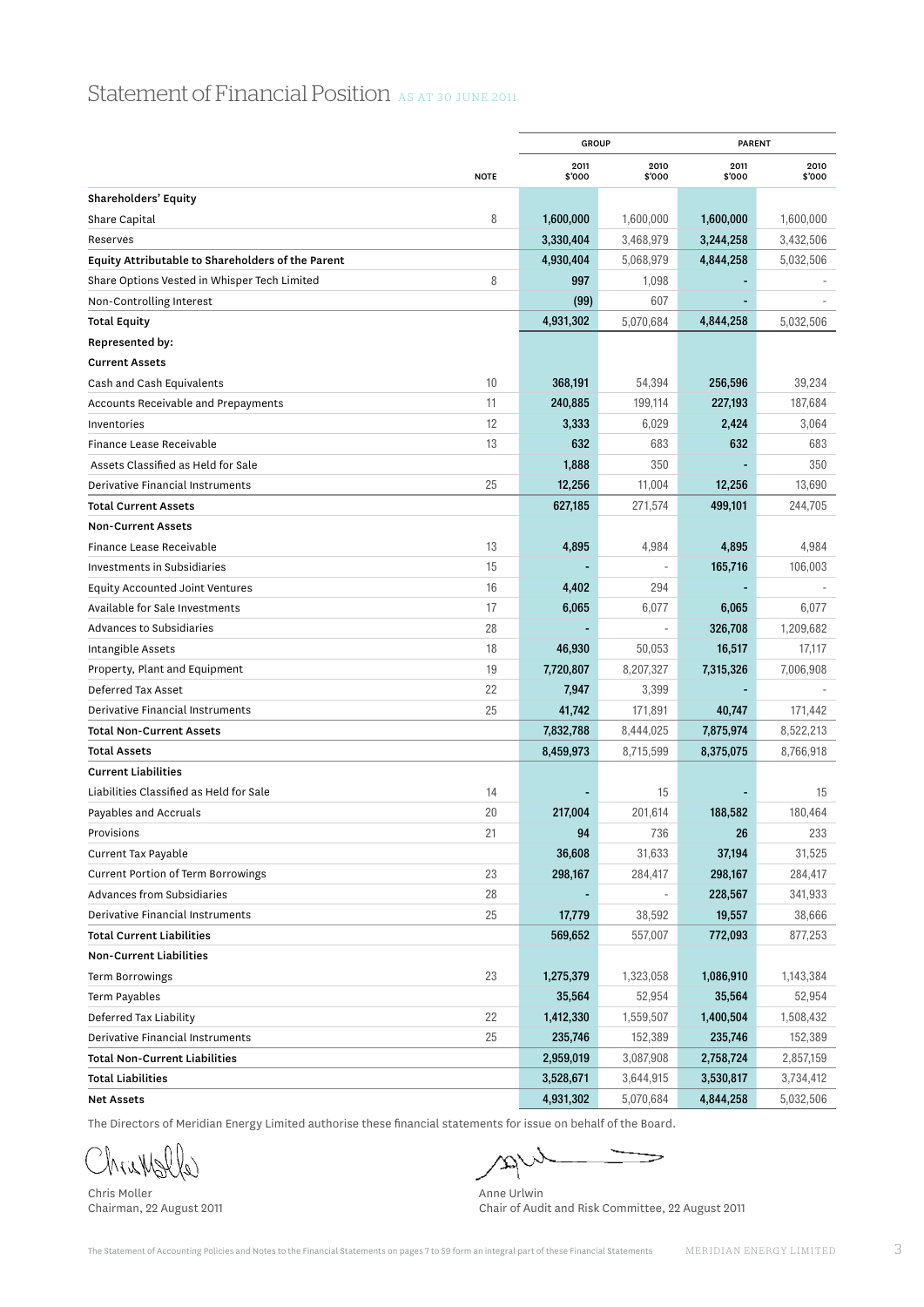# Statement of Changes in Equity FOR THE YEAR ENDED 30 JUNE 2011

|                                                                             | <b>GROUP</b>            |                                          |                                                                              |                                             |                                                |                                |                                                                                   |                                   |                                                         |                        |
|-----------------------------------------------------------------------------|-------------------------|------------------------------------------|------------------------------------------------------------------------------|---------------------------------------------|------------------------------------------------|--------------------------------|-----------------------------------------------------------------------------------|-----------------------------------|---------------------------------------------------------|------------------------|
|                                                                             | SHARE CAPITAL<br>\$'000 | <b>REVALUATION<br/>RESERVE</b><br>\$'000 | <b><i>FRANSLATION</i></b><br><b>CURRENCY</b><br>RESERVE<br>FOREIGN<br>\$'000 | <b>HEDGE RESERVE</b><br>CASH FLOW<br>\$'000 | <b>AVAILABLE FOR</b><br>SALE RESERVE<br>\$'000 | EARNINGS<br>\$'000<br>RETAINED | ATTRIBUTABLE TO<br><b>SHAREHOLDERS</b><br>OF THE PARENT<br>TOTAL EQUITY<br>\$'000 | SHARE OPTIONS<br>VESTED<br>\$'000 | CONTROLLING<br><b>INTEREST</b><br>\$'000<br>$rac{1}{2}$ | <b>TOTAL</b><br>\$'000 |
| Balance at 1 July 2009                                                      | 1,600,000               | 2,737,092                                | 340                                                                          | (5, 525)                                    | 380                                            | (50, 648)                      | 4,281,639                                                                         | 1,079                             | 1,410                                                   | 4,284,128              |
| Profit for the Period                                                       |                         | ٠                                        |                                                                              |                                             |                                                | 184,852                        | 184,852                                                                           | ÷                                 | (803)                                                   | 184,049                |
| Revaluation Gain on Property,<br>Plant and Equipment                        |                         | 1,213,663                                |                                                                              |                                             |                                                | ٠                              | 1,213,663                                                                         |                                   | ÷,                                                      | 1,213,663              |
| Cash Flow Hedges:                                                           |                         |                                          |                                                                              |                                             |                                                |                                |                                                                                   |                                   |                                                         |                        |
| Net Gain Taken to Equity                                                    |                         | $\overline{\phantom{a}}$                 |                                                                              | (24, 279)                                   |                                                | ٠                              | (24, 279)                                                                         | ٠                                 |                                                         | (24, 279)              |
| FECs Reclassified to Profit or Loss                                         |                         | ÷,                                       |                                                                              | 33,087                                      |                                                | ä,                             | 33,087                                                                            | ä,                                |                                                         | 33,087                 |
| Available for Sale Reserve:                                                 |                         |                                          |                                                                              |                                             |                                                |                                |                                                                                   |                                   |                                                         |                        |
| Net Gain Taken to Equity                                                    |                         | ٠                                        |                                                                              | ٠                                           | 8                                              | ä,                             | 8                                                                                 | ÷                                 |                                                         | 8                      |
| Exchange Differences Arising from<br>Translation of Foreign Operations      |                         | $\overline{\phantom{a}}$                 | (3,060)                                                                      | ٠                                           |                                                | ä,                             | (3,060)                                                                           | ÷                                 |                                                         | (3,060)                |
| <b>Asset Revaluation Reserve</b><br><b>Transferred to Retained Earnings</b> |                         | (4,680)                                  | ٠                                                                            |                                             | (14)                                           | 4,694                          |                                                                                   |                                   |                                                         |                        |
| <b>Effect of Corporate Tax Rate</b><br>Reduction on Deferred Tax            |                         | 103,270                                  | $\overline{\phantom{a}}$                                                     | 18                                          | 11                                             | ÷,                             | 103,299                                                                           | ÷                                 |                                                         | 103,299                |
| Income Tax Relating to Other<br>Comprehensive Income                        |                         | (362, 694)                               | ÷,                                                                           | (2,642)                                     | $\overline{c}$                                 | (1, 404)                       | (366, 738)                                                                        | ٠                                 |                                                         | (366, 738)             |
| <b>Total Comprehensive Income</b><br>for the Period                         | $\blacksquare$          | 949,559                                  | (3,060)                                                                      | 6,184                                       | $\overline{7}$                                 | 188,142                        | 1,140,832                                                                         | $\blacksquare$                    | (803)                                                   | 1,140,029              |
| <b>Share Options Vested</b>                                                 |                         | ۰                                        | $\overline{\phantom{a}}$                                                     | ٠                                           |                                                |                                |                                                                                   | 19                                |                                                         | 19                     |
| Dividends Paid                                                              |                         |                                          | ÷,                                                                           |                                             |                                                | (353, 492)                     | (353, 492)                                                                        |                                   |                                                         | (353, 492)             |
| Balance at 30 June 2010                                                     | 1,600,000               | 3,686,651                                | (2,720)                                                                      | 659                                         | 387                                            | (215,998)                      | 5,068,979                                                                         | 1,098                             | 607                                                     | 5,070,684              |

|                                                                            |                         |                                           |                                                                |                                                 |                                                        | <b>GROUP</b>                            |                                                                                   |                                   |                                                  |                 |
|----------------------------------------------------------------------------|-------------------------|-------------------------------------------|----------------------------------------------------------------|-------------------------------------------------|--------------------------------------------------------|-----------------------------------------|-----------------------------------------------------------------------------------|-----------------------------------|--------------------------------------------------|-----------------|
|                                                                            | SHARE CAPITAL<br>\$'000 | <b>REVALUATION<br/>RESERVE<br/>\$'000</b> | <b>TRANSLATION</b><br>CURRENCY<br>RESERVE<br>FOREIGN<br>\$'000 | <b>HEDGE RESERVE</b><br>FLOW<br>CASHI<br>\$'000 | <b>AVAILABLE FOR</b><br><b>SALE RESERVE<br/>\$'000</b> | <b>RETAINED<br/>EARNINGS<br/>\$'000</b> | ATTRIBUTABLE TO<br><b>SHAREHOLDERS</b><br>OF THE PARENT<br>TOTAL EQUITY<br>\$'000 | SHARE OPTIONS<br>VESTED<br>\$'000 | <b>CONTROLLING</b><br>INTEREST<br>\$'000<br>NON- | TOTAL<br>\$'000 |
| Balance at 1 July 2010                                                     | 1,600,000               | 3,686,651                                 | (2,720)                                                        | 659                                             | 387                                                    | (215, 998)                              | 5,068,979                                                                         | 1,098                             | 607                                              | 5,070,684       |
| Profit for the Period                                                      |                         |                                           |                                                                | ٠                                               |                                                        | 303,817                                 | 303,817                                                                           | $\overline{a}$                    | (706)                                            | 303,111         |
| Revaluation Gain on Property, Plant<br>and Equipment                       |                         | 129,673                                   |                                                                | i.                                              |                                                        | ٠                                       | 129,673                                                                           |                                   | ÷,                                               | 129,673         |
| Cash Flow Hedges:                                                          |                         |                                           |                                                                |                                                 |                                                        |                                         |                                                                                   |                                   |                                                  |                 |
| Net Gain Taken to Equity                                                   |                         | ٠                                         |                                                                | (1, 217)                                        |                                                        |                                         | (1, 217)                                                                          |                                   |                                                  | (1, 217)        |
| Available for Sale Reserve:                                                |                         |                                           |                                                                |                                                 |                                                        |                                         |                                                                                   |                                   |                                                  |                 |
| Net Loss Taken to Equity                                                   |                         | ٠                                         |                                                                | ä,                                              | (311)                                                  |                                         | (311)                                                                             |                                   | ÷                                                | (311)           |
| Exchange Differences Arising from<br>Translation of Foreign Operations     |                         | ÷                                         | 2,065                                                          | ä,                                              |                                                        |                                         | 2,065                                                                             |                                   | ÷,                                               | 2,065           |
| <b>Asset Revaluation Reserve</b><br>Transferred to Retained Earnings       |                         | (538, 194)                                | ÷,                                                             | ٠                                               |                                                        | 538,194                                 |                                                                                   |                                   |                                                  |                 |
| Deferred Tax Transferred<br>to Retained Earnings on<br>Tekapo A and B Sale |                         | 150,415                                   |                                                                |                                                 |                                                        | (3, 262)                                | 147,153                                                                           |                                   |                                                  | 147,153         |
| Effect of Corporate Tax Rate<br><b>Reduction on Deferred Tax</b>           |                         | 2,610                                     | $\overline{\phantom{a}}$                                       | (24)                                            | (6)                                                    |                                         | 2,580                                                                             |                                   | ÷                                                | 2,580           |
| Income Tax Relating to Other<br>Comprehensive Income                       |                         | (38, 639)                                 | $\overline{\phantom{a}}$                                       | 365                                             | 92                                                     | (509)                                   | (38, 691)                                                                         |                                   |                                                  | (38, 691)       |
| <b>Total Comprehensive Income for</b><br>the Period                        | $\overline{a}$          | (294, 135)                                | 2,065                                                          | (876)                                           | (225)                                                  | 838,240                                 | 545,069                                                                           | -                                 | (706)                                            | 544,363         |
| Share Options Vested                                                       |                         | ٠                                         | ٠                                                              | i.                                              |                                                        |                                         |                                                                                   | (101)                             |                                                  | (101)           |
| Dividends Paid                                                             |                         |                                           |                                                                | ÷                                               |                                                        | (683, 644)                              | (683, 644)                                                                        |                                   |                                                  | (683, 644)      |
| Balance at 30 June 2011                                                    | 1,600,000               | 3,392,516                                 | (655)                                                          | (217)                                           | 162                                                    | (61, 402)                               | 4,930,404                                                                         | 997                               | (99)                                             | 4,931,302       |

4 MERIDIAN ENERGY LIMITED The Statement of Accounting Policies and Notes to the Financial Statements on pages 7 to 59 form an integral part of these Financial Statements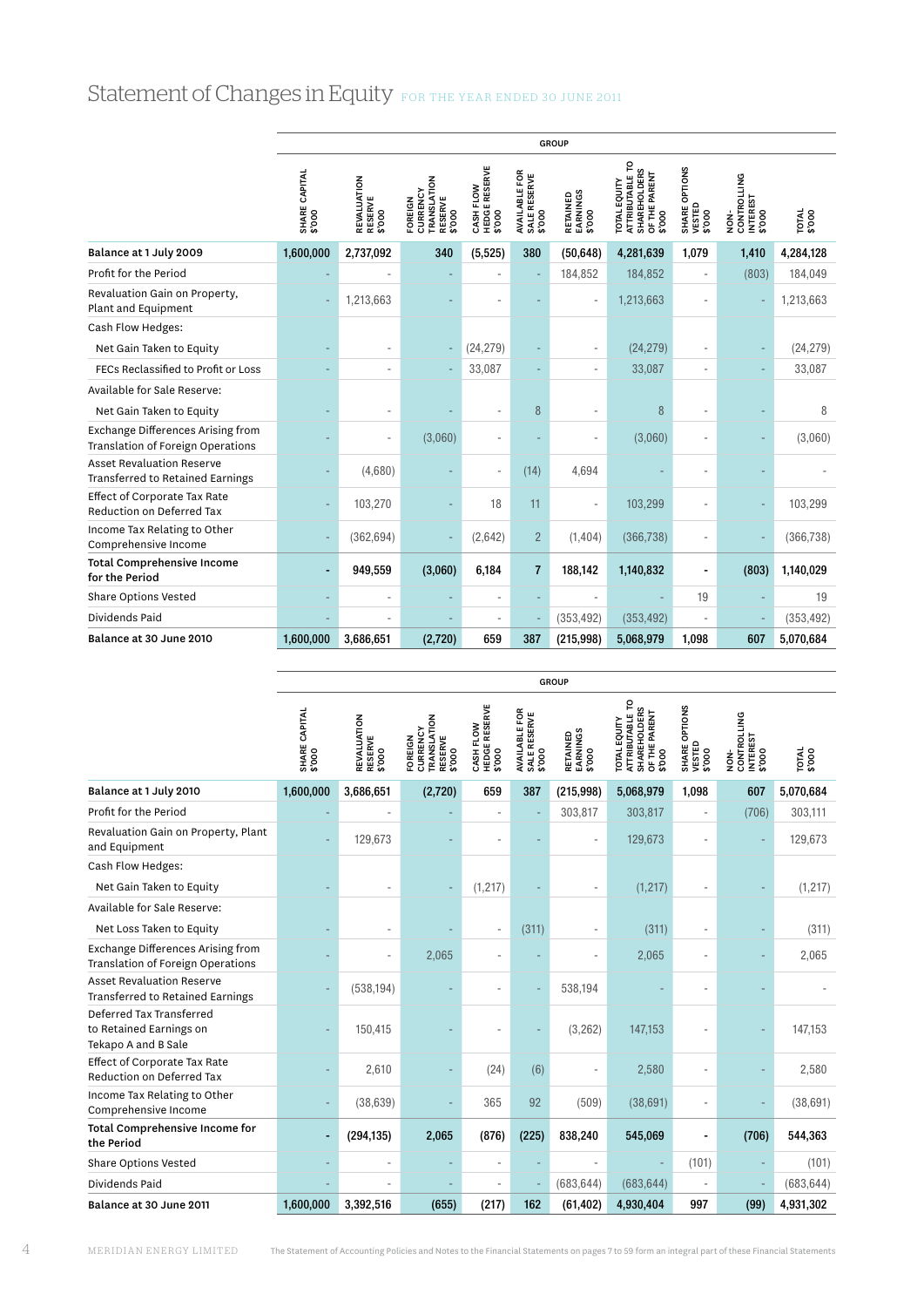# Statement of Changes in Equity FOR THE YEAR ENDED 30 JUNE 2011

|                                                                             | <b>PARENT</b>              |                                         |                                         |                                                      |                                         |                        |  |
|-----------------------------------------------------------------------------|----------------------------|-----------------------------------------|-----------------------------------------|------------------------------------------------------|-----------------------------------------|------------------------|--|
|                                                                             | SHARE<br>CAPITAL<br>\$'000 | REVALUATION<br><b>RESERVE</b><br>\$'000 | CASH FLOW<br>HEDGE<br>RESERVE<br>\$'000 | <b>AVAILABLE<br/>FOR SALE<br/>RESERVE<br/>\$'000</b> | <b>RETAINED<br/>EARNINGS<br/>\$'000</b> | <b>TOTAL</b><br>\$'000 |  |
| Balance at 1 July 2009                                                      | 1,600,000                  | 2,679,571                               | (5, 532)                                | 380                                                  | (82, 836)                               | 4,191,583              |  |
| Profit for the Period                                                       |                            |                                         |                                         |                                                      | 235,631                                 | 235,631                |  |
| Revaluation Gain on Property, Plant and Equipment                           |                            | 1,215,374                               |                                         | ٠                                                    |                                         | 1,215,374              |  |
| Cash Flow Hedges:                                                           |                            |                                         |                                         |                                                      |                                         |                        |  |
| Net Loss Taken to Equity                                                    |                            |                                         | (24, 269)                               |                                                      |                                         | (24, 269)              |  |
| FECs Reclassified to Profit or Loss                                         |                            | ٠                                       | 33,087                                  | $\overline{\phantom{a}}$                             |                                         | 33,087                 |  |
| Available for Sale Reserve:                                                 |                            |                                         |                                         |                                                      |                                         |                        |  |
| Net Loss Taken to Equity                                                    |                            |                                         |                                         | 8                                                    |                                         | 8                      |  |
| <b>Asset Revaluation Reserve</b><br><b>Transferred to Retained Earnings</b> |                            | (4,680)                                 |                                         | (14)                                                 | 4,694                                   |                        |  |
| Effect of Corporate Tax Reduction on Deferred Tax                           |                            | 101,810                                 | 18                                      | 11                                                   |                                         | 101,839                |  |
| Income Tax Relating to Other<br>Comprehensive Income                        |                            | (363, 208)                              | (2,645)                                 | $\overline{2}$                                       | (1, 404)                                | (367, 255)             |  |
| Total Comprehensive Income for the Period                                   | ۰                          | 949,296                                 | 6,191                                   | 7                                                    | 238,921                                 | 1,194,415              |  |
| Dividends Paid                                                              |                            |                                         |                                         |                                                      | (353, 492)                              | (353, 492)             |  |
| Balance at 30 June 2010                                                     | 1,600,000                  | 3,628,867                               | 659                                     | 387                                                  | (197, 407)                              | 5,032,506              |  |

PARENT

|                                                                             | SHARE<br>CAPITAL<br>\$'000 | REVALUATION<br><b>RESERVE<br/>\$'000</b> | CASH FLOW<br>HEDGE<br>RESERVE<br>\$'000 | AVAILABLE<br>FOR SALE<br>RESERVE<br>\$'000 | <b>EARNINGS</b><br>\$'000<br>RETAINED | TOTAL<br>\$'000 |
|-----------------------------------------------------------------------------|----------------------------|------------------------------------------|-----------------------------------------|--------------------------------------------|---------------------------------------|-----------------|
| Balance at 1 July 2010                                                      | 1,600,000                  | 3,628,867                                | 659                                     | 387                                        | (197, 407)                            | 5,032,506       |
| Profit for the Period                                                       |                            |                                          |                                         | ٠                                          | 295,404                               | 295,404         |
| Revaluation Gain on Property, Plant and Equipment                           |                            | 129,673                                  |                                         | ٠                                          |                                       | 129,673         |
| Cash Flow Hedges:                                                           |                            |                                          |                                         |                                            |                                       |                 |
| Net Loss Taken to Equity                                                    |                            |                                          | (1, 217)                                |                                            |                                       | (1, 217)        |
| Available for Sale Reserve:                                                 |                            |                                          |                                         |                                            |                                       |                 |
| Net Loss Taken to Equity                                                    |                            |                                          |                                         | (311)                                      |                                       | (311)           |
| <b>Asset Revaluation Reserve</b><br><b>Transferred to Retained Earnings</b> |                            | (538, 194)                               |                                         | $\overline{\phantom{a}}$                   | 538,194                               |                 |
| Effect of Amalgamation of Subsidiaries                                      |                            | 52,581                                   |                                         | $\overline{\phantom{a}}$                   | (91,776)                              | (39, 195)       |
| Deferred Tax Transferred to<br>Retained Earnings on Tekapo A and B Sale     |                            | 150,415                                  |                                         | ٠                                          | (3, 262)                              | 147,153         |
| Effect of Corporate Tax Reduction on Deferred Tax                           |                            | 2,610                                    | (24)                                    | (6)                                        |                                       | 2,580           |
| Income Tax Relating to Other<br>Comprehensive Income                        |                            | (38, 639)                                | 365                                     | 92                                         | (509)                                 | (38, 691)       |
| Total Comprehensive Income for the Period                                   |                            | (241, 554)                               | (876)                                   | (225)                                      | 738,051                               | 495,396         |
| Retained Earnings on Amalgamation of Subsidiaries                           |                            |                                          |                                         |                                            |                                       |                 |
| Dividends Paid                                                              |                            |                                          |                                         |                                            | (683, 644)                            | (683, 644)      |
| Balance at 30 June 2011                                                     | 1,600,000                  | 3,387,313                                | (217)                                   | 162                                        | (143,000)                             | 4.844.258       |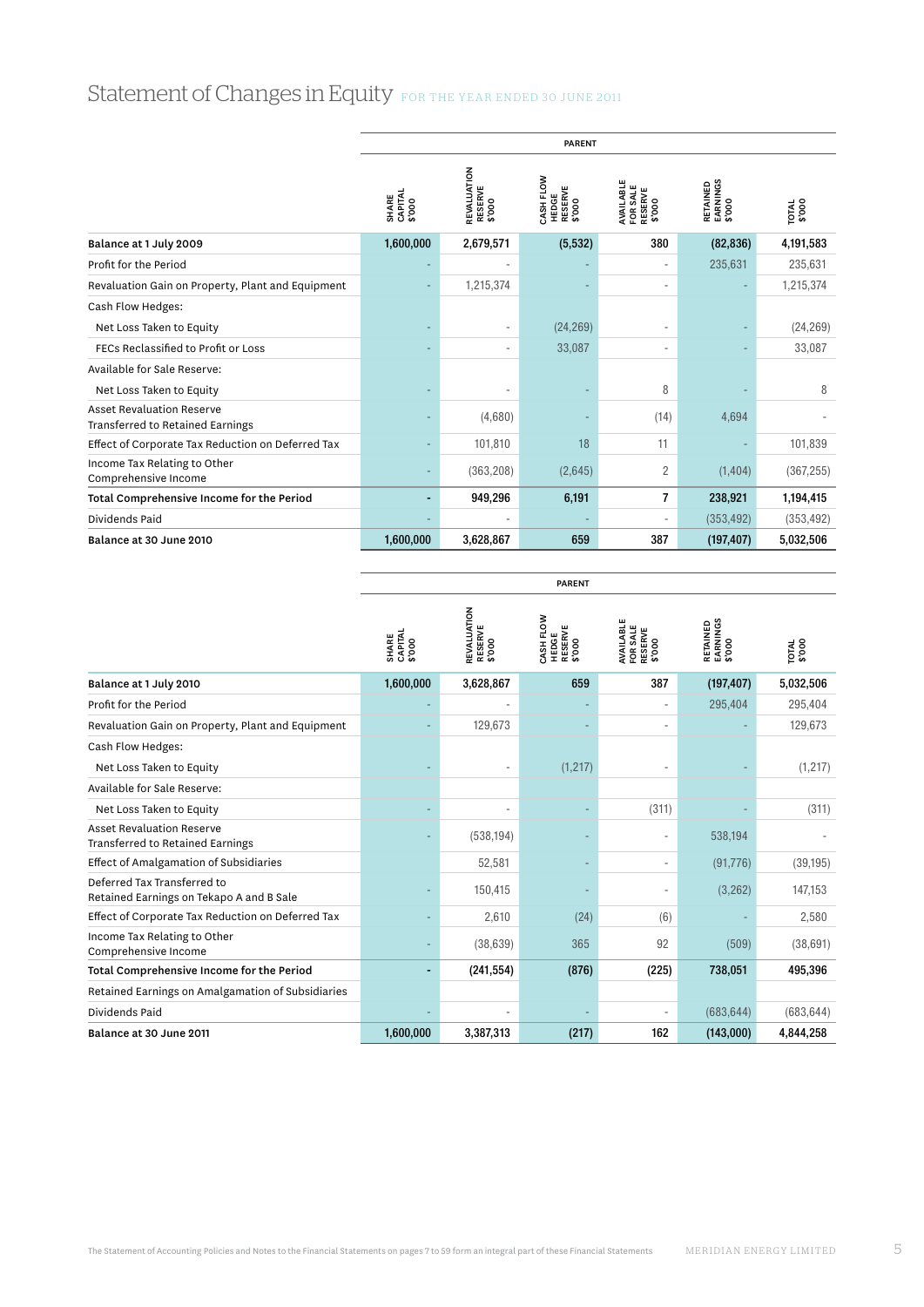# Cash Flow Statement FOR THE YEAR ENDED 30 JUNE 2011

|                                                       | <b>GROUP</b>   |                | <b>PARENT</b>  |                |
|-------------------------------------------------------|----------------|----------------|----------------|----------------|
| <b>NOTE</b>                                           | 2011<br>\$'000 | 2010<br>\$'000 | 2011<br>\$'000 | 2010<br>\$'000 |
| <b>Operating Activities</b>                           |                |                |                |                |
| Cash was Provided from:                               |                |                |                |                |
| <b>Receipts from Customers</b>                        | 2,006,326      | 2,050,950      | 1,860,646      | 1,970,837      |
| Net GST Received                                      | 2,562          | 1,009          | 1,897          |                |
| <b>Interest Received</b>                              | 2,787          | 1,730          | 61,363         | 38,571         |
| Dividends Received                                    | 33             |                | 199            | 199            |
|                                                       | 2,011,708      | 2,053,689      | 1,924,105      | 2,009,607      |
| Cash was Applied to:                                  |                |                |                |                |
| Payments to Suppliers and Employees                   | (1,421,788)    | (1,420,472)    | (1,315,046)    | (1, 347, 497)  |
| Net GST Paid                                          |                |                |                | (54)           |
| <b>Interest Paid</b>                                  | (105, 034)     | (80, 512)      | (97,900)       | (85, 393)      |
| Income Tax Paid                                       | (116, 178)     | (100, 881)     | (116, 055)     | (100, 730)     |
|                                                       | (1,643,000)    | (1,601,865)    | (1,529,001)    | (1,533,674)    |
| 26<br>Net Cash Inflows from Operating Activities      | 368,708        | 451,824        | 395,104        | 475,933        |
| <b>Investment Activities</b>                          |                |                |                |                |
| Cash was Provided from:                               |                |                |                |                |
| Sale of Property, Plant and Equipment <sup>1</sup>    | 821,735        | 11,092         | 821,170        | 11,084         |
| Sale of Investments                                   |                | 924            |                | 924            |
| Finance Lease Receivable                              | 140            |                | 140            |                |
| 19<br>Government Grant                                | 8,398          |                |                |                |
|                                                       | 830,273        | 12,016         | 821,310        | 12,008         |
| Cash was Applied to:                                  |                |                |                |                |
| Purchase of Property, Plant and Equipment             | (248, 122)     | (196, 944)     | (66, 953)      | (55, 155)      |
| Capitalised Interest                                  | (4,253)        | (10,082)       | (245)          | (4,170)        |
| Advances to Subsidiaries                              |                |                | (307, 945)     | (239, 829)     |
| Purchase of Subsidiaries                              |                | (245, 828)     |                |                |
| Purchase of Intangible Assets                         | (12, 457)      | (17, 523)      | (11, 636)      | (8,481)        |
| Purchase of Investments                               | (7,789)        | (8)            | (299)          | (9,757)        |
|                                                       | (272, 621)     | (470, 385)     | (387,078)      | (317, 392)     |
| Net Cash Inflows/(Outflows) from Investing Activities | 557,652        | (458, 369)     | 434,232        | (305, 384)     |
| <b>Financing Activities</b>                           |                |                |                |                |
| Cash was Provided from:                               |                |                |                |                |
| Proceeds From Borrowings                              | 537,123        | 564,281        | 537,123        | 384,607        |
|                                                       | 537,123        | 564,281        | 537,123        | 384,607        |
| Cash was Applied to:                                  |                |                |                |                |
| Dividends Paid<br>9                                   | (683, 644)     | (353, 492)     | (683, 644)     | (353, 492)     |
| Term Borrowings Paid                                  | (465, 488)     | (197, 727)     | (465, 488)     | (197, 727)     |
|                                                       | (1,149,132)    | (551, 219)     | (1, 149, 132)  | (551, 219)     |
| Net Cash (Outflows)/Inflows from Financing Activities | (612,009)      | 13,062         | (612,009)      | (166, 612)     |
| Net Increase in Cash and Cash Equivalents             | 314,351        | 6,517          | 217,327        | 3,937          |
| Cash and Cash Equivalents at Beginning of Year        | 54,394         | 47,877         | 39,234         | 35,297         |
| Cash on Amalgamation of Subsidiaries                  |                |                | 35             |                |
| Cash Transferred to Assets Held for Sale              | (554)          |                |                |                |
| 10<br>Cash and Cash Equivalents at End of Year        | 368,191        | 54,394         | 256,596        | 39,234         |

*1 Includes the sale of Tekapo A and B to Genesis Power Limited for \$820.2 million.*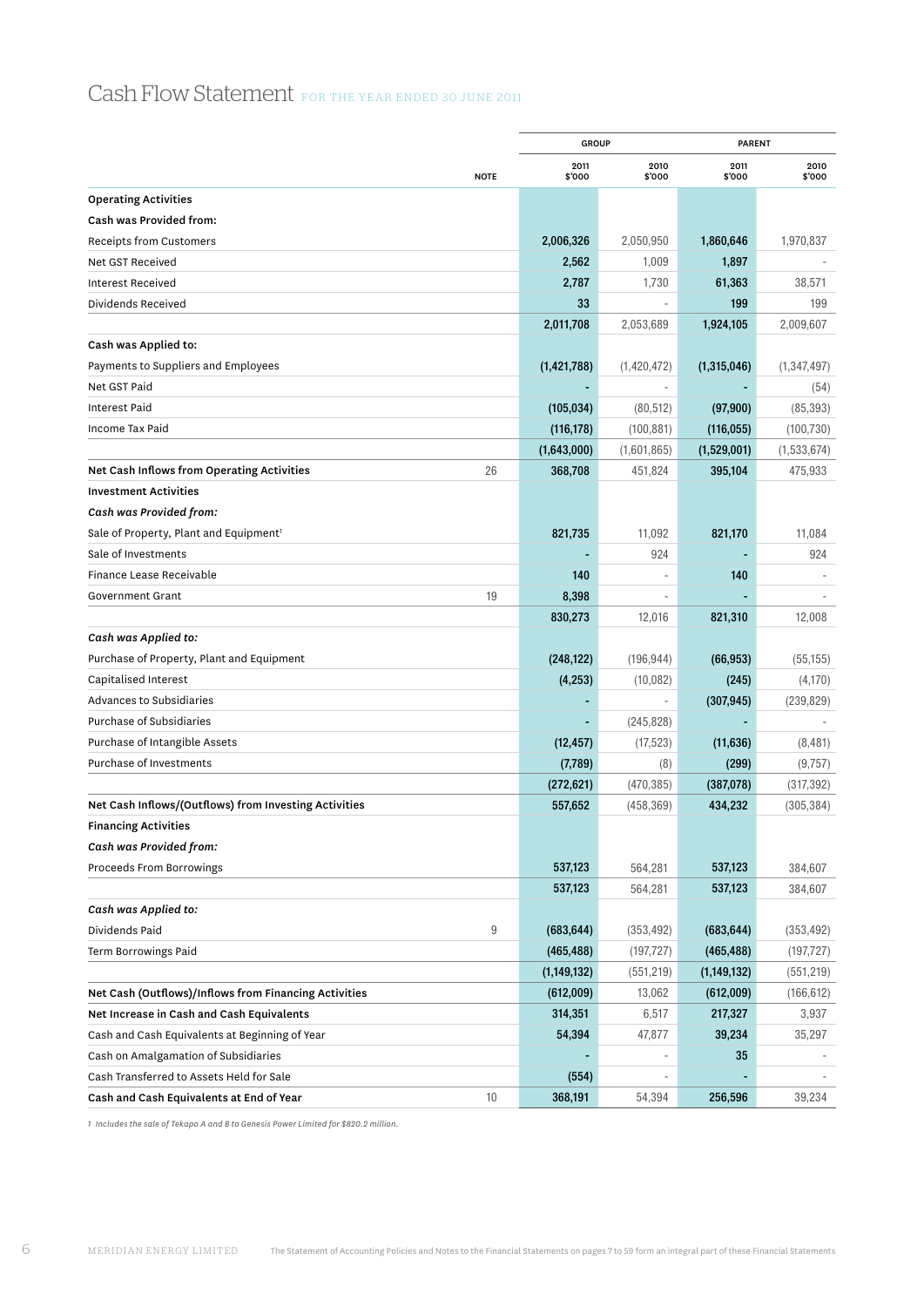# **Contents**

- 1. Summary of Accounting Policies
- 2. Segment Reporting
- 3. Expenses
- 4. Finance Costs
- 5. Interest Income
- 6. Income Tax Expense
- 7. Earnings per Share
- 8. Equity
- 9. Dividends
- 10. Cash and Cash Equivalents
- 11. Accounts Receivable and Prepayments
- 12. Inventories
- 13. Finance Lease Receivable
- 14. Assets and Liabilities Classified as Held for Sale
- 15. Investments in Subsidiaries
- 16. Equity Accounted Joint Ventures
- 17. Available for Sale Investments
- 18. Intangible Assets
- 19. Property, Plant and Equipment
- 20. Payables and Accruals
- 21. Provisions
- 22. Deferred Tax
- 23. Borrowings
- 24. Financial Risk Management
- 25. Financial Instruments
- 26. Reconciliation of Profit for the Period to Net Cash Flows from Operating Activities
- 27. Commitments
- 28. Related Party Transactions
- 29. Subsequent Events
- 30. Contingent Assets and Liabilities

# 1. Summary of Accounting Policies

### Reporting Entity and Statement of Compliance

Meridian Energy Limited is domiciled in New Zealand and registered under the Companies Act 1993. The registered office of the Company is Level 1, 33 Customhouse Quay, Wellington. The shares in Meridian Energy Limited are held in equal numbers by the Minister for State-Owned Enterprises and the Minister of Finance, on behalf of Her Majesty the Queen in Right of New Zealand ('the Crown') under the State-Owned Enterprises Act 1986.

Meridian Energy Limited's core business is the generation of electricity (including the management of related assets) and the trading and retailing of electricity and wider complementary products and solutions.

The consolidated financial statements comprise those of Meridian Energy Limited (the 'Parent' or the 'Company') and its subsidiaries (together referred to as 'Meridian' or the 'Group').

These financial statements have been prepared in accordance with Generally Accepted Accounting Practice in New Zealand. They comply with New Zealand equivalents to International Financial Reporting Standards (NZ IFRS) and are prepared in accordance with the requirements of the Financial Reporting Act 1993. For the purposes of financial reporting Meridian is a profit-oriented entity.

These consolidated financial statements comply with International Financial Reporting Standards (IFRS). The Parent entity financial statements also comply with IFRS.

The reporting period for these financial statements is the year ended 30 June 2011.

The financial statements were authorised for issue by the directors on 22 August 2011.

#### Basis of Preparation

The financial statements have been prepared on the basis of historical cost

modified by the revaluation of certain assets and liabilities as identified in the following accounting policies.

These financial statements are presented in New Zealand dollars rounded to the nearest thousand (\$'000).

The accrual basis of accounting has been used unless otherwise stated.

The same accounting policies, presentation and methods of computation have been applied consistently to all periods presented in these consolidated financial statements except for the additional new Standards as listed below. The revised NZ IAS 24 was early-adopted in 2010, and simplifies some of the disclosure requirements in relation to transactions with the Crown reporting entity. The revised Standard has had no impact on the reported results or financial position of Meridian. The additional new Standards and IFRIC (International Financial Reporting Interpretations Committee) interpretations are as follows:

| STANDARD/INTERPRETATION                                                                                                                  | EFFECTIVE FOR ANNUAL REPORTING<br>PERIODS BEGINNING ON OR AFTER |
|------------------------------------------------------------------------------------------------------------------------------------------|-----------------------------------------------------------------|
| NZ IFRS 2 (Amendment) Share-Based Payments: Group Cash Settled Share based Payment Transactions                                          | 1 January 2010                                                  |
| IAS 32 (Amendment) Financial Instruments: Presentation - Classification of Rights Issues                                                 | 1 February 2010                                                 |
| Improvements to New Zealand Equivalents to International Financial Reporting Standards 2009                                              | Various dates                                                   |
| Improvements to New Zealand Equivalents to International Financial Reporting Standards 2010<br>- Improvements to NZ IFRS 3 and NZ IAS 27 | 1 July 2010                                                     |
| NZ IFRIC 19 Extinguishing Financial Liabilities with Equity Instruments                                                                  | 1 July 2010                                                     |

The adoption of these standards do not have an impact on the reported results or financial position of Meridian.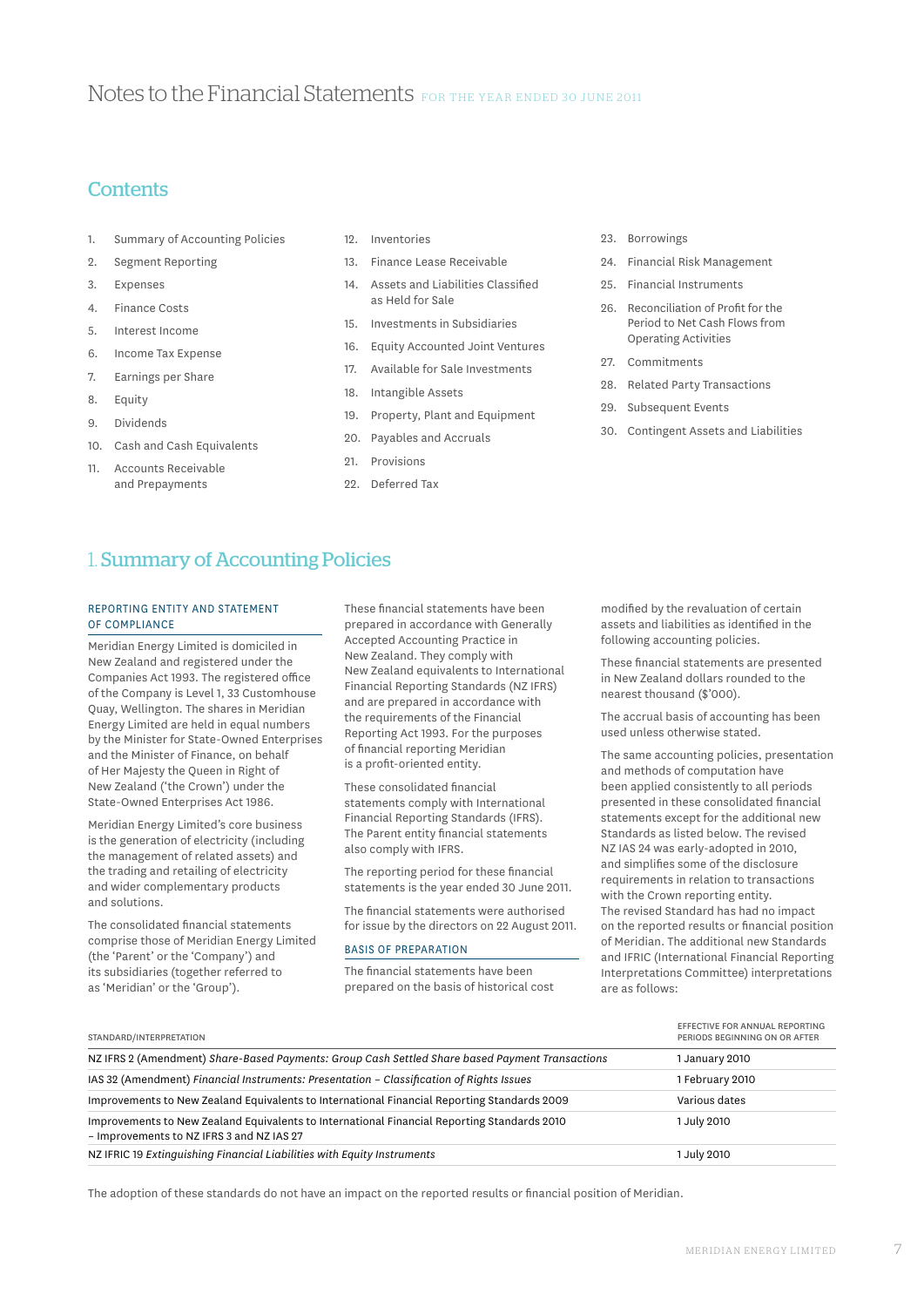### Adoption Status of Relevant Financial Reporting Standards

Meridian has elected not to early adopt the following NZ IFRS that have been issued but are not yet effective for application:

| STANDARD/INTERPRETATION                                                                                                                                                                      | <b>EFFECTIVE FOR ANNUAL</b><br><b>REPORTING PERIODS</b><br><b>BEGINNING ON OR AFTER</b> | <b>EXPECTED TO BE</b><br>INITIALLY APPLIED<br>IN THE FINANCIAL<br>YEAR ENDING |
|----------------------------------------------------------------------------------------------------------------------------------------------------------------------------------------------|-----------------------------------------------------------------------------------------|-------------------------------------------------------------------------------|
| NZ IFRS 9 Financial Instruments                                                                                                                                                              | 1 January 2013                                                                          | 30 June 2014                                                                  |
| * Revised NZ IFRS 9 Financial Instruments                                                                                                                                                    | 1 February 2013                                                                         | 30 June 2014                                                                  |
| Improvements to New Zealand Equivalents to International Financial<br>Reporting Standards 2010<br>· Improvements to NZ IFRS 7, NZ IAS 1, NZ IAS 34 and NZ IFRIC 13                           | 1 January 2011                                                                          | 30 June 2012                                                                  |
| Amendments to NZ IFRS 7 Financial Instruments: Disclosures                                                                                                                                   | 1 July 2011                                                                             | 30 June 2012                                                                  |
| Amendments to NZ IAS 12 Income Taxes - Deferred Tax: Recovery of Underlying Assets                                                                                                           | 1 January 2012                                                                          | 30 June 2013                                                                  |
| NZ IFRS 10 Consolidated Financial Statements                                                                                                                                                 | 1 January 2013                                                                          | 30 June 2014                                                                  |
| NZ IFRS 11 Joint Arrangements                                                                                                                                                                | 1 January 2013                                                                          | 30 June 2014                                                                  |
| NZ IFRS 12 Disclosure of Interests in Other Entities                                                                                                                                         | 1 January 2013                                                                          | 30 June 2014                                                                  |
| NZ IFRS 13 Fair Value Measurements                                                                                                                                                           | 1 January 2013                                                                          | 30 June 2014                                                                  |
| NZ IAS 27 Separate Financial Statements (revised 2011)                                                                                                                                       | 1 January 2013                                                                          | 30 June 2014                                                                  |
| NZ IAS 28 Investments in Associates and Joint Ventures (revised 2011)                                                                                                                        | 1 January 2013                                                                          | 30 June 2014                                                                  |
| Amendments to New Zealand Equivalents to International Financial Reporting<br>Standards to Harmonise with International Financial Reporting Standards and<br>Australian Accounting Standards | 1 July 2011                                                                             | 30 June 2012                                                                  |
| <b>FRS 44 New Zealand Additional Disclosures</b>                                                                                                                                             | 1 July 2011                                                                             | 30 June 2012                                                                  |
| Amendments to FRS 44 NZ Additional Disclosures                                                                                                                                               | 1 July 2011                                                                             | 30 June 2012                                                                  |
| Amendments to IAS 1 Presentation of Financial Statements<br>- Presentation of Items of Other Comprehensive Income                                                                            | 1 July 2012                                                                             | 30 June 2013                                                                  |
| Amendments to IAS 19 Employee Benefits                                                                                                                                                       | 1 January 2013                                                                          | 30 June 2014                                                                  |

*\* The revised NZ IFRS 9 adds guidance on the classification and measurement of financial liabilities and derecognition of financial instruments.*

*The effective date remains the same as the previous version of NZ IFRS 9, with earlier adoption permitted.*

NZ IFRS 9 requires all financial assets to be measured at fair value, unless the entity's business model is to hold the assets to collect contractual cash flows and contractual terms give rise to cash flows that are solely payments of interest and principal, in which case they are measured at amortised cost. This may impact the classification of certain available for sale investments in the financial statements. The financial statement impact of adoption of these other standards has not yet been analysed.

# Judgements and Estimations

The preparation of financial statements in conformity with NZ IFRS requires judgements, estimates and assumptions that affect the application of policies and reported amounts of assets and liabilities, income and expenses. The estimates and associated assumptions are based on historical experience and various other factors that are believed to be reasonable under the circumstances. Actual results may differ from these estimates.

The estimates and underlying assumptions are reviewed on an ongoing basis. Revisions to accounting estimates are recognised in the period in which the estimate is revised if the revision affects only that period or in the period of the revision and future periods if the revision affects both current and future periods.

Judgements that have a significant effect on the financial statements and estimates with a significant risk of material adjustment in the next year are in relation to forecast earnings and multiples used to value the generation structures and plant assets and price path estimates, including electricity, aluminium and estimates for inflation and discount rates, which have been used to fair value the energy derivatives. In addition, accounting judgements are made in respect of the hedge designation of certain financial instruments, assessment of hedge effectiveness, determination of useful lives of Property, Plant and Equipment and the impact of tax rate changes on deferred tax balances.

Where material, information on the major assumptions of significant items is provided in the relevant accounting policy or in the relevant note. Refer to:

- • Property, Plant and Equipment Accounting Policy PPE and Note 19
- • Financial Instruments Accounting Policy Fair Value Estimation and Notes 24,25
- • Intangible Assets Goodwill Accounting Policy Goodwill and Note 18
- • Intangible Assets Other than Goodwill Accounting Policy Impairment of Non-Financial Assets other than Goodwill and Note 18
- Revenue Recognition Accounting Policy Sale of Energy and Other Related Services
- Income Tax Expense Accounting Policy Taxation and Note 6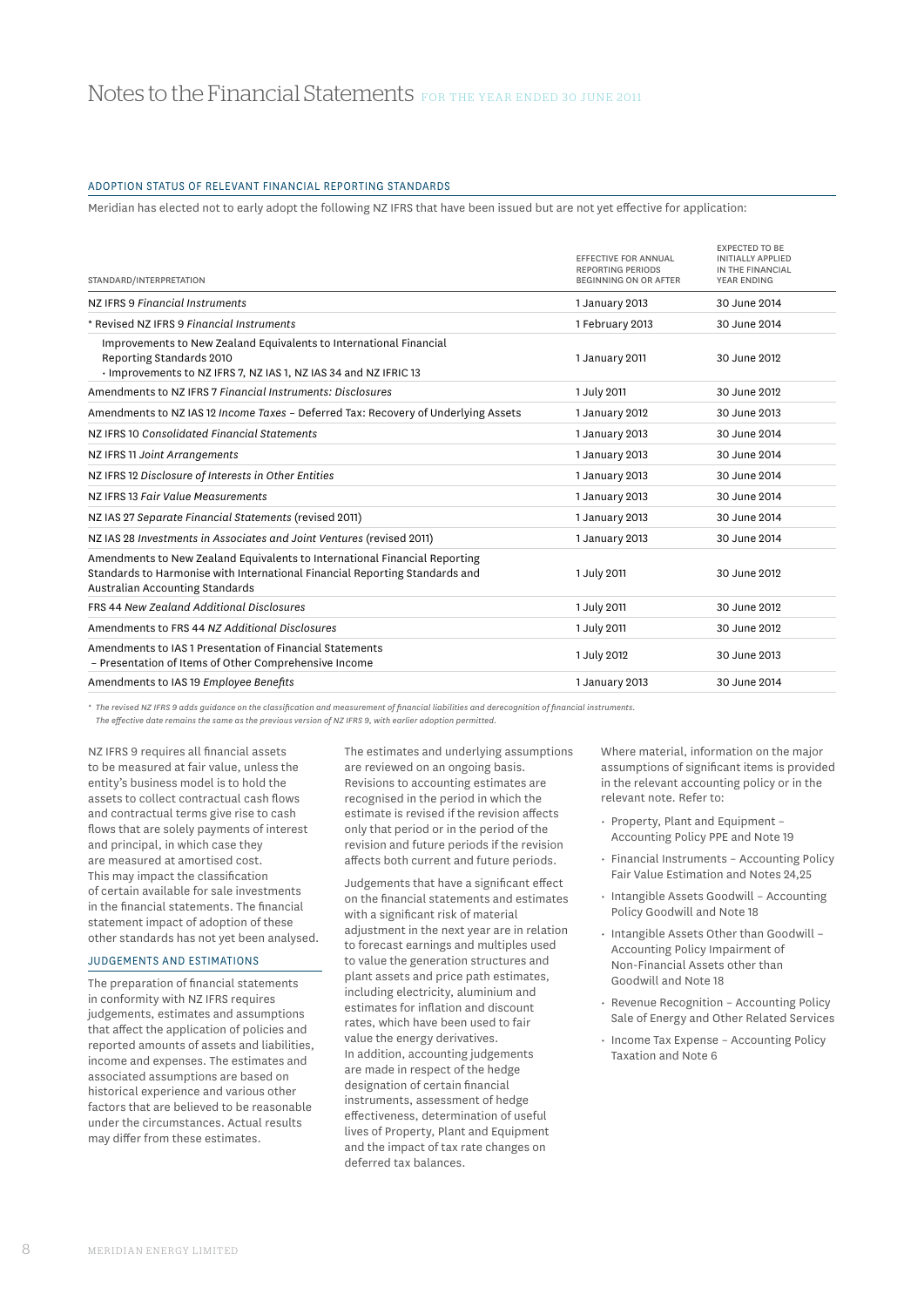### Significant Accounting Policies

The following significant accounting policies have been adopted in the preparation and presentation of the financial report:

### Basis of Consolidation

### Subsidiaries

Subsidiaries are those entities controlled directly or indirectly by the Company. Control is achieved where the Company has the power to govern the financial and operating policies of an entity so as to obtain benefits from its activity.

The purchase method is used to account for the acquisition of subsidiaries by the Company. The results of subsidiaries acquired or disposed of during the year are included in the consolidated income statement from the effective date of acquisition or up to the effective date of disposal, as appropriate.

Where necessary, adjustments are made to the financial statements of subsidiaries to bring their accounting policies in line with those used by other members of the Group. All material intra-group transactions, balances, income and expenses are eliminated on consolidation.

Business combinations that occurred prior to the date of transition to NZ IFRS have not been re-stated retrospectively.

#### Common Control Amalgamation Transactions

Under a business combination where entities under common control are amalgamated, the carrying values of the assets and liabilities of the entities are combined, with any gain or loss on amalgamation recognised in equity.

#### Operating Segments

Operating segments are reported in a manner consistent with internal reporting provided to the chief operating decision-maker. The chief operating decision maker, who is responsible for allocating resources and assessing performance of the operating segments, has been identified as the Chief Executive.

#### Joint Ventures

Joint venture arrangements that involve the establishment of a separate entity in which each venturer has an interest where it has entitlement to a share of the outcome (profit/loss) of the activities of the joint venture and which are subject to joint control (unanimous decision-making) by the venturers are referred to as jointly controlled entities. Meridian reports its interest in jointly controlled entities using the equity method of accounting.

Under the equity method, investments in joint ventures are carried in the consolidated Statement of Financial Position at cost as adjusted for post-acquisition changes in the Company's share of the net assets of the joint venture, less any impairment in the value of individual investments. Losses of a joint venture in excess of the Company's interest in that joint venture (which includes any long-term interests that, in substance, form part of the Company's net investment in the joint venture) are not recognised unless there is a legal or constructive obligation incurred by Meridian on behalf of the ioint venture.

### Jointly Controlled Assets

Where Meridian has an interest in a jointly controlled asset Meridian recognises its share using the proportionate consolidation method. Under this method Meridian recognises its share of the jointly controlled asset according to the nature of the asset, any liabilities incurred with respect of the joint venture and any income or expenses from its share of the joint venture or incurred in respect of the joint venture.

### Foreign Currency

Transactions denominated in a foreign currency are converted at the exchange rate at the date of the transaction. Foreign currency monetary assets and liabilities at reporting date are translated at the exchange rate prevailing at reporting date.

Assets and liabilities of overseas entities, whose functional currency is other than NZD, are translated at the closing rate at balance date. The revenues and expenses of these entities are translated at rates approximating the exchange rates at the dates of the transactions. Exchange differences arising on the translation of the financial statements of these entities are recorded in the foreign currency translation reserve. Such translation differences are recognised in the income statement in the period in which the foreign operation is disposed of.

#### Property, Plant and Equipment

Meridian's generation structures and plant assets (including land and buildings) are stated in the Statement of Financial Position at their revalued amounts, being the fair value at the date of revaluation, less any subsequent accumulated depreciation and subsequent impairment losses. Revaluations are performed by an independent valuer with sufficient regularity to ensure that the

carrying amount does not differ materially from that which would be determined using fair values at the balance date.

As disclosed in Note 19, the fair value of generation assets was determined using an income approach. In using the income approach, consideration was given to application of either net present value of expected future cash flows or capitalisation of earnings approach, whichever was more appropriate.

Any revaluation increase arising on the revaluation is credited to the revaluation reserve, except to the extent that it reverses a revaluation decrease for the same asset previously recognised in the income statement, in which case the increase is credited to the income statement to the extent of the decrease previously charged. A decrease in carrying amount arising on the revaluation is charged to the income statement to the extent it exceeds the balance, if any, held in the revaluation reserve relating to a previous revaluation of that asset.

Accumulated depreciation at revaluation date is eliminated against the gross carrying amount so that the carrying amount after revaluation equals the revalued amount.

Subsequent additions to generation structures and plant assets are recorded at cost, which is considered fair value, including costs directly attributable to bringing the asset to the location and condition necessary for its intended service. The cost of assets constructed includes all expenditure directly related to specific contracts including financing costs where appropriate.

Financing costs for qualifying assets are capitalised at the average cost of borrowing. Costs cease to be capitalised as soon as the asset is ready for use.

All other property, plant and equipment are stated at cost less accumulated depreciation and any accumulated impairment losses.

The gain or loss arising on the disposal or retirement of an item of property, plant and equipment is determined as the difference between the sales proceeds and the carrying amount of the asset and is recognised in the income statement. Any balance attributable to the disposed asset in the asset revaluation reserve is transferred to retained earnings.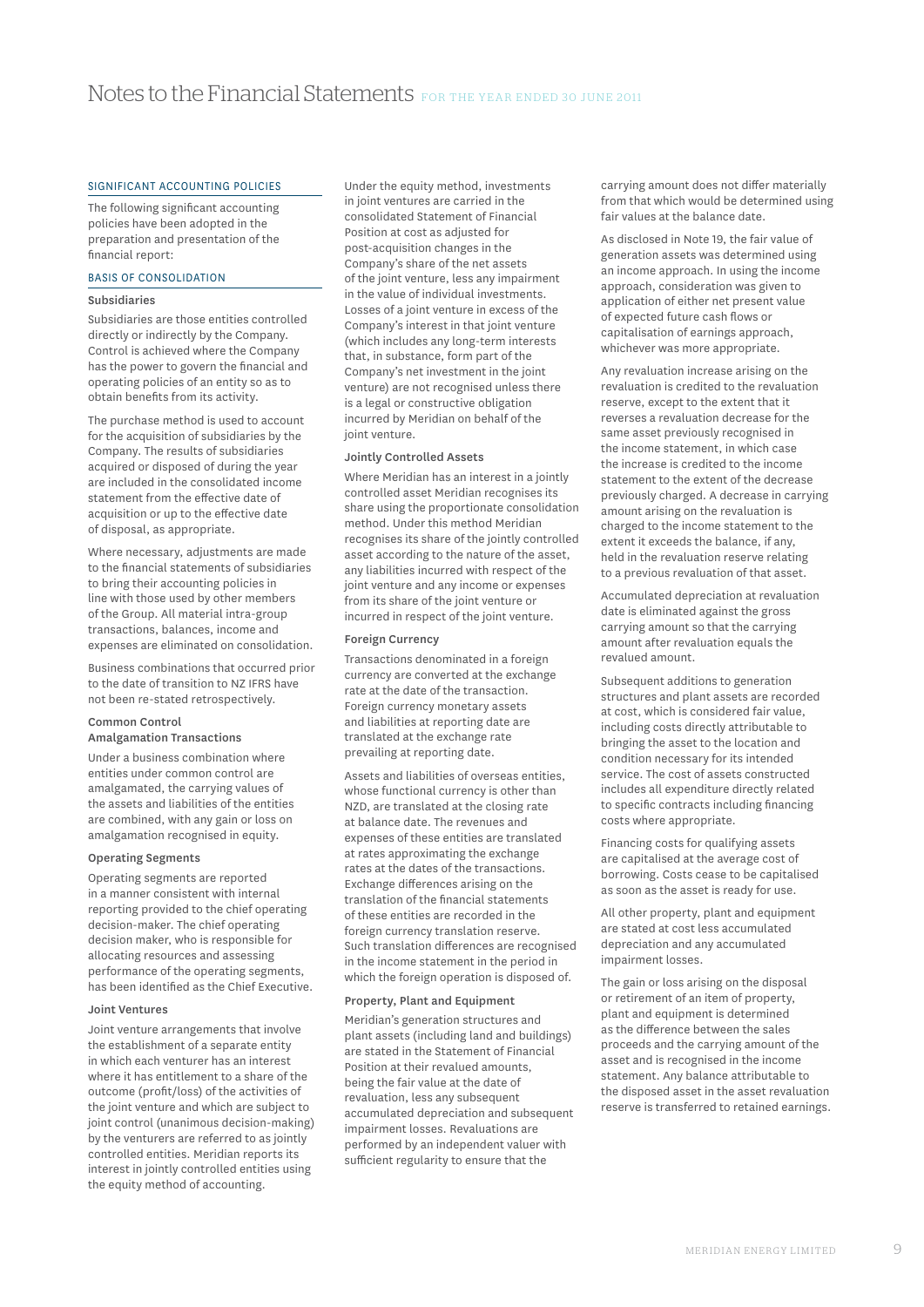Depreciation of property, plant and equipment assets, other than freehold land, is calculated on a straight-line basis to allocate the cost or fair value amount of an asset, less any residual value, over its estimated remaining useful life. Management have used judgement to determine the depreciation and amortisation rates that best approximate the estimated remaining useful lives. The following depreciation and amortisation rates have been applied:

- • Generation Structures and Plant Up to 80 years
- • Freehold Buildings Up to 67 years
- • Other Plant and Equipment Up to 20 years
- • Resource Consents Up to 50 years

The residual value and the useful lives of assets are reviewed, and if appropriate adjusted, at each balance date.

### Assets Classified as Held for Sale

Non-current assets (or disposal groups comprising assets and liabilities) that are expected to be recovered primarily through sale rather than continuing use are classified as held for sale.

Immediately before classification as held for sale, the assets (or disposal group) are re-measured in accordance with Meridian's accounting policies. Thereafter the assets (or disposal group) are measured at the lower of their carrying amount or fair value less cost to sell. Impairment losses on initial classification as held for sale and subsequent gains or losses on re-measurement are recognised in the income statement. Gains are not recognised in excess of any cumulative impairment loss.

### Finance Lease

A lease is classified as a finance lease if it transfers substantially all the risks and rewards incidental to ownership to the lessee. Meridian recognises assets held under finance lease arrangements as a receivable or payable at an amount equal to the present value of the minimum lease payments. Finance lease receipts are apportioned between principal repayments, relating to the lease receivable, and interest revenue. The interest revenue reflects a constant periodic rate of return on Meridian's net investment over the term of the lease. Finance leases are classified as loans and receivables.

#### Intangible Assets

# Customer Acquisition Costs

Customer acquisition costs are finite life intangibles and represent the capitalisation of costs incurred to acquire retail customers. Amortisation is calculated using the straight-line method to allocate the cost over a period not greater than ten years from the date of acquisition.

### Computer Software

Acquired computer software licences, which are not considered an integral part of related hardware, are capitalised on the basis of the costs incurred to acquire and bring to use the specific software. These costs are amortised over their useful lives (three years) on a straight-line basis.

Costs associated with developing or maintaining computer software programmes are recognised as an expense as incurred. Costs directly associated with the production of identifiable and unique software products that will generate economic benefits beyond one year are recognised as intangible assets and amortised over their estimated useful lives (not exceeding three years) on a straight- line basis.

### Patents and Trademarks

Patents and Trademarks are finite life intangibles and are recorded at cost less accumulated amortisation and impairment. Amortisation is charged on a straight line basis over their estimated useful lives. The estimated useful lives are between seven and twenty years.

#### Licence Agreement

The value of a Licence Agreement has been recognised on acquisition of controlled entities. The Agreement is a finite life intangible and is recorded at fair value less accumulated amortisation and impairment. Amortisation is charged on a straight-line basis over a period of ten years.

Other licences are also amortised on a straight-line basis over their useful lives (six years).

#### Research and Development Costs

Expenditure on research activities, undertaken with the prospect of gaining new scientific or technical knowledge and understanding, is recognised as an expense as incurred.

An intangible asset arising from Meridian's development activity is recognised only if all of the following conditions are met: an asset is created that can be recognised; it is probable that the asset created will generate future economic benefits; and the cost can be measured reliably.

Development costs that meet these criteria are amortised on a straight-line basis over their estimated useful lives. Capitalised development expenditure is stated at cost less accumulated amortisation and impairment losses. Development costs incurred that cannot be separately identified from the physical asset are included in the item of property, plant and equipment being developed and depreciated over the useful life of the asset. If the recognition criteria are not met, development expenditure is recognised as an expense as incurred.

## Impairment of Non-Financial Assets other than Goodwill

At each balance date, Meridian reviews the carrying amounts of its tangible and intangible assets to determine whether there is any indication that those assets have suffered an impairment loss. Assets that are subject to amortisation/ depreciation are reviewed for impairment whenever events or changes in circumstances indicate that the carrying amount may not be recoverable. The recoverable amount is the higher of an asset's fair value less costs to sell and value in use. Value in use is the present value of the future cash flows expected to be derived from the asset. For the purpose of assessing impairment, assets are grouped at the lowest levels for which there are separately identifiable cash flows (cash generating units). An impairment loss is recognised immediately in the income statement for the amount by which the asset's carrying amount exceeds its recoverable amount, unless the relevant asset is carried at revalued amount, in which case the impairment loss is treated as a revaluation decrease.

Non-financial assets that have suffered impairment are reviewed for possible reversal of the impairment at each reporting date. A reversal of an impairment loss is recognised immediately in the income statement, unless the relevant asset is carried at a revalued amount, in which case the reversal of the impairment loss is treated as a revaluation increase.

In determining the recoverable amount of customer acquisition costs management has exercised judgment in the following significant valuation assumptions: sales forecasts, customer numbers, customer churn, discount rates and forecast of future electricity prices.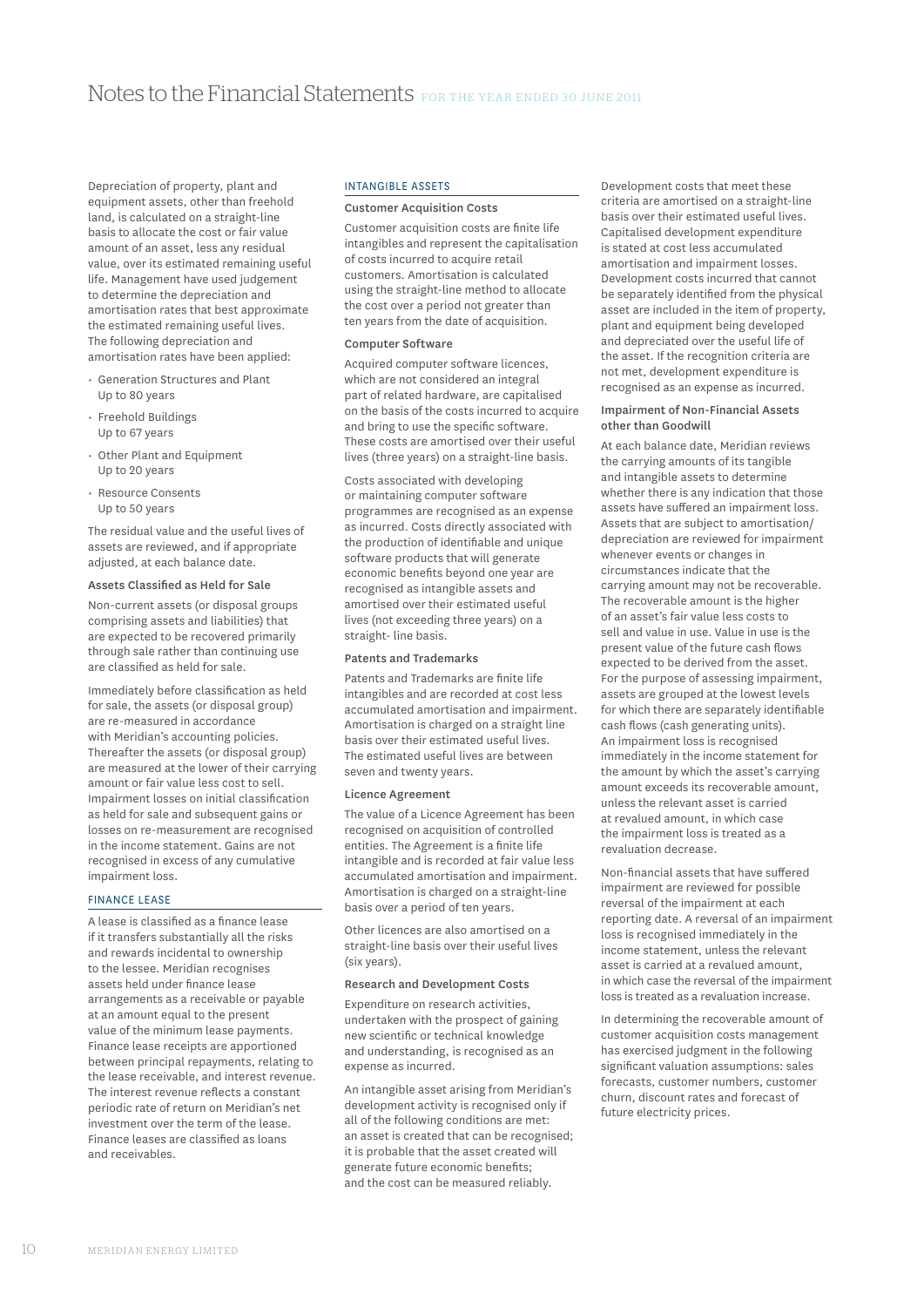In determining the recoverable amounts of licences management has exercised judgment in the following significant valuation assumptions; sales forecasts (including volumes and pricing) and discount rates.

### Goodwill

Goodwill, representing the excess of the cost of acquisition over the fair value of the identifiable assets, liabilities and contingent liabilities acquired, is recognised as an asset and not amortised, but tested for impairment annually and whenever there is an indication that the goodwill may be impaired. Any impairment is recognised in the income statement and is not subsequently reversed. For the purpose of assessing impairment, goodwill is allocated to cash generating units.

The recoverable amount of goodwill in respect of Whisper Tech is value in use (the net present value of expected future cash flows) of the cash generating units. Key assumptions used in the valuation model that require management estimation and judgement include sales forecasts (including volumes and pricing) and discount rates.

The recoverable amount of goodwill in respect of Meridian Energy USA Inc. (formerly named Cleantech America Inc.) and Mt Millar Wind Farm Pty Ltd is fair value less costs to sell.

### Financial Instruments

Financial assets and financial liabilities are recognised on Meridian's Statement of Financial Position when the Parent or Group becomes party to the contractual provisions of the instrument (trade date).

#### Financial Assets

Meridian classifies its financial assets as either loans and receivables, or assets available for sale. The classification depends on the purpose for which the financial assets were acquired. Management determines the classification of its financial assets at initial recognition.

#### Available for Sale Investments

Certain shares held by Meridian are classified as being available for sale and stated at fair value. Gains and losses arising from changes in fair value are recognised directly in the available-for-sale revaluation reserve, until the investment is disposed of or is determined to be impaired, at which time the cumulative

gain or loss previously recognised in the available-for-sale revaluation reserve is included in the income statement for the period. Dividend income is recognised separately from other changes in fair value.

Investments in shares that do not have a quoted market price in an active market and whose fair value cannot be reliably measured are carried at cost, less any impairment loss to reflect irrecoverable amounts.

### Investments in Subsidiaries and Joint Ventures

In the financial statements of the Parent the cost method is used to account for investments in subsidiaries and joint ventures.

### Trade Receivables

Trade receivables are measured on initial recognition at fair value, and are subsequently carried at amortised cost. Appropriate allowances for estimated unrecoverable amounts are recognised in the income statement when there is objective evidence the asset is impaired. The allowance recognised is measured as the difference between the asset's carrying amount and the present value of estimated future cash flows.

### Construction Work in Progress

Construction work in progress is stated at cost plus profit recognised to date, less progress billings and any provision for foreseeable losses. Cost includes all expenditure directly related to specific projects and an allocation of fixed and variable overheads incurred in the company's contract activities based on normal operating capacity.

## Cash and Cash Equivalents

Cash and cash equivalents comprise cash on hand and demand deposits and other short-term highly liquid investments that are readily convertible to a known amount of cash and are subject to an insignificant risk of changes in value.

#### Financial Liabilities

Meridian classifies its financial liabilities as either borrowings and payables, or liabilities held for sale. Financial liabilities are classified as held for sale when the related business meets the requirements to be held for sale under NZIFRS 5. The classification of other financial liabilities depends on the purpose for which the financial liabilities were acquired. Management determines the classification of its financial liabilities at initial recognition.

#### Borrowings

Borrowings are recognised initially at fair value, net of transaction costs. Borrowings not designated as hedged items are subsequently stated at amortised cost and any difference between the proceeds (net of transaction costs) and the redemption value is recognised in the income statement over the period of the borrowings using the effective interest method. Borrowings designated as hedged items are subject to measurement under hedge accounting requirements.

#### Trade Payables

Trade and other accounts payable are recognised when Meridian becomes obligated to make future payments resulting from the purchase of goods and services, and are subsequently carried at amortised cost.

### Emission Rights

Meridian receives tradable emission rights from specific energy production levels of certain renewable generation facilities. The future revenue arising from the sale of these emission rights is a key matter in deciding whether to proceed with construction of the generation facility and is considered to be part of the value of the generation assets recorded in the Statement of Financial Position. Proceeds received on the sale of emission rights are recorded as deferred income in the Statement of Financial Position until the committed energy production level pertaining to the emission right sold has been generated.

Emission rights produced are recognised as inventory if the right have been verified, it is probable that expected future economic benefits will flow to Meridian, and the rights can be reliably measured. Inventory is measured at the lower of cost (which is a nominal amount) and net realisable value (current carrying value nil).

### Derivative Financial Instruments and Hedge Accounting

Derivatives include cross currency interest rate swaps ('CCIRSs'), interest rate swaps ('IRSs') (including forward rate agreements and interest rate options, foreign exchange contracts (including currency options ('FECs')) and electricity contracts for differences ('CFDs')).

Derivatives are initially recognised at fair value on the date a derivative contract is entered into and are subsequently re-measured on a periodic basis at their fair value. The method of recognising the resulting gain or loss depends on whether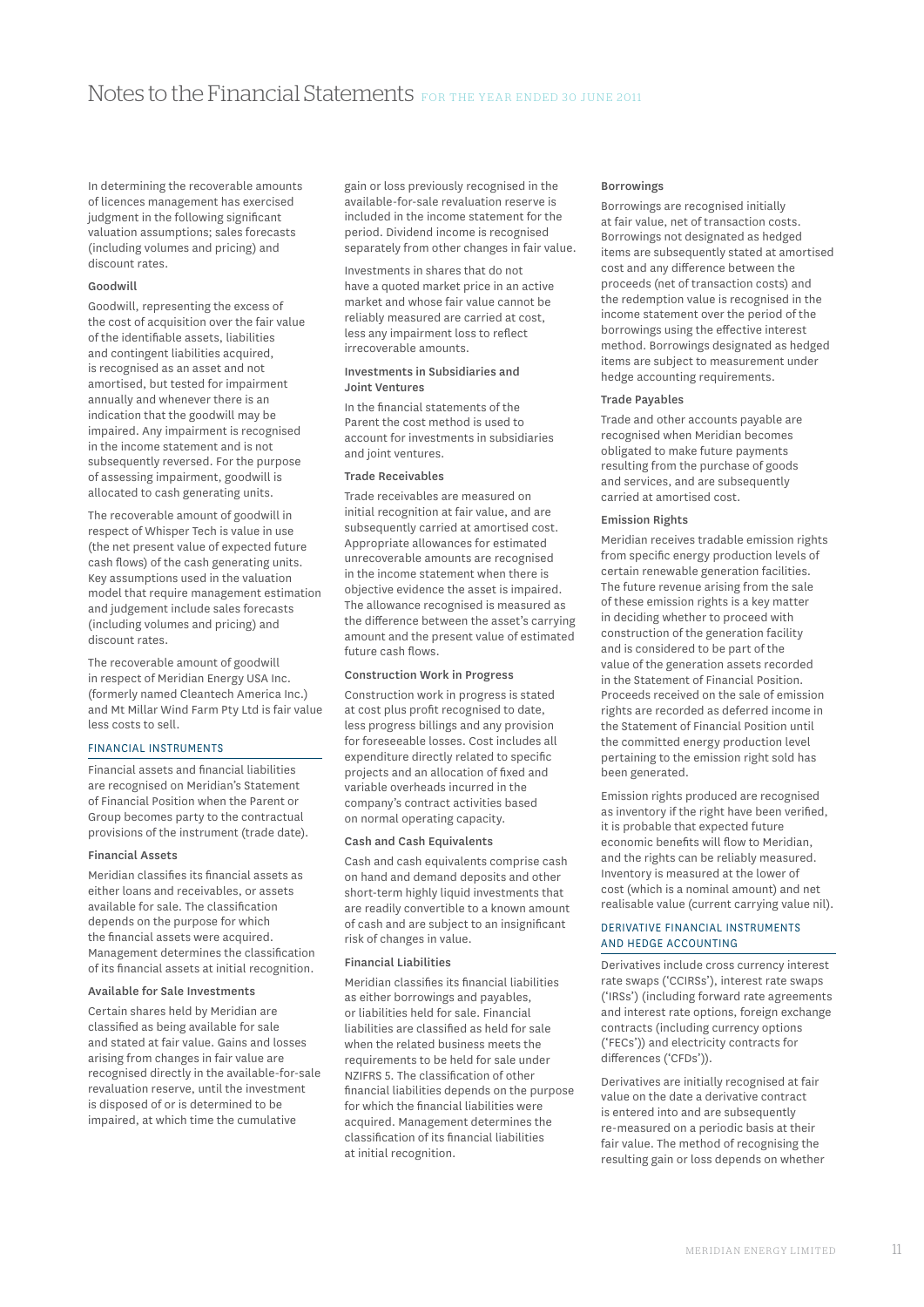the derivative is designated as a hedging instrument, and if so, the nature of the item being hedged. Meridian designates certain derivatives as either:

- $\cdot$  hedges of the fair value of recognised assets or liabilities or a firm commitment (fair value hedge); or
- • hedges of a particular risk associated with a recognised asset or liability or a highly probable forecast transaction (cash flow hedge).

For derivatives designated in a hedge relationship, Meridian documents at the inception of the transaction the relationship between hedging instruments and hedged items, as well as its risk management objectives and strategy for undertaking various hedge transactions. Meridian also documents its assessment, both at hedge inception and on an ongoing basis, of whether the derivatives that are used in hedging transactions are highly effective in offsetting changes in fair values or cash flows of hedged items.

Some derivatives are not in a designated hedging relationship

### Fair Value Hedge

Changes in the fair value of derivatives that are designated and qualify as fair value hedges are recorded in the income statement in net change in fair value of financial instruments within other finance related expenses with respect of CCIRSs, together with any changes in the fair value of the hedged asset or liability that are attributable to the hedged risk. Interest expense on the loans designated as hedged items in fair value hedges is recognised in finance costs.

If the hedge no longer meets the criteria for hedge accounting, the adjustment to the carrying amount of a hedged item is amortised to the income statement over the period to maturity.

### Cash Flow Hedge

The effective portion of changes in the fair value of derivatives that are designated and qualify as cash flow hedges are recognised in other comprehensive income. The gain or loss relating to the ineffective portion is recognised immediately in the income statement in net change in fair value of financial instruments within operating profit with respect of FECs and net change in fair value of financial instruments within other finance related expenses with respect of CCIRSs. Cash settlements on derivatives in a cash flow hedge relationship are recognised in the income statement as an adjustment to the selling price (or cost) of the hedged item.

Amounts accumulated in other comprehensive income are recycled in the income statement in the periods when the hedged item affects Profit or Loss (for instance when the forecast transaction that is hedged takes place). The realised gain or loss relating to the effective portion of derivatives is recognised in the income statement.

When the forecast transaction that is hedged results in the recognition of a non-financial asset or a non-financial liability, the gains and losses previously deferred in other comprehensive income are transferred from other comprehensive income and included in the initial measurement of the cost of the asset or liability as a 'basis adjustment'.

However, if Meridian expects that all or a portion of a deferred loss previously deferred in equity will not be recovered in one or more future periods, the amount that is not expected to be recovered is reclassified into Profit or Loss immediately.

When a hedging instrument expires or is sold, or when a hedge no longer meets the criteria for hedge accounting, any cumulative gain or loss existing in equity at that time remains in equity and is recognised when the forecast transaction is ultimately recognised in the income statement. When a forecast transaction is no longer expected to occur, the cumulative gain or loss that was reported in equity is immediately transferred to the income statement.

#### Derivatives not Designed as Hedges

Changes in the fair value of any derivative instruments that do not qualify for hedge accounting or for which hedge accounting is not actively sought are recognised immediately in the income statement within operating profit in respect of CFDs and FECs or within finance costs in respect of IRSs. Cash settlements on such derivatives will adjust the price of the underlying item to which they relate. Where relevant the cost of an electricity option is recognised within 'Net Change in Fair Value of Financial Instruments'.

#### Day 1 Adjustment

A Day 1 adjustment arising when an electricity derivative is entered into at a fair value determined to be different to the transaction price is amortised to profit and loss as electricity volumes contracted in the derivative expire. The carrying value of the derivative is disclosed net of the Day 1 adjustment. Meridian has elected to use the amortisation method in respect of the NZAS Pricing Agreement.

### Difference between fair value at initial recognition and amount that would be recognised using a valuation technique

Where a valuation technique that incorporates non-observable inputs is used to value electricity derivatives, and this value results in a value at inception that is different to its cost, the valuation model is recalibrated by a fixed percentage to result in a value at inception equal to the transaction price (fair value). This recalibration adjustment is then applied to future valuations over the life of the contract. Meridian applies the recalibration method to the electricity derivative portfolio.

### Fair Value Estimation

The fair value of financial assets and financial liabilities, including derivative instruments, must be estimated for recognition and measurement, or for disclosure purposes.

The fair value of instruments traded in active markets (such as electricity futures traded on commodity markets) is based on closing market prices at balance date.

The fair value of instruments that are not traded on an active market (IRSs, CCIRSs, FECs, CFDs) is determined using various valuation techniques which include assumptions on both observable data when such data is available (IRSs, CCIRSs, FECs, some CFDs) and non-observable data (some CFDs) in all other instances. The fair value of IRSs, CCIRSs, FECs and CFDs is based on the discounted value of future cash flows. Assumptions on the determination of future cash flows are based on the publicly available forecast prices where available and internal models approved by the Board when a forecast price is not available.

In relation to forecast prices used to determine future cash flows for CFDs for non-observable periods, the following significant assumptions are used where relevant:

- • Forecast of the forward wholesale electricity price for the non-observable period based on a fundamental analysis of expected demand and cost of new supply
- • Forecast of the aluminium price (based on the London Metal Exchange (LME)) for the non-observable period using a historical trend analysis to form future price expectations
- • Forecast CPI or proxy for price inflation
- • All CFDs run to full term
- • In the case of one CfD, 572 MW continuous consumption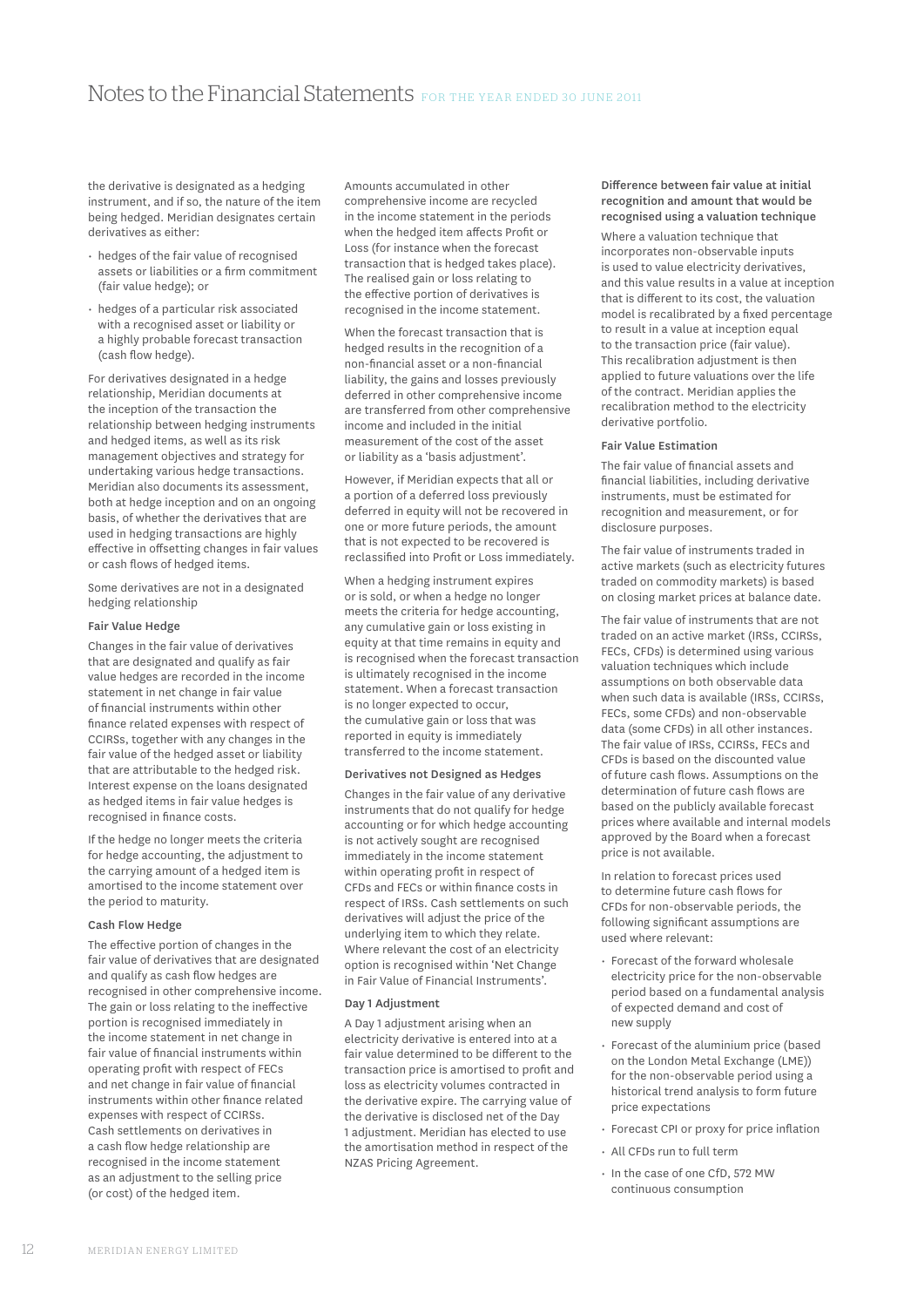The forecast electricity price path is used to determine a best estimate of the expected cash flows to be settled on CFDs. The expected cash flows are then discounted to determine a fair value of the CfD. The discount rates used are based on Government Bond Rates adjusted for additional risks including credit risk and the remaining term of the CfD. In relation to the NZAS Pricing Agreement, the discount rate used is Meridian's weighted average cost of capital.

The fair value of FECs is determined using forward exchange market rates at balance date discounted to present value. The fair value of currency options is determined using appropriate binomial models or the Black-Scholes model.

The fair value of financial liabilities in a fair value hedge relationship and for the purpose of disclosure is estimated by discounting the future designated cash flows at current market interest rates applicable to the risks being hedged.

The valuations determined for instruments not traded on an active market, particularly in respect to CFDs can vary significantly based on assumptions in relation to the forecast electricity price and interest rates. In addition, the fair value of the NZAS Pricing Agreement, can also vary based on the price of aluminium published on the LME. The sensitivity to changes in assumptions for level 3 financial instruments is quantified in Note 24 – Financial Risk Management.

### Reserves

The revaluation reserve arises on the revaluation of generation structures and plant and from the revaluation of certain intangible assets as part of the step acquisition of Whisper Tech Group on 3 July 2006. Where revalued generation structures or plant assets are sold, that portion of the asset revaluation reserve which relates to that asset, and is effectively realised, is transferred directly to retained earnings. Where a revalued intangible asset is sold, that portion of the reserve that relates to that intangible asset, and is effectively realised, is transferred directly to retained earnings. Where a revalued intangible asset is impaired the impairment is recognised in the reserve to the extent of any surplus for that asset otherwise the impairment is recognised in the income statement.

The foreign currency translation reserve comprises all foreign currency differences arising from the translation of the financial statements of independent foreign operations.

The cash flow hedge reserve comprises the effective portion of the cumulative net change in the fair value of cash flow hedging instruments relating to hedged transactions that have not yet occurred. The cumulative deferred gain or loss on the hedge is recognised in the income statement when the transaction impacts the profit and loss, or is included as a basis adjustment to the non-financial hedged item, consistent with the applicable accounting policy.

The available-for-sale revaluation reserve arises on the revaluation of available-for-sale financial assets. Where a revalued asset is sold that portion of the reserve that relates to that financial asset, and is effectively realised, is recognised in the income statement. Where a revalued financial asset is impaired, the impairment is recognised in the reserve to the extent of any surplus for that asset, otherwise the impairment is recognised in the income statement.

# **TAXATION**

Income tax expense represents the sum of the tax currently payable and deferred tax.

The tax currently payable is based on taxable profit for the year. Taxable profit differs from profit as reported in the income statement because it excludes items of income and expense that are taxable or deductible in other years and it further excludes items that are never taxable or deductible.

#### Deferred Tax

Deferred tax is recognised on differences between the carrying amounts of assets and liabilities in the financial statements and the corresponding tax bases used in the computation of taxable profit, and is accounted for using the balance sheet liability method. Deferred tax liabilities are generally recognised for all taxable temporary differences. Deferred tax assets are recognised to the extent that it is probable that taxable profits will be available against which deductible temporary differences can be utilised. Such assets and liabilities are not recognised if the temporary difference arises from goodwill or from the initial recognition (other than in a business combination) of other assets and liabilities in a transaction that affects neither the taxable profit nor the accounting profit.

Deferred tax liabilities are recognised for taxable temporary differences arising on investments in subsidiaries and interests in joint ventures, except where Meridian is able to control the reversal of the temporary difference and it is probable that the temporary difference will not reverse in the foreseeable future.

The carrying amount of deferred tax assets is reviewed at each balance date and reduced to the extent that it is no longer probable that sufficient taxable profits will be available to allow all or part of the asset to be recovered.

Deferred tax is calculated at the tax rates that are expected to apply in the period when the liability is settled or the asset realised. Deferred tax is charged or credited to the income statement, except when it relates to items charged or credited directly to equity, in which case the deferred tax is also dealt with in equity.

Deferred tax assets and liabilities are offset when there is a legally enforceable right to set off current tax assets against current tax liabilities and when they relate to income taxes levied by the same taxation authority and Meridian intends to settle its current tax assets and liabilities on a net basis.

# Employee Benefits

Provision is made for benefits accruing to employees in respect of wages and salaries, annual leave, long service leave, and employee incentives when it is probable that settlement will be required and they are capable of being measured reliably.

Provisions made in respect of employee benefits are measured using the remuneration rate expected to apply at the time of settlement.

# Goods and Services Tax (GST)

The income and cash flow statements are prepared on a GST exclusive basis. All items in the Statement of Financial Position are stated net of GST, except for receivables and payables, which both include GST.

### Inventories

Inventories are stated at the lower of cost or net realisable value. Cost is determined on a weighted average basis and includes expenditure incurred in acquiring the inventories and bringing them to their existing condition and location. Net realisable value represents the estimated selling price less estimated selling expenses.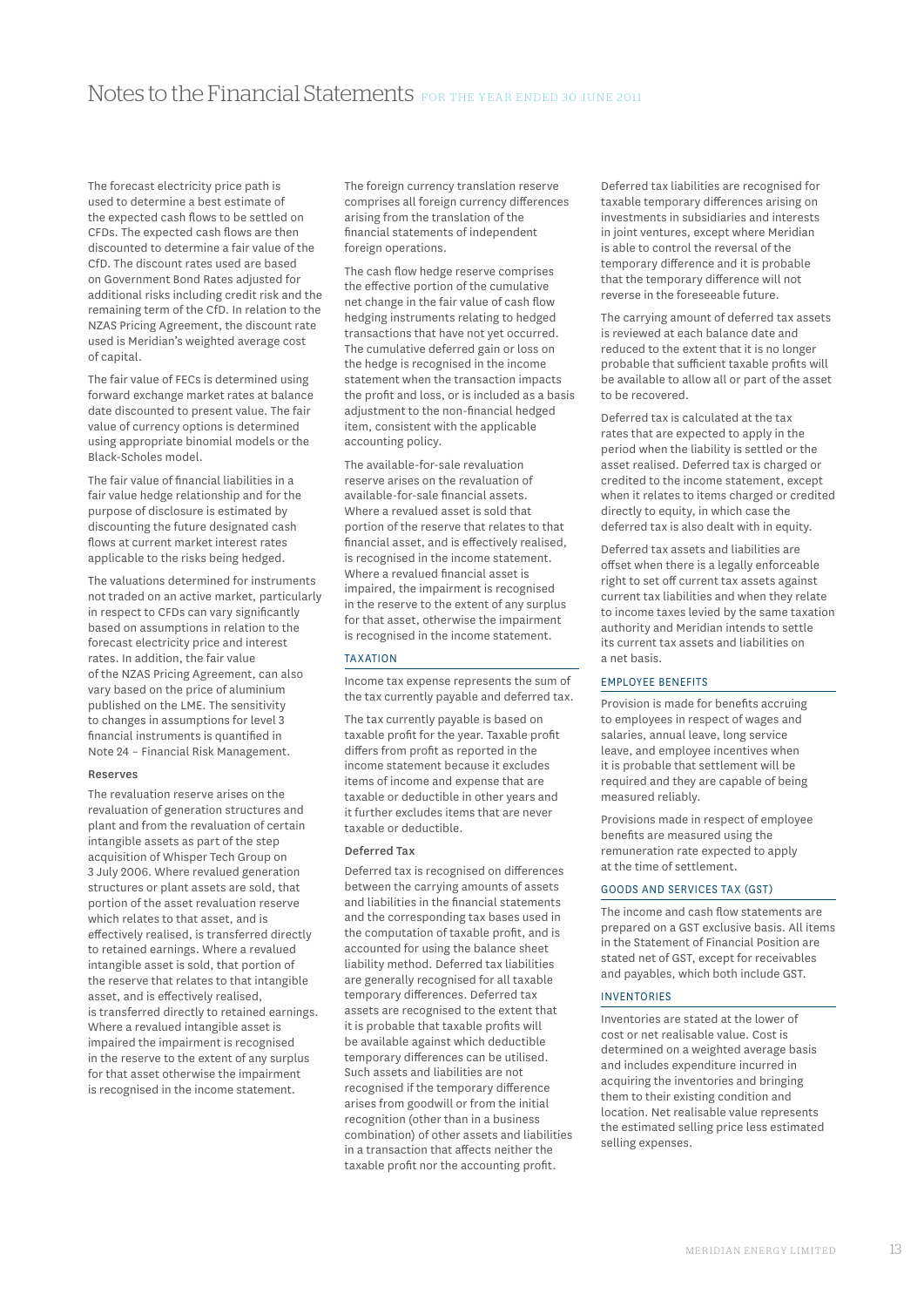### Provisions

Provisions are recognised when Meridian has a present obligation as a result of a past event, and it is probable that Meridian will be required to settle that obligation and the amount has been reliably estimated.

Provisions are measured at the Directors' best estimate of the expenditure required to settle the obligation at balance date, and are discounted to present value where the effect is material.

### **WARRANTIES**

A provision for warranties is recognised as a liability when the underlying products or services are sold. The amount of the liability is estimated using historical warranty data, management estimation of return rate, and industry information where available.

### **RESTRUCTURING**

Restructuring is a programme planned and controlled by management that materially changes the scope of a business undertaken by Meridian or the manner in which that business is conducted by Meridian. Meridian recognises a provision for restructuring when the Directors have approved a detailed formal plan, and restructuring has commenced or a public announcement regarding the restructuring has been made. Costs and expenditures related to ongoing operations are not included in the provision for restructuring.

#### Operating Leases

Operating leases are leases where the lessor effectively retains substantially all the risks and benefits of ownership of the leased items.

Operating lease payments are recognised as an expense on a straight-line basis over the term of the lease.

# Government Grants

Government grants received comprises amounts received from government. Grants are offset against the cost of the asset the grant relates to.

#### Revenue Recognition

### Sale of Energy and Other Related Services

Revenue comprises amounts received or receivable in the ordinary course of business for the sale of electricity sold into the wholesale electricity market and to retail customers and for energy related goods and services provided.

Revenue from a contract to provide dam related services is recognised by reference to the stage of completion of the contract. The stage of completion is assessed by reference to surveys of work performed.

Management has exercised judgement in determining estimated retail sales for unread electricity meters at balance date. Specifically this involves an estimate of consumption for each unread meter, based on the customer's past consumption history.

#### Dividend Income

Dividend income is recognised when the right to receive payment is established.

### Interest Income

Interest income is recognised on a time proportionate basis using the effective interest rate method.

### Energy Related Costs

Energy related costs reported in the income statement include amounts payable for electricity purchased from the wholesale market and energy related services purchased from suppliers.

### Construction Contracts

When earnings on construction contracts can be reliably estimated, contract revenue and costs are determined using the percentage-of-completion method at balance date. This is measured as the proportion that contract costs for work performed to date bear to the total contract costs, except where this would not be representative of the stage of completion. Management exercises its professional judgement to assess both the physical completion and the forecast financial result of the contract. Provision is made for estimated future losses on the entire contract from the date it is first recognised that a contract loss may be incurred.

### Share-Based Payments

Equity-settled share-based payments are measured at fair value at grant date. This value is expensed on a straight-line basis over the vesting period, based on Meridian's estimate of shares that will eventually vest.

#### Cash Flow Statement

The cash flow statement is prepared exclusive of GST, which is consistent with the method used in the income statement. The GST component of cash flows arising from investing and financing activities, which is recoverable from or payable to, the taxation authority is classified as operating cash flow.

The following are definitions of the terms used in the cash flow statement:

- • Cash comprises cash on hand and demand deposits
- • Cash equivalents are short term, highly liquid investments that are readily convertible to known amounts of cash and which are subject to insignificant risk of changes in value
- • Cash flows are inflows and outflows of cash and cash equivalents
- • Operating activities are the principal revenue-producing activities of Meridian and other activities that are not investing or financing activities
- Investing activities are the acquisition and disposal of long-term assets and other investments not included in cash equivalents
- • Financing activities are activities that result in changes in the size and composition of the contributed equity and borrowings of Meridian.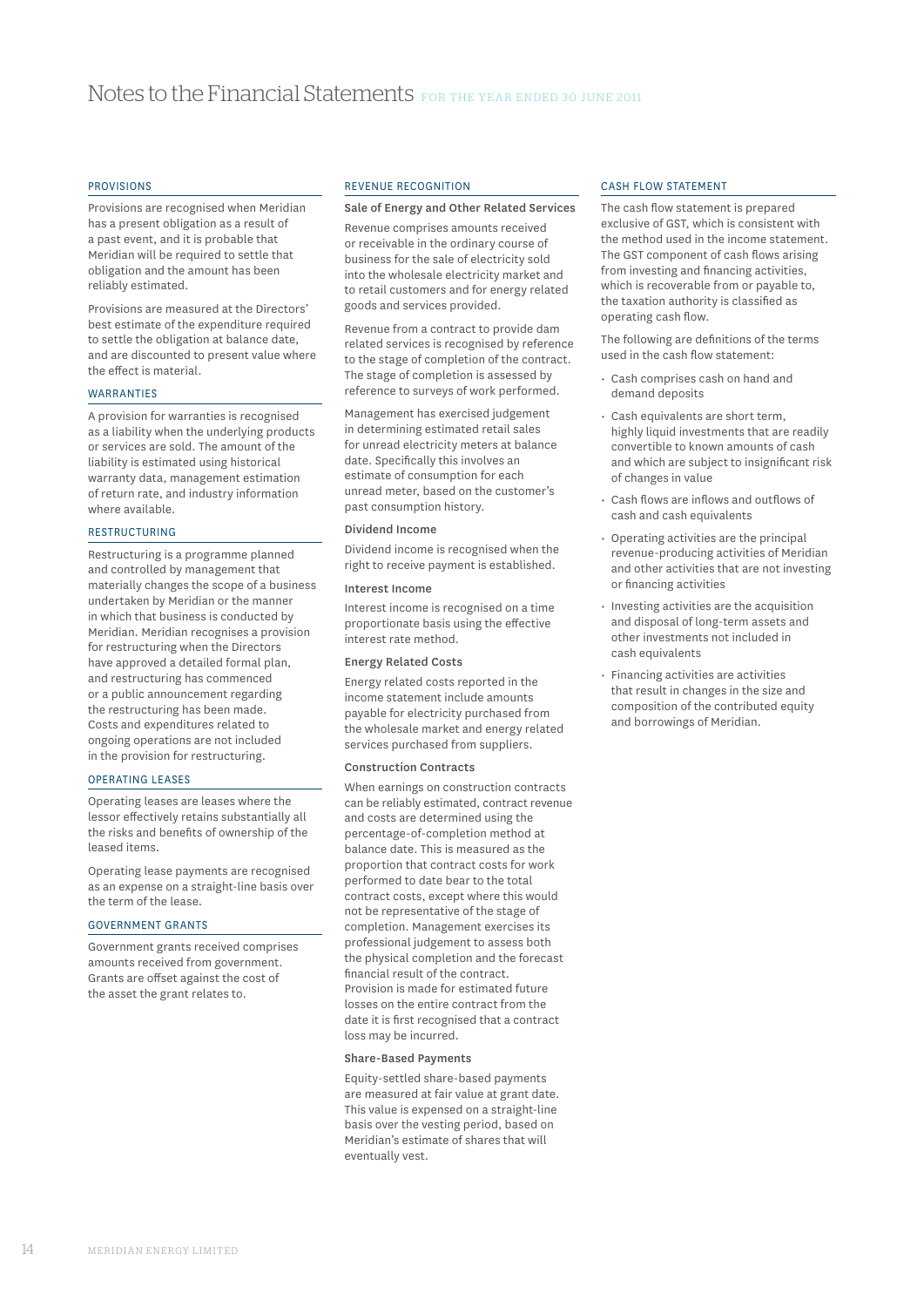# 2. Segment Reporting

Management has determined the operating segments based on the reports reviewed by the Chief Executive to assess performance, allocate resources and make strategic decisions.

The Chief Executive assesses the performance of the operating segments on a measure of EBITDAF. Segment EBITDAF represents profit earned by each segment without the allocation of central administration costs, Directors' fees, share of profits of joint ventures, change in fair value of financial instruments, finance costs and income tax expense

With the growth of Meridian's international generation business, the Chief Executive now considers the business from the perspective of three reportable segments, being Wholesale, Retail and International. Comparatives for earlier periods have been restated.

Revenues are derived from external customers within New Zealand, Australia and the United States of America. Meridian sells approximately 35% (2010: 34%) of its generation output to a single customer. The revenues received from this customer are attributable to the Wholesale segment.

The revenue from external parties reported to the Chief Executive is measured in a manner consistent with that in the income statement.

The accounting policies of the reportable segments are the same as Meridian's accounting policies applied in the preparation of the Group financial statements for the year ended 30 June 2010.

## Wholesale Segment

The Wholesale segment encompasses activity associated with Meridian's generation and sale of electricity into the wholesale electricity market, the wholesale sale of electricity to large industrial customers, development of New Zealand renewable energy opportunities and activities such as risk management.

Wholesale revenues received from generation reflect the spot price received from the wholesale electricity market at the relevant grid injection point, and revenue received from large industrial customers.

Since the last reporting date, costs to develop New Zealand renewable generation opportunities are now reported as part of the Wholesale operating segment as it has been determined they have similar long term economic characteristics. In the previous period these costs were included in Unallocated Corporate.

## Retail Segment

The Retail segment encompasses activity associated with the purchase of electricity from the wholesale electricity market, the retail sale of electricity to customers and metering services.

The Retail segment purchases electricity from the wholesale electricity market at spot prices at the relevant grid exit point.

Since the last reporting date, Powershop New Zealand Ltd is reported as part of the Retail segment as it has been determined they have similar long-term economic characteristics. In the previous period Powershop New Zealand Ltd was included in Other Segments.

#### International Generation Segment

The international generation segment comprises Meridian's Australian and United States operations.

Since the last reporting date, international generation subsidiaries is now a separate reportable segment. In the previous period this was included in Other Segments.

### Other Segments

Other operations, which are not considered reportable segments, include Meridian's portfolio of subsidiaries that provide micro combined heat and power technologies, home energy efficiency products and services, energy solutions to industry and dam consultancy services. The results of these segments are included in Other Segments.

Since the last reporting date, Energy For Industry is reported as part of Other Segments. In the previous period this was included in Wholesale Segment.

### Unallocated

Unallocated Corporate encompasses Meridian's business functions and company-wide costs, such as insurance, that provide support to the Wholesale, Retail, International Generation and Other Segments, and Meridian's non-operating subsidiaries.

The accounting policies of the reportable segments are the same as Meridian's accounting policies described in Note 1.

The Segment Information Provided to the Chief Executive for the Reportable Segments for the year ended 30 June 2011 is as follows:

| <b>WHOLESALE</b><br>\$'000 | <b>RETAIL</b><br>\$'000 | <b>INTERNATIONAL</b><br><b>GENERATION</b><br>\$'000 | <b>OTHER</b><br><b>SEGMENTS</b><br>\$'000 | <b>UNALLOCATED</b><br><b>CORPORATE</b><br>\$'000 | <b>TOTAL</b><br>\$'000 |
|----------------------------|-------------------------|-----------------------------------------------------|-------------------------------------------|--------------------------------------------------|------------------------|
| 962.530                    | 1.038.455               | 21.797                                              | 38.481                                    | 7.984                                            | 2,069,247              |
| (10, 203)                  |                         |                                                     | (1,949)                                   | (4,108)                                          | (16, 260)              |
| 952.327                    | 1.038.455               | 21.797                                              | 36.532                                    | 3.876                                            | 2,052,987              |
| 535,819                    | 185.390                 | 7.987                                               | (2,071)                                   | (67, 198)                                        | 659,927                |
|                            |                         |                                                     | (3,382)                                   |                                                  | (3,382)                |
| 171.067                    | 7.979                   | 65.350                                              | 10.180                                    | 11.797                                           | 266,373                |
| 7.131.948                  | 46.189                  | 387.850                                             | 60.066                                    | 206.735                                          | 7.832.788              |
| 7.231.901                  | 211.097                 | 575.985                                             | 80.247                                    | 360.743                                          | 8,459,973              |
|                            |                         |                                                     |                                           |                                                  |                        |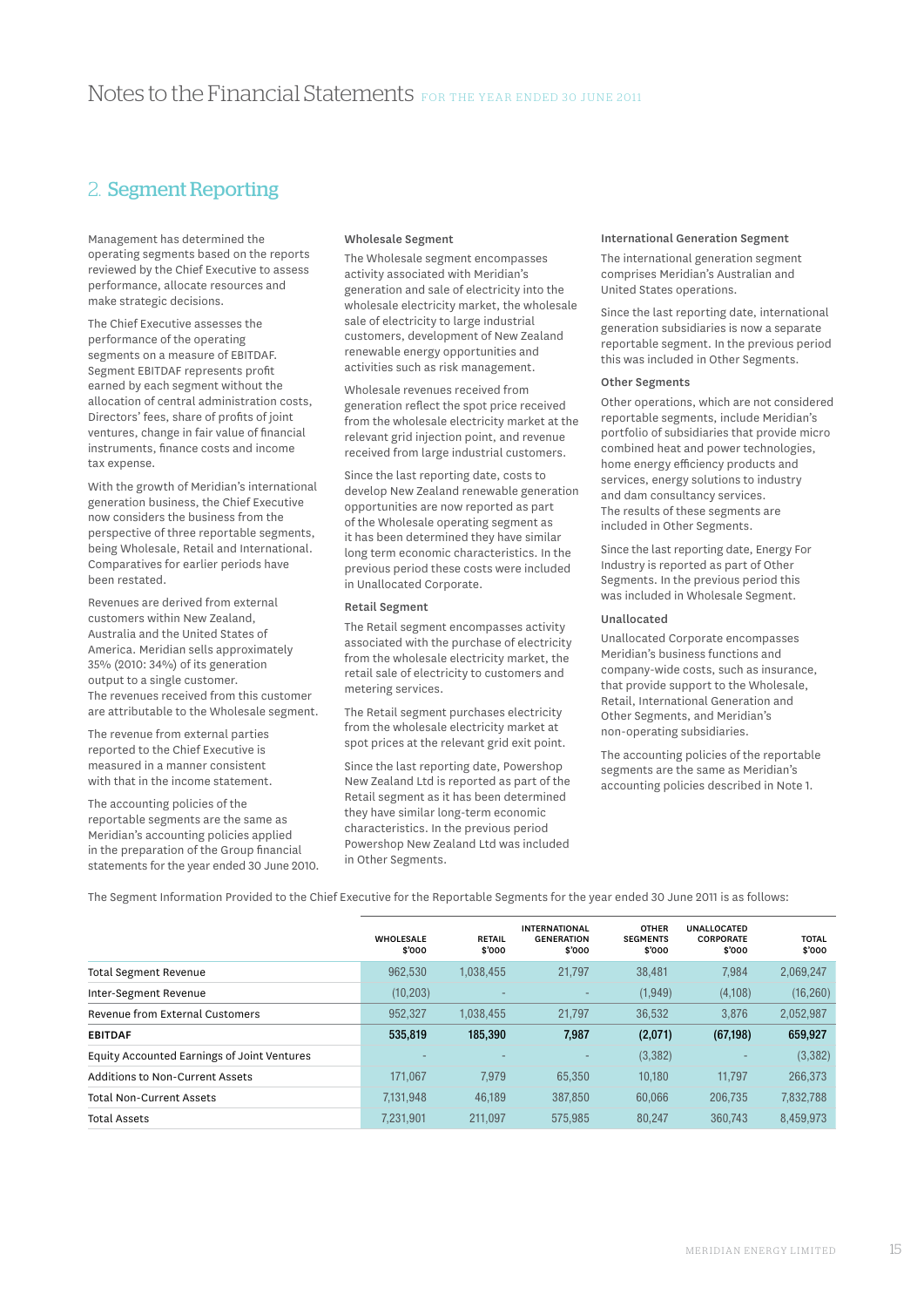# 2. Segment Reporting (continued)

The Segment Information Provided to the Chief Executive for the Reportable Segments for the Year Ended 30 June 2010 is as follows:

|                                             | <b>WHOLESALE</b><br>\$'000 | <b>RETAIL</b><br>\$'000  | <b>INTERNATIONAL</b><br><b>GENERATION</b><br>\$'000 | <b>OTHER</b><br><b>SEGMENTS</b><br>\$'000 | <b>UNALLOCATED</b><br><b>CORPORATE</b><br>\$'000 | <b>TOTAL</b><br>\$'000 |
|---------------------------------------------|----------------------------|--------------------------|-----------------------------------------------------|-------------------------------------------|--------------------------------------------------|------------------------|
| <b>Total Segment Revenue</b>                | 1,033,338                  | 993,656                  | 1,583                                               | 38,088                                    | 521                                              | 2,067,186              |
| Inter-Segment Revenue                       | (2,037)                    |                          |                                                     | (3,045)                                   | (199)                                            | (5,281)                |
| Revenue from External Customers             | 1,031,301                  | 993.656                  | 1,583                                               | 35.043                                    | 322                                              | 2,061,905              |
| <b>EBITDAF</b>                              | 590.770                    | 137,688                  | (11,080)                                            | (7,889)                                   | (67, 809)                                        | 641,680                |
| Equity Accounted Earnings of Joint Ventures |                            | $\overline{\phantom{a}}$ |                                                     | (2,012)                                   |                                                  | (2,012)                |
| Additions to Non-Current Assets             | 146.719                    | 267                      | 294.364                                             | 1.116                                     | 21.382                                           | 463,848                |
| <b>Total Non-Current Assets</b>             | 7.768.757                  | 62.873                   | 332.595                                             | 26.057                                    | 253.743                                          | 8,444,025              |
| <b>Total Assets</b>                         | 7.869.475                  | 178.617                  | 374.072                                             | 31.132                                    | 262.303                                          | 8.715.599              |

Information Relating to Geographical Area Operations

|                          | <b>GROUP 2011</b><br>\$'000 | <b>GROUP 2010</b><br>\$'000 |
|--------------------------|-----------------------------|-----------------------------|
| Total Revenue in:        |                             |                             |
| New Zealand              | 2,031,190                   | 2,060,203                   |
| Australia                | 18,902                      | 1,060                       |
| United States of America | 2,895                       | 642                         |
|                          | 2,052,987                   | 2,061,905                   |

|                          | <b>GROUP 2011</b><br>\$'000 | <b>GROUP 2010</b><br>\$'000 |
|--------------------------|-----------------------------|-----------------------------|
| <b>EBITDAF</b> in:       |                             |                             |
| New Zealand              | 651,940                     | 652,760                     |
| Australia                | 8,383                       | (9, 576)                    |
| United States of America | (396)                       | (1, 504)                    |
|                          | 659,927                     | 641,680                     |

|                          | <b>GROUP 2011</b><br>\$'000 | <b>GROUP 2010</b><br>\$'000 |
|--------------------------|-----------------------------|-----------------------------|
| Non Current Assets Held: |                             |                             |
| New Zealand              | 7,444,938                   | 8,111,430                   |
| Australia                | 352,321                     | 281,365                     |
| United States of America | 35,529                      | 51,230                      |
|                          | 7,832,788                   | 8,444,025                   |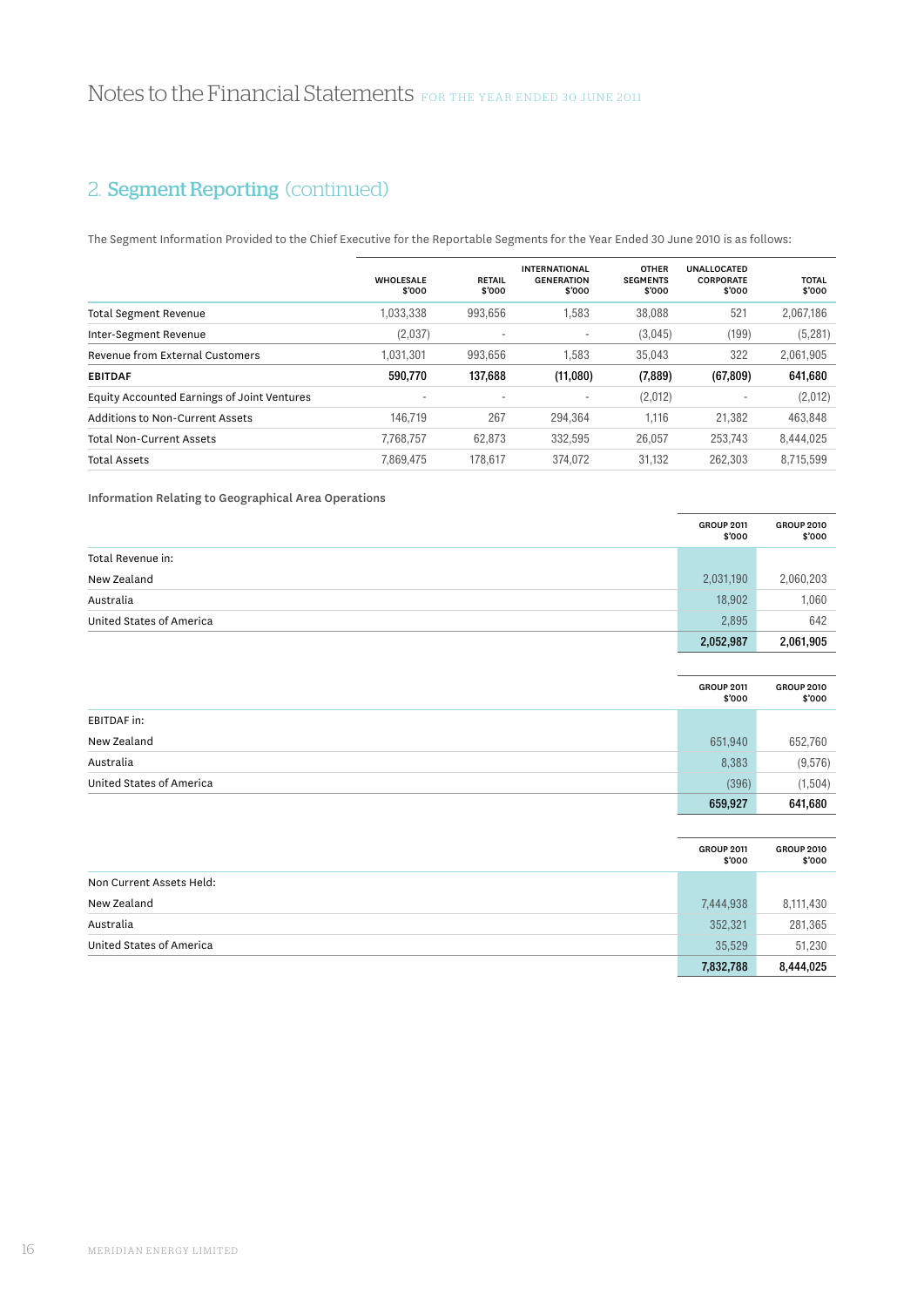# 2. Segment Reporting (continued)

Reconciliation of EBITDAF to Profit before tax provided as follows:

|                                                        | <b>GROUP 2011</b><br>\$'000 | <b>GROUP 2010</b><br>\$'000 |
|--------------------------------------------------------|-----------------------------|-----------------------------|
| <b>EBITDAF</b> for Reportable Segments                 | 729,196                     | 717,378                     |
| Other Segments EBITDAF                                 | (2,071)                     | (7,889)                     |
| Unallocated EBITDAF                                    | (67, 198)                   | (67, 809)                   |
| <b>Total Group EBITDAF</b>                             | 659,927                     | 641,680                     |
| Net Change in Fair Value of Financial Instruments Loss | (103, 427)                  | (38, 168)                   |
| FECs reclassified to Profit or Loss                    |                             | (33,087)                    |
| Depreciation                                           | (209, 283)                  | (174, 318)                  |
| Amortisation of Intangible Assets                      | (15,041)                    | (13, 712)                   |
| Impairment of Inventories                              | (1, 110)                    |                             |
| Impairment of Property Plant and Equipment             | (6,068)                     | (1,200)                     |
| Impairment of Held for Sale Assets                     | (3,778)                     |                             |
| Impairment of Intangible Assets                        |                             | (17, 136)                   |
| Gain on Sale of Property, Plant and Equipment          | 174,125                     | 275                         |
| Equity Accounted Earnings of Joint Ventures            | (3, 382)                    | (2,012)                     |
| Finance Costs and Other Finance Expenses               | (107, 674)                  | (85,086)                    |
| Group Profit before Tax                                | 384,289                     | 277,236                     |

Reportable segments' assets are reconciled to total group assets as follows:

|                                                     | <b>GROUP 2011</b><br>\$'000 | <b>GROUP 2010</b><br>\$'000 |
|-----------------------------------------------------|-----------------------------|-----------------------------|
| Total Assets for Reportable Segments                | 8,018,983                   | 8,422,164                   |
| Other Segment Assets                                | 80,247                      | 31,132                      |
| <b>Total Segment Assets</b>                         | 8,099,230                   | 8,453,296                   |
| <b>Unallocated Assets:</b>                          |                             |                             |
| Cash and Cash Equivalents                           | 244,451                     | 33,739                      |
| Finance Lease Receivables                           | 5,528                       | 5,667                       |
| Derivative Financial Instruments                    | 11,630                      | 83,387                      |
| Available for Sale Investments                      | 6,057                       | 6,069                       |
| Intangible Assets                                   | 8,801                       | 11,957                      |
| Property, Plant and Equipment                       | 177,599                     | 152,932                     |
| Other Assets                                        | 10,413                      | 6,272                       |
| Intercompany Loans Included in Other Segment Assets | (103, 736)                  | (37, 720)                   |
| <b>Total Assets</b>                                 | 8,459,973                   | 8,715,599                   |

The amounts provided to the Chief Executive with respect to assets are measured in a manner consistent with that of the financial statements. These assets are allocated based on the operations of the segment.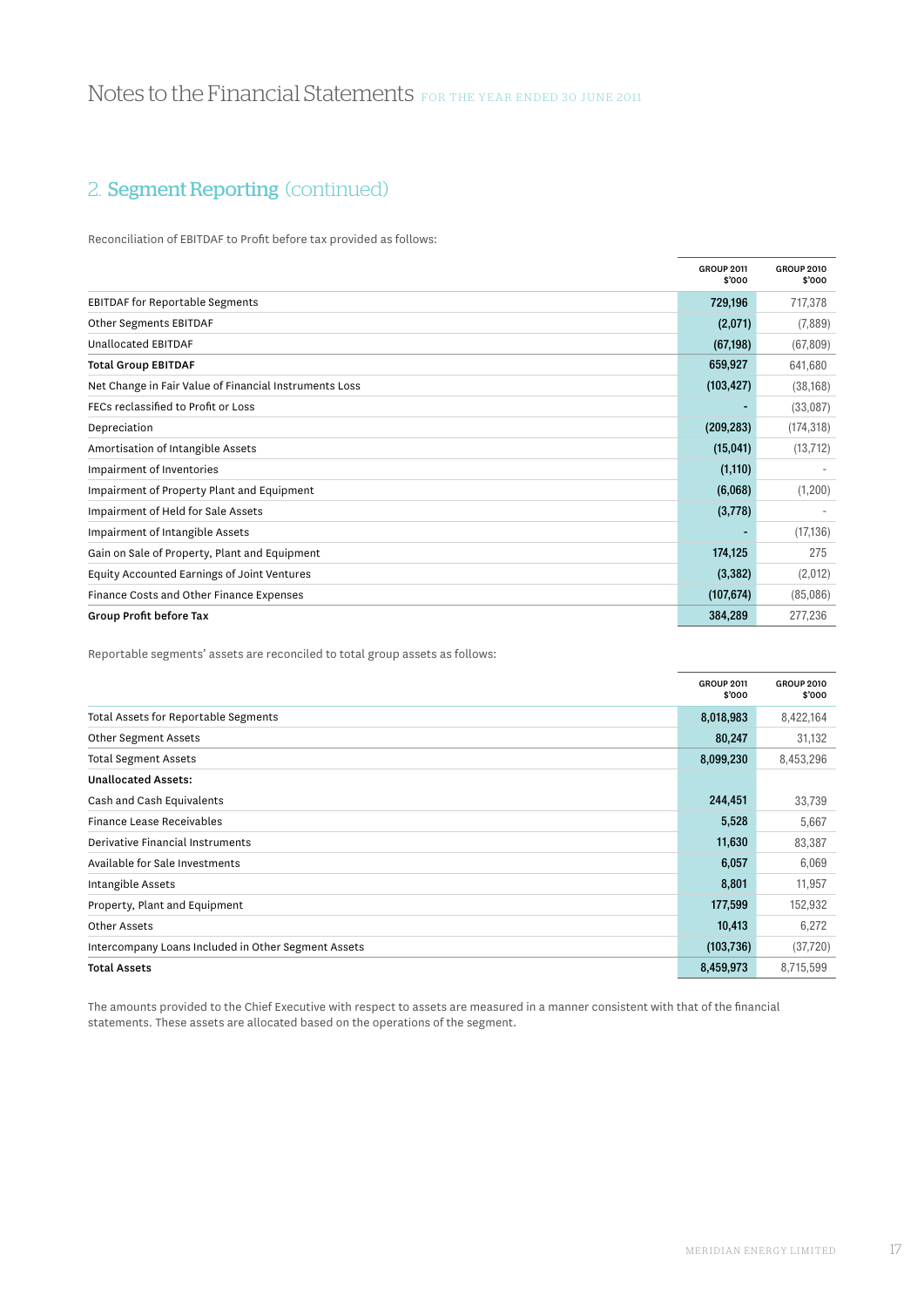# Notes to the Financial Statements FOR THE YEAR ENDED 30 JUNE 2011

# 3. Expenses

|                                                                          | <b>GROUP</b>   |                |                | <b>PARENT</b>            |  |
|--------------------------------------------------------------------------|----------------|----------------|----------------|--------------------------|--|
|                                                                          | 2011<br>\$'000 | 2010<br>\$'000 | 2011<br>\$'000 | 2010<br>\$'000           |  |
| <b>Employee Costs include:</b>                                           |                |                |                |                          |  |
| Contributions to Defined Contribution Plans                              | 2,404          | 2,043          | 1,973          | 1,818                    |  |
| <b>Restructuring Costs</b>                                               | 241            | 4,387          | 241            | 4,387                    |  |
| Movement in Share Based Incentives                                       | (101)          | 19             |                | $\overline{\phantom{a}}$ |  |
| Other Operating Expenses include:                                        |                |                |                |                          |  |
| Auditors Remuneration to Deloitte for:                                   |                |                |                |                          |  |
| - Audit of New Zealand-based companies Financial Statements <sup>1</sup> | 454            | 453            | 380            | 430                      |  |
| - Audit of Overseas-based companies Financial Statements                 | 83             | 54             | 28             | 25                       |  |
| - Other Services <sup>2</sup>                                            | 139            | 103            | 122            | 103                      |  |
| <b>Operating Lease Payments</b>                                          | 4,920          | 4,735          | 3,885          | 3,875                    |  |
| Research and Development Expenditure                                     | 2,443          | 3,132          |                |                          |  |
| <b>Restructuring Costs</b>                                               |                | 4,258          |                | 4,258                    |  |
| Unrealised Foreign Exchange (Gains) / Losses                             | (1,010)        | 966            | 967            | (173)                    |  |
| Realised Foreign Exchange Losses / (Gains)                               | 3,517          | $\sim$         | (1)            |                          |  |
| Donations                                                                | 1,000          | ٠              | 1,000          |                          |  |

1 Includes office of the Auditor General overhead contribution of \$28.5 thousand (2010: \$27.0 thousand)<br>2 In addition to the audit of the Financial Statements, Deloitte performed Other Services as follows:

 *• Review of interim financial statements • Audit of carbon emissions • Review of prospectus documents*

 *• Trustee reporting.*

# 4. Finance Costs

|                           | <b>GROUP</b>   |                | <b>PARENT</b>  |                |
|---------------------------|----------------|----------------|----------------|----------------|
|                           | 2011<br>\$'000 | 2010<br>\$'000 | 2011<br>\$'000 | 2010<br>\$'000 |
| Interest on Borrowings    | 114,713        | 96,898         | 101,779        | 95,867         |
| Less Capitalised Interest | (4,253)        | (10, 082)      | (245)          | (4, 170)       |
|                           | 110,460        | 86,816         | 101,534        | 91.697         |

Total interest expense for financial liabilities at amortised cost is \$37.1 million (2010: \$27.2 million).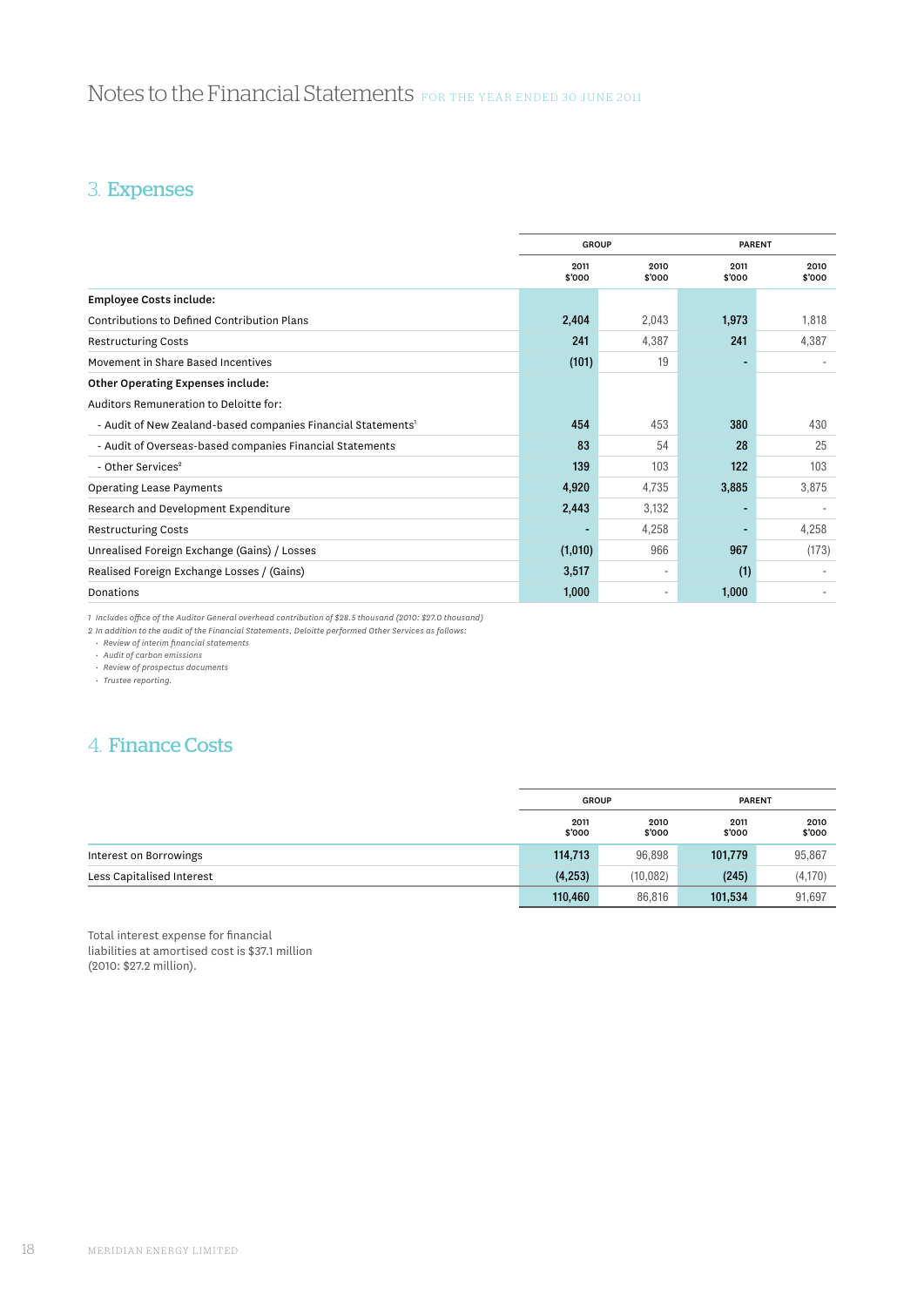# 5. Interest Income

|                                                        |                | <b>GROUP</b>   |                | <b>PARENT</b>  |  |
|--------------------------------------------------------|----------------|----------------|----------------|----------------|--|
|                                                        | 2011<br>\$'000 | 2010<br>\$'000 | 2011<br>\$'000 | 2010<br>\$'000 |  |
| Interest Income on Financial Assets at amortised cost: |                |                |                |                |  |
| - Cash and Cash Equivalents                            | 2,786          | 1,511          | 1,478          | 1.275          |  |
| - Finance Lease Receivable                             |                | 219            |                | 219            |  |
| - Loans to Subsidiaries                                |                |                | 59,885         | 37,077         |  |
|                                                        | 2,786          | 1,730          | 61,363         | 38,571         |  |

Interest on Finance Lease Receivable has been reclassified to Other Revenue. The 2010 comparatives have not been restated.

# 6. Income Tax Expense

|                                                                       |             | <b>GROUP</b>   |                |                | <b>PARENT</b>  |  |
|-----------------------------------------------------------------------|-------------|----------------|----------------|----------------|----------------|--|
|                                                                       |             |                |                |                |                |  |
|                                                                       | <b>NOTE</b> | 2011<br>\$'000 | 2010<br>\$'000 | 2011<br>\$'000 | 2010<br>\$'000 |  |
| (A) Income Tax Expense                                                |             |                |                |                |                |  |
| <b>Current Tax</b>                                                    |             | 98,962         | 103,913        | 139,616        | 139,452        |  |
| Deferred Tax                                                          | 22          | (17, 784)      | (10, 726)      | (33, 390)      | (30,698)       |  |
| <b>Income Tax Expense</b>                                             |             | 81,178         | 93,187         | 106,226        | 108,754        |  |
| Income Tax Expense can be reconciled to Accounting Profit as follows: |             |                |                |                |                |  |
| Profit Before Tax                                                     |             | 384,289        | 277,236        | 401,630        | 344,385        |  |
| Income Tax at 30%                                                     |             | 115,287        | 83.171         | 120,489        | 103,316        |  |
| Tax Effect of Expenditure Not Deductible for Tax                      |             | 6,941          | 4,292          | 30,399         | 1,171          |  |
| Tax Effect of Income Not Subject to Tax                               |             | (8, 192)       | (34)           | (5, 402)       | (334)          |  |
| Income Tax Over Provided in Prior Year                                |             | (3,995)        | (381)          | (2, 193)       | (854)          |  |
| Tax Credits Transferred from Subsidiary                               |             |                |                | (2, 207)       | (2,866)        |  |
| Inter-company Dividend Received Not Subject to Tax                    |             |                |                | (1, 232)       |                |  |
| Inter-company Dividend Subject to Tax                                 |             | 3,731          | ٠              |                |                |  |
| Tax Effect of Gain on Sale of Tekapo A and B Not Subject to Tax       |             | (52, 452)      |                | (52, 452)      |                |  |
| Tax Effect of Gain on Sale of Tekapo A and B                          |             | 17,410         |                | 17,410         |                |  |
| Effect of Corporate Tax Rate Reduction on Deferred Tax Liability      | 22          | 2,410          | (9, 442)       | 2,110          | (7, 373)       |  |
| Effect of Change in Building Tax Depreciation on Deferred Tax         | 22          |                | 14,748         |                | 14,748         |  |
| Other                                                                 |             | 38             | 833            | (696)          | 946            |  |
| <b>Income Tax Expense</b>                                             |             | 81,178         | 93,187         | 106,226        | 108,754        |  |

A reduction in the corporate tax rate from 30% to 28% was announced in the 2010 Budget and has been passed and received Royal Assent. For the Group, this reduction will be effective 1 July 2011. Management has used judgement with regard to determining temporary differences expected to reverse before this date and as at 30 June 2010 estimated that temporary differences would not change. The effect of any change since 30 June 2010 is recognised

in the income statement and statement of comprehensive income.

Also announced in the 2010 Budget was the discontinuation of tax depreciation on buildings with a useful life of greater than 50 years effective for the Group on 1 July 2011. The effect of this change was reflected in the Income Statement in 2010. Management has used judgement in regard to the tax definition of buildings with the

above ground structure of Generation Structures and Plant being treated as buildings.

In addition to the income tax charge to the income statement, a deferred tax (credit)/charge of (\$111.0) million for the Group and (\$111.0) million charge for the Parent (2010: Group \$263.4 million charge, Parent \$265.4 million charge) has been recognised in equity for the year (see note 22 – Deferred Tax Liability).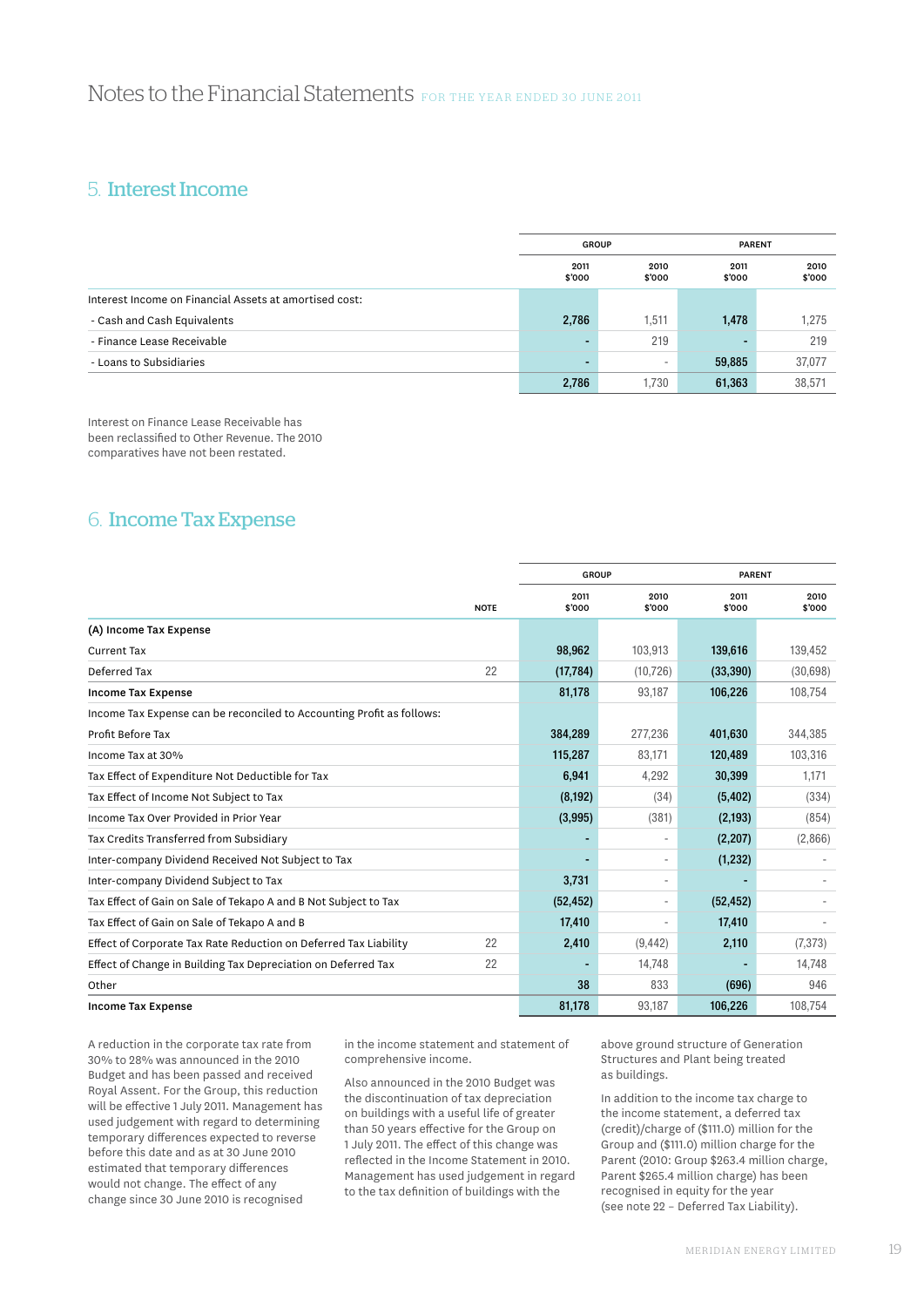# 6. Income Tax Expense (continued)

|                                        | <b>GROUP</b>   |                |                | <b>PARENT</b>  |  |
|----------------------------------------|----------------|----------------|----------------|----------------|--|
|                                        | 2011<br>\$'000 | 2010<br>\$'000 | 2011<br>\$'000 | 2010<br>\$'000 |  |
| (B) Imputation Credits                 |                |                |                |                |  |
| Balance at Beginning of Year           | 36,826         | 54,595         | 35,909         | 53,829         |  |
| Net Income Tax Paid                    | 116,269        | 100,622        | 116,146        | 100,471        |  |
| Credits Attached to Dividends Received | 131            |                | 131            |                |  |
| Credits Attached to Dividends Paid     | (151, 466)     | (118, 391)     | (151, 335)     | (118, 391)     |  |
| Balance at End of Year                 | 1,760          | 36,826         | 851            | 35.909         |  |

At balance date the imputation credits available to shareholders of the Group were:

|                                   | <b>GROUP 2011</b><br>\$'000 | <b>GROUP 2010</b><br>\$'000 |
|-----------------------------------|-----------------------------|-----------------------------|
| Through                           |                             |                             |
| Shareholding in Parent Company    | 851                         | 35,909                      |
| Indirect Interest in Subsidiaries | 909                         | 917                         |
|                                   | 1,760                       | 36.826                      |

# 7. Earnings per Share

Basic and Diluted Earnings Per Share

|                                                                     | <b>GROUP 2011</b><br>\$'000 | <b>GROUP 2010</b><br>\$'000 |
|---------------------------------------------------------------------|-----------------------------|-----------------------------|
| Profit After Tax Attributable to Shareholders of the Parent Company | 303.817                     | 184.852                     |
| Weighted Average number of ordinary shares in issue (units)         | 1,600,000,002               | 1,600,000,002               |
| Basic Earnings per Share (\$)                                       | 0.19                        | 0.12                        |
| Diluted Earnings per Share (\$)                                     | 0.19                        | 0.12                        |

# 8. Equity

## SHARE CAPITAL

The share capital is represented by 1,600,000,002 ordinary shares issued and fully paid. These are held in equal numbers by the Minister of Finance and the Minister for State-Owned Enterprises on behalf of the Crown. There have been no movements in share capital during the year.

All shares are fully paid and have equal voting rights. All shares participate equally in any dividend distribution or any surplus on the winding up of the Company.

Changes to the Companies Act in 1993 abolished the authorised capital and par value concept in relation to share capital from 1 July 1994. Therefore the Company does not have a limited amount of authorised capital and issued shares do not have a par value.

### Whisper Tech Limited share options convertible to ordinary shares

Whisper Tech Limited has share option schemes that entitle key management personnel and senior employees to purchase shares in Whisper Tech Limited. Each option converts into one ordinary share on exercise, following payment of the exercise price by the holder.

| <b>EXERCISE PRICE</b> | 2011<br><b>NUMBER</b><br><b>ISSUED</b> | 2011<br><b>NUMBER</b><br><b>FORFEITED</b> | 2011<br><b>NUMBER</b><br><b>VESTED</b> | 2011<br><b>VESTED VALUE</b><br>\$'000 | 2010<br><b>NUMBER</b><br><b>ISSUED</b> | 2010<br><b>NUMBER</b><br><b>FORFEITED</b> | 2010<br><b>NUMBER</b><br><b>VESTED</b> | 2010<br><b>VESTED VALUE</b><br>\$'000 |
|-----------------------|----------------------------------------|-------------------------------------------|----------------------------------------|---------------------------------------|----------------------------------------|-------------------------------------------|----------------------------------------|---------------------------------------|
| \$1                   | 2,308                                  | -                                         | 2,308                                  |                                       | 2,308                                  | ۰                                         | 2.308                                  | $\overline{\phantom{a}}$              |
| \$366.83              | 14.115                                 | .500                                      | 12.615                                 | 997                                   | 14.115                                 | .500                                      | 10.765                                 | .098                                  |
|                       | 16,423                                 | 1,500                                     | 14,923                                 | 997                                   | 16.423                                 | .500                                      | 13.073                                 | ,098                                  |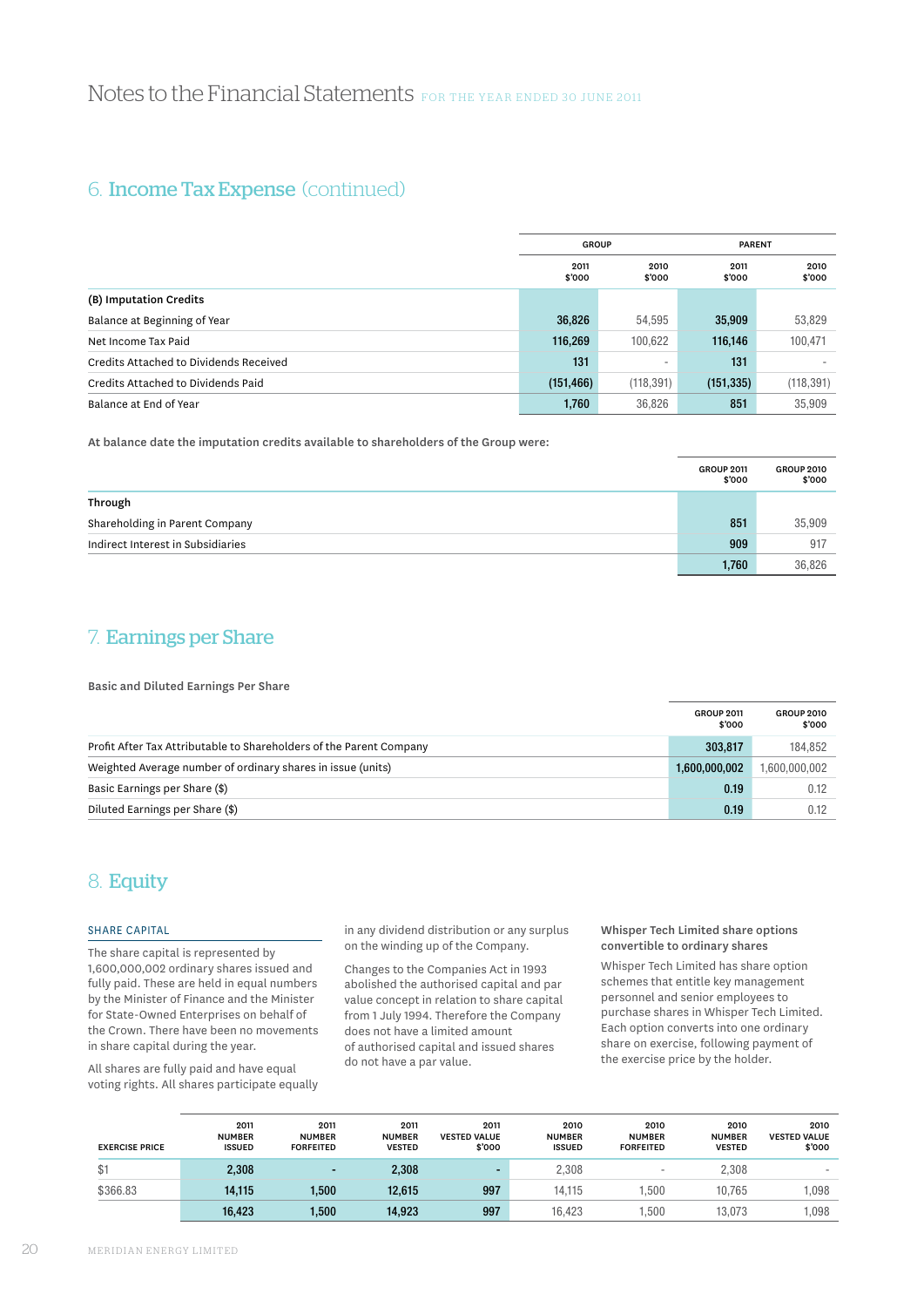# 8. Equity (continued)

On 31 March 2008 Whisper Tech Limited issued 7,350 \$366.83 share options to existing key management personnel. 1,500 of these options have subsequently been forfeited. The 5,850 non-forfeited options have vested over three years with the final tranche of 1,850 options vesting on 1 July 2010 on which date all \$366.83 options were fully vested. The final exercise date for all \$366.83 options is 31 March 2013.

The \$1 options are all fully vested. On 3 December 2009 Whisper Tech

Limited varied the terms of these options, extending the exercise date from 31 December 2009 to 31 March 2013. In recognition of this time extension, the holders of these options agreed to reduce the number of options that each held.

NZ IFRS 1 grants an exemption from valuing options that were granted on or before 7 November 2002. Meridian has chosen to take this exemption in relation to its \$1 options. No vesting of these options

occurred during the year ended 30 June 2011 or the comparative year.

The fair value of the options is calculated by applying the Black-Scholes option pricing model. The model inputs were the share price at grant date of \$366.83, exercise price of \$366.83, expected volatility range of 25% to 40%, no expected dividends, two years (2010: three years) to the maturity date of the option, and a risk free interest rate range of 4.75% p.a. to 4.81% p.a.

### **Number of Options Vested**

|                                  | 2011<br>\$750<br><b>OPTIONS</b> | 2011<br>\$1<br><b>OPTIONS</b> | 2011<br>\$366.83<br><b>OPTIONS</b> | 2010<br>\$750<br><b>OPTIONS</b> | 2010<br>\$1<br><b>OPTIONS</b> | 2010<br>\$366.83<br><b>OPTIONS</b> |
|----------------------------------|---------------------------------|-------------------------------|------------------------------------|---------------------------------|-------------------------------|------------------------------------|
| <b>Opening Balance</b>           | $\sim$                          | 2,308                         | 10,765                             | 837                             | 2,563                         | 8,915                              |
| New Fully Vested Options created | $\sim$                          | $\overline{\phantom{0}}$      | $\overline{\phantom{0}}$           | ۰                               | $\overline{\phantom{a}}$      |                                    |
| Options Forfeited                | $\blacksquare$                  |                               | $\overline{\phantom{0}}$           | ۰                               | (255)                         |                                    |
| Options Lapsed                   | <b>Section</b>                  |                               | $\overline{\phantom{0}}$           | (837)                           | $\overline{\phantom{a}}$      |                                    |
| <b>Options Vested</b>            | $\sim$                          | $\blacksquare$                | 1,850                              | ۰                               | ۰                             | 1,850                              |
| <b>Closing Balance</b>           |                                 | 2,308                         | 12,615                             |                                 | 2,308                         | 10,765                             |

The weighted average exercise price of options vested at 30 June 2011 is \$310.25 (2010: \$302.24).

|                                  | 2011<br>\$366.83<br><b>OPTIONS</b> | 2010<br>\$366.83<br><b>OPTIONS</b> |
|----------------------------------|------------------------------------|------------------------------------|
| <b>Opening Option Balance</b>    | 1,850                              | 4,300                              |
| Created or Vested During Year    | -                                  | $\sim$                             |
| Less Forfeited                   |                                    | (600)                              |
| Less Fully Vested                | (1, 850)                           | (1, 850)                           |
| <b>Subject to Future Vesting</b> |                                    | 1,850                              |

# 9. Dividends

|                            | <b>GROUP AND PARENT</b> |                |                                          |                                          |
|----------------------------|-------------------------|----------------|------------------------------------------|------------------------------------------|
|                            | 2011<br>\$'000          | 2010<br>\$'000 | 2011<br><b>CENTS</b><br><b>PER SHARE</b> | 2010<br><b>CENTS</b><br><b>PER SHARE</b> |
| 2011 Interim Dividend Paid | 615,150                 | ۰              | 38.45                                    |                                          |
| 2010 Final Dividend Paid   | 68,494                  | -              | 4.28                                     |                                          |
| 2010 Interim Dividend Paid | $\blacksquare$          | 89,580         | $\blacksquare$                           | 5.60                                     |
| 2009 Final Dividend Paid   | $\blacksquare$          | 263,912        | $\blacksquare$                           | 16.49                                    |
|                            | 683,644                 | 353,492        | 42.73                                    | 22.09                                    |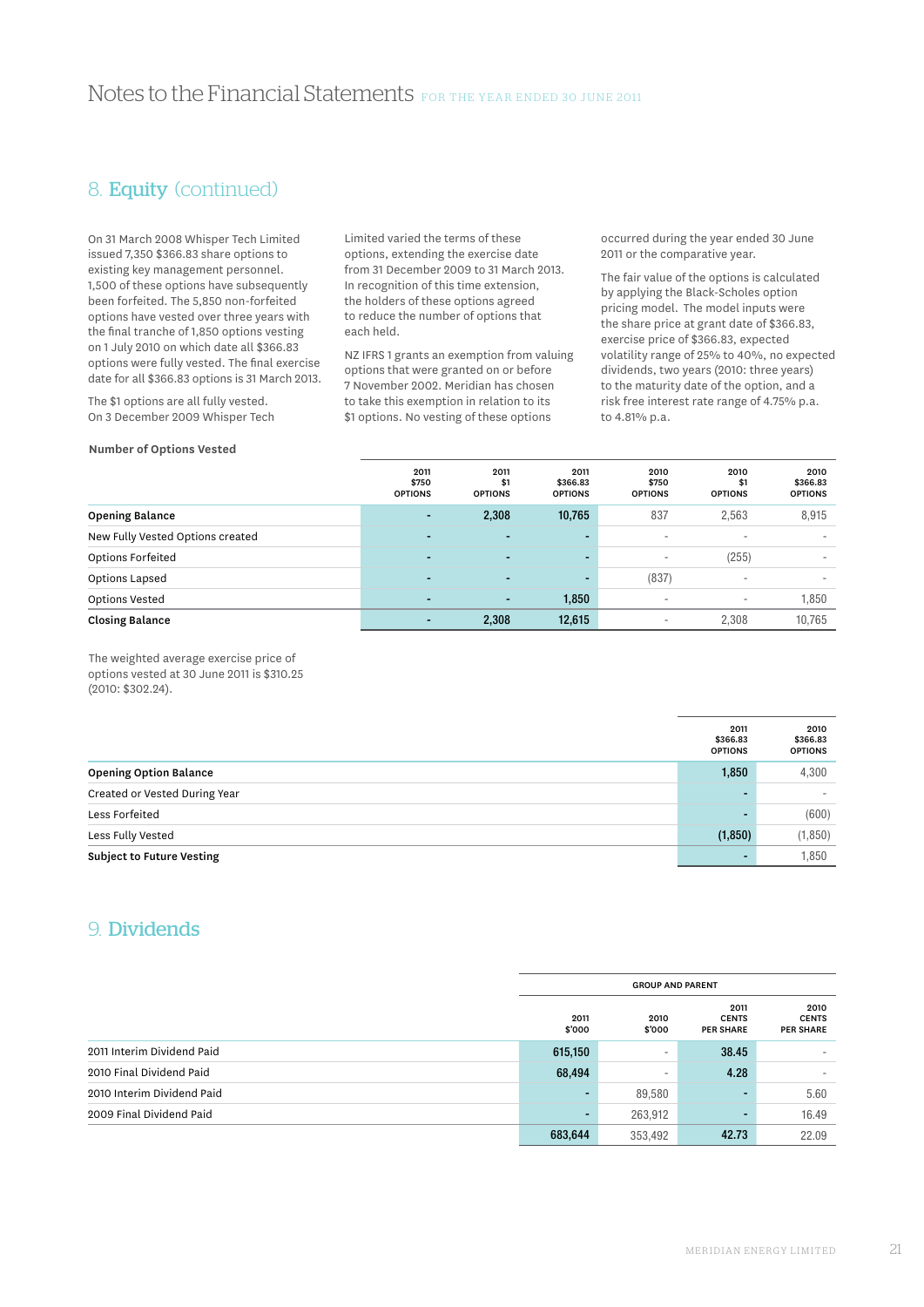# 10. Cash and Cash Equivalents

|                        | <b>GROUP</b>   |                | <b>PARENT</b>  |                |
|------------------------|----------------|----------------|----------------|----------------|
|                        | 2011<br>\$'000 | 2010<br>\$'000 | 2011<br>\$'000 | 2010<br>\$'000 |
| <b>Current Account</b> | 118,819        | 25,339         | 8,518          | 11,488         |
| Money Market Account   | 249,372        | 29,055         | 248,078        | 27,746         |
|                        | 368,191        | 54,394         | 256,596        | 39,234         |

There are no cash and cash equivalent balances that are not available for use by the Group.

All cash and cash equivalents are held with money market dealers and banks.

# 11. Accounts Receivable and Prepayments

|                                           | <b>GROUP</b>   |                | <b>PARENT</b>  |                |
|-------------------------------------------|----------------|----------------|----------------|----------------|
| <b>CURRENT</b>                            | 2011<br>\$'000 | 2010<br>\$'000 | 2011<br>\$'000 | 2010<br>\$'000 |
| <b>Billed and Accrued Receivables</b>     | 244,330        | 198.663        | 227,171        | 185,030        |
| Less: Provision for Doubtful Debts        | (6, 487)       | (3,024)        | (6, 470)       | (2,932)        |
| Net Trade Receivables                     | 237,843        | 195.639        | 220,701        | 182,098        |
| Prepayments                               | 3,042          | 3.475          | 6,492          | 5,586          |
| Total Accounts Receivable and Prepayments | 240,885        | 199.114        | 227,193        | 187,684        |

|                                             | <b>GROUP</b>   |                |                | <b>PARENT</b>  |  |
|---------------------------------------------|----------------|----------------|----------------|----------------|--|
| MOVEMENT IN PROVISION FOR DOUBTFUL DEBTS    | 2011<br>\$'000 | 2010<br>\$'000 | 2011<br>\$'000 | 2010<br>\$'000 |  |
| Opening Provision for Doubtful Debts        | (3,024)        | (3,239)        | (2,932)        | (2,997)        |  |
| Provision Made During the Year              | (3,584)        |                | (3,538)        |                |  |
| Provision Released During the Year          | 121            | 215            |                | 65             |  |
| Provision Used During Year                  |                |                |                |                |  |
| <b>Closing Provision for Doubtful Debts</b> | (6, 487)       | (3,024)        | (6, 470)       | (2,932)        |  |

|                          |                | <b>GROUP</b>   | <b>PARENT</b>  |                |
|--------------------------|----------------|----------------|----------------|----------------|
| <b>TRADE RECEIVABLES</b> | 2011<br>\$'000 | 2010<br>\$'000 | 2011<br>\$'000 | 2010<br>\$'000 |
| Not Past Due             | 198,806        | 175.421        | 184,126        | 163,549        |
| Past Due 1-30 days       | 25,618         | 14,846         | 23,688         | 13,913         |
| Past Due 31-60           | 13,826         | 1,979          | 13,649         | 1,667          |
| Past Due 61-90           | 3,153          | 1,111          | 3,075          | 871            |
| Past Due > 91 days       | 2,927          | 5,306          | 2,633          | 5,030          |
|                          | 244,330        | 198,663        | 227,171        | 185,030        |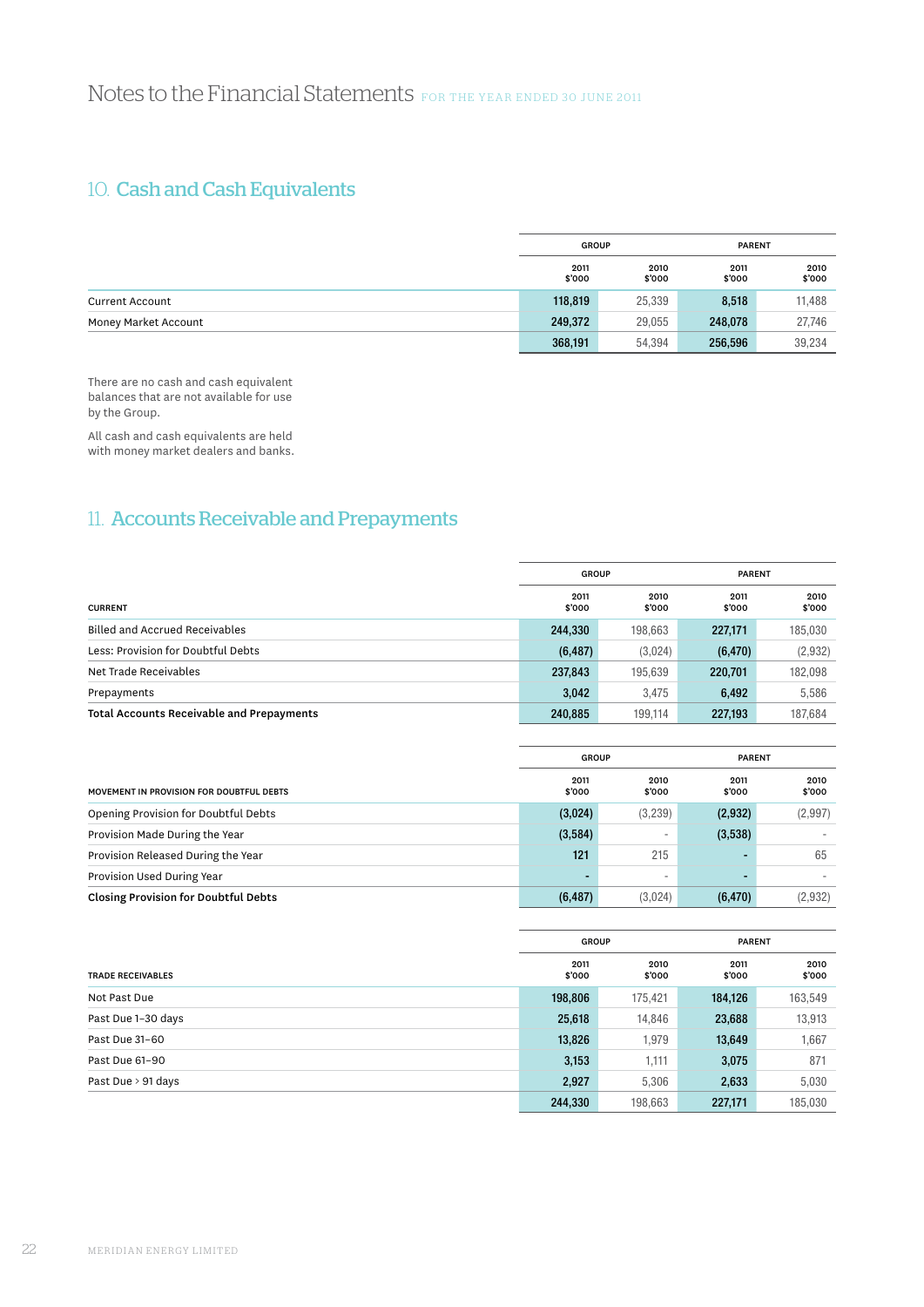# 11. Accounts Receivable and Prepayments (continued)

Trade receivables that are less than 90 days past due are generally not considered impaired. As of 30 June 2011 trade receivables of \$39.0 million (2010 \$20.5 million) were past due but not impaired. These relate to energy sales to a number of independent customers for whom there is no recent history of default.

Receivables more than 90 days overdue relate mainly to retail electricity customers of which some of the balance is disputed. It is assessed that a portion of these receivables is likely to be recovered.

Meridian maintains a doubtful debt provision that reflects the limited likelihood of payment defaults. Meridian considers the carrying amount of accounts receivable approximates their fair values. Trade receivables written off during the year were \$4.3 million for the Group (2010 \$4.9 million) and \$4.1 million for the Parent (2010 \$4.7 million).

### Within Accounts Receivable is an amount due in relation to a construction contract, disclosed as follows:

| GROUP                                                   |                |                | <b>PARENT</b>  |                |  |
|---------------------------------------------------------|----------------|----------------|----------------|----------------|--|
| AMOUNT DUE IN RELATION TO CONSTRUCTION CONTRACT         | 2011<br>\$'000 | 2010<br>\$'000 | 2011<br>\$'000 | 2010<br>\$'000 |  |
| <b>Construction Contracts</b>                           |                |                |                |                |  |
| Contracts in progress at balance date:                  |                |                |                |                |  |
| Gross construction work in progress plus margin to date | 727            | 5.205          |                | 5.205          |  |
| Released During the Year                                | 282            | 5.205          |                | 5.205          |  |

Included in sales is \$0.3 million of net contract revenue (2010: \$0.6 million).

No retentions are held by customers for any construction work in progress.

All amounts included in Accounts Receivable and arising from construction contracts are due for settlement within the following 12 months.

# 12. Inventories

|                                   |                | <b>GROUP</b>   |                | PARENT         |  |
|-----------------------------------|----------------|----------------|----------------|----------------|--|
|                                   | 2011<br>\$'000 | 2010<br>\$'000 | 2011<br>\$'000 | 2010<br>\$'000 |  |
| Inventories                       |                |                |                |                |  |
| Consumable Spares and Stores      | 2,876          | 3,713          | 2,268          | 3,064          |  |
| Work in Progress and Components   |                | 3,579          |                |                |  |
| <b>Finished Goods</b>             | 282            | 181            |                |                |  |
| Carbon Credit Units               | 229            | $\sim$         | 156            |                |  |
|                                   | 3,387          | 7,473          | 2,424          | 3,064          |  |
| Less Provision for Obsolescence   | (54)           | (1, 444)       |                |                |  |
|                                   | 3,333          | 6,029          | 2,424          | 3,064          |  |
| <b>Provision for Obsolescence</b> |                |                |                |                |  |
| <b>Opening Provision</b>          | 1,444          | 1,108          |                |                |  |
| Provision Raised During the Year  |                | 485            |                |                |  |
| Released During the Year          | (1, 390)       | (149)          |                |                |  |
| <b>Closing Provision</b>          | 54             | 1,444          |                |                |  |

In 2011, consumables and changes in finished goods and work in progress recognised as other operating expenses in the Group were \$2.0 million and in the Parent were \$0.7 million (2010: Group \$1.1 million, Parent \$0.03 million). Consumables and changes in finished

goods and work in progress recognised as energy related costs in the Group were \$0.3 million and in the Parent \$nil (2010: Group \$9.3 million, Parent \$0.2 million).

The 22 February 2011 Christchurch earthquake resulted in the loss of some inventories and this has resulted in an impairment of \$1.1 million to the Group (nil to the Parent).

Certain inventory items are subject to retention of title clauses.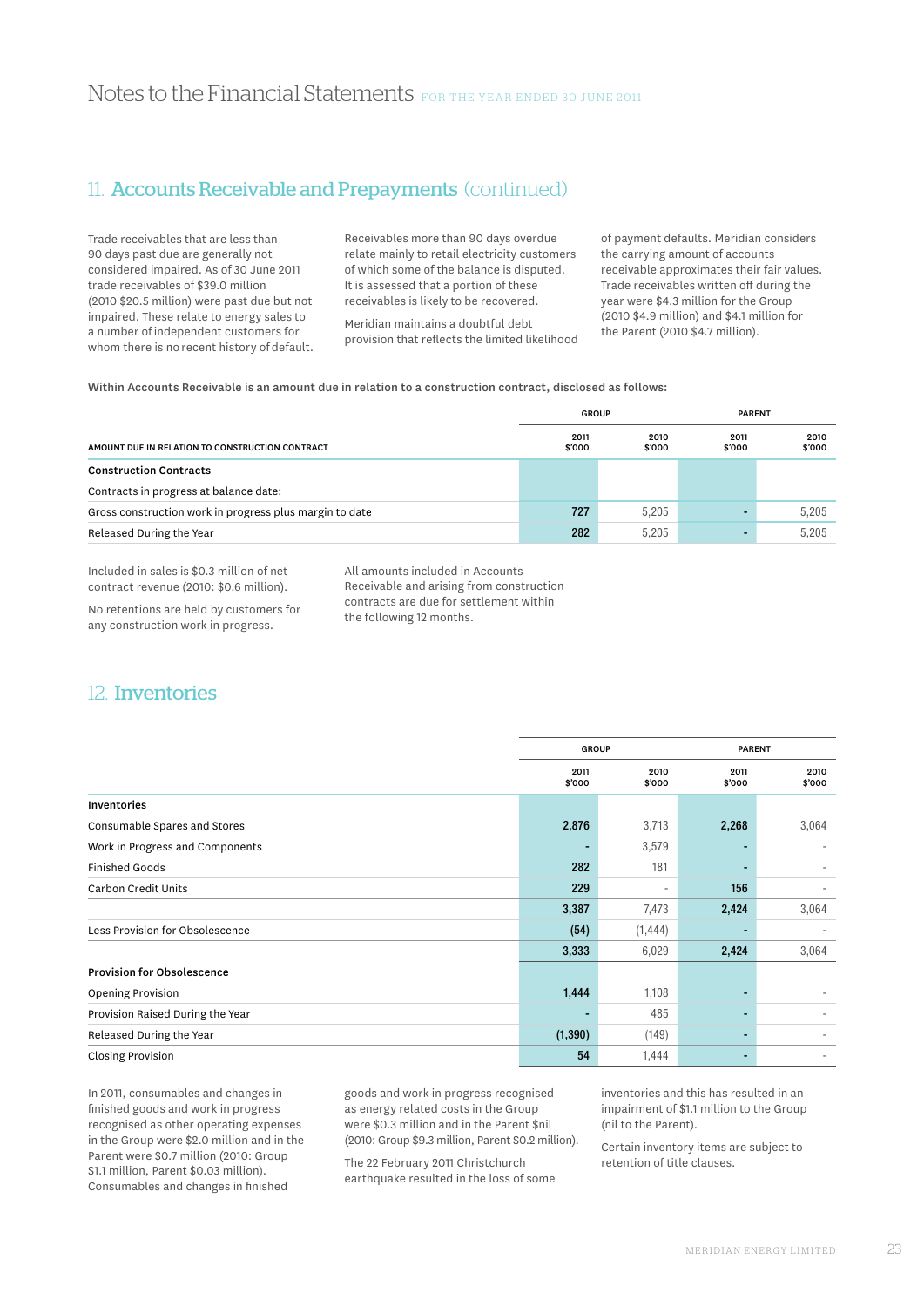# 13. Finance Lease Receivable

Meridian has entered into an arrangement with New Zealand Antarctic Institute to provide lease finance for Ross Island wind farm. The lease is for a period of 20 years.

|                                                     | <b>GROUP &amp; PARENT</b> |                |
|-----------------------------------------------------|---------------------------|----------------|
|                                                     | 2011<br>\$'000            | 2010<br>\$'000 |
| Minimum Lease Payments:                             |                           |                |
| Not Later than One Year                             | 632                       | 683            |
| Later than One Year and Not Greater than Five Years | 2,530                     | 2,530          |
| Later than Five Years                               | 8,853                     | 9,486          |
|                                                     | 12,015                    | 12,699         |
| Add: Unguaranteed Residual Value                    |                           |                |
| <b>Gross Investment in Finance Lease</b>            | 12,015                    | 12,699         |
| Less: Unearned Finance Income                       | (6, 488)                  | (7,032)        |
| Present Value of Minimum Lease Payments             | 5,527                     | 5,667          |
| Analysed as:                                        |                           |                |
| Not Later than One Year                             | 632                       | 683            |
| Later than One Year and Not Greater than Five Years | 461                       | 415            |
| Later than Five Years                               | 4,434                     | 4,569          |
|                                                     | 5,527                     | 5,667          |
| Add: Unguaranteed Residual Value                    |                           |                |
| <b>Total Finance Lease Receivable</b>               | 5,527                     | 5,667          |
| Comprising                                          |                           |                |
| Current                                             | 632                       | 683            |
| Non-current                                         | 4,895                     | 4,984          |
|                                                     | 5,527                     | 5,667          |

# 14. Assets and Liabilities Classified as Held for Sale

In 2011 assets classified as held for sale are the Interruptible Load flow meters. These assets were used in a specific contract agreement. The assets were sold subsequent to 30 June 2011 and the contract has been terminated. In 2010 assets classified held for sale

were land, buildings and land improvements originally purchased for anticipated hydro projects. These assets were no longer required and Meridian initiated a plan to locate purchasers.

The Group reclassified Right House Limited net assets to assets held for sale due

to the sale to Mark Group Holdings Pty Limited on 1 July 2011. The net assets were subsequently impaired by \$3.8 million.

Liabilities classified as held for sale represent the estimated disposal costs of the assets classified as held for sale.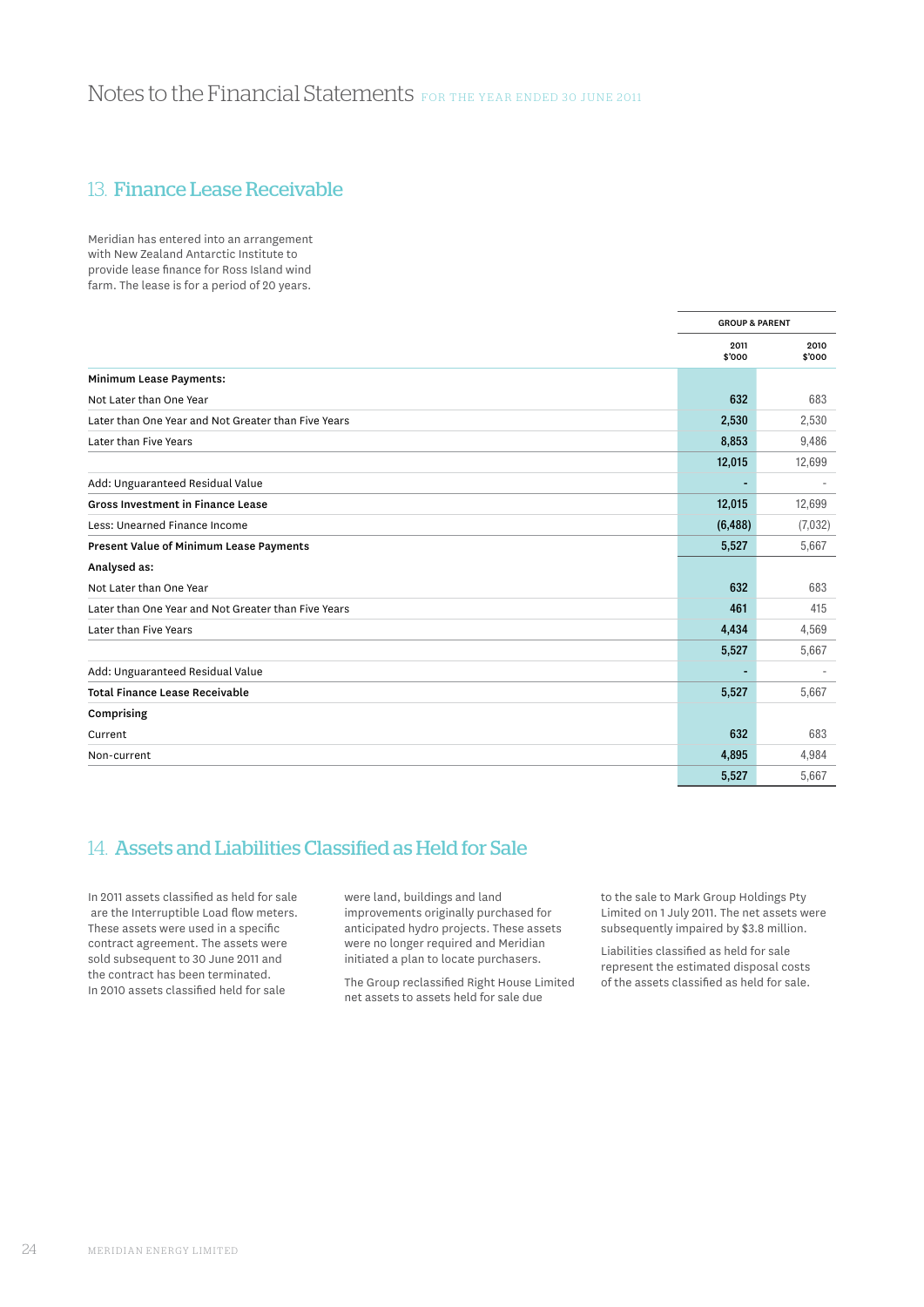# 15. Investments in Subsidiaries

Investments in subsidiaries comprise shares at cost less impairments

|                                                    |                                          |                              |                       | <b>INTEREST HELD BY PARENT</b> |                       |               |
|----------------------------------------------------|------------------------------------------|------------------------------|-----------------------|--------------------------------|-----------------------|---------------|
| <b>NAME OF ENTITY</b>                              | <b>AMALGAMATED</b><br><b>INTO PARENT</b> | PRINCIPAL ACTIVITY           | 2011<br>$\frac{0}{0}$ | 2011<br>\$000                  | 2010<br>$\frac{0}{0}$ | 2010<br>\$000 |
| DamWatch Services Limited                          |                                          | <b>Professional Services</b> | 100%                  | 25                             | 100%                  | 25            |
| Energy for Industry Limited                        |                                          | <b>Energy Solutions</b>      | 100%                  | 46,527                         | 100%                  |               |
| MEL Holdings Limited                               | 31/5/2011                                | Holding Company              |                       | $\blacksquare$                 | 100%                  |               |
| Three River Holdings (No.1) Limited <sup>1,3</sup> |                                          | Non-Trading Entity           | 100%                  | 52,404                         |                       |               |
| Meridian Limited                                   |                                          | Non-Trading Entity           | 100%                  | 12                             | 100%                  | 12            |
| Meridian Energy Captive Insurance Limited          |                                          | Insurance Company            | 100%                  | 500                            | 100%                  | 500           |
| Meridian Energy International Limited              |                                          | Non-Trading Entity           | 100%                  | 50,000                         | 100%                  | 50,000        |
| Meridian (Whisper Tech) Limited                    |                                          | Non-Trading Entity           | 100%                  |                                | 100%                  |               |
| Meridian (Whisper Tech No.2) Limited               |                                          | Non-Trading Entity           | 100%                  |                                | 100%                  |               |
| Powershop New Zealand Limited                      |                                          | Electricity Retailer         | 100%                  | 11,877                         | 100%                  | 11,277        |
| Right House Limited                                |                                          | <b>Professional Services</b> | 100%                  | ٠                              | 100%                  | 21,489        |
| MEL Solar Holdings Limited                         |                                          | Holding Company              | 100%                  | $\blacksquare$                 | 100%                  |               |
| Whisper Tech Limited <sup>2</sup>                  |                                          | Technology Company           | 23%                   | 4,371                          | 23%                   | 22,700        |
|                                                    |                                          |                              |                       | 165,716                        |                       | 106,003       |

*1 Now directly owned by the Parent due to the amalgamation of MEL Holdings Limited. 2 The Parent holds 23% of Whisper Tech Limited with WhisperGen Limited (Controlled Entity) holding 70.23%.*

*3 Members of Guaranteeing Group.*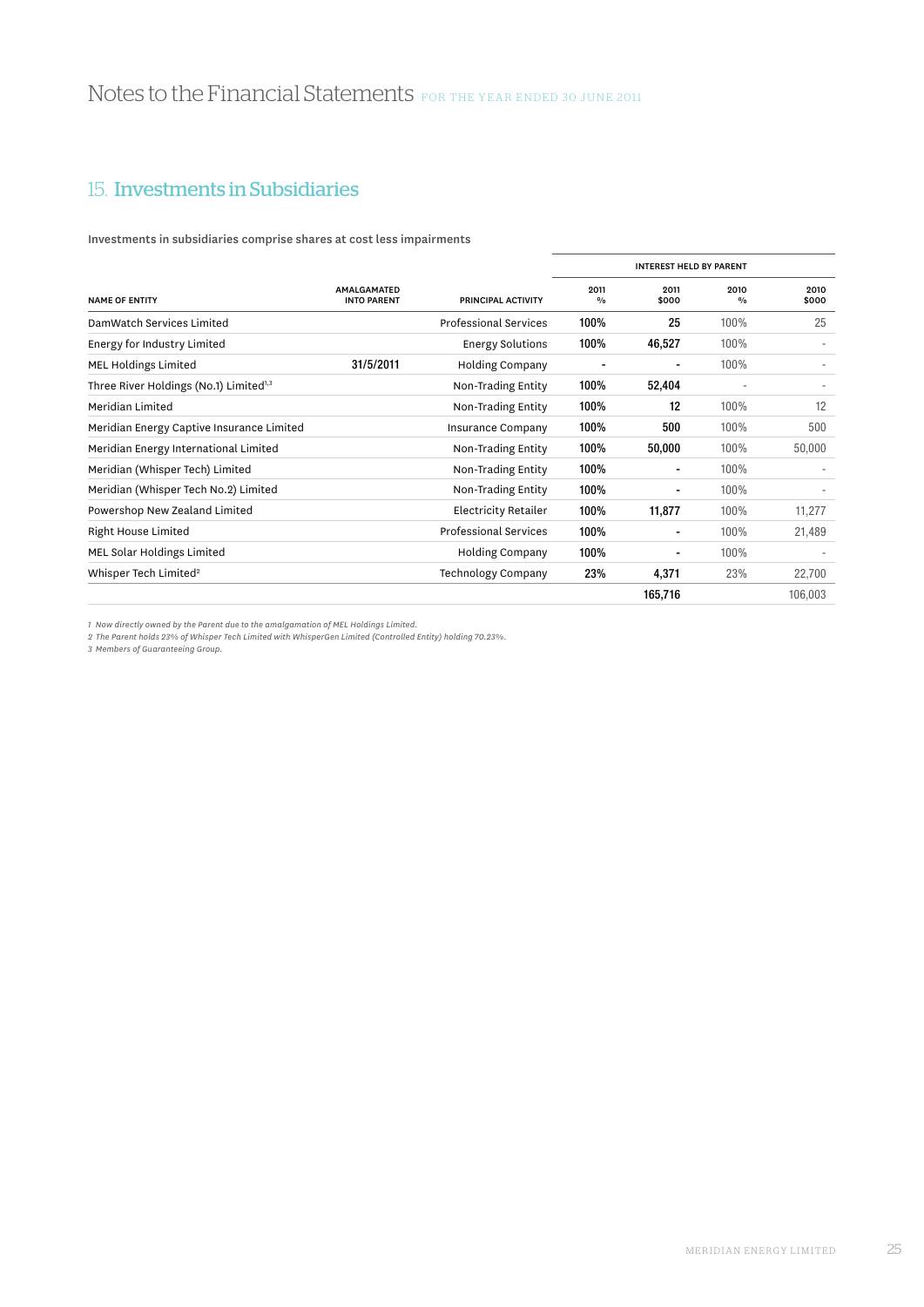Controlled Entities (Other Subsidiaries)

|                                                              |                                   |                               | <b>INTEREST HELD BY GROUP</b> |                       |
|--------------------------------------------------------------|-----------------------------------|-------------------------------|-------------------------------|-----------------------|
| <b>NAME OF ENTITY</b>                                        | AMALGAMATED<br><b>INTO PARENT</b> | PRINCIPAL ACTIVITY            | 2011<br>$\frac{0}{0}$         | 2010<br>$\frac{0}{0}$ |
| MEL (Te Apiti) Limited                                       | 31/5/2011                         | Electricity Generation        | $\overline{\phantom{a}}$      | 100%                  |
| MEL (Te Uku) Limited                                         | 31/5/2011                         | <b>Electricity Generation</b> |                               | 100%                  |
| MEL (West Wind) Limited                                      | 31/5/2011                         | <b>Electricity Generation</b> |                               | 100%                  |
| MEL (White Hill) Limited                                     | 31/5/2011                         | <b>Electricity Generation</b> |                               | 100%                  |
| MEL (Central Wind) Limited                                   | 31/5/2011                         | <b>Electricity Generation</b> |                               | 100%                  |
| MEL (Mill Creek) Limited                                     | 31/5/2011                         | <b>Electricity Generation</b> |                               | 100%                  |
| <b>Blue Green Wind Farm Limited</b>                          | 31/5/2011                         | <b>Electricity Generation</b> |                               | 100%                  |
| Hawkes Bay Wind Farm Limited                                 | 31/5/2011                         | <b>Electricity Generation</b> |                               |                       |
| Three River Holdings (No.2) Limited $3$                      |                                   | Non-Trading Entity            | 100%                          | 100%                  |
| WhisperGen Limited'                                          |                                   | Non-Trading Entity            | 100%                          | 100%                  |
| Whisper Tech Limited1                                        |                                   | Technology Company            | 70.23%                        | 70.23%                |
| Meridian International No 1 Limited                          | 31/5/2011                         | Non-Trading Entity            |                               | 100%                  |
| Meridian International No 2 Limited                          | 31/5/2011                         | Non-Trading Entity            |                               | 100%                  |
| <b>Incorporated in Australia</b>                             |                                   |                               |                               |                       |
| DamWatch Pty Limited                                         |                                   | <b>Professional Services</b>  | 100%                          | 100%                  |
| Meridian Wind Macarthur Holdings Pty Limited <sup>2</sup>    |                                   | Development                   | 100%                          | 100%                  |
| Meridian Wind Macarthur Pty Limited                          |                                   | Development                   | 100%                          | 100%                  |
| Meridian Australia Holdings Pty Limited <sup>3</sup>         |                                   | Non-Trading Entity            | 100%                          | 100%                  |
| Meridian Wind Australia Holdings Pty Limited <sup>3</sup>    |                                   | Non-Trading Entity            | 100%                          | 100%                  |
| Meridian Wind Australia Pty Limited <sup>3</sup>             |                                   | Non-Trading Entity            | 100%                          | 100%                  |
| Meridian Wind Farm JV Pty Limited (Deregistered 10/2/2011)   |                                   | Non-Trading Entity            |                               | 100%                  |
| Meridian Wind Monaro Range Holdings Pty Limited <sup>3</sup> |                                   | Non-Trading Entity            | 100%                          | 100%                  |
| Meridian Wind Monaro Range Pty Limited <sup>3</sup>          |                                   | Non-Trading Entity            | 100%                          | 100%                  |
| Mt Mercer Wind Farm Pty Limited <sup>3</sup>                 |                                   | Electricity Generation        | 100%                          | 100%                  |
| Meridian Energy Australia Pty Limited <sup>2,3</sup>         |                                   | <b>Management Services</b>    | 100%                          | 100%                  |
| MEL Meridian Australia Partnership <sup>3</sup>              |                                   | Non-Trading Entity            | 100%                          | 100%                  |
| Meridian Finco Pty Limited <sup>3</sup>                      |                                   | Finance Company               | 100%                          | 100%                  |
| Mt Millar Wind Farm Limited <sup>3</sup>                     |                                   | <b>Electricity Generation</b> | 100%                          | 100%                  |
| Incorporated in United Kingdom                               |                                   |                               |                               |                       |
| WhisperGen (UK) Limited                                      |                                   | Technology Company            | 100%                          | 100%                  |
| Incorporated in United States of America                     |                                   |                               |                               |                       |
| Meridian Energy USA Incorporated                             |                                   | Development                   | 100%                          | 100%                  |
| CalRENEW-1 LLC                                               |                                   | <b>Electricity Generation</b> | 100%                          | 100%                  |
| Jacob Canal Solar Farm LLC                                   |                                   | Non-Trading Entity            | 100%                          | 100%                  |
| Laurel West Solar Farm LLC                                   |                                   | Non-Trading Entity            | 100%                          | 100%                  |
| Laurel East Solar Farm LLC                                   |                                   | Non-Trading Entity            | 100%                          | 100%                  |
| Hatteson Solar Farm LLC                                      |                                   | Non-Trading Entity            | 100%                          | 100%                  |
| San Luis Valley Solar Farm LLC                               |                                   | Non-Trading Entity            | 100%                          | 100%                  |

*1 Whisper Gen Ltd holds 70.23% of Whisper Tech Limited with the Parent holding 23%.*

2 During the Reporting period Meridian Wind Macarthur Holdings Pty Limited changed its name from Meridian Energy Australia Pto Meridian Energy Australia Pty Limited changed its<br>name from Meridian Renewables Pty Limited.

*3 Members of Guaranteeing Group.*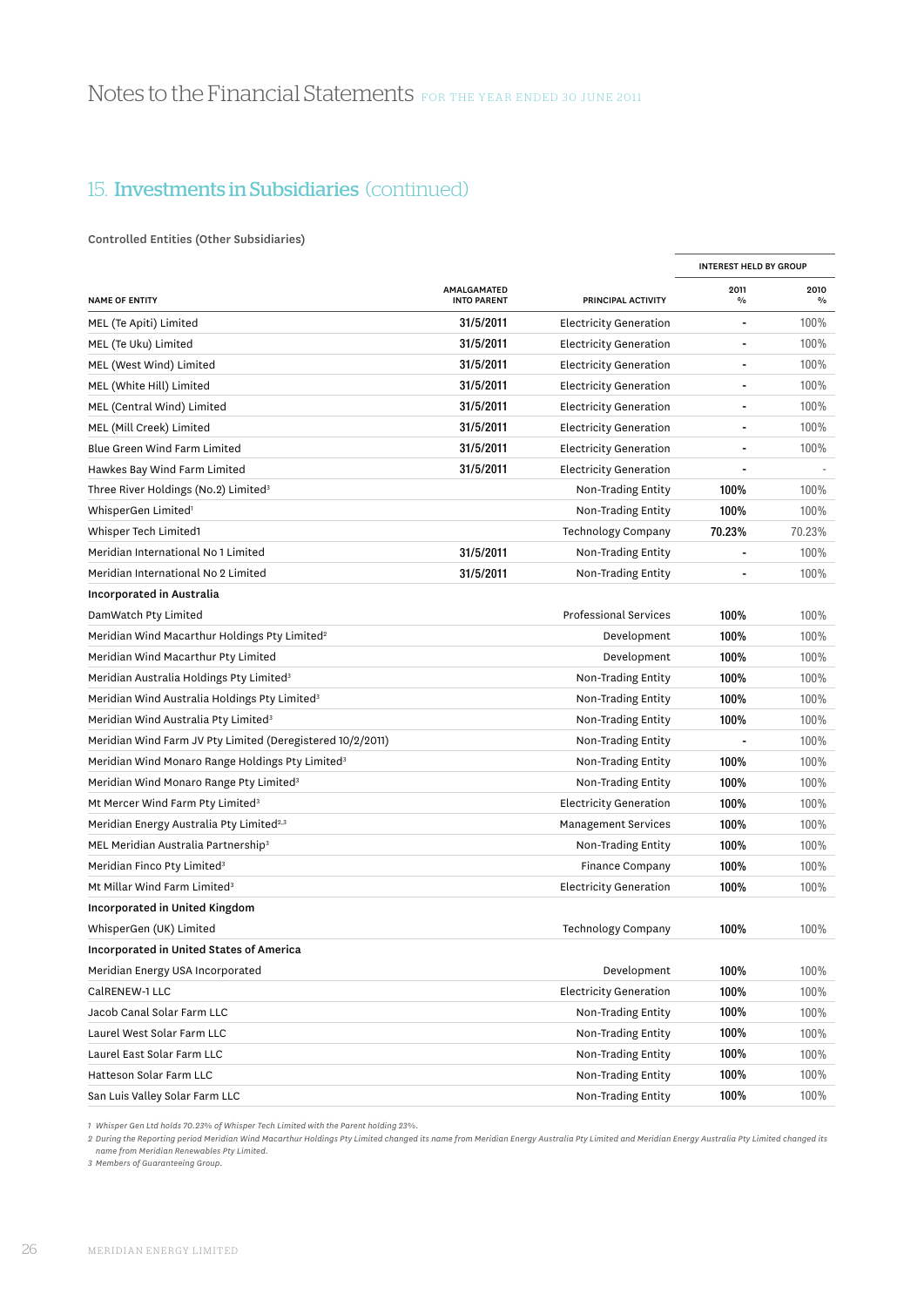All subsidiaries have a balance date of 30 June except for Meridian Energy USA Incorporated, CalRENEW-1 LLC, Jacob Canal Solar Farm LLC, Laurel West Solar Farm LLC, Laurel East Solar Farm LLC, Hatteson Solar Farm LLC and San Luis Valley Solar Farm LLC that have balance dates of 31 December. These results have been incorporated to 30 June 2011.

On 24 September 2010 Blue Green Wind Farm Limited purchased all rights, title and interests of Wind Farm

**Summary of the effect of amalgamation companies:** 

Developments (Australia) Limited, Eastern Capital Limited and Hall Block Resources Limited in the assets and the shares in Hawkes Bay Wind Farm Limited. The value of the assets purchased was \$4.75 million.

On 31 May 2011 MEL Holdings Limited, Blue Green Wind Farm Limited, Hawkes Bay Wind Farm Limited, MEL (Te Apiti) Limited, MEL (Te Uku) Limited, MEL (White Hill) Limited, MEL (West Wind) Limited, MEL (Central Wind) Limited, MEL (Mill Creek) Limited, Meridian International No 1 Limited and Meridian International

No 2 Limited ('amalgamated companies') were amalgamated into the Parent. Until the date of the amalgamation the amalgamated companies had been wholly owned by the Parent. Under the amalgamation the Parent took control of all of the assets of the amalgamated companies and assumed responsibility for their liabilities.

The amalgamated companies have been removed from the New Zealand register of companies.

|                                                          | 2011<br>\$'000 |
|----------------------------------------------------------|----------------|
| Assets and Liabilities amalgamated:                      |                |
| Assets (includes intercompany receivables to Meridian)   | 1,047,653      |
| Liabilities (includes intercompany loans from Meridian)  | (1,086,848)    |
|                                                          | (39, 195)      |
| Balance recognised in the Statement of Changes in Equity | (39, 195)      |

The assets and liabilities have been bought into the Parent's financial statements at their carrying amounts and there was no cash effect. The operating results of the amalgamated companies after the amalgamation have been included in the income statement of the Parent since 31 May 2011. The balance on amalgamation has been recognised in the statement of changes in equity of the Parent.

There was no effect on the Group's financial statements.

### Acquisition of Meridian Energy USA Inc. (formerly named Cleantech America Inc.)

On 19 August 2009, Meridian acquired 100% of the outstanding shares of Meridian Energy USA Inc. a US based solar development company. The acquisition provided Meridian with a high quality solar development team and a pipeline of future solar development opportunities. The development pipeline included the CalRENEW-1 project, a five megawatt solar development in Mendota, California. Construction of this project was completed in April 2010.

The acquisition date fair value of the total consideration transferred was US\$5.4 million (NZ\$8.3 million).

Further consideration of up to US\$6.0 million is payable, subject to the achievement of future milestones. These contingent milestones relate to the execution of several Power Purchase and Interconnection Agreements within a two year time frame. The basis for determining the payment is a specified amount per megawatt of power purchase contract capacity or interconnection provided.

The amount of contingent consideration, based on management's best estimate, recognised at acquisition date was US\$2.0 million (NZ\$3.1 million).

After considering milestones achieved a payment of US\$0.5 million was made during 2011. Management's current best estimate is that no further payments will be made.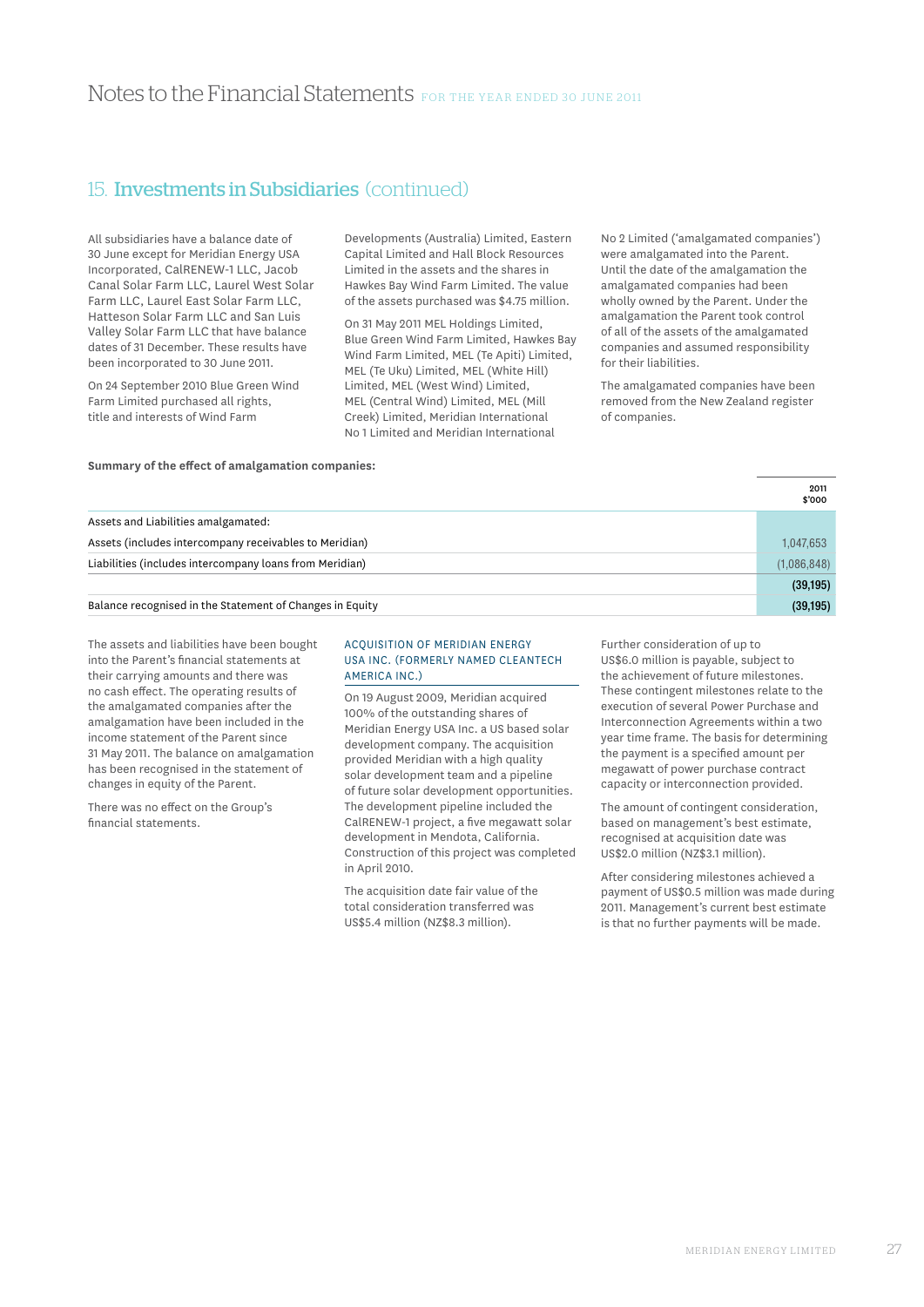The total consideration paid and contingent consideration recognised in the financial statements is as follows:

|                          | <b>GROUP 2010</b><br>\$'000 |
|--------------------------|-----------------------------|
| Cash                     | 8,284                       |
| Contingent Consideration | 3.068                       |
|                          | 11,352                      |

The allocation of purchase price is as follows:

|                     | <b>GROUP 2010</b><br>\$'000 |
|---------------------|-----------------------------|
| Net Assets Acquired | 2,895                       |
| Goodwill            | 8,457                       |
|                     | 11.352                      |

The net assets acquired on 19 August 2009 consisted of the following:

|                                           | <b>GROUP 2010</b><br>\$'000 |
|-------------------------------------------|-----------------------------|
| Prepaid Expenses and Other Current Assets | 42                          |
| Work In Progress                          | 3,020                       |
| <b>Fixed Assets</b>                       | 107                         |
| <b>Total Assets Acquired</b>              | 3,169                       |
| Accounts Payable                          | (21)                        |
| <b>Accrued Expenses</b>                   | (253)                       |
| <b>Total Liabilities Acquired</b>         | (274)                       |
| <b>Net Assets Acquired</b>                | 2,895                       |

Meridian allocated \$8.5 million to goodwill, which represents the excess of the purchase price over the fair value of the net tangible and intangible assets acquired. This goodwill balance is made up of intangible assets that do not qualify for separate recognition such as contracts under negotiation, identified business development opportunities and assembled workforce. Goodwill arising from the acquisition is not deductible for tax purposes.

The results of Meridian Energy USA Inc. that were included in Meridian's consolidated results from 20 August 2009 for the 2010 year are as follows: Revenue \$0.6 million and Net Loss after Tax of \$4.7 million.

If the acquisition of Meridian Energy USA Inc. had occurred as of the beginning of the 2010 annual reporting period Meridian would have reported consolidated revenue of \$2,061.9 million and Net Profit after Tax of \$183.0 million for the year ended 30 June 2010.

The acquisition related costs of \$0.8 million were recognised as Other Operating Expenses in the Income Statement in 2010.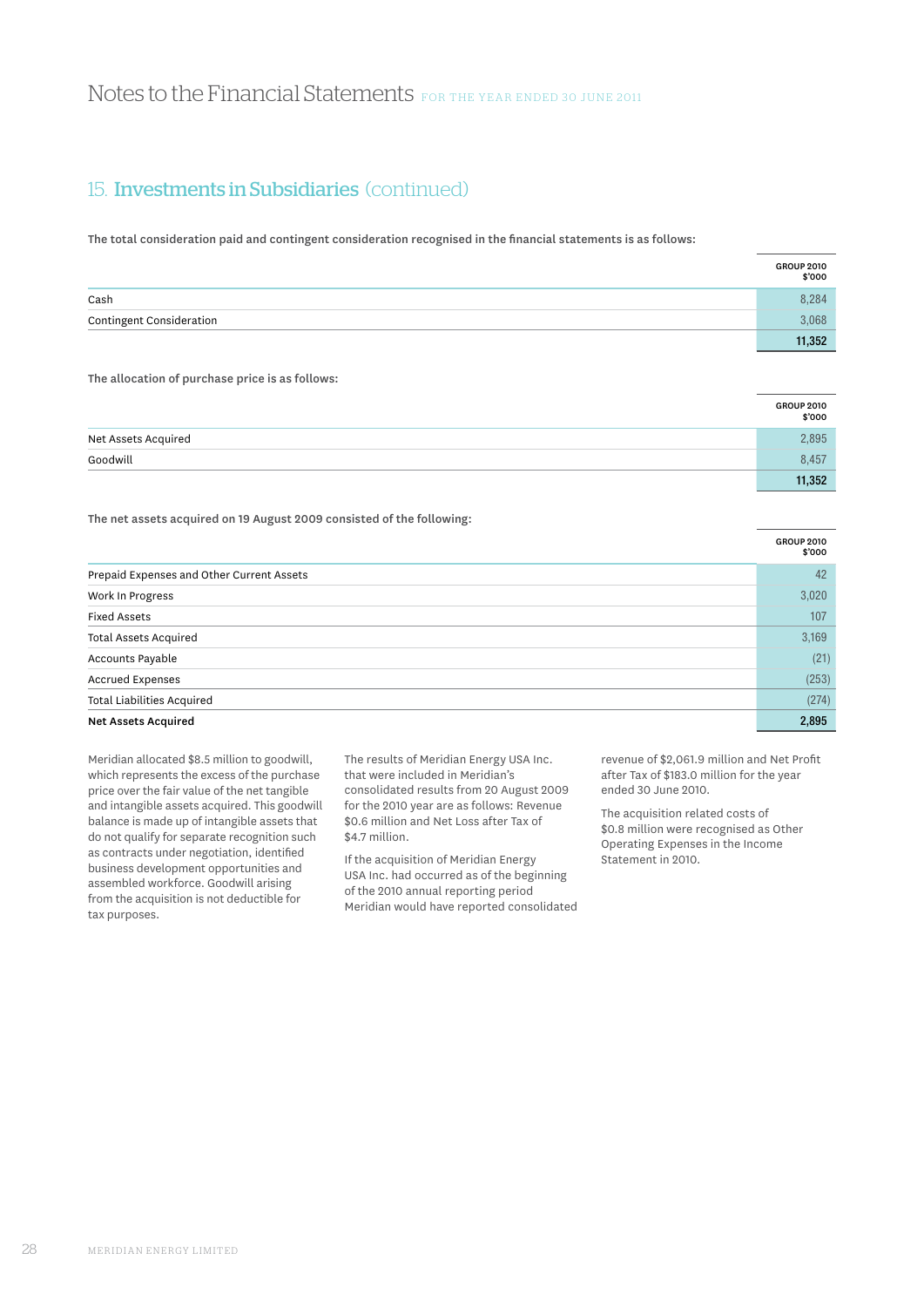# Notes to the Financial Statements FOR THE YEAR ENDED 30 JUNE 2011

# 15. Investments in Subsidiaries (continued)

### Mt Millar Wind Farm Pty Ltd

On 31 May 2010, Meridian acquired 100% of the outstanding shares of Mt Millar Wind Farm Pty Ltd. The acquisition provided Meridian a fully operational wind farm with a generating capacity of 70 megawatts per year.

The acquisition date fair value of the total consideration transferred was AUD\$191.2 million (NZD\$237.5 million).

#### The total consideration related to the acquisition was as follows:

|                              | <b>GROUP 2010</b><br>\$'000 |
|------------------------------|-----------------------------|
| Cash                         | 237.544                     |
| Total Purchase Consideration | 237,544                     |

Under the purchase method of accounting, the total purchase price shown in the table above was allocated to Mt Millar Wind Farm Pty Ltd's net tangible assets, based on their fair values as at 31 May, 2010.

### **The allocation of the purchase price was as follows:**

|                                     | <b>GROUP 2010</b><br>\$'000 |
|-------------------------------------|-----------------------------|
| Net Assets Acquired                 | 172,518                     |
| Property, Plant and Equipment       | 65,026                      |
| Deferred Tax Liability              | (2,613)                     |
| Goodwill                            | 2,613                       |
| <b>Total Purchase Consideration</b> | 237.544                     |

**The carrying value of the net assets acquired on 31 May 2010 consisted of the following:** 

|                                           | <b>GROUP 2010</b><br>\$'000 |
|-------------------------------------------|-----------------------------|
| Accounts Receivable                       | 1,395                       |
| Prepaid Expenses and Other Current Assets | 86                          |
| Property Plant and Equipment              | 173,937                     |
| <b>Total Assets Acquired</b>              | 175,418                     |
| Accounts Payable                          | (2,715)                     |
| <b>Accrued Expenses</b>                   | (185)                       |
| <b>Total Liabilities Assumed</b>          | (2,900)                     |
| <b>Net Assets Acquired</b>                | 172,518                     |

Meridian has allocated \$2.6 million to goodwill, which represents the excess of the purchase price over the fair value of the net tangible assets acquired. Goodwill arising from the acquisition is not deductible for tax purposes.

The carrying value of the accounts receivable were the gross contractual amounts and considered to be the fair value of the receivables acquired.

Upon acquisition Mt Millar Wind Farm Pty Ltd. has adopted Meridian's Group accounting policies in respect of generation assets and financial instruments carried at

fair value. The impact of adopting these policies was a fair value adjustment to Property, Plant and Equipment of \$65.0 million and no change to the carrying value of financial instruments.

The results of Mt Millar Wind Farm Pty Ltd were included in Meridian's consolidated results from 31 May 2010. (Revenue \$1.1 million, Net Profit after Tax \$0.2 million for the year ended 30 June 2010)

If the acquisition of Mt Millar Wind Farm Pty Ltd had occurred as of the beginning of the annual reporting period then Meridian

would have reported consolidated revenue of \$2,079.0 million and Net Profit after Tax of \$209.5 million in 2010, based on the completion accounts of the acquired entity.

The acquisition related costs of \$3.6 million were recognised within Other Operating Expenses in the 2010 Income Statement.

## Impairment of Investments and Advances to Subsidiaries

Where there are indications of impairment of investments and advances to subsidiaries, an impairment test has been performed. The Parent has recognised an impairment totalling \$90.7 million with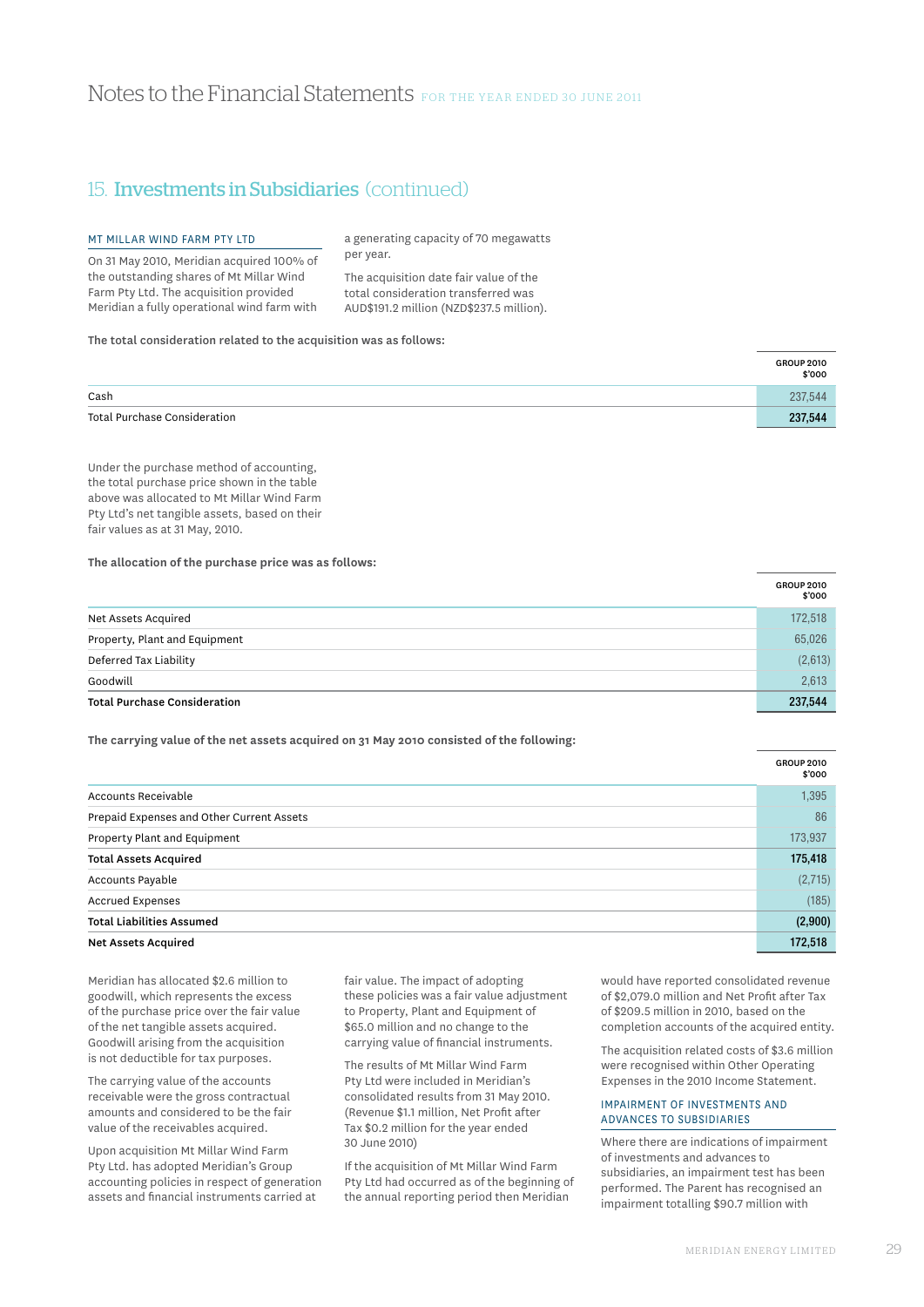respect to its investment and advances to three of its subsidiaries, Whisper Tech Limited, MEL Solar Holdings Limited and Right House Limited. The Group has also recognised an impairment totalling \$3.8 million with respect to the net assets of Right House Limited.

### Whisper Tech Limited

Meridian has an investment interest in Whisper Tech Limited held directly by the Parent and its indirect subsidiary, WhisperGen Limited. The carrying value of this investment has been tested for impairment using a value in use calculation. This reflects management's most recent cash flow projections of Whisper Tech Limited and a discounted rate of 25% (posttax) which is the Group's WACC adjusted upwards to reflect risks specific

to Whisper Tech Limited. The primary driver of cash flows is the expected returns from its investment in the Efficient Home Energy S.L. joint venture and the ongoing costs to support the business. The recoverable amount does not exceed the fair value of the investment therefore the Parent has recorded an impairment of \$32.6 million, relating to its investment (\$18.3 million) in and its loan (\$14.3 million) to Whisper Tech Limited, and a further \$29.5 million impairment on its loan to WhisperGen Limited.

### MEL Solar Holdings Limited

Meridian has an investment in MEL Solar Holdings Limited, which operates as the investment entity for its interest in Meridian Energy USA Inc. Management have tested for impairment assessing the recoverable amount of the investment, based on the

fair value of Meridian Energy USA Inc business assets, which include CalRENEW–1 – an operational solar power station in California. As a result of this assessment the Parent has recorded an impairment of \$7.1 million in its loan to MEL Solar Holdings Limited. This largely represents costs expensed to the income statement of Meridian Energy USA Inc since acquisition in respect of prospective generation development.

## Right House Limited

Right House Limited was wholly owned by the Parent on 30 June 2011. Right House Limited was sold as a going concern to Mark Group Holdings Pty Limited on 1 July 2011. The Parent has written down its investment in Right House Limited by recognising an impairment of \$21.5 million.

# 16. Equity Accounted Joint Ventures

Details of the Group's Equity Accounted Joint Ventures are as follows:

|                                       |                                           |             |                                       | <b>INTEREST HELD BY GROUP</b> |                       |
|---------------------------------------|-------------------------------------------|-------------|---------------------------------------|-------------------------------|-----------------------|
| <b>NAME OF ENTITY</b>                 | <b>COUNTRY OF</b><br><b>INCORPORATION</b> | <b>DATE</b> | PRINCIPAL ACTIVITY                    | 2011<br>$\frac{0}{0}$         | 2010<br>$\frac{0}{0}$ |
| Efficient Home Energy, S. L.          | Spain                                     | 11/01/08    | Manufacturing                         | 40%                           | 40%                   |
| Elemental Energy Limited <sup>1</sup> | New Zealand                               | 19/11/07    | <b>Electricity Generation Systems</b> | 50%                           | 50%                   |
| Silverstream LFG Utilisation          | New Zealand                               | 30/06/11    | Electricity Generation                | 93%                           |                       |

*1 Ceased trading and in process of liquidation. The Group's carrying value of the investment in the Joint Venture is nil.*

On 30 June 2011, the Group company Energy For Industry Limited acquired the business assets of EDC Power, which included a 93% share in the Silverstream LFG Utilisation Joint Venture. The acquisition date fair value of the total consideration for the Joint Venture was \$4.0 million.

#### **The total consideration paid is as follows:**

|      | 2011<br>000\$ |
|------|---------------|
| Cash | 0001          |
|      | 4,000         |

#### **The provisional allocation of purchase price is as follows:**

|                     | 2011<br>\$'000 |
|---------------------|----------------|
| Net Assets Acquired | 680            |
| Goodwill            | 3.320          |
|                     | 4,000          |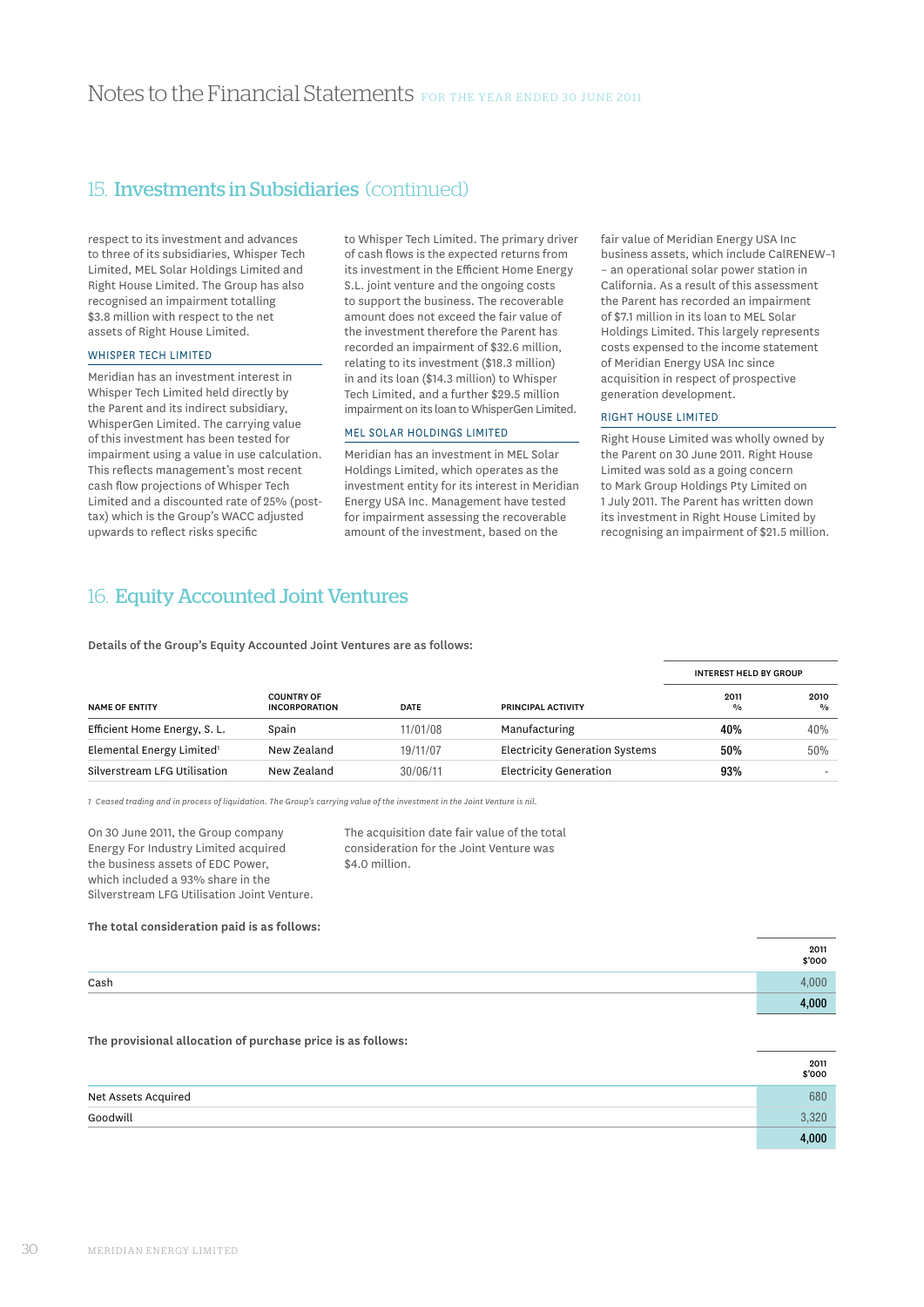# Notes to the Financial Statements FOR THE YEAR ENDED 30 JUNE 2011

# 16. Equity Accounted Joint Ventures (continued)

The net assets acquired on 30 June 2011 consisted of the following:

|                              | 2011<br>\$'000 |
|------------------------------|----------------|
| <b>Current Assets</b>        | 105            |
| Non Current Assets           | 593            |
| <b>Total Assets Acquired</b> | 698            |
| <b>Current Liabilities</b>   | (18)           |
| <b>Net Assets Acquired</b>   | 680            |

The results of the Silverstream LFG Utilisation Joint Venture will be equity accounted in the Group's and in Energy For Industry Limited's financial statements. The acquisition took place at the end of the business day on 30 June 2011, therefore no

results of the joint venture are attributable to Energy for Industry for the year ended 30 June 2011.

The acquisition related costs of \$0.04 million are recognised as Other Operating Expenses in the Income Statement.

### Summarised financial information in respect of the Group's investments in Joint Ventures is set out below:

|                                               | <b>GROUP 2011</b><br>\$'000 | <b>GROUP 2010</b><br>\$'000 |
|-----------------------------------------------|-----------------------------|-----------------------------|
| <b>Current Assets</b>                         | 8,368                       | 5,736                       |
| Non-Current Assets                            | 8,070                       | 6,897                       |
| <b>Total Assets</b>                           | 16,438                      | 12,633                      |
| <b>Current Liabilities</b>                    | (8, 191)                    | (5,305)                     |
| Non-Current Liabilities                       | (6, 591)                    | (5,753)                     |
| <b>Total Liabilities</b>                      | (14, 782)                   | (11, 058)                   |
| <b>Net Assets</b>                             | 1,656                       | 1,575                       |
| Group's Share of Net Assets of Joint Ventures | 1,023                       | 630                         |
| Foreign Exchange Translation effect           | 59                          | (336)                       |
| Goodwill                                      | 3,320                       |                             |
|                                               | 4,402                       | 294                         |
| <b>Total Revenue</b>                          | 1,164                       | 3,468                       |
| <b>Total Expenses</b>                         | (9,619)                     | (8,660)                     |
| Total Loss for the Period                     | (8, 455)                    | (5, 192)                    |
| Group's Share of Losses of Joint Ventures     | (3, 382)                    | (2,012)                     |

|                                   | <b>GROUP 2011</b><br>\$'000 | <b>GROUP 2010</b><br>\$'000 |
|-----------------------------------|-----------------------------|-----------------------------|
| Balance at Beginning of Year      | 294                         | 2,211                       |
| New Investments                   | 4,612                       | 704                         |
| Goodwill                          | 3,320                       | ۰                           |
| Share of Losses of Joint Ventures | (3, 382)                    | (2,012)                     |
| Foreign Exchange                  | (442)                       | (609)                       |
| Balance at End of Year            | 4,402                       | 294                         |

The Group has no share of any capital commitments or contingent liabilities from these joint ventures.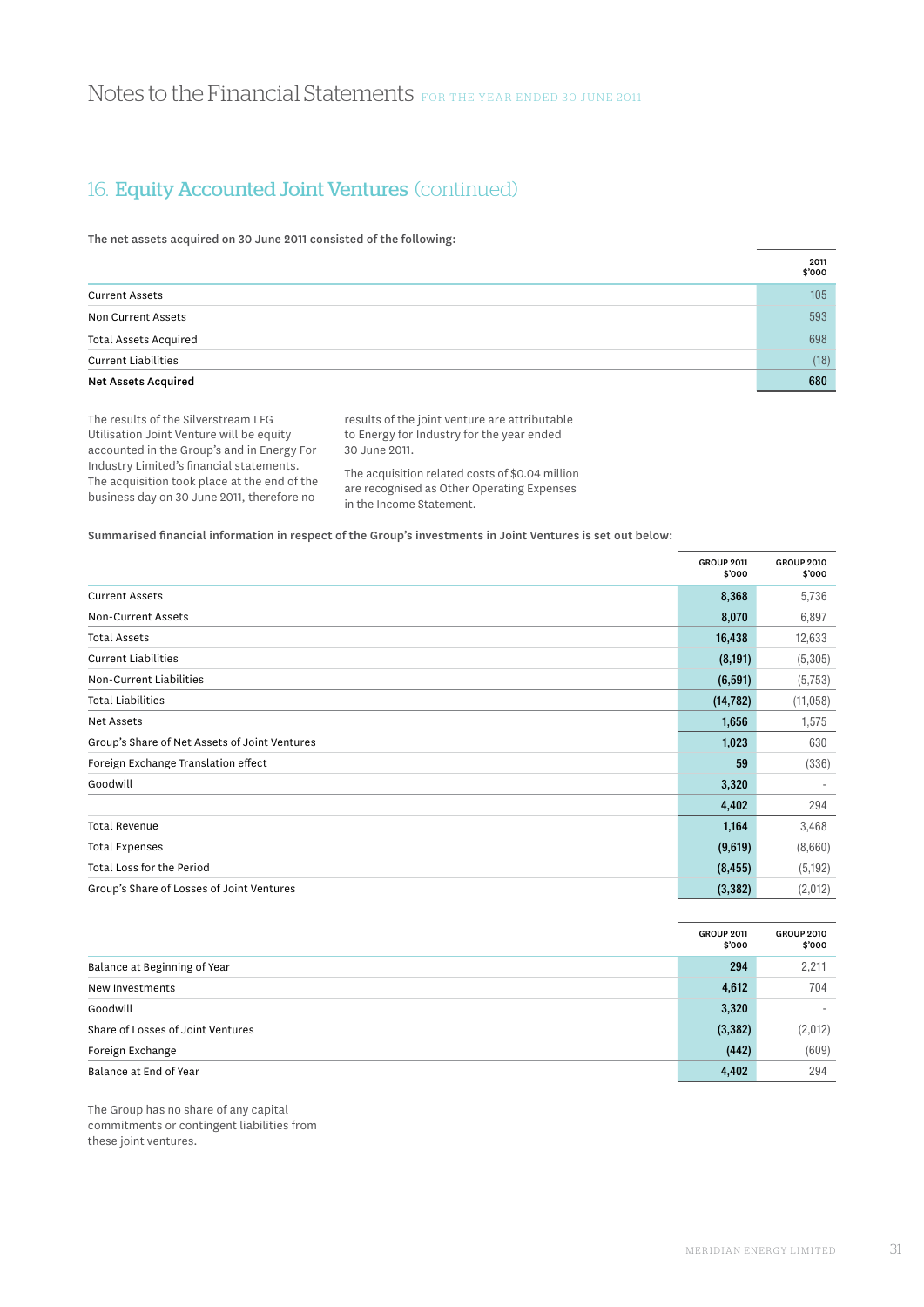# 17. Available for Sale Investments

|                                      |                 | <b>GROUP AND PARENT</b> |                |  |
|--------------------------------------|-----------------|-------------------------|----------------|--|
|                                      | <b>CURRENCY</b> | 2011<br>\$'000          | 2010<br>\$'000 |  |
| <b>Listed Securities</b>             |                 |                         |                |  |
| Ceramic Fuel Cells Limited           | <b>AUD</b>      | 104                     | 128            |  |
| Comverge, Inc.                       | <b>USD</b>      | 104                     | 378            |  |
| <b>Unlisted Securities</b>           |                 |                         |                |  |
| Nth Power Technologies Fund II, L.P. | USD             | 1,770                   | 1,770          |  |
| Fonterra Co-Operative Group Limited  | <b>NZD</b>      | 3,485                   | 3,261          |  |
| Carbon Flow Inc                      | <b>USD</b>      | 594                     | 532            |  |
| EnergyHedge Limited                  | <b>NZD</b>      | 8                       | 8              |  |
|                                      |                 | 6,065                   | 6,077          |  |

|                                    | <b>GROUP AND PARENT</b> |                |
|------------------------------------|-------------------------|----------------|
|                                    | 2011<br>\$'000          | 2010<br>\$'000 |
| Balance at Beginning of Year       | 6,077                   | 6,993          |
| Additions                          | 299                     | 8              |
| Disposals                          |                         | (932)          |
| Net (Losses)/Gains Taken to Equity | (311)                   | 8              |
| Balance at End of Year             | 6,065                   | 6,077          |
| Comprising:                        |                         |                |
| Non Current                        | 6,065                   | 6,077          |

Available-for-sale assets are carried at fair value except for the investments in Carbon Flow Inc. and EnergyHedge Limited. These investments consist of shares in privately owned companies for which there

are no market or quoted prices. Therefore the fair value of these shares cannot be measured reliably and the carrying amount has been determined by the cost of acquiring the shares in the company.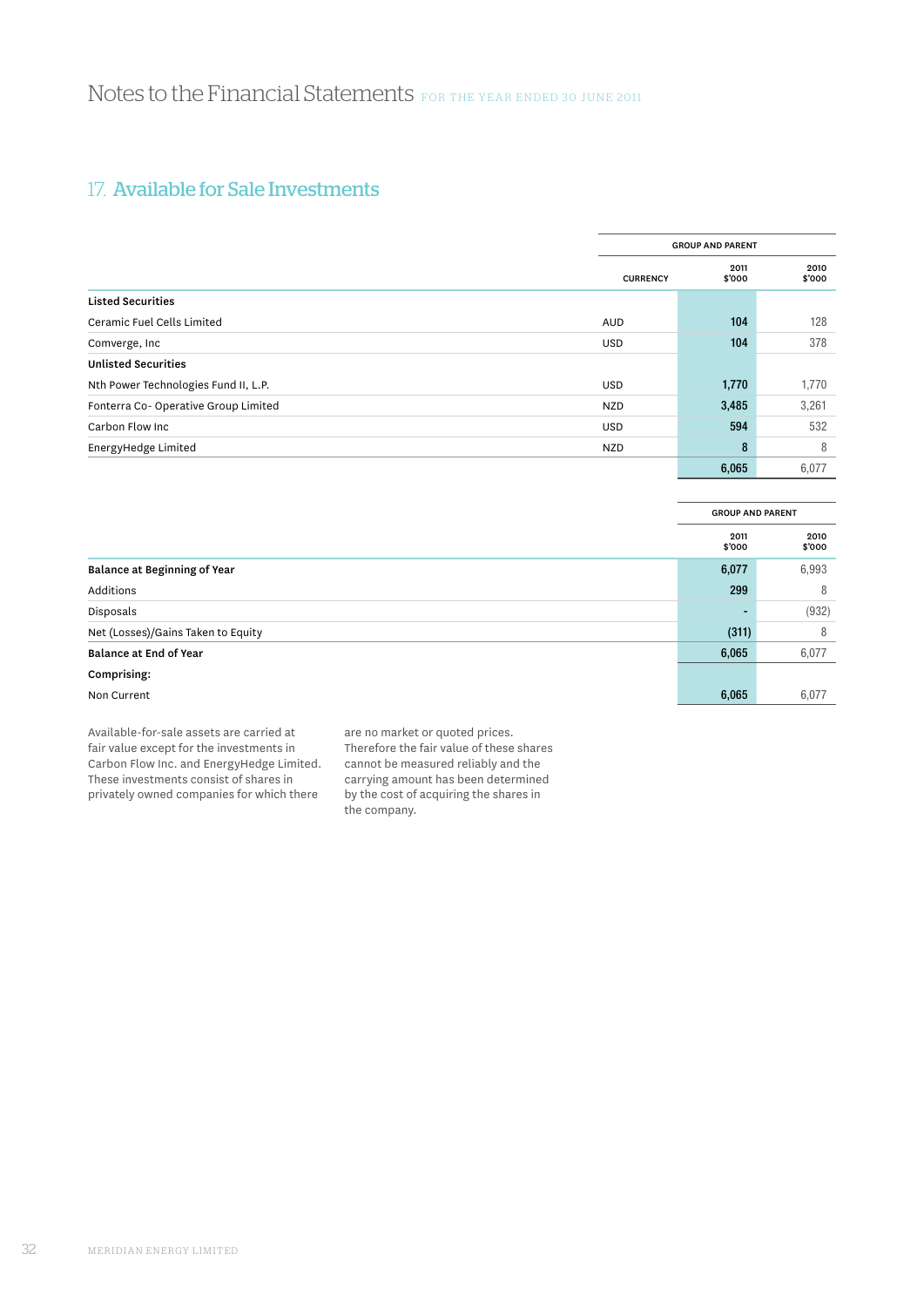# 18. Intangible Assets

|                                                |                           |                    |                                              | <b>GROUP</b>                                      |                           |                                                          |                        |
|------------------------------------------------|---------------------------|--------------------|----------------------------------------------|---------------------------------------------------|---------------------------|----------------------------------------------------------|------------------------|
|                                                | <b>SOFTWARE</b><br>\$'000 | GOODWILL<br>\$'000 | <b>LICENCE</b><br><b>AGREEMENT</b><br>\$'000 | <b>PATENTS AND</b><br><b>TRADEMARKS</b><br>\$'000 | <b>LICENCES</b><br>\$'000 | <b>CUSTOMER</b><br><b>ACQUISITION</b><br>COSTS<br>\$'000 | <b>TOTAL</b><br>\$'000 |
| <b>Cost or Fair Value</b>                      |                           |                    |                                              |                                                   |                           |                                                          |                        |
| Balance at 1 July 2009                         | 34,572                    | 6,981              | 22,380                                       | 1,210                                             | 401                       | 65,174                                                   | 130,718                |
| Acquisitions                                   | 8,761                     | 11,120             |                                              | 256                                               | í,                        |                                                          | 20,137                 |
| Transfer From Property, Plant and Equipment    | 17,136                    |                    | ä,                                           |                                                   | í,                        | ÷,                                                       | 17,136                 |
| Disposals                                      | (44)                      | ä,                 |                                              |                                                   | Ĭ.                        |                                                          | (44)                   |
| Balance at 30 June 2010                        | 60,425                    | 18,101             | 22,380                                       | 1,466                                             | 401                       | 65,174                                                   | 167,947                |
| Balance at 1 July 2010                         | 60,425                    | 18,101             | 22,380                                       | 1,466                                             | 401                       | 65,174                                                   | 167,947                |
| Acquisitions                                   | 12,686                    | ä,                 | ÷,                                           | 135                                               | ÷,                        | 1,765                                                    | 14,586                 |
| Transfer to Assets Classified as Held for Sale | (1, 112)                  |                    | ÷,                                           |                                                   | ä,                        |                                                          | (1, 112)               |
| Foreign Currency Exchange Rate Movements       |                           | 141                | ÷,                                           |                                                   | ä,                        | ä,                                                       | 141                    |
| <b>Other Movements</b>                         | L                         | (2, 301)           |                                              |                                                   | L,                        |                                                          | (2, 301)               |
| Disposals                                      | (531)                     |                    | ÷,                                           | (105)                                             |                           |                                                          | (636)                  |
| Balance at 30 June 2011                        | 71,468                    | 15,941             | 22,380                                       | 1,496                                             | 401                       | 66,939                                                   | 178,625                |
| <b>Accumulated Amortisation and Impairment</b> |                           |                    |                                              |                                                   |                           |                                                          |                        |
| Balance at 1 July 2009                         | (20, 759)                 | (25)               | (6,714)                                      | (423)                                             | (401)                     | (58, 763)                                                | (87,085)               |
| Amortisation during Year                       | (7, 564)                  | (124)              | (2, 238)                                     | (147)                                             | $\overline{\phantom{a}}$  | (3,639)                                                  | (13, 712)              |
| Impairment                                     | (17, 136)                 |                    |                                              |                                                   | ä,                        |                                                          | (17, 136)              |
| Disposals                                      | 39                        | ä,                 |                                              |                                                   | í,                        |                                                          | 39                     |
| Balance at 30 June 2010                        | (45, 420)                 | (149)              | (8,952)                                      | (570)                                             | (401)                     | (62, 402)                                                | (117, 894)             |
| Balance at 1 July 2010                         | (45, 420)                 | (149)              | (8,952)                                      | (570)                                             | (401)                     | (62, 402)                                                | (117, 894)             |
| Amortisation during Year                       | (9,831)                   | ÷,                 | (2, 238)                                     | (200)                                             | ÷,                        | (2,772)                                                  | (15, 041)              |
| Transfer to Assets Classified as Held for Sale | 571                       | ä,                 |                                              |                                                   | L,                        |                                                          | 571                    |
| Disposals                                      | 531                       | L,                 |                                              | 138                                               |                           |                                                          | 669                    |
| Balance at 30 June 2011                        | (54, 149)                 | (149)              | (11, 190)                                    | (632)                                             | (401)                     | (65, 174)                                                | (131, 695)             |
| <b>Net Book Value</b>                          |                           |                    |                                              |                                                   |                           |                                                          |                        |
| Net Book Value 30 June 2009                    | 13,813                    | 6,956              | 15,666                                       | 787                                               |                           | 6,411                                                    | 43,633                 |
| Net Book Value 30 June 2010                    | 15,005                    | 17,952             | 13,428                                       | 896                                               | ÷                         | 2,772                                                    | 50,053                 |
| Net Book Value 30 June 2011                    | 17,319                    | 15,792             | 11,190                                       | 864                                               |                           | 1,765                                                    | 46,930                 |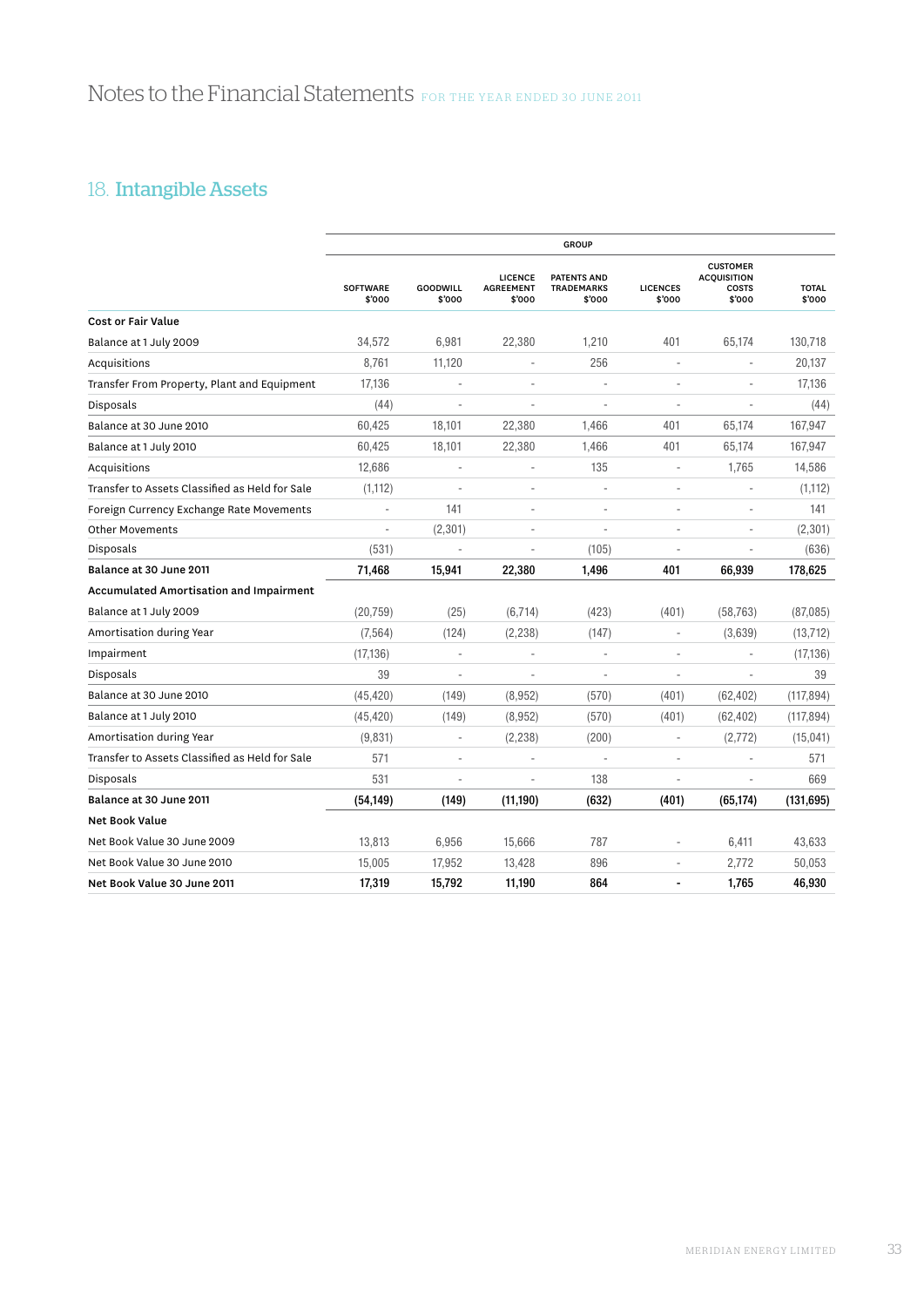# 18. **Intangible Assets** (continued)

|                                                |                           |                           | <b>PARENT</b>                                            |                                            |                        |
|------------------------------------------------|---------------------------|---------------------------|----------------------------------------------------------|--------------------------------------------|------------------------|
|                                                | <b>SOFTWARE</b><br>\$'000 | <b>LICENCES</b><br>\$'000 | <b>CUSTOMER</b><br><b>ACQUISITION</b><br>COSTS<br>\$'000 | PATENTS AND<br><b>TRADEMARKS</b><br>\$'000 | <b>TOTAL</b><br>\$'000 |
| <b>Cost or Fair Value</b>                      |                           |                           |                                                          |                                            |                        |
| Balance at 1 July 2009                         | 33.676                    | 401                       | 65,174                                                   |                                            | 99,251                 |
| Acquisitions                                   | 8,461                     | ÷,                        |                                                          | 19                                         | 8,480                  |
| Transfer From Property, Plant and Equipment    | 17,136                    | ÷,                        |                                                          | ä,                                         | 17,136                 |
| Balance at 30 June 2010                        | 59,273                    | 401                       | 65,174                                                   | 19                                         | 124,867                |
| Balance at 1 July 2010                         | 59,273                    | 401                       | 65,174                                                   | 19                                         | 124,867                |
| Acquisitions                                   | 11,573                    | ٠                         |                                                          | 11                                         | 11,584                 |
| Amalgamation of Subsidiary Companies           | 144                       | ä,                        |                                                          |                                            | 144                    |
| Disposals                                      | (531)                     |                           |                                                          |                                            | (531)                  |
| Balance at 30 June 2011                        | 70,459                    | 401                       | 65,174                                                   | 30                                         | 136,064                |
| <b>Accumulated Amortisation and Impairment</b> |                           |                           |                                                          |                                            |                        |
| Balance at 1 July 2009                         | (20, 509)                 | (401)                     | (58, 763)                                                |                                            | (79, 673)              |
| Amortisation During Year                       | (7, 302)                  |                           | (3,638)                                                  | (1)                                        | (10, 941)              |
| Impairment                                     | (17, 136)                 | ÷,                        |                                                          | ÷,                                         | (17, 136)              |
| Balance at 30 June 2010                        | (44, 947)                 | (401)                     | (62, 401)                                                | (1)                                        | (107,750)              |
| Balance at 1 July 2010                         | (44, 947)                 | (401)                     | (62, 401)                                                | (1)                                        | (107,750)              |
| Amortisation During Year                       | (9,460)                   | ÷,                        | (2,773)                                                  | (3)                                        | (12, 236)              |
| Amalgamation of Subsidiary Companies           | (92)                      | ٠                         |                                                          |                                            | (92)                   |
| Disposals                                      | 531                       | ÷,                        |                                                          | ÷,                                         | 531                    |
| Balance at 30 June 2011                        | (53,968)                  | (401)                     | (65, 174)                                                | (4)                                        | (119, 547)             |
| <b>Net Book Value</b>                          |                           |                           |                                                          |                                            |                        |
| Net Book Value 30 June 2009                    | 13,167                    |                           | 6,411                                                    |                                            | 19,578                 |
| Net Book Value 30 June 2010                    | 14,326                    | ä,                        | 2,773                                                    | 18                                         | 17,117                 |
| Net Book Value 30 June 2011                    | 16,491                    |                           |                                                          | 26                                         | 16,517                 |
|                                                |                           |                           |                                                          |                                            |                        |

### Goodwill

The goodwill balance represents \$6.9 million in relation to Whisper Tech Ltd, \$6.2 million in relation to the acquisition of Meridian Energy USA Inc. (formerly named Cleantech America Inc.) and \$2.7 million in relation to the acquisition of Mt Millar Wind Farm Pty Ltd.

# Whisper Tech LIMITED

For the purpose of impairment testing, all goodwill is allocated to the cash generating unit of Whisper Tech Ltd that includes its interest in Efficient Home Energy S. L., the European based manufacturing and distribution joint

venture for the AC WhisperGen micro-CHP device. The impairment test is based on a value in use discounted cash flow valuation. Cash flow projections are based on Whisper Tech's five year financial forecast.

Key assumptions in the value in use calculation for the Whisper Tech cash generating unit are shown in the table below:

| <b>ASSUMPTIONS</b> | <b>METHOD OF DETERMINATION</b>                                                                                                                                                                                                                |
|--------------------|-----------------------------------------------------------------------------------------------------------------------------------------------------------------------------------------------------------------------------------------------|
| Sales volumes      | Minimum volumes as agreed in signed distribution agreements complemented with forecast volumes for additional<br>distribution agreements. The forecast element is based on volume growth to 3.0-5.0 per cent of the European<br>boiler market |
| Sales price        | Prices as agreed in signed distribution agreements                                                                                                                                                                                            |
| Costs              | Review of actual costs of production and consideration of impact in a mass production environment                                                                                                                                             |
| Discount rates     | Cash flow projections are discounted using post-tax discount rate scenarios of $12.5 - 25.0$ per cent.                                                                                                                                        |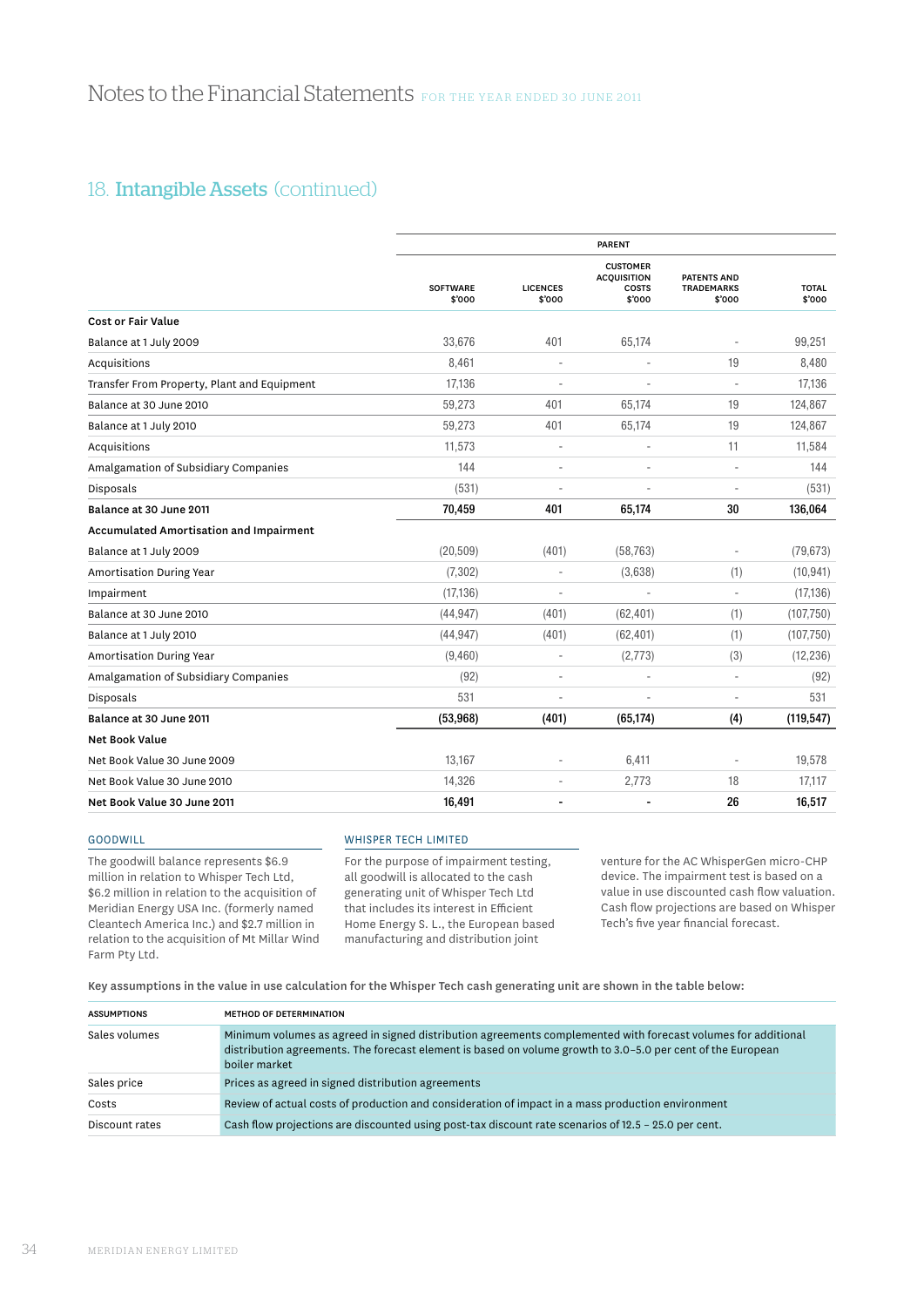# 18. **Intangible Assets** (continued)

### Meridian Energy USA Inc. (formerly named Cleantech America Inc.)

On 19 August 2009, Meridian acquired 100% of the outstanding shares of Meridian Energy USA Inc., a US based solar development company (see note 15).

Meridian has allocated \$6.2 million (2010: \$8.5 million) to goodwill, which represents the excess of the purchase price over the fair value of the net

tangible assets acquired and relates to the development pipeline, including contracts under negotiation.

For the purpose of impairment testing, the goodwill is allocated to the Meridian Energy USA Inc. Group. The impairment test is based on comparing the carrying amount of goodwill to the recoverable amount, which is fair value less costs to sell.

### Mt Millar Wind Farm Pty Ltd

On 31 May 2010, Meridian acquired 100% of the outstanding shares of Mt Millar Wind Farm Pty Ltd, a 70 megawatt wind farm in South Australia. (see note 15).

Meridian has allocated \$2.7 million to goodwill, which represents the excess of the purchase price over the fair value of the net tangible assets acquired.

For the purpose of impairment testing, the goodwill is allocated to the Mt Millar Wind Farm. The impairment test is based on comparing the carrying amount of goodwill to the recoverable amount, which is fair value less costs to sell.

# 19. Property, Plant and Equipment

|                                                 |                                                                                       |                                              |                                                          | <b>GROUP</b>                                            |                                                                           |                                                                          |                        |
|-------------------------------------------------|---------------------------------------------------------------------------------------|----------------------------------------------|----------------------------------------------------------|---------------------------------------------------------|---------------------------------------------------------------------------|--------------------------------------------------------------------------|------------------------|
|                                                 | <b>GENERATION</b><br><b>STRUCTURES</b><br><b>AND PLANT</b><br>AT FAIR VALUE<br>\$'000 | <b>FREEHOLD</b><br>LAND<br>AT COST<br>\$'000 | <b>FREEHOLD</b><br><b>BUILDINGS</b><br>AT COST<br>\$'000 | <b>RESOURCE</b><br><b>CONSENTS</b><br>AT COST<br>\$'000 | <b>OTHER</b><br><b>PLANT AND</b><br><b>EQUIPMENT</b><br>AT COST<br>\$'000 | <b>CAPITAL</b><br><b>WORK IN</b><br><b>PROGRESS</b><br>AT COST<br>\$'000 | <b>TOTAL</b><br>\$'000 |
| <b>Cost or Fair Value</b>                       |                                                                                       |                                              |                                                          |                                                         |                                                                           |                                                                          |                        |
| Balance at 1 July 2009                          | 6,164,614                                                                             | 35,635                                       | 11,995                                                   | 8,586                                                   | 174,200                                                                   | 677,980                                                                  | 7,073,010              |
| Additions                                       |                                                                                       |                                              | ÷,                                                       |                                                         | 134                                                                       | 207,108                                                                  | 207,242                |
| Additions from Business Combinations            | 236.410                                                                               |                                              |                                                          |                                                         | 60                                                                        |                                                                          | 236,470                |
| Transfers from Capital Work in Progress         | 542,971                                                                               | 5,988                                        | 869                                                      |                                                         | 34,602                                                                    | (584, 430)                                                               |                        |
| Transfers to Assets Classified as Held For Sale |                                                                                       | 2,865                                        | 323                                                      |                                                         | 81                                                                        | ٠                                                                        | 3,269                  |
| Transfer to Intangible Assets                   |                                                                                       | ÷,                                           | ×,                                                       |                                                         | $\overline{\phantom{a}}$                                                  | (17, 136)                                                                | (17, 136)              |
| Disposals                                       | (2, 352)                                                                              | (2, 562)                                     | ÷,                                                       | ٠                                                       | (2, 424)                                                                  | ٠                                                                        | (7, 338)               |
| Reclassification                                | 2,362                                                                                 | (1,481)                                      | (372)                                                    |                                                         | (509)                                                                     |                                                                          |                        |
| <b>Revaluation Increase</b>                     | 805.813                                                                               |                                              |                                                          |                                                         |                                                                           | $\overline{\phantom{a}}$                                                 | 805,813                |
| Balance at 30 June 2010                         | 7,749,818                                                                             | 40,445                                       | 12,815                                                   | 8,586                                                   | 206,144                                                                   | 283,522                                                                  | 8,301,330              |
| Balance at 1 July 2010                          | 7,749,818                                                                             | 40,445                                       | 12,815                                                   | 8,586                                                   | 206,144                                                                   | 283,522                                                                  | 8,301,330              |
| Additions                                       |                                                                                       | 22                                           |                                                          |                                                         | 487                                                                       | 251,267                                                                  | 251,776                |
| Foreign Currency Exchange Rate Movements        | 6.689                                                                                 | ÷,                                           |                                                          |                                                         | (782)                                                                     |                                                                          | 5,907                  |
| Transfers from Capital Work in Progress         | 236,684                                                                               |                                              | 437                                                      | 6,139                                                   | 15,149                                                                    | (258, 409)                                                               |                        |
| Transfers to Assets Classified as Held For Sale |                                                                                       |                                              | ÷,                                                       |                                                         | (4,659)                                                                   | (117)                                                                    | (4,776)                |
| Disposals                                       | (651, 618)                                                                            |                                              | (944)                                                    | (50)                                                    | (13,963)                                                                  | $\overline{\phantom{a}}$                                                 | (666, 575)             |
| <b>Government Grant</b>                         | (8,398)                                                                               |                                              |                                                          |                                                         |                                                                           | ٠                                                                        | (8,398)                |
| <b>Revaluation Increase</b>                     | (36, 116)                                                                             |                                              |                                                          |                                                         | ٠                                                                         | $\overline{a}$                                                           | (36, 116)              |
| Balance at 30 June 2011                         | 7,297,059                                                                             | 40,467                                       | 12,308                                                   | 14,675                                                  | 202,376                                                                   | 276,263                                                                  | 7,843,148              |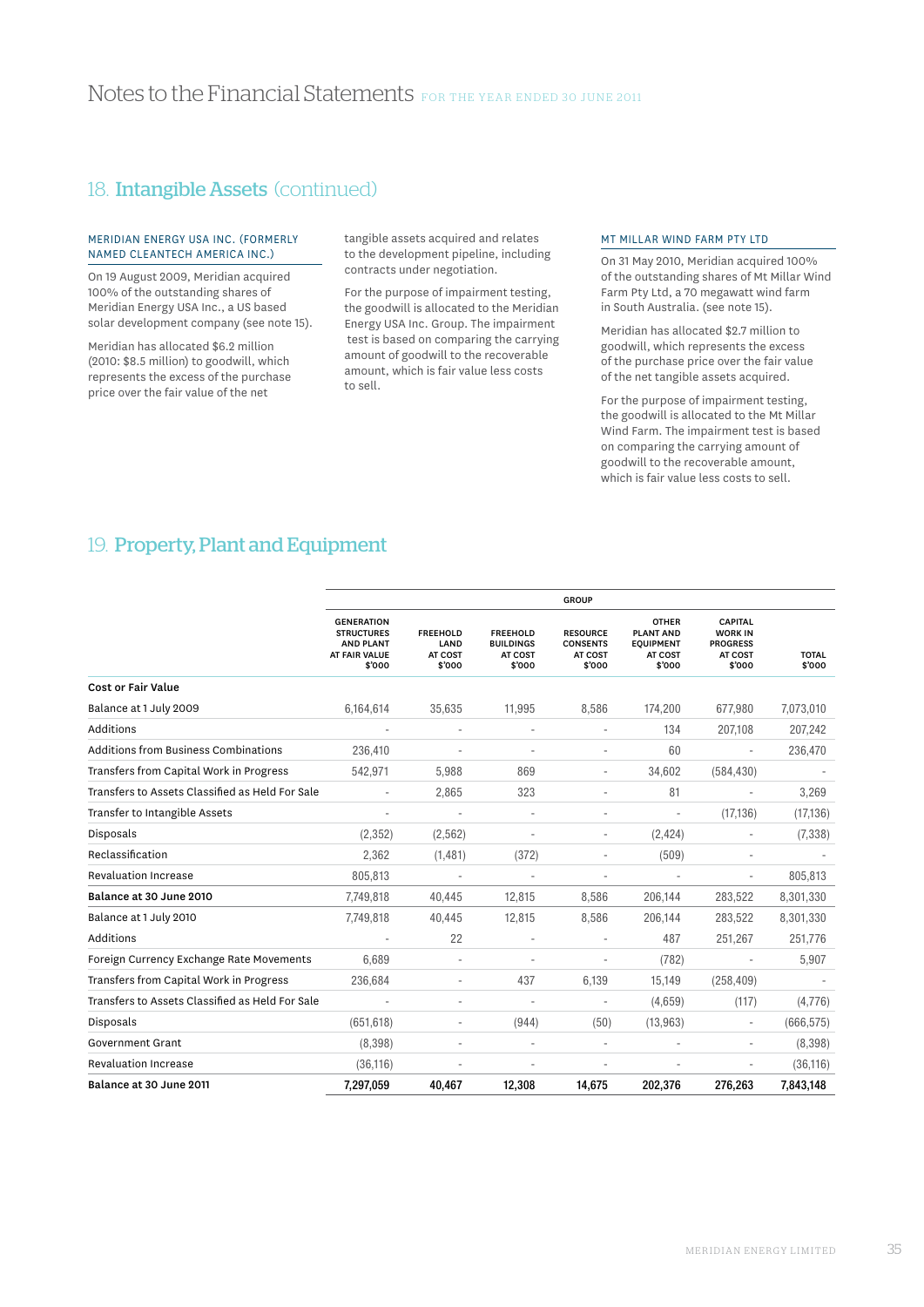|                                                                 |                                                                                       |                                              |                                                          | <b>GROUP</b>                                            |                                                                           |                                                                          |                        |
|-----------------------------------------------------------------|---------------------------------------------------------------------------------------|----------------------------------------------|----------------------------------------------------------|---------------------------------------------------------|---------------------------------------------------------------------------|--------------------------------------------------------------------------|------------------------|
|                                                                 | <b>GENERATION</b><br><b>STRUCTURES</b><br><b>AND PLANT</b><br>AT FAIR VALUE<br>\$'000 | <b>FREEHOLD</b><br>LAND<br>AT COST<br>\$'000 | <b>FREEHOLD</b><br><b>BUILDINGS</b><br>AT COST<br>\$'000 | <b>RESOURCE</b><br><b>CONSENTS</b><br>AT COST<br>\$'000 | <b>OTHER</b><br><b>PLANT AND</b><br><b>EQUIPMENT</b><br>AT COST<br>\$'000 | <b>CAPITAL</b><br><b>WORK IN</b><br><b>PROGRESS</b><br>AT COST<br>\$'000 | <b>TOTAL</b><br>\$'000 |
| <b>Accumulated Depreciation and Impairment</b>                  |                                                                                       |                                              |                                                          |                                                         |                                                                           |                                                                          |                        |
| Balance at 1 July 2009                                          | (260, 394)                                                                            |                                              | (1,893)                                                  | (1,680)                                                 | (65, 928)                                                                 |                                                                          | (329, 895)             |
| <b>Depreciation Expense</b>                                     | (150, 756)                                                                            | ٠                                            | (406)                                                    | (175)                                                   | (22, 981)                                                                 | ٠                                                                        | (174, 318)             |
| Additions from Business Combinations                            |                                                                                       | ÷.                                           | ä,                                                       |                                                         | (3)                                                                       | ٠                                                                        | (3)                    |
| Disposals                                                       | 2.254                                                                                 |                                              |                                                          |                                                         | 1.372                                                                     |                                                                          | 3,626                  |
| Reclassification                                                | (56)                                                                                  | ä,                                           | 17                                                       |                                                         | 39                                                                        | $\sim$                                                                   |                        |
| Transfer to Assets Classified as Held For Sale                  |                                                                                       | ٠                                            | (39)                                                     |                                                         | (24)                                                                      |                                                                          | (63)                   |
| Offset of Accumulated Depreciation on<br><b>Revalued Assets</b> | 407.850                                                                               |                                              |                                                          |                                                         |                                                                           |                                                                          | 407,850                |
| Impairment of Property, Plant and Equipment                     |                                                                                       | ä,                                           | ÷,                                                       | ÷,                                                      | ä,                                                                        | (1, 200)                                                                 | (1, 200)               |
| Balance at 30 June 2010                                         | (1,102)                                                                               | ÷,                                           | (2, 321)                                                 | (1, 855)                                                | (87, 525)                                                                 | (1, 200)                                                                 | (94,003)               |
| Balance at 1 July 2010                                          | (1,102)                                                                               | ÷,                                           | (2, 321)                                                 | (1, 855)                                                | (87, 525)                                                                 | (1,200)                                                                  | (94,003)               |
| <b>Depreciation Expense</b>                                     | (184, 515)                                                                            | $\overline{\phantom{0}}$                     | (399)                                                    | (329)                                                   | (24,040)                                                                  | $\overline{a}$                                                           | (209, 283)             |
| Exchange rate movements                                         | 147                                                                                   |                                              |                                                          |                                                         | $\overline{2}$                                                            |                                                                          | 149                    |
| Disposals                                                       | 6,723                                                                                 | ٠                                            | 321                                                      | 50                                                      | 12.748                                                                    |                                                                          | 19.842                 |
| Transfer to Assets Classified as Held For Sale                  |                                                                                       | ÷,                                           | ä,                                                       |                                                         | 1,233                                                                     | $\sim$                                                                   | 1,233                  |
| Offset of Accumulated Depreciation on<br><b>Revalued Assets</b> | 165,789                                                                               |                                              |                                                          |                                                         |                                                                           |                                                                          | 165,789                |
| Impairment of Property, Plant and Equipment                     |                                                                                       | ÷,                                           | ÷.                                                       |                                                         | (4,939)                                                                   | (1, 129)                                                                 | (6,068)                |
| Balance at 30 June 2011                                         | (12, 958)                                                                             | -                                            | (2, 399)                                                 | (2, 134)                                                | (102, 521)                                                                | (2,329)                                                                  | (122, 341)             |
| <b>Net Book Value</b>                                           |                                                                                       |                                              |                                                          |                                                         |                                                                           |                                                                          |                        |
| Net Book Value 30 June 2009                                     | 5,904,220                                                                             | 35,635                                       | 10,102                                                   | 6,906                                                   | 108,272                                                                   | 677.980                                                                  | 6,743,115              |
| Net Book Value 30 June 2010                                     | 7,748,716                                                                             | 40,445                                       | 10,494                                                   | 6,731                                                   | 118,619                                                                   | 282,322                                                                  | 8,207,327              |
| Net Book Value 30 June 2011                                     | 7,284,101                                                                             | 40,467                                       | 9,909                                                    | 12,541                                                  | 99,855                                                                    | 273,934                                                                  | 7,720,807              |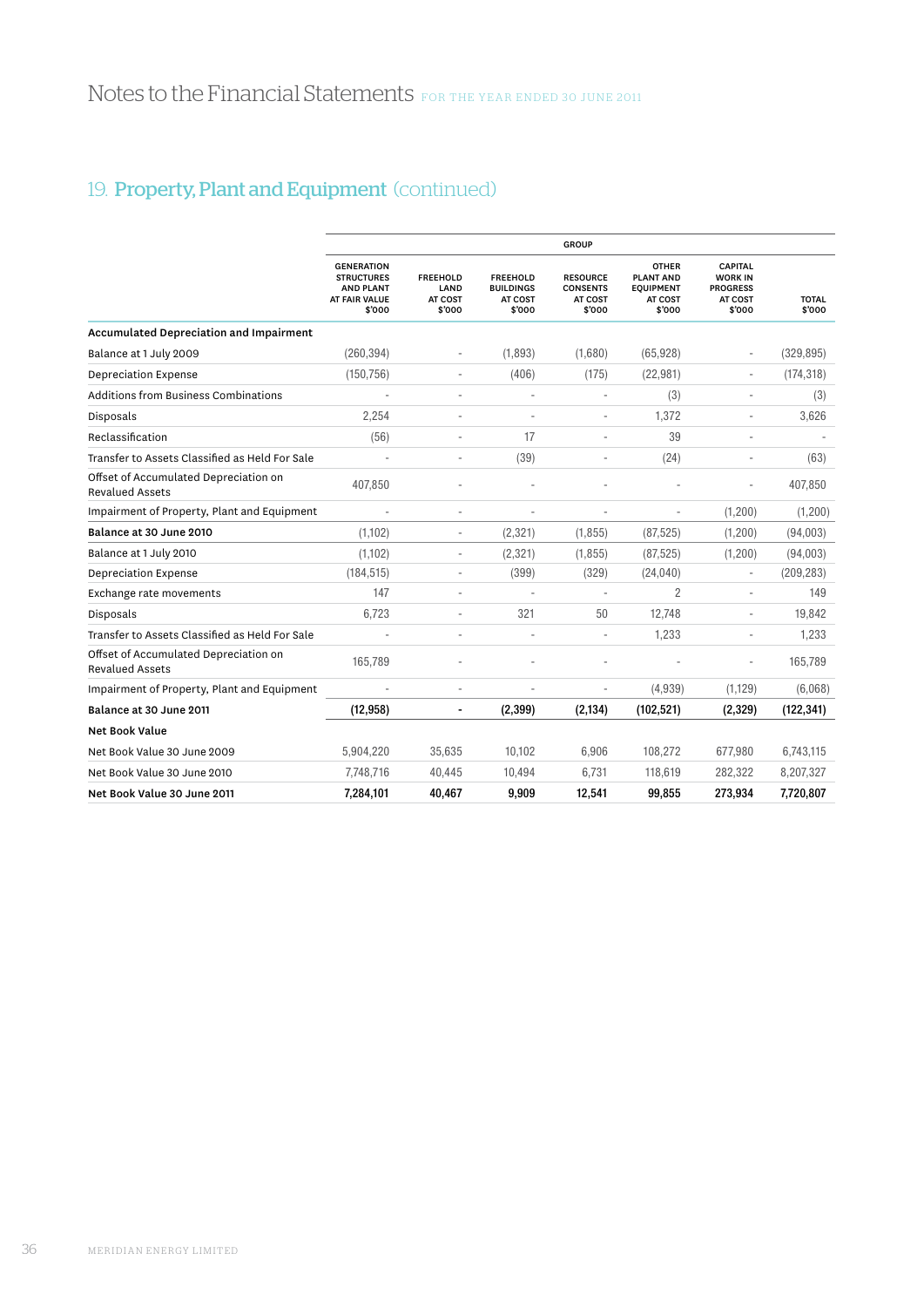|                                                 | <b>PARENT</b>                                                                         |                                              |                                                          |                                                         |                                                                           |                                                                          |                        |  |
|-------------------------------------------------|---------------------------------------------------------------------------------------|----------------------------------------------|----------------------------------------------------------|---------------------------------------------------------|---------------------------------------------------------------------------|--------------------------------------------------------------------------|------------------------|--|
|                                                 | <b>GENERATION</b><br><b>STRUCTURES</b><br><b>AND PLANT</b><br>AT FAIR VALUE<br>\$'000 | <b>FREEHOLD</b><br>LAND<br>AT COST<br>\$'000 | <b>FREEHOLD</b><br><b>BUILDINGS</b><br>AT COST<br>\$'000 | <b>RESOURCE</b><br><b>CONSENTS</b><br>AT COST<br>\$'000 | <b>OTHER</b><br><b>PLANT AND</b><br><b>EQUIPMENT</b><br>AT COST<br>\$'000 | <b>CAPITAL</b><br><b>WORK IN</b><br><b>PROGRESS</b><br>AT COST<br>\$'000 | <b>TOTAL</b><br>\$'000 |  |
| <b>Cost or Fair Value</b>                       |                                                                                       |                                              |                                                          |                                                         |                                                                           |                                                                          |                        |  |
| Balance at 1 July 2009                          | 5,786,798                                                                             | 34,153                                       | 11,622                                                   | 8,586                                                   | 165,115                                                                   | 171,538                                                                  | 6,177,812              |  |
| Additions                                       |                                                                                       | ٠                                            | ÷,                                                       |                                                         | ÷,                                                                        | 53,695                                                                   | 53,695                 |  |
| Transfers from Capital Work in Progress         | 38,378                                                                                | 5,988                                        | 869                                                      | ×.                                                      | 28,975                                                                    | (74, 555)                                                                | (345)                  |  |
| Transfers to Assets Classified as Held For Sale |                                                                                       | 2.865                                        | 323                                                      |                                                         | 81                                                                        | ٠                                                                        | 3,269                  |  |
| Transfer to Intangible Assets                   |                                                                                       |                                              |                                                          |                                                         |                                                                           | (17, 136)                                                                | (17, 136)              |  |
| Disposals                                       | (2, 351)                                                                              | (2, 562)                                     |                                                          |                                                         | (2,059)                                                                   |                                                                          | (6, 972)               |  |
| <b>Revaluation Increase</b>                     | 884,944                                                                               | ٠                                            | ٠                                                        |                                                         | ٠                                                                         | $\overline{\phantom{a}}$                                                 | 884,944                |  |
| Balance at 30 June 2010                         | 6,707,769                                                                             | 40,444                                       | 12,814                                                   | 8,586                                                   | 192,112                                                                   | 133,542                                                                  | 7,095,267              |  |
| Balance at 1 July 2010                          | 6,707,769                                                                             | 40,444                                       | 12,814                                                   | 8,586                                                   | 192,112                                                                   | 133,542                                                                  | 7,095,267              |  |
| Amalgamation of Subsidiary Companies            | 968,954                                                                               |                                              | ÷                                                        |                                                         | 175                                                                       | 19,824                                                                   | 988,953                |  |
| Additions                                       |                                                                                       | 22                                           |                                                          |                                                         |                                                                           | 66,706                                                                   | 66.728                 |  |
| Transfers from Capital Work in Progress         | 35.920                                                                                | ٠                                            | 177                                                      | 6,139                                                   | 7.082                                                                     | (49, 379)                                                                | (61)                   |  |
| Disposals                                       | (651, 526)                                                                            | $\overline{a}$                               | (1, 441)                                                 | (50)                                                    | (36,077)                                                                  | (6,899)                                                                  | (695, 993)             |  |
| <b>Revaluation Increase</b>                     | (36, 116)                                                                             |                                              |                                                          |                                                         |                                                                           |                                                                          | (36, 116)              |  |
| Balance at 30 June 2011                         | 7.025.001                                                                             | 40.466                                       | 11,550                                                   | 14.675                                                  | 163.292                                                                   | 163.794                                                                  | 7,418,778              |  |

|                                                                 |                                                                                       |                                              |                                                          | <b>PARENT</b>                                           |                                                                           |                                                                          |                        |
|-----------------------------------------------------------------|---------------------------------------------------------------------------------------|----------------------------------------------|----------------------------------------------------------|---------------------------------------------------------|---------------------------------------------------------------------------|--------------------------------------------------------------------------|------------------------|
|                                                                 | <b>GENERATION</b><br><b>STRUCTURES</b><br><b>AND PLANT</b><br>AT FAIR VALUE<br>\$'000 | <b>FREEHOLD</b><br>LAND<br>AT COST<br>\$'000 | <b>FREEHOLD</b><br><b>BUILDINGS</b><br>AT COST<br>\$'000 | <b>RESOURCE</b><br><b>CONSENTS</b><br>AT COST<br>\$'000 | <b>OTHER</b><br><b>PLANT AND</b><br><b>EQUIPMENT</b><br>AT COST<br>\$'000 | <b>CAPITAL</b><br><b>WORK IN</b><br><b>PROGRESS</b><br>AT COST<br>\$'000 | <b>TOTAL</b><br>\$'000 |
| <b>Accumulated Depreciation and Impairment</b>                  |                                                                                       |                                              |                                                          |                                                         |                                                                           |                                                                          |                        |
| Balance at 1 July 2009                                          | (221,745)                                                                             | $\overline{\phantom{m}}$                     | (1,876)                                                  | (1,680)                                                 | (62, 554)                                                                 | $\overline{a}$                                                           | (287, 855)             |
| <b>Depreciation Expense</b>                                     | (110, 940)                                                                            | ٠                                            | (406)                                                    | (175)                                                   | (21, 462)                                                                 | $\sim$                                                                   | (132, 983)             |
| Disposals                                                       | 2,255                                                                                 | ÷                                            | ÷,                                                       | ÷                                                       | 1.057                                                                     |                                                                          | 3,312                  |
| Transfer to Assets Classified as Held For Sale                  |                                                                                       | ٠                                            | (39)                                                     |                                                         | (24)                                                                      |                                                                          | (63)                   |
| Offset of Accumulated Depreciation on<br><b>Revalued Assets</b> | 330.430                                                                               |                                              |                                                          |                                                         |                                                                           | ÷,                                                                       | 330,430                |
| Impairment of Property, Plant and Equipment                     | $\overline{\phantom{a}}$                                                              | $\sim$                                       | ٠                                                        | ÷,                                                      | $\overline{\phantom{a}}$                                                  | (1, 200)                                                                 | (1, 200)               |
| Balance at 30 June 2010                                         |                                                                                       | ÷,                                           | (2, 321)                                                 | (1, 855)                                                | (82,983)                                                                  | (1, 200)                                                                 | (88, 359)              |
| Balance at 1 July 2010                                          |                                                                                       | ä,                                           | (2, 321)                                                 | (1, 855)                                                | (82,983)                                                                  | (1, 200)                                                                 | (88, 359)              |
| Amalgamation of Subsidiary Companies                            | (41, 576)                                                                             |                                              |                                                          |                                                         | (70)                                                                      |                                                                          | (41, 646)              |
| <b>Depreciation Expense</b>                                     | (130, 936)                                                                            | ä,                                           | (352)                                                    | (329)                                                   | (20,064)                                                                  | $\sim$                                                                   | (151, 681)             |
| Disposals                                                       | 6.723                                                                                 |                                              | 321                                                      | 50                                                      | 11,139                                                                    |                                                                          | 18,233                 |
| Offset of Accumulated Depreciation on<br><b>Revalued Assets</b> | 165,789                                                                               |                                              |                                                          |                                                         |                                                                           |                                                                          | 165,789                |
| Impairment of Property, Plant and Equipment                     |                                                                                       |                                              |                                                          |                                                         | (4,659)                                                                   | (1, 129)                                                                 | (5,788)                |
| Balance at 30 June 2011                                         |                                                                                       |                                              | (2, 352)                                                 | (2, 134)                                                | (96, 637)                                                                 | (2,329)                                                                  | (103, 452)             |
| <b>Net Book Value</b>                                           |                                                                                       |                                              |                                                          |                                                         |                                                                           |                                                                          |                        |
| Net Book Value 30 June 2009                                     | 5,565,053                                                                             | 34,153                                       | 9,746                                                    | 6,906                                                   | 102.561                                                                   | 171,538                                                                  | 5,889,957              |
| Net Book Value 30 June 2010                                     | 6,707,769                                                                             | 40.444                                       | 10,493                                                   | 6,731                                                   | 109,129                                                                   | 132,342                                                                  | 7,006,908              |
| Net Book Value 30 June 2011                                     | 7,025,001                                                                             | 40,466                                       | 9,198                                                    | 12,541                                                  | 66,655                                                                    | 161,465                                                                  | 7,315,326              |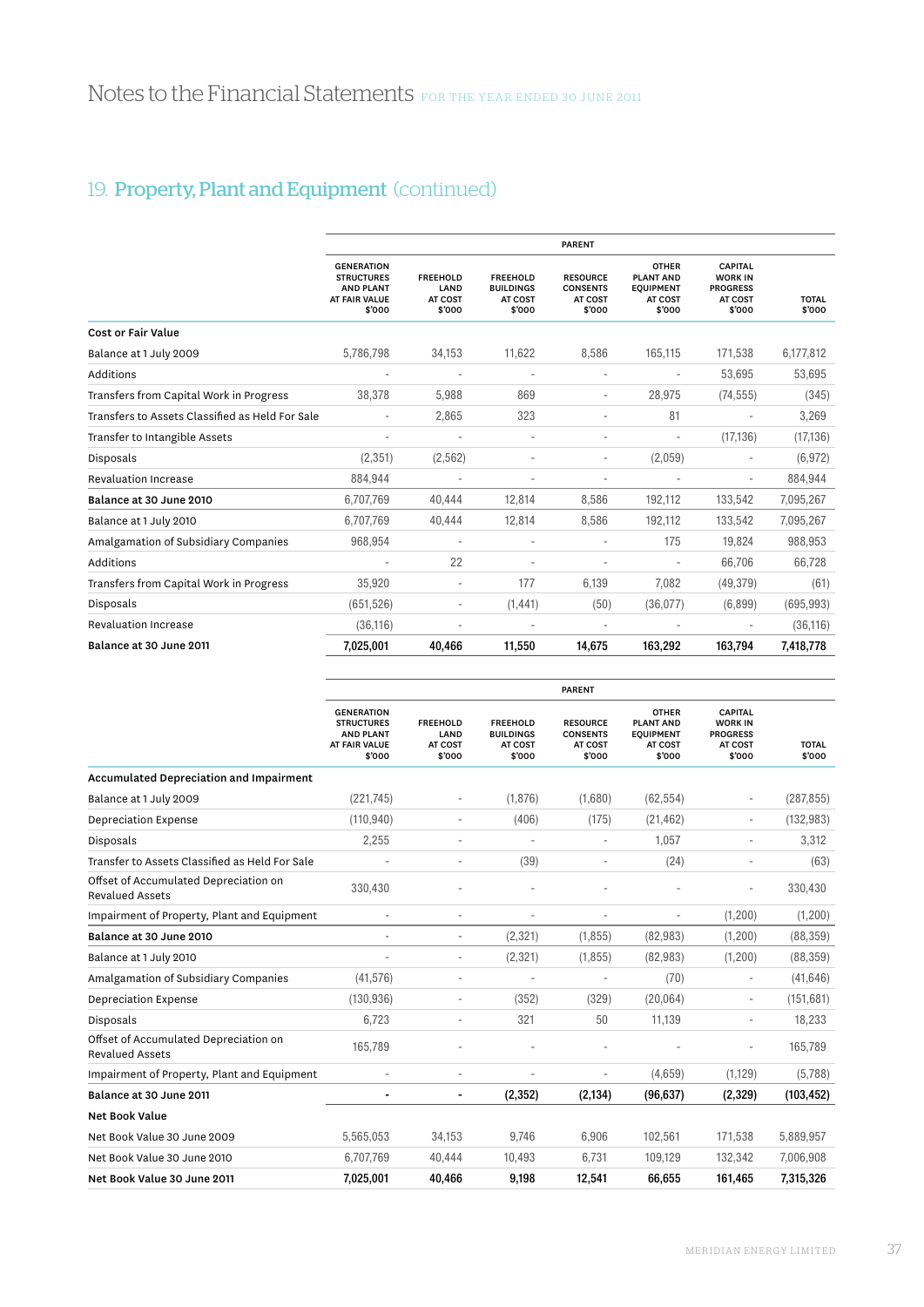### Generation Structures and Plant Valuation

The fair value of generation structures and plant assets is determined by using independent valuers in accordance with the property, plant and equipment accounting policy.

Generation structures and plant assets (including land and buildings) were valued at 30 June 2011 by PricewaterhouseCoopers ('PwC'). The generation structures and plant assets are stated at fair value. The valuation resulted in an increase of \$93.0 million net of tax (Gross \$129.7 million) to the asset revaluation reserve.

PwC calculated values for Meridian's business operations as at 30 June 2011 using both the capitalisation of earnings and the discounted cash flow ('DCF') methodology.

The capitalisation of earnings methodology calculates value by reference to an assessment of future maintainable earnings and capitalisation multiples observed from comparable publicly traded companies.

The DCF methodology calculates value based on the present value of the cash flows that the asset or entity can be expected to generate in the future.

In preparing the capitalisation of earnings valuation, PwC analysed a range of companies with broadly comparable operations to Meridian to determine an EBITDAF multiple range at which to capitalise Meridian's historical and forecast earnings. The EBITDAF multiples used by PwC were in the range of 10 times to 13 times EBITDAF, and were applied to the business as a whole.

In forming their view on the value of the generation structures and plant assets, PwC considered the valuations calculated using both the DCF methodology and capitalisation of earnings methodology, applied to Meridian as a whole, the general movement in the market prices of listed companies, and the potential performance of the New Zealand economy in the near term. PwC's view was that a value weighted more towards the capitalisation of earnings range was appropriate to determine fair value.

PwC concluded that the value of the generation structures and plant assets as at 30 June 2011 was in the range of \$7.0 billion to \$7.3 billion.

The Directors have adopted a fair value of \$7.3 billion at 30 June 2011. The value is allocated amongst the physical assets on the basis of their contribution to the present value of the expected future cash flows.

As a consequence of the revaluation, accumulated depreciation on these assets has been reset to nil at 30 June 2011 in line with treatment prescribed under NZ IAS 16: Property, Plant and Equipment. There is no depreciation impact of this revaluation in the Income Statement.

At 30 June 2011 had the generation structures and plant been carried at historical cost less accumulated depreciation and accumulated impairment losses their carrying amount would have been approximately \$2.9 billion (2010: \$2.9 billion).

### Valuation sensitivities:

The following table outlines the key assumptions used by PwC in preparing the valuation of generation structures and plant assets. In all cases there is an element of judgement required.

The table shows the movement in fair value as a result of the change in assumption and keeping all other valuation inputs constant.

| <b>ASSUMPTION</b>                  | <b>BASE CASE</b>                                | <b>SENSITIVITY</b>        | <b>VALUATION IMPACT</b>         |
|------------------------------------|-------------------------------------------------|---------------------------|---------------------------------|
| Forward NZ electricity price path* | \$75/MWh to \$93/MWh by 2031<br>(in real terms) | $+/-$ \$3/MWh             | \$381 million / (\$381 million) |
| Generation Volume                  | 13.489 GWh                                      | +/- \$250 GWh             | \$202 million / (\$202 million) |
| Operating Expenditure              | $$195$ million p.a.                             | $+$ / - \$10 million p.a. | $($80$ million) / $$80$ million |

*\* The forward NZ electricity price path reflects an approximation of the price path implicit in the EBITDAF capitalisation of earnings valuation.*

#### Sale of Tekapo A AND B

On 1 June 2011 Meridian sold Tekapo A and B power stations and related assets to Genesis Power Ltd for \$820.2 million resulting in a gain on sale of \$174.8 million.

# Capitalised Interest

Finance costs totalling \$4.3 million (2010: \$10.1 million) have been capitalised in relation to new builds and refurbishment of certain generation structures and plant assets. A capitalisation rate of 7.12% p.a. was used during the year (2010: 8.16%p.a.).

### Government Grants

Government grants received comprises amounts received from the United States of America government for payments of specific energy property in lieu of tax credits. The grant has been offset against the cost of Property Plant and Equipment.

#### **IMPAIRMENT**

Group property, plant and equipment has been impaired by \$6.1 million in 2011 (2010: \$1.2 million).

The 22 February 2011 Christchurch earthquake caused the destruction or impairment of a number of assets and this has resulted in an impairment of \$5.0 million. This included \$3.8 million in metering assets that have been destroyed in commercial and residential properties or in properties due for demolition as they are in areas designated by the Canterbury Earthquake Recovery Authority as being land within the red zones. There will be no insurance proceeds due to the size of excess on this component of the Meridian insurance policy. Additionally \$1.2 million represents components of fit-out and

information technology equipment damaged or unrecoverable from two of the Group's Christchurch offices, one of which has been demolished and the other that is due for demolition. Insurance claim proceeds are anticipated and the progress payment claim of \$3.0 million has been recorded as Other Revenue.

\$1.1 million in work in progress assets have been impaired following a review of long standing work in progress items.

The 2010 impairment totalling \$1.2 million reflects the partial write-off of expenditure in the Wholesale segment in relation to the application for the consent of Project Hayes, a wind farm project in North Otago, following the Environment Court declining Meridian's resource consent application.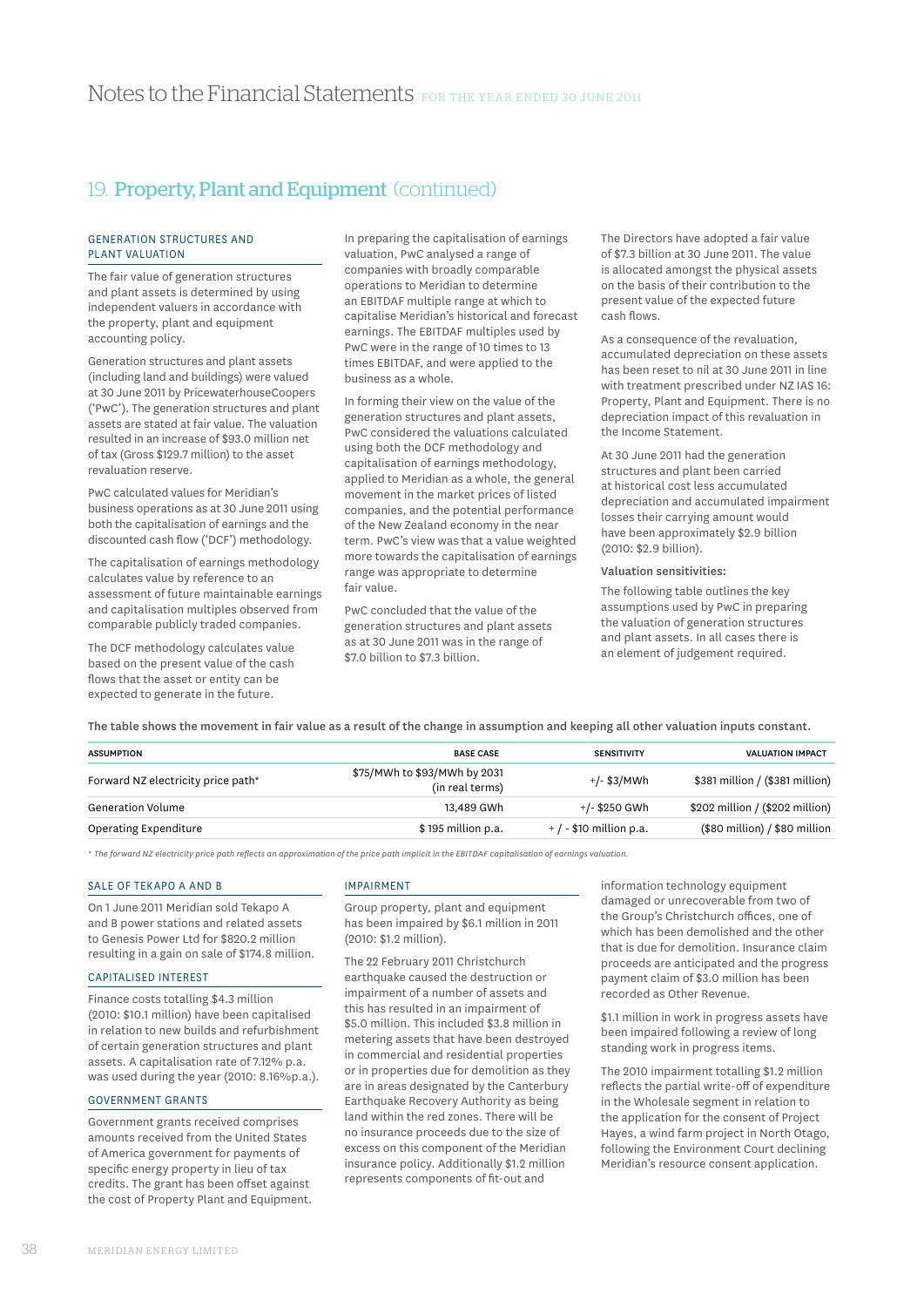### Land

The Group is not yet formally registered as proprietor under the Land Transfer Act of significant portions of its land assets. However the Group has full beneficial ownership rights and the benefit of an obligation from the Crown to create titles

under the Land Transfer Act and transfer them to the Group. This is also the basis on which Electricity Corporation of New Zealand ('ECNZ') owned these assets prior to transfer to the Group. Titles will be issued once land title processes have been completed.

# 20. Payables and Accruals

|                              | <b>GROUP</b>   |                | <b>PARENT</b>  |                |
|------------------------------|----------------|----------------|----------------|----------------|
|                              | 2011<br>\$'000 | 2010<br>\$'000 | 2011<br>\$'000 | 2010<br>\$'000 |
| <b>Trade Creditors</b>       | 16,629         | 11,065         | 12,265         | 10,489         |
| Accruals                     | 166,937        | 155,636        | 147,742        | 139,309        |
| <b>GST</b>                   | 13,280         | 10,731         | 12,879         | 11,059         |
| <b>Employee Entitlements</b> | 16,018         | 14,582         | 14,356         | 13,228         |
| Unearned Income              | 4,140          | 4,873          | 1,340          | 3,311          |
| Deferred Consideration       | ۰.             | 4,727          |                | 3,068          |
|                              | 217,004        | 201,614        | 188,582        | 180,464        |

# 21. Provisions

|                                 |                                | <b>GROUP</b>                |                        |                                | <b>PARENT</b>               |                        |
|---------------------------------|--------------------------------|-----------------------------|------------------------|--------------------------------|-----------------------------|------------------------|
|                                 | <b>RESTRUCTURING</b><br>\$'000 | <b>WARRANTIES</b><br>\$'000 | <b>TOTAL</b><br>\$'000 | <b>RESTRUCTURING</b><br>\$'000 | <b>WARRANTIES</b><br>\$'000 | <b>TOTAL</b><br>\$'000 |
| Balance at 1 July 2009          | 514                            | 858                         | 1,372                  | 514                            | ٠                           | 514                    |
| Additional Provision Recognised | 8,215                          | ٠                           | 8,215                  | 8,215                          | ۰                           | 8,215                  |
| Amount Utilised                 | (8, 496)                       | (355)                       | (8, 851)               | (8, 496)                       | $\overline{\phantom{a}}$    | (8, 496)               |
| Balance at 30 June 2010         | 233                            | 503                         | 736                    | 233                            | ۰                           | 233                    |
| Balance at 1 July 2010          | 233                            | 503                         | 736                    | 233                            | -                           | 233                    |
| Additional Provision Recognised | ۰                              | 26                          | 26                     | $\overline{\phantom{a}}$       | 26                          | 26                     |
| Amount Utilised                 | (233)                          | (435)                       | (668)                  | (233)                          | ٠                           | (233)                  |
| Balance at 30 June 2011         | $\overline{\phantom{a}}$       | 94                          | 94                     |                                | 26                          | 26                     |

The warranty provision relates to goods sold and is estimated using historical warranty data, management estimation of return rate, and industry information where available. The timing of expected payments under this provision is uncertain.

The restructuring provision reflects the restructuring of Meridian's Corporate

Services and Retail Operating segment that occurred during 2010 following reviews of both areas that focused on improving services. The opening provision as at 1 July 2009 related to the restructuring of the business operations of ARC Innovations, which was amalgamated with the Parent on 30 June 2009.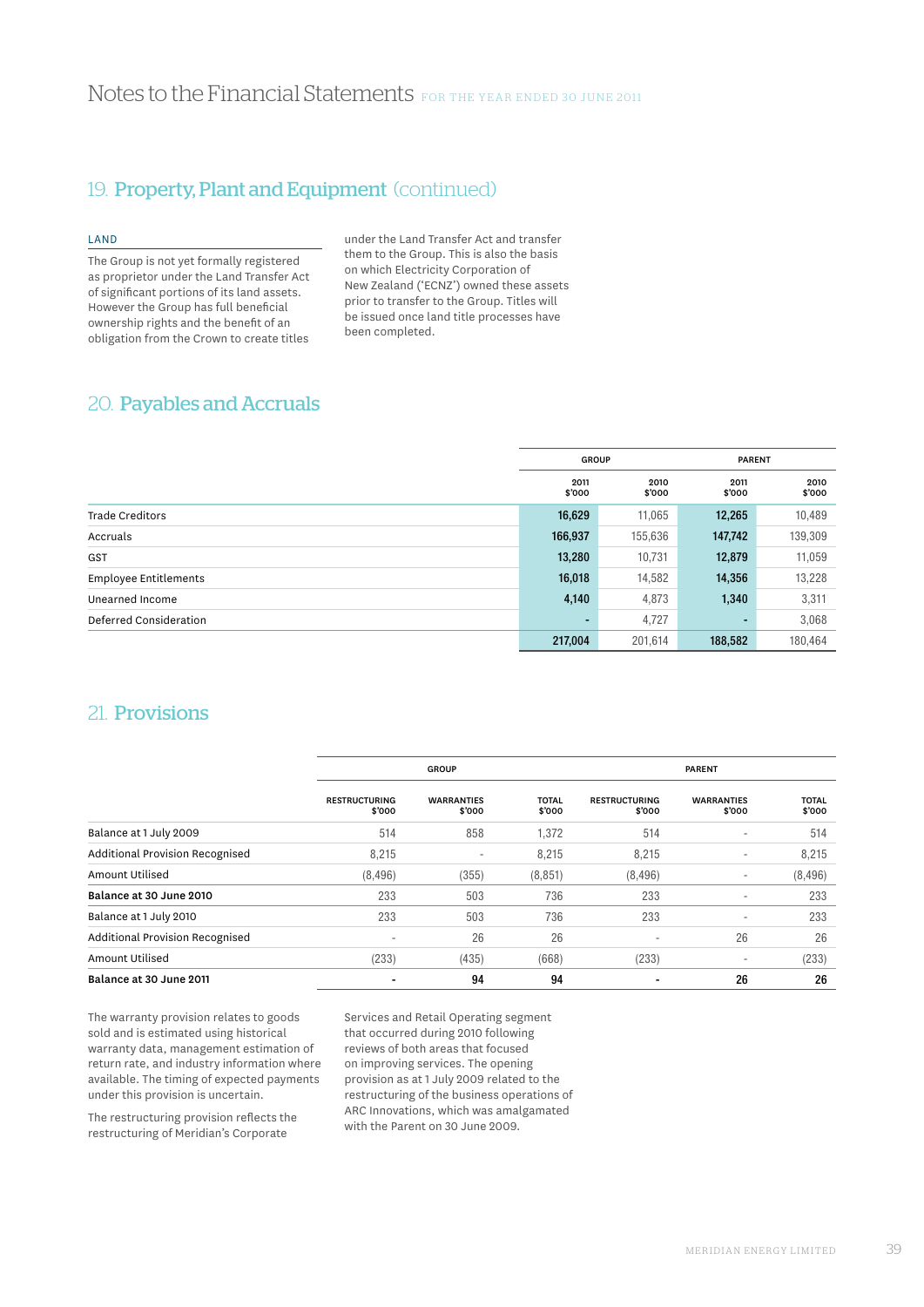# 22. Deferred Tax

The following are the major deferred tax liabilities and assets recognised by the Group, and the movements thereon, during the current and prior reporting periods.

|                                                       |                 | <b>GROUP</b>   |                          | <b>PARENT</b>  |                |
|-------------------------------------------------------|-----------------|----------------|--------------------------|----------------|----------------|
|                                                       | <b>NOTE</b>     | 2011<br>\$'000 | 2010<br>\$'000           | 2011<br>\$'000 | 2010<br>\$'000 |
| <b>Balance at Beginning of Period</b>                 |                 | 1,556,108      | 1,300,782                | 1,508,432      | 1,273,714      |
| Movement in Temporary Differences Recognised in:      |                 |                |                          |                |                |
| - Income Statement                                    | 6               | (37,604)       | (16, 032)                | (52, 910)      | (38,073)       |
| - Equity                                              |                 | 38,691         | 366,738                  | 38,691         | 367,255        |
| - Deferred Tax on Acquisition of Subsidiary           |                 |                | 2,613                    |                |                |
| Effect of Tekapo A and B sale on:                     |                 |                |                          |                |                |
| - Income Tax Expense                                  | $6\phantom{1}6$ | 17,410         |                          | 17,410         |                |
| - Equity                                              |                 | (147, 153)     | $\overline{\phantom{a}}$ | (147, 153)     |                |
| - Transfer to Current Tax Payable                     |                 | (22, 899)      |                          | (22, 899)      |                |
| Effect of Corporate Tax Rate Reduction on:            |                 |                |                          |                |                |
| - Income Tax Expense                                  | 6               | 2,410          | (9, 442)                 | 2,110          | (7, 373)       |
| - Revaluation reserve                                 |                 | (2,610)        | (103, 270)               | (2,610)        | (101, 810)     |
| - Cash Flow Hedge Reserve                             |                 | 24             | (18)                     | 24             | (18)           |
| - Available for Sale Reserve                          |                 | 6              | (11)                     | 6              | (11)           |
| Effect of Building tax depreciation change            | $6\phantom{1}6$ |                | 14,748                   |                | 14,748         |
| Acquired on Amalgamation of Subsidiaries              |                 | $\blacksquare$ |                          | 60,659         |                |
| Effect of Business Unit becoming Subsidiary           |                 |                |                          | (1, 256)       |                |
| <b>Balance at End of Period</b>                       |                 | 1,404,383      | 1,556,108                | 1,400,504      | 1,508,432      |
| Consisting of Temporary Differences on the following: |                 |                |                          |                |                |
| Property, Plant and Equipment                         |                 | 1,479,036      | 1,607,115                | 1,476,587      | 1,565,106      |
| <b>Financial Instruments</b>                          |                 | (51, 370)      | (23, 505)                | (52, 170)      | (22, 792)      |
| Term Payables                                         |                 | (19, 497)      | (22, 595)                | (21,089)       | (22, 595)      |
| Other                                                 |                 | (3,786)        | (4,907)                  | (2,824)        | (11, 287)      |
|                                                       |                 | 1,404,383      | 1,556,108                | 1,400,504      | 1,508,432      |

The movement in temporary differences and the effect of the corporate tax rate reduction recognised in the income statement consists of the following:

|                               |             | <b>GROUP</b>   |                | <b>PARENT</b>  |                |
|-------------------------------|-------------|----------------|----------------|----------------|----------------|
|                               | <b>NOTE</b> | 2011<br>\$'000 | 2010<br>\$'000 | 2011<br>\$'000 | 2010<br>\$'000 |
| Property, Plant and Equipment |             | 14,930         | 19,403         | 1,078          | (8,082)        |
| <b>Financial Instruments</b>  |             | (29, 142)      | (21, 438)      | (30, 584)      | (20, 722)      |
| Other                         |             | (3, 572)       | (8,691)        | (3,884)        | (1,894)        |
|                               | 6           | (17, 784)      | (10, 726)      | (33, 390)      | (30, 698)      |

Certain deferred tax assets and liabilities have been offset in accordance with the Group's accounting policy. The following is the analysis of the deferred tax balances (after offset) for Statement of Financial Position purposes:

|                        | <b>GROUP</b>   |                |                | <b>PARENT</b>  |  |
|------------------------|----------------|----------------|----------------|----------------|--|
|                        | 2011<br>\$'000 | 2010<br>\$'000 | 2011<br>\$'000 | 2010<br>\$'000 |  |
| Deferred Tax Liability | 1,412,330      | 1,559,507      | 1,400,504      | 1,508,432      |  |
| Deferred Tax Asset     | (7, 947)       | (3,399)        | -              | ۰              |  |
|                        | 1,404,383      | 1,556,108      | 1,400,504      | 1,508,432      |  |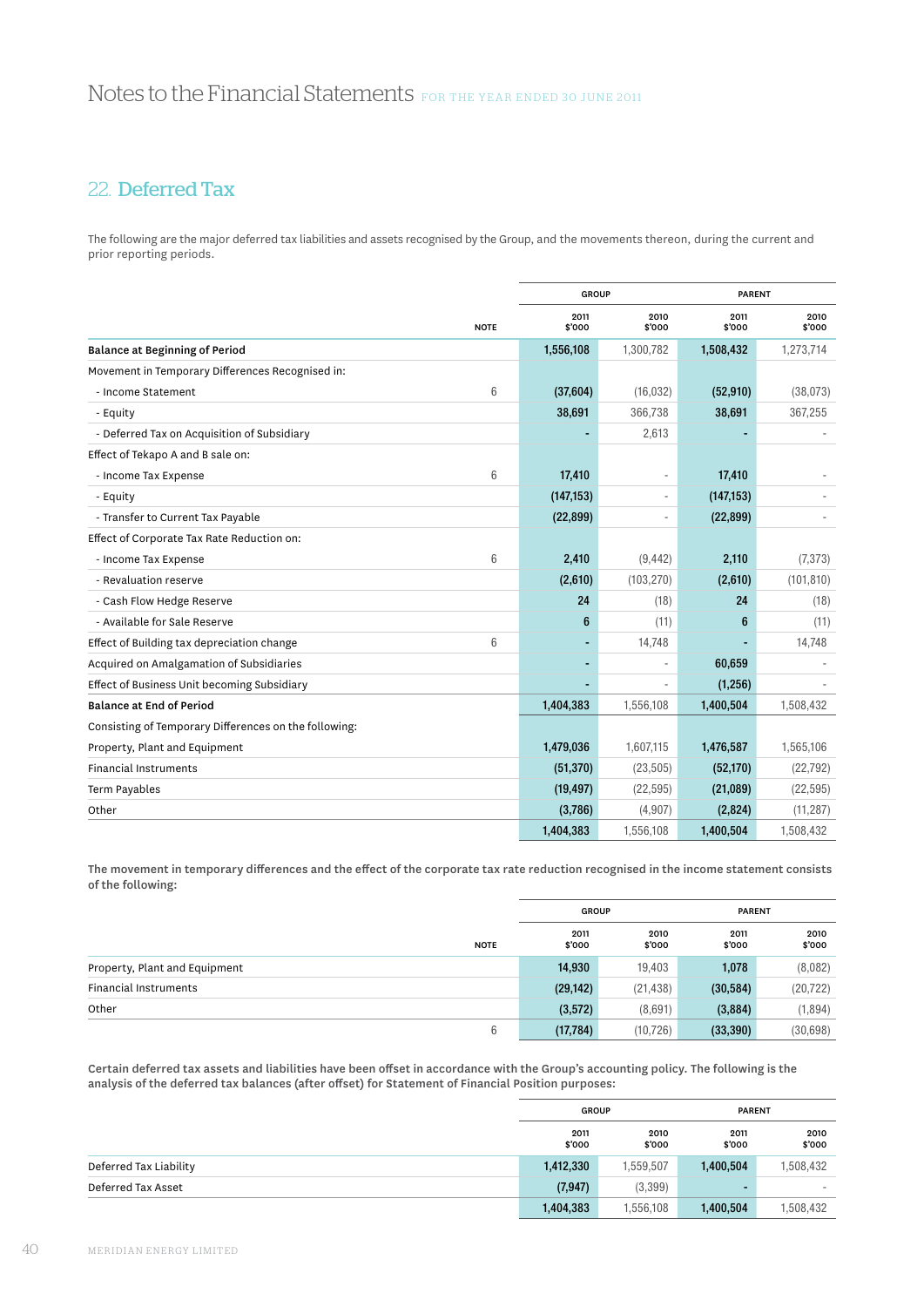# 22. Deferred Tax (continued)

Some Group carried forward tax losses have not been recognised as deferred tax assets as Management have assessed that it is not probable that future taxable profits will be available against which the benefit of the losses can be utilised. These total \$11.5 million (2010: \$7.3 million). For tax purposes these losses begin to expire in 2029.

# 23. Borrowings

|                 | <b>GROUP</b>                           |                                                   |                                               |                                                   |                                               | <b>PARENT</b>                                     |                                               |                                                   |  |
|-----------------|----------------------------------------|---------------------------------------------------|-----------------------------------------------|---------------------------------------------------|-----------------------------------------------|---------------------------------------------------|-----------------------------------------------|---------------------------------------------------|--|
| <b>CURRENCY</b> | <b>FACE</b><br>VALUE<br>2011<br>\$'000 | <b>CARRYING</b><br><b>VALUE</b><br>2011<br>\$'000 | <b>FACE</b><br><b>VALUE</b><br>2010<br>\$'000 | <b>CARRYING</b><br><b>VALUE</b><br>2010<br>\$'000 | <b>FACE</b><br><b>VALUE</b><br>2011<br>\$'000 | <b>CARRYING</b><br><b>VALUE</b><br>2011<br>\$'000 | <b>FACE</b><br><b>VALUE</b><br>2010<br>\$'000 | <b>CARRYING</b><br><b>VALUE</b><br>2010<br>\$'000 |  |
|                 |                                        |                                                   |                                               |                                                   |                                               |                                                   |                                               |                                                   |  |
| <b>NZD</b>      | 82,524                                 | 82,449                                            | 284,639                                       | 284,417                                           | 82,524                                        | 82,449                                            | 284,639                                       | 284,417                                           |  |
| <b>AUD</b>      | 123,000                                | 128,823                                           | ۰                                             | $\sim$                                            | 123,000                                       | 128,823                                           | ٠                                             | ۰                                                 |  |
| <b>USD</b>      | 101,789                                | 86,895                                            |                                               | ٠                                                 | 101,789                                       | 86,895                                            | ٠                                             |                                                   |  |
|                 | 307,313                                | 298,167                                           | 284,639                                       | 284,417                                           | 307,313                                       | 298,167                                           | 284,639                                       | 284,417                                           |  |
|                 |                                        |                                                   |                                               |                                                   |                                               |                                                   |                                               |                                                   |  |
| <b>NZD</b>      | 647,377                                | 642,004                                           | 375,000                                       | 371,607                                           | 647,377                                       | 642,004                                           | 375,000                                       | 371,607                                           |  |
| <b>AUD</b>      | 188,469                                | 188,469                                           | 179,674                                       | 179,674                                           | ٠                                             |                                                   |                                               |                                                   |  |
| <b>AUD</b>      |                                        | $\overline{\phantom{a}}$                          | 123,000                                       | 122,600                                           | ÷                                             | $\overline{a}$                                    | 123,000                                       | 122,600                                           |  |
| <b>USD</b>      | 479,860                                | 444,906                                           | 581,649                                       | 649,177                                           | 479,860                                       | 444,906                                           | 581,649                                       | 649,177                                           |  |
|                 | 1,315,706                              | 1,275,379                                         | 1,259,323                                     | 1,323,058                                         | 1,127,237                                     | 1,086,910                                         | 1,079,649                                     | 1,143,384                                         |  |
|                 | 1,623,019                              | 1,573,546                                         | 1,543,962                                     | 1,607,475                                         | 1,434,550                                     | 1,385,077                                         | 1,364,288                                     | 1,427,801                                         |  |
|                 |                                        |                                                   |                                               |                                                   |                                               |                                                   |                                               |                                                   |  |

Meridian borrows under a negative pledge arrangement, which does not permit it to grant any security interest over its assets, unless it is an exception permitted within the negative pledge.

Meridian has entered into hedge contracts to manage its exposure to interest rates and borrowings sourced in foreign currencies. The foreign currency denominated term borrowings reported in the financial statements at fair value for the hedge risk are hedged by Cross

Currency Interest Rate Swaps (CCIRSs). The NZD equivalent of these borrowings after the effect of foreign exchange hedging of the borrowings is \$704.6 million (30 June 2010 \$704.6 million).

Certain NZD and AUD denominated borrowings are reported at amortised cost, which is considered to approximate fair value.

Meridian's (net) cost of funds for the year ended 30 June 2011 was 6.77% (2010 6.99%).

Meridian has committed bank facilities of \$1,050 million (\$1,189.0 million at 30 June 2010) of which \$406.0 million were undrawn at 30 June 2011 (\$686.0 million at 30 June 2010).

For more information about Meridian's management of interest rate, foreign currency and liquidity risk, see note 24 – Financial Risk Management.

# 24. Financial Risk Management

### a) Capital Risk Management Objectives

Meridian's objectives when managing capital are to safeguard the Group's ability to continue as a going concern in order to provide returns for shareholders and benefits for other stakeholders and to maintain an optimal capital structure to reduce the cost of capital.

In order to maintain or adjust the capital structure, Meridian may adjust the amount of dividends paid to shareholders, return capital to shareholders, issue new shares or sell assets to reduce debt.

Meridian monitors capital on the basis of the gearing ratio. The ratio is calculated as net debt divided by total capital.

Net debt is calculated as total borrowings less cash and cash equivalents.

Total capital is calculated as 'equity attributable to shareholders of the Parent' as shown in the Statement of Financial Position, adjusted for the effect of the fair value of financial instruments, plus net debt.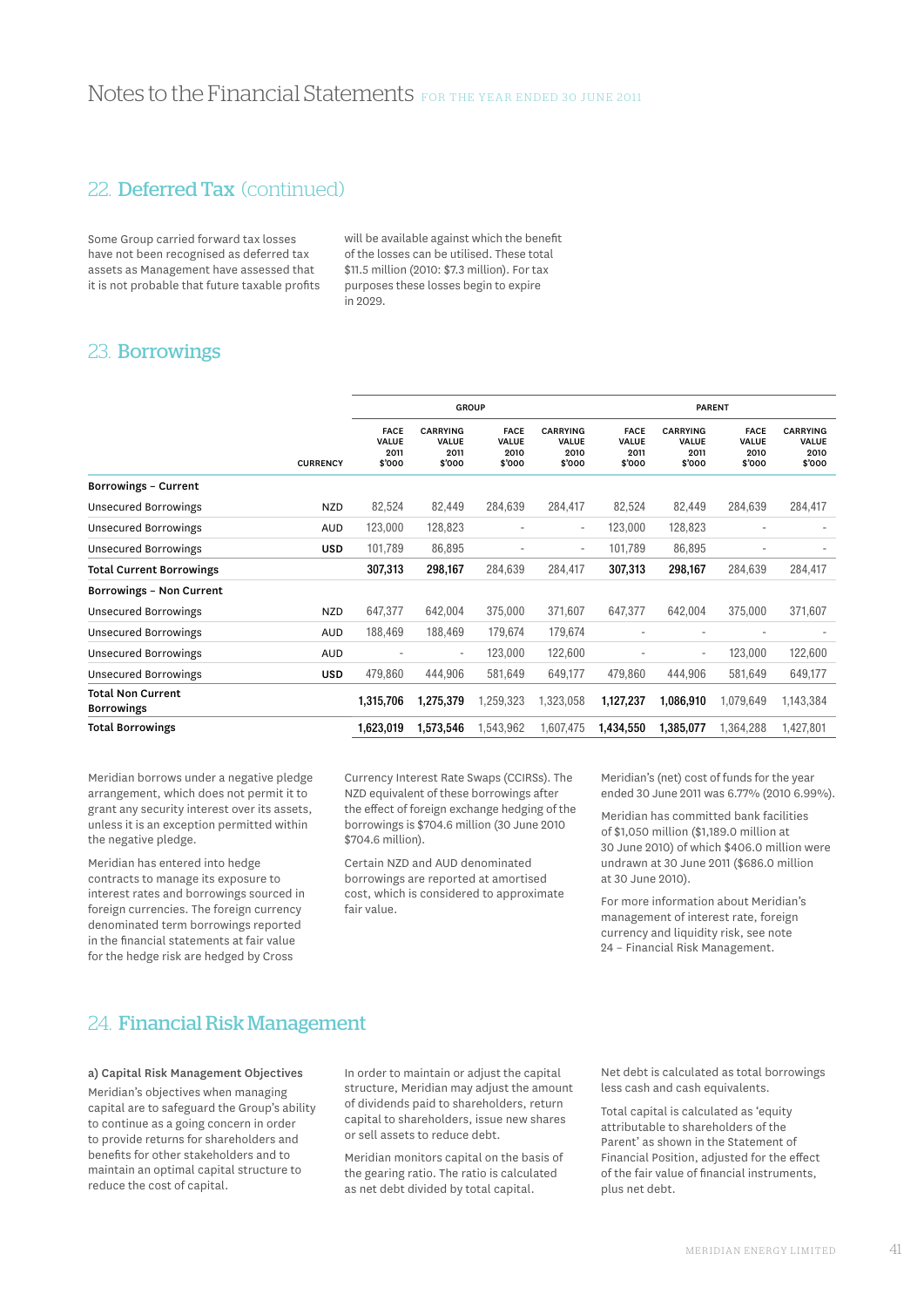|                                                                      | <b>GROUP 2011</b><br>\$'000 | <b>GROUP 2010</b><br>\$'000 |
|----------------------------------------------------------------------|-----------------------------|-----------------------------|
| Borrowings - NZD Equivalent Net of Foreign Exchange Hedging          | 1,613,947                   | 1,543,962                   |
| Less: Cash and Cash Equivalents                                      | 368.191                     | 54,394                      |
| Net Debt                                                             | 1,245,756                   | 1,489,568                   |
| Equity Attributable to Shareholders of the Parent                    | 4,930,404                   | 5,068,979                   |
| Adjust for Net Change in Fair Value of Certain Financial Instruments | 277,383                     | 85,942                      |
| Adjusted Shareholders' Equity                                        | 5,207,787                   | 5,154,921                   |
| <b>Total Capital</b>                                                 | 6,453,543                   | 6.644.489                   |

Meridian's debt facilities have financial covenants that relate to the Group. The two key financial covenants are as follows:

|                                                      | <b>GROUP 2011</b> | <b>GROUP 2010</b> |
|------------------------------------------------------|-------------------|-------------------|
| Debt to Debt Plus Equity (Gearing) <35% <sup>1</sup> | 19.30%            | 22.42%            |
| EBITDAF Interest Cover (# of times) > 2.5 times      | 5.90              |                   |

Meridian debt facilities have externally imposed capital requirements that relate to the Guaranteeing Group. Refer to Note 15 for members of the Guaranteeing Group.

The Guaranteeing Group is in compliance with all debt facility covenants.

During the year all capital requirements relating to Meridian's debt facilities have been complied with and a BBB+ (stable) credit rating retained.

*1 The Debt to Debt Plus Equity ratio is calculated using Total Capital and Net Debt as shown in the table above*

## b) Financial Risk Management

Meridian's activities expose it to a variety of financial risks: liquidity risk, market risk (including electricity and other price risk, currency risk, interest rate risk, cash flow risk) and credit risk. Meridian's overall risk management programme focuses on the unpredictability of financial markets and the electricity spot price and seeks to minimise potential adverse effects on the financial performance and economic value of the Group. Meridian uses derivative financial instruments to hedge certain risk exposures such as: foreign exchange contracts and options ('FECs'); cross currency interest rate swaps ('CCIRSs'); interest rate swaps ('IRSs') including forward rate agreements; and electricity

and aluminium contracts for differences ('CFDs') to hedge certain risk exposures.

Meridian uses sensitivity analysis to measure the amount of risk it is exposed to for: price risk; foreign exchange risk; interest rate risk; and aging analysis for credit risk.

Risk management for interest rate risk and currency risk is carried out by the Group Treasury function under policies approved by the Board. Electricity price risk management is carried out by a centralised electricity risk management group, also under Board approved polices. These groups identify, evaluate and economically hedge financial risks in close co-operation with the Group's operating units. Hedges are undertaken on an economic basis based on net exposures

and cash flows. The Board provides written principles for overall risk management, as well as policies covering specific areas such as electricity price risk, interest rate risk, foreign exchange risk, and credit risk.

### c) Liquidity Risk

Meridian maintains sufficient cash and marketable securities, the availability of funding through an adequate amount of committed credit facilities and the ability to close out market positions as part of its management of liquidity risk. Due to the dynamic nature of the underlying businesses, Group Treasury maintains flexibility in funding by keeping committed surplus credit lines available of at least \$250 million to ensure it has sufficient headroom under normal and abnormal conditions.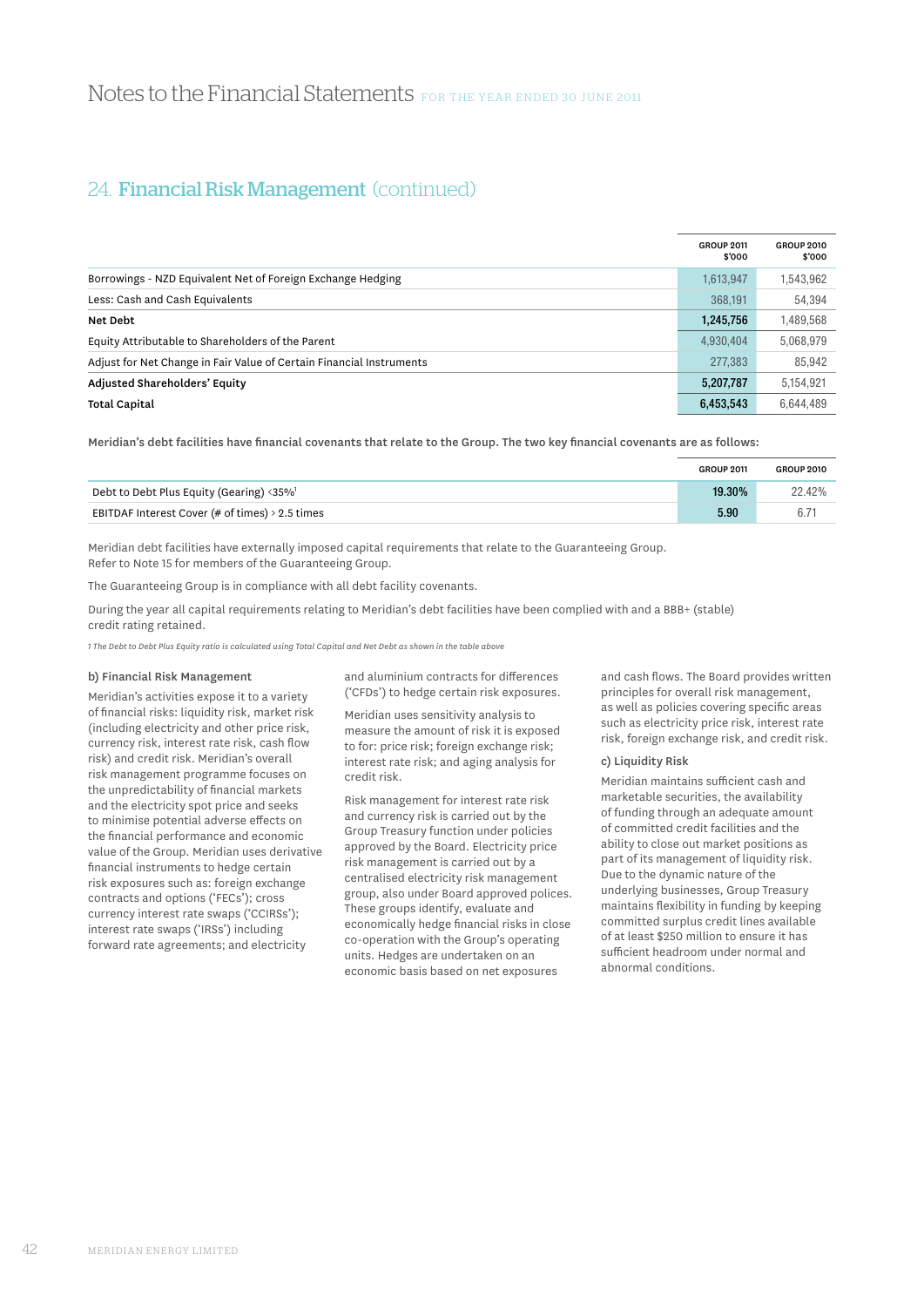### Funding Facilities

The table below analyses the Groups funding facilities:

|                                     |                 | <b>GROUP 2011</b>                  |                                       |                            | <b>GROUP 2010</b>                  |                                       |                            |  |
|-------------------------------------|-----------------|------------------------------------|---------------------------------------|----------------------------|------------------------------------|---------------------------------------|----------------------------|--|
|                                     | <b>CURRENCY</b> | <b>FACILITY</b><br>LIMIT<br>\$'000 | <b>DRAWN</b><br><b>DEBT</b><br>\$'000 | <b>AVAILABLE</b><br>\$'000 | <b>FACILITY</b><br>LIMIT<br>\$'000 | <b>DRAWN</b><br><b>DEBT</b><br>\$'000 | <b>AVAILABLE</b><br>\$'000 |  |
| Bank Funding <sup>1</sup>           | <b>NZD</b>      | 705.000                            | 305,000                               | 400.000                    | 855,000                            | 300.000                               | 555,000                    |  |
| Bank Funding <sup>2</sup>           | <b>AUD</b>      | 194,298                            | 188,469                               | 5,829                      | 185,231                            | 179,674                               | 5,557                      |  |
| Renewable Energy Bonds <sup>3</sup> | <b>NZD</b>      | 200.000                            | 200,000                               | -                          | 200,000                            | 200,000                               |                            |  |
| Renewable Energy Notes <sup>4</sup> | <b>NZD</b>      | 74,901                             | 74,901                                | $\blacksquare$             | 134,639                            | 134,639                               |                            |  |
| $EKF$ Facility <sup>5</sup>         | <b>NZD</b>      | 150.000                            | 150,000                               | -                          | 150,000                            | 25,000                                | 125,000                    |  |
| Floating Rate Notes <sup>6</sup>    | <b>AUD</b>      | 123,000                            | 123,000                               |                            | 123,000                            | 123,000                               |                            |  |
| Fixed Rate Bond Issue <sup>7</sup>  | <b>USD</b>      | 581.649                            | 581,649                               | -                          | 581.649                            | 581.649                               |                            |  |
| Total                               |                 | 2,028,848                          | 1,623,019                             | 405.829                    | 2,229,519                          | 1,543,962                             | 685,557                    |  |

*1 New Zealand Dollar unsecured bank funding bears interest at the relevant NZ market rate plus a margin.*

*2 Australian Dollar unsecured bank funding bears interest at the relevant Australian market rate plus a margin. Facility limit and drawn debt are shown in NZD.* 

*3 Renewable Energy Bonds are senior unsecured retail bonds bearing interest rates of 7.15% to 7.55%.*

*4 Renewable Energy Notes are senior unsecured debt obligations paying a fixed rate of return over a set period of time.*

*5 EKF facility is an unsecured 15 year amortising term loan, provided by the official export credit agency of Denmark, for the construction of the Te Uku wind farm.*

*6 Australian Dollar unsecured floating rate notes bears interest at the relevant Australian market rate plus a margin.*

*7 US Dollar fixed rate bond issue are unsecured fixed rate bonds issued in the US Private Placement Market.*

In addition to its borrowings, Meridian has entered into a number of letters of credit and performance guarantee arrangements that provide credit support of \$89.4 million to support the collateral requirements of Meridian's trading business. Of the \$89.4 million,

\$2.0 million expires in the 2012 financial year with the balance having no expiry date. Meridian indemnifies the obligations of the bank with respect to the letters of credit and performance guarantees issued by the bank to counterparties of Meridian.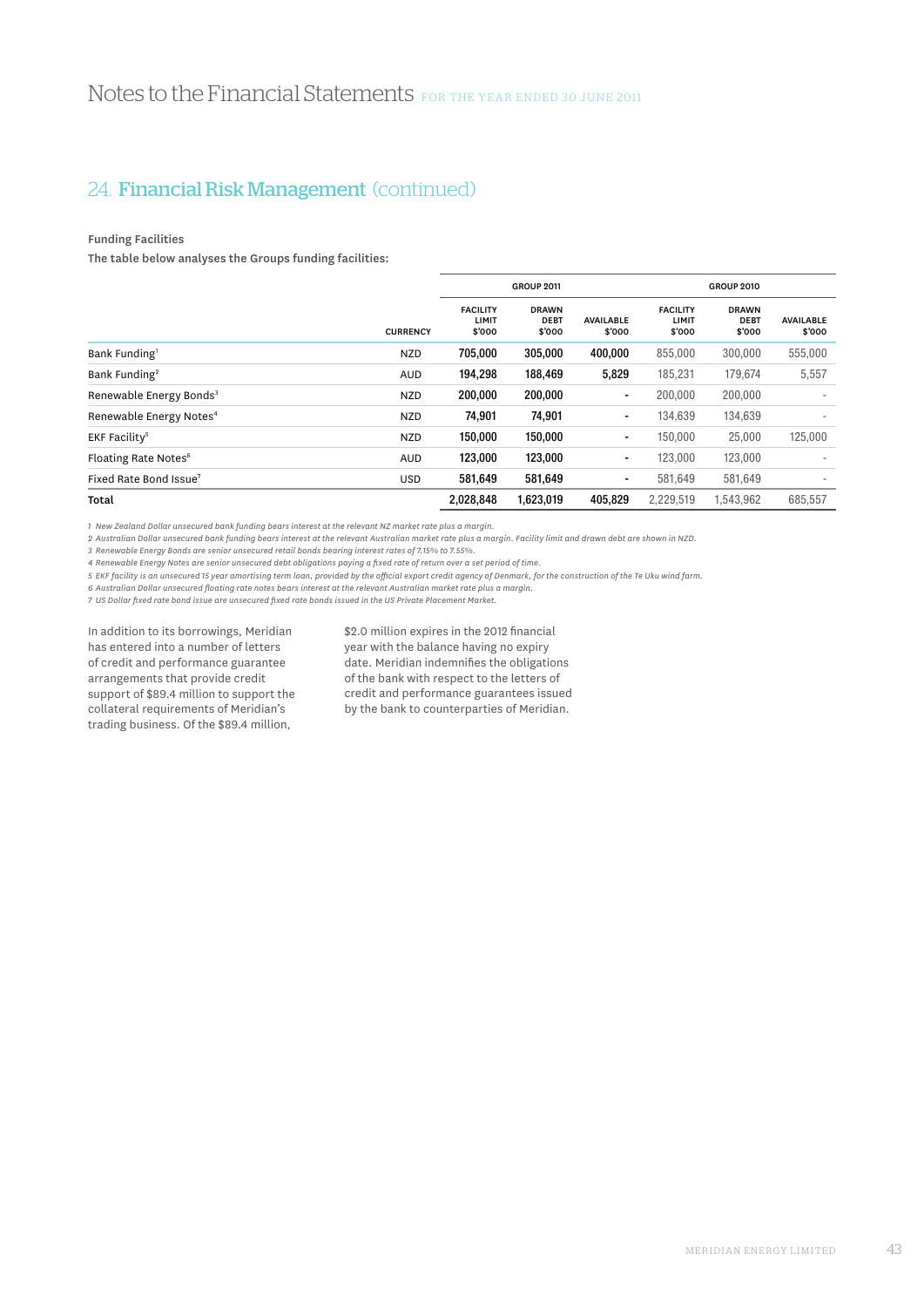### Contractual Maturities

The following table is an analysis of the contractual undiscounted cash flows relating to financial liabilities at the end of the reporting period and reconciliation from total undiscounted cash flows to carrying amounts:

The amounts disclosed in the table are the contractual undiscounted cash flows, except for IRSs, CCIRSs, forward exchange contracts and CFDs which are the undiscounted settlements expected under the contracts.

|                                                     |                                                 |                                                                          |                                                                   |                                                        | <b>GROUP 2011</b>                                                  |                                                                               |                                                                 |                                                       |
|-----------------------------------------------------|-------------------------------------------------|--------------------------------------------------------------------------|-------------------------------------------------------------------|--------------------------------------------------------|--------------------------------------------------------------------|-------------------------------------------------------------------------------|-----------------------------------------------------------------|-------------------------------------------------------|
|                                                     | <b>DUE</b><br><b>WITHIN</b><br>1 YEAR<br>\$'000 | <b>DUE</b><br><b>BETWEEN</b><br><b>1 AND 2</b><br><b>YEARS</b><br>\$'000 | <b>DUE</b><br><b>BETWEEN</b><br>3 AND 5<br><b>YEARS</b><br>\$'000 | <b>DUE</b><br><b>AFTER</b><br><b>5 YEARS</b><br>\$'000 | <b>TOTAL</b><br><b>UNDISCOUNTED</b><br><b>CASH FLOWS</b><br>\$'000 | <b>IMPACT OF</b><br><b>OTHER</b><br><b>NON-CASH</b><br><b>ITEMS</b><br>\$'000 | <b>IMPACT OF</b><br><b>INTEREST/FX</b><br>DISCOUNTING<br>\$'000 | 30 JUNE<br>2011<br><b>CARRYING</b><br>VALUE<br>\$'000 |
| Non-derivative Financial Liabilities                |                                                 |                                                                          |                                                                   |                                                        |                                                                    |                                                                               |                                                                 |                                                       |
| Payables and Accruals                               | 217,004                                         |                                                                          |                                                                   | ٠                                                      | 217,004                                                            |                                                                               | ٠                                                               | 217,004                                               |
| Provisions                                          | 94                                              | ä,                                                                       |                                                                   |                                                        | 94                                                                 |                                                                               | ٠                                                               | 94                                                    |
| Borrowings (note 23)                                | 987,624                                         | 38,290                                                                   | 391,259                                                           | 343,558                                                | 1,760,731                                                          | (7,036)                                                                       | (180, 149)                                                      | 1,573,546                                             |
| <b>Derivative Financial Liabilities-Net Settled</b> |                                                 |                                                                          |                                                                   |                                                        |                                                                    |                                                                               |                                                                 |                                                       |
| - Interest Rate Swaps/Options                       | 29,980                                          | 20,724                                                                   | 21,663                                                            | (1, 365)                                               | 71,002                                                             |                                                                               | (5,785)                                                         | 65,217                                                |
| - Electricity Derivatives                           | 2,019                                           | 2,450                                                                    | 105,663                                                           | (428, 995)                                             | (318, 863)                                                         | 157,430                                                                       | 303,883                                                         | 142,450                                               |
| Derivative Financial Liabilities-Gross Settled      |                                                 |                                                                          |                                                                   |                                                        |                                                                    |                                                                               |                                                                 |                                                       |
| - Cross Currency Interest Rate Swaps                |                                                 |                                                                          |                                                                   |                                                        |                                                                    |                                                                               |                                                                 |                                                       |
| Inflows                                             | 244,691                                         | 21,292                                                                   | 231,397                                                           | 262,895                                                | 760,275                                                            |                                                                               |                                                                 |                                                       |
| Outflows                                            | 248,795                                         | 21,301                                                                   | 284,942                                                           | 327,208                                                | 882,246                                                            |                                                                               |                                                                 |                                                       |
| <b>Net Outflows</b>                                 | 4,104                                           | 9                                                                        | 53,545                                                            | 64,313                                                 | 121,971                                                            |                                                                               | (77, 376)                                                       | 44,595                                                |
| - Foreign Exchange Contracts                        |                                                 |                                                                          |                                                                   |                                                        |                                                                    |                                                                               |                                                                 |                                                       |
| Inflows                                             | 5.383                                           | 322                                                                      | 16                                                                |                                                        | 5,721                                                              |                                                                               |                                                                 |                                                       |
| Outflows                                            | 6,598                                           | 404                                                                      | 21                                                                | $\overline{a}$                                         | 7,023                                                              |                                                                               |                                                                 |                                                       |
| <b>Net Outflows</b>                                 | 1,215                                           | 82                                                                       | 5                                                                 |                                                        | 1,302                                                              |                                                                               | (39)                                                            | 1,263                                                 |
| <b>Total Financial Liabilities</b>                  | 1,242,040                                       | 61,555                                                                   | 572,135                                                           | (22, 489)                                              | 1,853,241                                                          | 150.394                                                                       | 40,534                                                          | 2,044,169                                             |
|                                                     |                                                 |                                                                          |                                                                   |                                                        |                                                                    |                                                                               |                                                                 |                                                       |

Except for borrowings, the carrying value of financial liabilities equals the fair value.

|                                                     | <b>GROUP 2010</b>                               |                                                                          |                                                                   |                                                 |                                                                    |                                                                               |                                                                        |                                                              |
|-----------------------------------------------------|-------------------------------------------------|--------------------------------------------------------------------------|-------------------------------------------------------------------|-------------------------------------------------|--------------------------------------------------------------------|-------------------------------------------------------------------------------|------------------------------------------------------------------------|--------------------------------------------------------------|
|                                                     | <b>DUE</b><br><b>WITHIN</b><br>1 YEAR<br>\$'000 | <b>DUE</b><br><b>BETWEEN</b><br><b>1 AND 2</b><br><b>YEARS</b><br>\$'000 | <b>DUE</b><br><b>BETWEEN</b><br>3 AND 5<br><b>YEARS</b><br>\$'000 | <b>DUE</b><br><b>AFTER</b><br>5 YEARS<br>\$'000 | <b>TOTAL</b><br><b>UNDISCOUNTED</b><br><b>CASH FLOWS</b><br>\$'000 | <b>IMPACT OF</b><br><b>OTHER</b><br><b>NON-CASH</b><br><b>ITEMS</b><br>\$'000 | <b>IMPACT OF</b><br><b>INTEREST/FX</b><br><b>DISCOUNTING</b><br>\$'000 | 30 JUNE<br>2010<br><b>CARRYING</b><br><b>VALUE</b><br>\$'000 |
| Non-derivative Financial Liabilities                |                                                 |                                                                          |                                                                   |                                                 |                                                                    |                                                                               |                                                                        |                                                              |
| Payables and Accruals                               | 201,614                                         |                                                                          |                                                                   | ٠                                               | 201,614                                                            | ٠                                                                             |                                                                        | 201,614                                                      |
| Provisions                                          | 736                                             | ٠                                                                        | ٠                                                                 | ٠                                               | 736                                                                | ٠                                                                             |                                                                        | 736                                                          |
| Borrowings (note 23)                                | 525,916                                         | 286,236                                                                  | 468,403                                                           | 569,041                                         | 1,849,596                                                          | (8, 177)                                                                      | (233, 944)                                                             | 1,607,475                                                    |
| <b>Derivative Financial Liabilities-Net Settled</b> |                                                 |                                                                          |                                                                   |                                                 |                                                                    |                                                                               |                                                                        |                                                              |
| - Interest Rate Swaps/Options                       | 12,219                                          | 7,082                                                                    | 5,555                                                             | (509)                                           | 24,347                                                             | $\overline{a}$                                                                | 26,385                                                                 | 50,732                                                       |
| - Electricity Derivatives                           | 7,629                                           | 3,906                                                                    | (1,703)                                                           | (106, 877)                                      | (97,045)                                                           | 79,165                                                                        | 124,109                                                                | 106,229                                                      |
| Derivative Financial Liabilities-Gross Settled      |                                                 |                                                                          |                                                                   |                                                 |                                                                    |                                                                               |                                                                        |                                                              |
| - Cross Currency Interest Rate Swaps                |                                                 |                                                                          |                                                                   |                                                 |                                                                    |                                                                               |                                                                        |                                                              |
| - Foreign Exchange Contracts                        |                                                 |                                                                          |                                                                   |                                                 |                                                                    |                                                                               |                                                                        |                                                              |
| Inflows                                             | 94,006                                          | 47                                                                       |                                                                   |                                                 | 94,053                                                             |                                                                               |                                                                        |                                                              |
| Outflows                                            | 128,398                                         | 58                                                                       | ٠                                                                 | ٠                                               | 128,456                                                            |                                                                               |                                                                        |                                                              |
| <b>Net Outflows</b>                                 | 34,392                                          | 11                                                                       |                                                                   |                                                 | 34,403                                                             |                                                                               | (383)                                                                  | 34,020                                                       |
| Total Financial Liabilities                         | 782,506                                         | 297,235                                                                  | 472,255                                                           | 461,655                                         | 2,013,651                                                          | 70,988                                                                        | (83, 833)                                                              | 2,000,806                                                    |

Except for borrowings, the carrying value of financial liabilities equals the fair value.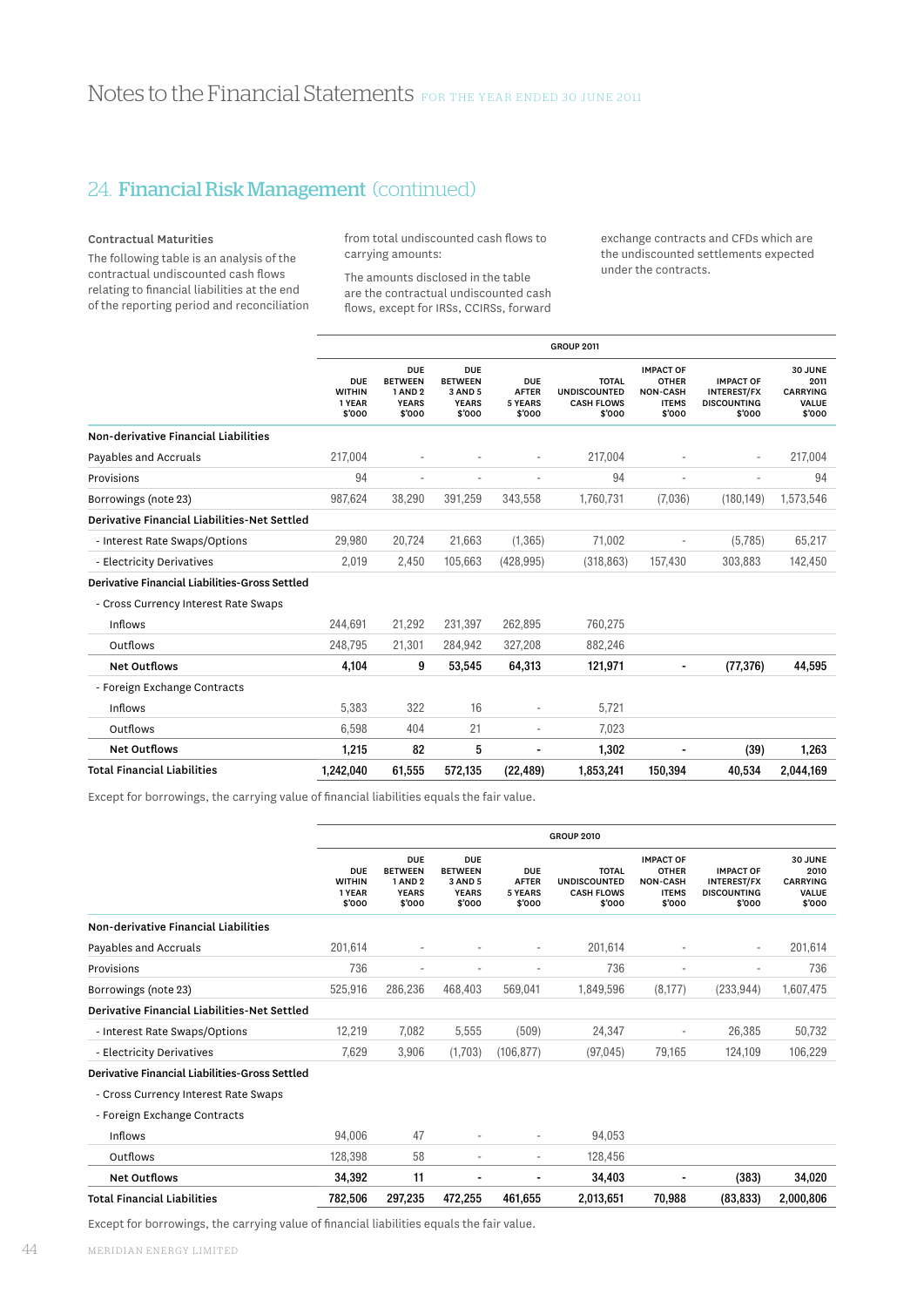The following tables are an analysis of the contractual undiscounted cash flows relating to financial assets at the end of the reporting period and reconciliation from total undiscounted cash flows to carrying amounts:

The amounts disclosed in the table are the contractual undiscounted cash flows, except for IRSs, CCIRSs, forward exchange contracts and CFDs which are the undiscounted settlements expected under the contracts.

The inclusion of information on derivative and non-derivative financial assets is necessary in order to understand Meridian's liquidity risk management, as liquidity is managed on a net asset and liability basis.

|                                                |                                                 |                                                                          |                                                                   |                                                        | <b>GROUP 2011</b>                                                  |                                                                               |                                                                        |                                                       |
|------------------------------------------------|-------------------------------------------------|--------------------------------------------------------------------------|-------------------------------------------------------------------|--------------------------------------------------------|--------------------------------------------------------------------|-------------------------------------------------------------------------------|------------------------------------------------------------------------|-------------------------------------------------------|
|                                                | <b>DUE</b><br><b>WITHIN</b><br>1 YEAR<br>\$'000 | <b>DUE</b><br><b>BETWEEN</b><br><b>1 AND 2</b><br><b>YEARS</b><br>\$'000 | <b>DUE</b><br><b>BETWEEN</b><br>3 AND 5<br><b>YEARS</b><br>\$'000 | <b>DUE</b><br><b>AFTER</b><br><b>5 YEARS</b><br>\$'000 | <b>TOTAL</b><br><b>UNDISCOUNTED</b><br><b>CASH FLOWS</b><br>\$'000 | <b>IMPACT OF</b><br><b>OTHER</b><br><b>NON-CASH</b><br><b>ITEMS</b><br>\$'000 | <b>IMPACT OF</b><br><b>INTEREST/FX</b><br><b>DISCOUNTING</b><br>\$'000 | 30 JUNE<br>2011<br><b>CARRYING</b><br>VALUE<br>\$'000 |
| Non-derivative Financial Assets                |                                                 |                                                                          |                                                                   |                                                        |                                                                    |                                                                               |                                                                        |                                                       |
| Cash and Cash Equivalents                      | 368,191                                         |                                                                          |                                                                   | $\overline{a}$                                         | 368,191                                                            |                                                                               |                                                                        | 368,191                                               |
| Trade and Other Receivables                    | 240,885                                         |                                                                          |                                                                   | ٠                                                      | 240,885                                                            |                                                                               |                                                                        | 240,885                                               |
| Finance Lease Receivables                      | 632                                             | 632                                                                      | 1,898                                                             | 8,853                                                  | 12,015                                                             | $\overline{\phantom{a}}$                                                      | (6, 488)                                                               | 5,527                                                 |
| Available for Sale Investments                 |                                                 |                                                                          | ٠                                                                 | 6,065                                                  | 6,065                                                              |                                                                               |                                                                        | 6,065                                                 |
| <b>Derivative Financial Assets-Net Settled</b> |                                                 |                                                                          |                                                                   |                                                        |                                                                    |                                                                               |                                                                        |                                                       |
| - Interest Rate Swaps/Options                  | 3,052                                           | 3,619                                                                    | 4,307                                                             | 1,168                                                  | 12,146                                                             | $\overline{\phantom{a}}$                                                      | (2, 493)                                                               | 9,653                                                 |
| - Electricity Derivatives                      | 7,489                                           | 12,022                                                                   | 3,598                                                             | (46, 810)                                              | (23,701)                                                           | 18,980                                                                        | 46.778                                                                 | 42,057                                                |
| Derivative Financial Assets-Gross Settled      |                                                 |                                                                          |                                                                   |                                                        |                                                                    |                                                                               |                                                                        |                                                       |
| - Cross Currency Interest Rate Swaps           |                                                 |                                                                          |                                                                   |                                                        |                                                                    |                                                                               |                                                                        |                                                       |
| - Foreign Exchange Contracts                   |                                                 |                                                                          |                                                                   |                                                        |                                                                    |                                                                               |                                                                        |                                                       |
| Inflows                                        | 85,129                                          | 1,155                                                                    | ٠                                                                 | ٠                                                      | 86,284                                                             |                                                                               |                                                                        |                                                       |
| Outflows                                       | 82,653                                          | 1.166                                                                    | ٠                                                                 | ٠                                                      | 83,819                                                             |                                                                               |                                                                        |                                                       |
| Net Inflows/(Outflows)                         | 2,476                                           | (11)                                                                     |                                                                   |                                                        | 2,465                                                              |                                                                               | (177)                                                                  | 2,288                                                 |
| <b>Total Financial Assets</b>                  | 622,725                                         | 16,262                                                                   | 9,803                                                             | (30, 724)                                              | 618,066                                                            | 18,980                                                                        | 37,620                                                                 | 674,666                                               |

The carrying value of all financial assets equals the fair value.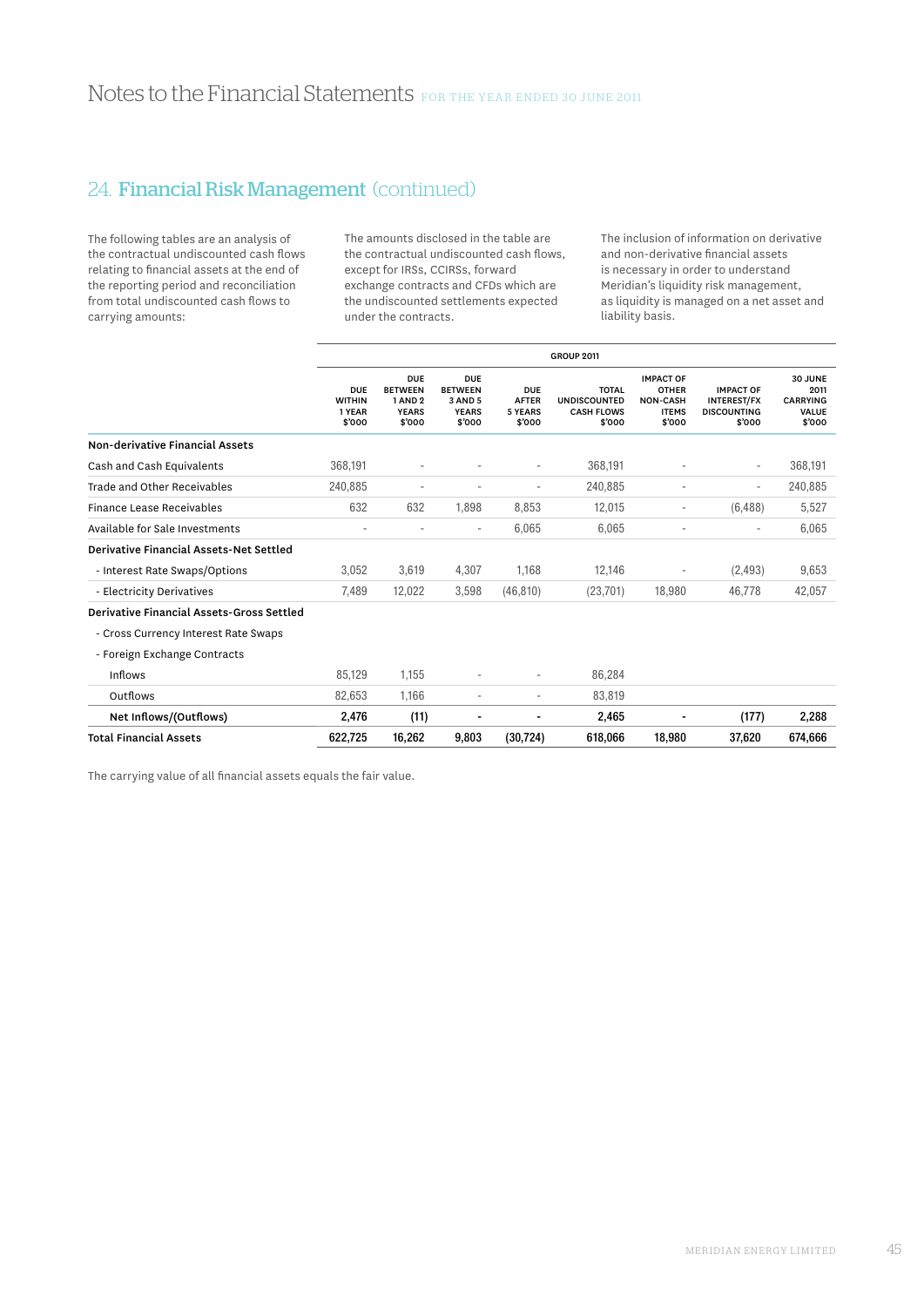|                                                |                                                 |                                                                          |                                                                   |                                                        | <b>GROUP 2010</b>                                                  |                                                                               |                                                                        |                                                              |
|------------------------------------------------|-------------------------------------------------|--------------------------------------------------------------------------|-------------------------------------------------------------------|--------------------------------------------------------|--------------------------------------------------------------------|-------------------------------------------------------------------------------|------------------------------------------------------------------------|--------------------------------------------------------------|
|                                                | <b>DUE</b><br><b>WITHIN</b><br>1 YEAR<br>\$'000 | <b>DUE</b><br><b>BETWEEN</b><br><b>1 AND 2</b><br><b>YEARS</b><br>\$'000 | <b>DUE</b><br><b>BETWEEN</b><br>3 AND 5<br><b>YEARS</b><br>\$'000 | <b>DUE</b><br><b>AFTER</b><br><b>5 YEARS</b><br>\$'000 | <b>TOTAL</b><br><b>UNDISCOUNTED</b><br><b>CASH FLOWS</b><br>\$'000 | <b>IMPACT OF</b><br><b>OTHER</b><br><b>NON-CASH</b><br><b>ITEMS</b><br>\$'000 | <b>IMPACT OF</b><br><b>INTEREST/FX</b><br><b>DISCOUNTING</b><br>\$'000 | 30 JUNE<br>2010<br><b>CARRYING</b><br><b>VALUE</b><br>\$'000 |
| Non-derivative financial assets                |                                                 |                                                                          |                                                                   |                                                        |                                                                    |                                                                               |                                                                        |                                                              |
| Cash and Cash Equivalents                      | 54,394                                          | ٠                                                                        |                                                                   | ÷.                                                     | 54,394                                                             |                                                                               |                                                                        | 54,394                                                       |
| Trade and Other Receivables                    | 199,114                                         | $\overline{\phantom{m}}$                                                 | ٠                                                                 | $\sim$                                                 | 199,114                                                            |                                                                               |                                                                        | 199,114                                                      |
| Finance Lease Receivables                      | 683                                             | 632                                                                      | 1.898                                                             | 9.486                                                  | 12,699                                                             |                                                                               | (7,032)                                                                | 5,667                                                        |
| Available for Sale Investments                 |                                                 |                                                                          |                                                                   | 6.077                                                  | 6.077                                                              |                                                                               |                                                                        | 6,077                                                        |
| <b>Derivative Financial Assets-Net Settled</b> |                                                 |                                                                          |                                                                   |                                                        |                                                                    |                                                                               |                                                                        |                                                              |
| - Interest Rate Swaps/Options                  | 1,468                                           | 1,197                                                                    | 3,318                                                             | 6,878                                                  | 12,861                                                             |                                                                               | (3,683)                                                                | 9,178                                                        |
| - Electricity Derivatives                      | 20,716                                          | 26,943                                                                   | 72.621                                                            |                                                        | 120,280                                                            | (3,912)                                                                       | (17, 113)                                                              | 99,255                                                       |
| Derivative Financial Assets-Gross Settled      |                                                 |                                                                          |                                                                   |                                                        |                                                                    |                                                                               |                                                                        |                                                              |
| - Cross Currency Interest Rate Swaps           |                                                 |                                                                          |                                                                   |                                                        |                                                                    |                                                                               |                                                                        |                                                              |
| Inflows                                        | 37,678                                          | 261,694                                                                  | 135,413                                                           | 488,144                                                | 922,929                                                            |                                                                               |                                                                        |                                                              |
| Outflows                                       | 30,916                                          | 256,572                                                                  | 142,029                                                           | 496,252                                                | 925,769                                                            |                                                                               |                                                                        |                                                              |
| Net Inflows/(Outflows)                         | 6,762                                           | 5,122                                                                    | (6,616)                                                           | (8, 108)                                               | (2,840)                                                            |                                                                               | 77,049                                                                 | 74,209                                                       |
| - Foreign Exchange Contracts                   |                                                 |                                                                          |                                                                   |                                                        |                                                                    |                                                                               |                                                                        |                                                              |
| Inflows                                        | 1,668                                           | ٠                                                                        |                                                                   |                                                        | 1,668                                                              |                                                                               |                                                                        |                                                              |
| Outflows                                       | 1,441                                           | ÷,                                                                       | ۰                                                                 | $\sim$                                                 | 1,441                                                              |                                                                               |                                                                        |                                                              |
| <b>Net Inflows</b>                             | 227                                             | $\blacksquare$                                                           | $\blacksquare$                                                    | $\blacksquare$                                         | 227                                                                | $\blacksquare$                                                                | 26                                                                     | 253                                                          |
| <b>Total Financial Assets</b>                  | 283,364                                         | 33,894                                                                   | 71,221                                                            | 14,333                                                 | 402.812                                                            | (3, 912)                                                                      | 49,247                                                                 | 448.147                                                      |

The carrying value of all financial assets equals the fair value.

In both the asset and liability tables the Parent amounts are materially the same as the Group reported amounts except for AUD bank funding of \$188.5 million (2010: \$179.7 million).

Meridian has substantial committed borrowing facilities available as described in note 24(c) preceding, of which \$406 million was undrawn at 30 June 2011 (30 June 2010: \$686 million). Meridian expects to meet its other obligations from operating cash flows and maturing financial assets.

### Market Risk

### d) Foreign Exchange Risk

Meridian borrows in foreign currencies and is exposed to foreign exchange risks, primarily in respect of the US and Australian dollar. In addition, the Group incurs capital and operating expenditure denominated in foreign currencies which exposes the Group to foreign exchange risk primarily in respect of US dollars, Australian dollars and the Euro. Meridian does not enter into FECs for speculative purposes.

With respect to overseas borrowings, the Group's policy is to hedge 100% of the foreign currency exposure of both interest and principal repayments.

This is achieved through CCIRSs which swap all foreign currency denominated interest and principal repayments with New Zealand denominated payments over the life of the borrowings. The combination of the foreign denominated debt and the CCIRSs result in a Group exposure to New Zealand floating interest rates and a fixed New Zealand denominated principal repayment. The New Zealand floating interest rate risk is managed as part of the New Zealand interest rate risk as described in the following section.

Meridian establishes a combination of both cash flow and fair value hedges for the CCIRSs and the foreign denominated borrowings (refer to Note 25 - Financial Instruments). The aggregate notional principal amounts of the outstanding CCIRSs at 30 June 2011 was \$704.6 million (30 June 2010 \$704.6 million).

In respect of foreign exchange exposures on capital and operating expenditures denominated in foreign currencies, Meridian hedges the foreign exchange risk through a combination of foreign exchange forward contracts (FECs) and options. Capital projects which are approved by the Board are hedged 100% whilst capital projects which are anticipated

but not approved are hedged up to 50% based on treasury limits. All committed foreign currency exposures of greater than \$100,000 NZD equivalent are hedged. The aggregate notional principal amounts of the outstanding FECs at 30 June 2011 was \$88.9 million (30 June 2010 \$139.0 million).

In cases where the capital expenditure qualifies as a highly probable transaction, Meridian establishes a combination of both cash flow and fair value hedges. To the extent these hedges are effective, gains and losses on the derivatives are included as a component of the cost of the capital expenditure. In instances where the forecast capital expenditure does not meet the highly probable requirements, hedge accounting is not sought and the derivatives are classified as held for trading (refer to Note 25 - Financial Instruments).

The Group has monetary assets and liabilities denominated in Australian and U.S. dollars as at 30 June 2011. These monetary assets and liabilities have been converted to New Zealand dollars at closing exchange rates of 0.77201 and 0.82825 respectively (30 June 2010 AUD 0.81361, USD 0.6925).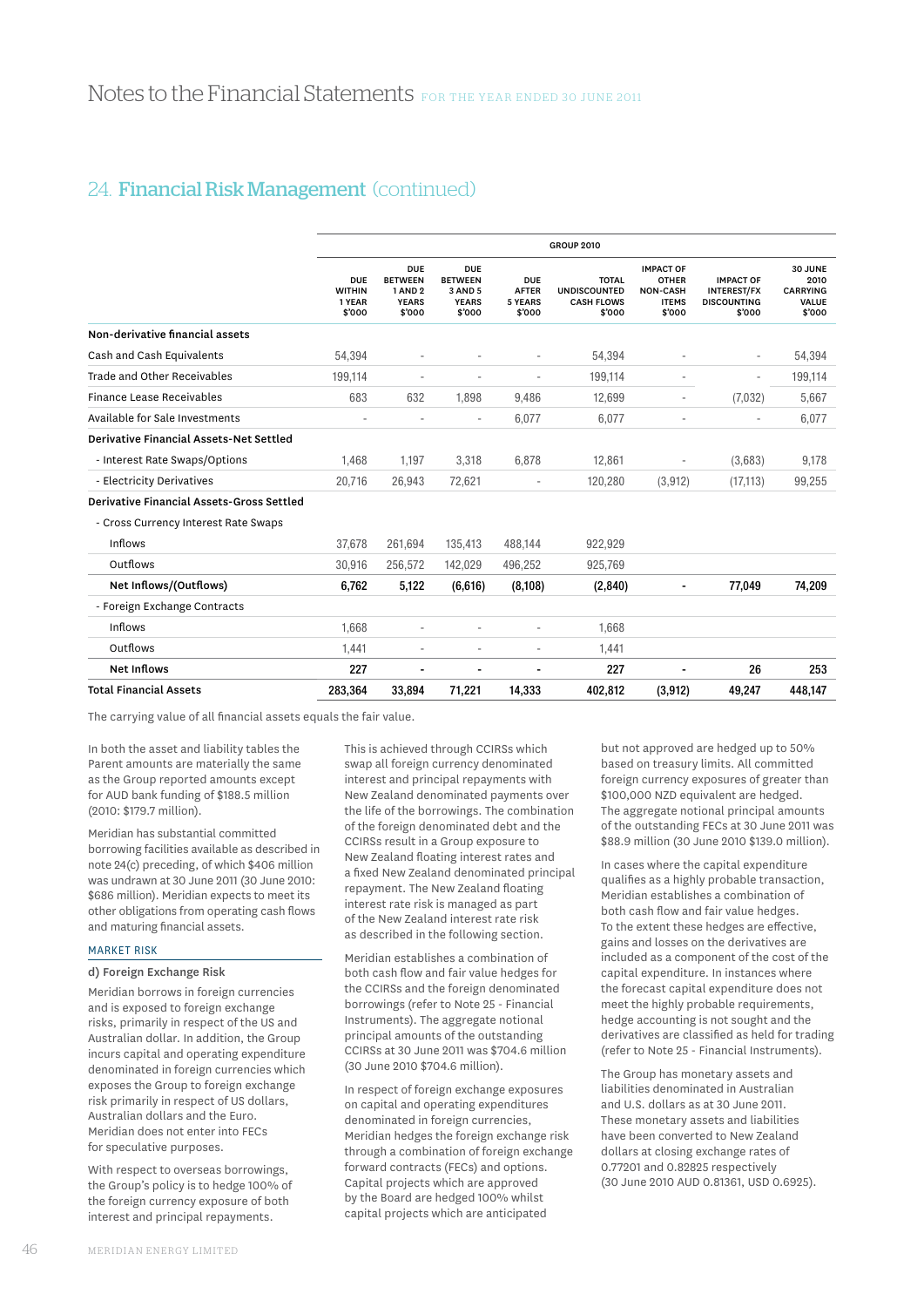The value of foreign currency derivatives are sensitive to changes in the forward prices for currencies. The following table summarises the impact of a 20% increase/ decrease in the New Zealand dollar against the forward price of the U.S. dollar and the

Euro as at 30 June, on the Group's profit and equity on the assumption that all other variables are held constant.

As previously noted, Meridian's CCIRS and foreign denominated borrowings

are in a combination of a fair value hedge and cash flow hedge relationship.

A 20% increase/decrease in movement in currency does not materially impact NPAT or Equity.

### Sensitivity Analysis – Foreign Currency

|                               |                | <b>IMPACT ON AFTER TAX PROFIT</b> |                |                       | <b>IMPACT ON EQUITY</b> |                       |                |
|-------------------------------|----------------|-----------------------------------|----------------|-----------------------|-------------------------|-----------------------|----------------|
|                               | 2011<br>\$'000 | 2010<br>$\frac{0}{0}$             | 2010<br>\$'000 | 2011<br>$\frac{0}{0}$ | 2011<br>\$'000          | 2010<br>$\frac{0}{0}$ | 2010<br>\$'000 |
| NZ Dollar / US Dollar         |                | $-10%$                            | 1,049          | $-20%$                | 783                     | $-10%$                | 1,236          |
|                               | <b>-</b>       | 10%                               | (858)          | 20%                   | (522)                   | 10%                   | (1,011)        |
| NZ Dollar / Australian Dollar |                | $-10%$                            | $\sim$         | $-20%$                | 12,028                  | $-10%$                | ۰              |
|                               |                | 10%                               | $\sim$         | 20%                   | (12,028)                | 10%                   | ۰              |
| NZ Dollar / EURO              |                | $-10%$                            | 6,124          | $-20%$                | (84)                    | $-10%$                | 6,616          |
|                               |                | 10%                               | (5,011)        | 20%                   | 84                      | 10%                   | (5, 413)       |

### e) Cash Flow and Interest Rate Risk

Meridian's primary interest rate risk arises from long term borrowings which are sourced at both fixed interest rates and floating interest rates. In addition, as described in the section above, the combination of foreign denominated borrowings and the CCIRSs result in an exposure to floating New Zealand interest rates. Borrowings in floating New Zealand interest rates expose Meridian to cash flow risks whilst borrowings issued at fixed interest rates expose Meridian to risk of changes in the fair value of the debt issued. Meridian does not enter into interest rate hedges for speculative purposes.

Interest rate risk is managed on a dynamic basis and various scenarios are simulated taking consideration of existing and forecast debt requirements, existing hedge positions, forecast interest rates and in accordance with the Board-approved policies.

Per the Board policy Meridian manages its exposure to interest rate risk by identifying a core level of debt and applying minimum and maximum bands of interest rate (hedge) cover to fix interest rates.

Meridian does not designate the IRSs as hedging instruments and therefore classifies them as held for trading. The aggregate notional principal amounts of the outstanding IRSs at 30 June 2011 was \$1,503 million (30 June 2010 \$1,428 million).

The table below summarises the impact of increases / decreases in the forward price of interest, using the benchmark bank bill rate ('BKBM'), as at 30 June, on Meridian's profit and equity on the assumption that all other variables are held constant.

#### Sensitivity Analysis-Interest rates

|                  |            |                                   | <b>GROUP AND PARENT</b> |                |                         |  |  |
|------------------|------------|-----------------------------------|-------------------------|----------------|-------------------------|--|--|
|                  |            | <b>IMPACT ON AFTER TAX PROFIT</b> |                         |                | <b>IMPACT ON EQUITY</b> |  |  |
|                  |            | 2011<br>\$'000                    | 2010<br>\$'000          | 2011<br>\$'000 | 2010<br>\$'000          |  |  |
| New Zealand BKBM | $-100$ bps | (37, 377)                         | (32, 187)               | (37, 377)      | (32, 187)               |  |  |
|                  | $+100$ bps | 34,999                            | 30,108                  | 34,999         | 30,108                  |  |  |

#### f) Price Risk

Meridian is exposed to movements in the spot price of electricity arising through the sale and purchase of electricity to and from the market. Meridian manages this exposure by entering into CFDs to manage the net risk. Meridian does not enter into CFDs for speculative purposes.

The CFDs include both forward contracts traded with reference to the short term energy hedge market and bi-lateral CFDs with other electricity generators and major customers. Meridian estimates both expected generation and electricity purchase requirements and determines its net position of generation less sales.

Based on this net position, Meridian enters into CFDs to protect against price volatility within trading parameters set and monitored by the Board. Although Meridian considers itself economically hedged in relation to electricity price risk, it has decided, effective 1 January 2009 to no longer meet the requirements to enable it to adopt hedge accounting for any of its CFDs. Consequently, for accounting purposes, from 1 January 2009 all of the CFDs are classified as held for trading with movements in fair value recognised in the income statement. Upon cessation of hedge accounting the balance held in the

cash flow hedge reserve is amortised as contract volumes expire over the remaining life of the respective contracts.

The value of the CFDs are sensitive to changes in the forward prices for electricity, interest rates and, in the case of one CfD (NZAS contract), the aluminium price published on the London Metal Exchange ('LME'). Meridian is progressively mitigating some of this exposure through the use of Aluminium Commodity Swaps ('ACS') as economic hedges against the aluminium price component of the NZAS contract. The ACS swaps are not designated as hedging instruments and are therefore classified as held for trading.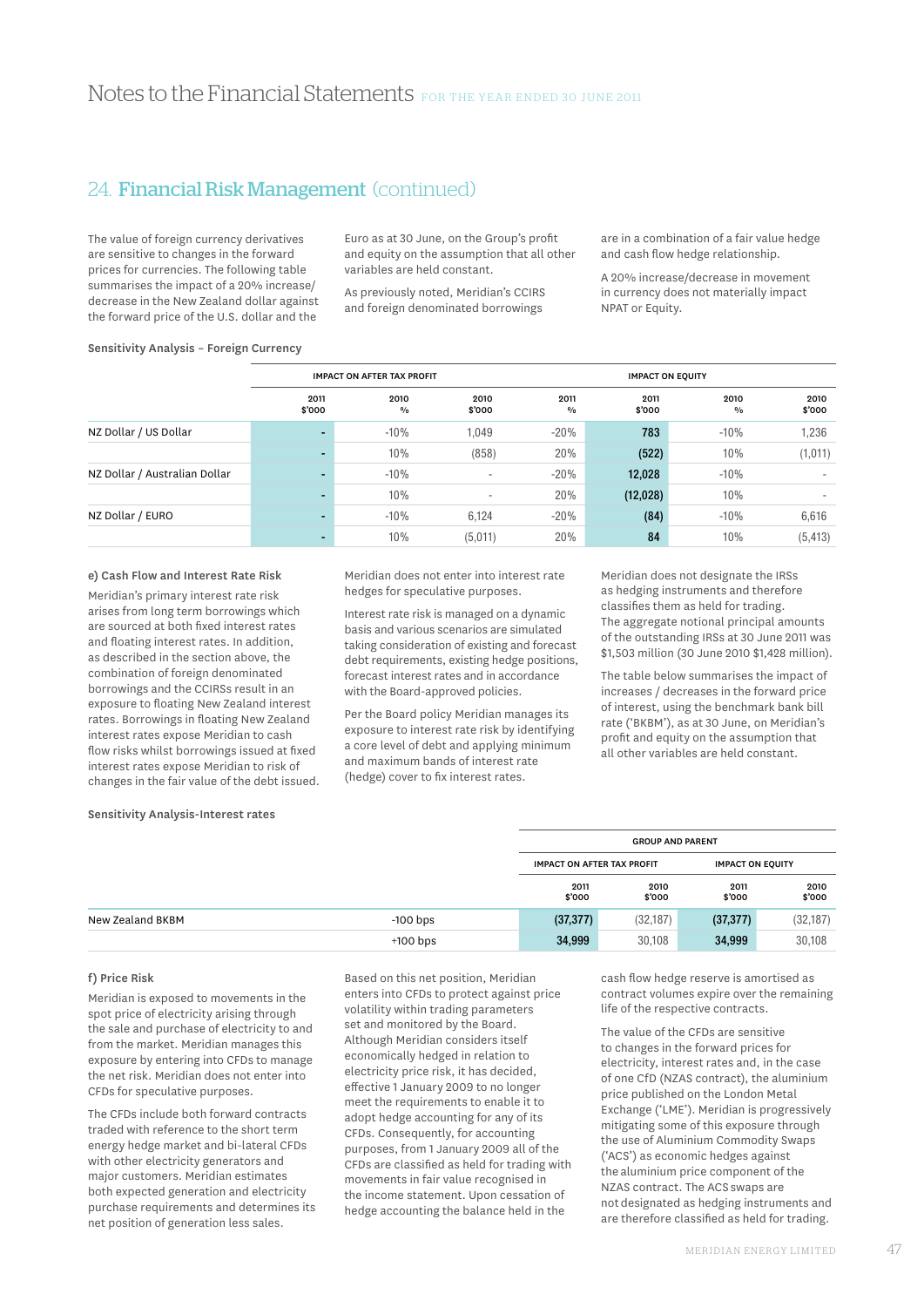The aggregate notional volume of the outstanding electricity derivatives at 30 June 2011 is 116,486Gwh (Group) and 116,704Gwh (Parent) (2010: 82,987Gwh and 82,683Gwh). One contract makes up 75,224 Gwh of these totals in both the Group and the Parent.

The aggregate notional principal amount of the outstanding ACS at 30 June 2011 was \$460.5 million (30 June 2010 \$252.7 million).

The table below summarises the impact of increases / decreases in changes to certain assumptions as at 30 June on Meridian's profit and equity, on the assumption that

all other variables are held constant and Meridian's current accounting policies are followed as stated.

Post tax profit and equity would increase (decrease) as shown in the table below due to unrealised gains/losses on CFDs and ACS held for trading.

### Sensitivity Analysis-Electricity and Aluminium price risk

|                                |            |                | <b>GROUP AND PARENT</b>                                      |                |                |
|--------------------------------|------------|----------------|--------------------------------------------------------------|----------------|----------------|
|                                |            |                | <b>IMPACT ON EQUITY</b><br><b>IMPACT ON AFTER TAX PROFIT</b> |                |                |
|                                |            | 2011<br>\$'000 | 2010<br>\$'000                                               | 2011<br>\$'000 | 2010<br>\$'000 |
| <b>Electricity Prices</b>      | $-10%$     | 106,460        | 106,177                                                      | 106,460        | 106,177        |
|                                | $+10%$     | (101, 930)     | (106, 188)                                                   | (101, 930)     | (106, 188)     |
| Interest Rates (discount rate) | $-100$ bps | (34, 023)      | (38, 456)                                                    | (34,023)       | (38, 456)      |
|                                | $+100$ bps | 30,594         | 34,160                                                       | 30,594         | 34,160         |
| Aluminium LME (Net)            | $-10%$     | (24, 200)      | (30, 133)                                                    | (24, 200)      | (30, 133)      |
|                                | $+10%$     | 24.200         | 30.133                                                       | 24.200         | 30,133         |
| Aluminium LME (Level 3)        | $-10%$     | (51,608)       | (42, 238)                                                    | (51,608)       | (42, 238)      |
|                                | $+10%$     | 51,608         | 42,238                                                       | 51,608         | 42,238         |

For Level 3 items the sensitivities for electricity prices and interest rates are materially the same except as noted above.

#### g) Credit Risk

Credit risk is managed on a Group basis. Credit risk arises from cash and cash equivalents, derivative financial instruments and deposits with banks and financial institutions, as well as credit exposures to wholesale and retail customers, including derivatives which have a positive value, outstanding receivables and committed transactions. For banks and financial institutions, only independently rated parties with a minimum rating of 'A' are accepted.

If wholesale customers are independently rated, these ratings are used. Otherwise, if there is no independent rating, risk control assesses the credit quality of the customer, taking into account its financial position, past experience and other factors. Individual risk limits are set based on internal or external ratings in accordance with limits set by the Board. The utilisation of credit limits by wholesale customers is regularly monitored by line management. Credit risk surrounding the sales to retail customers is predominately

mitigated by the accounts being settled on a monthly basis. Retail credit management continually monitors the size and nature of the exposure and acts to mitigate the risk deemed to be over acceptable levels.

The carrying amounts of financial assets recognised in the Statement of Financial Position best represents Meridian's maximum exposure to credit risk at the date of this report.

Meridian does not have any significant concentrations of credit risk with any one financial institution.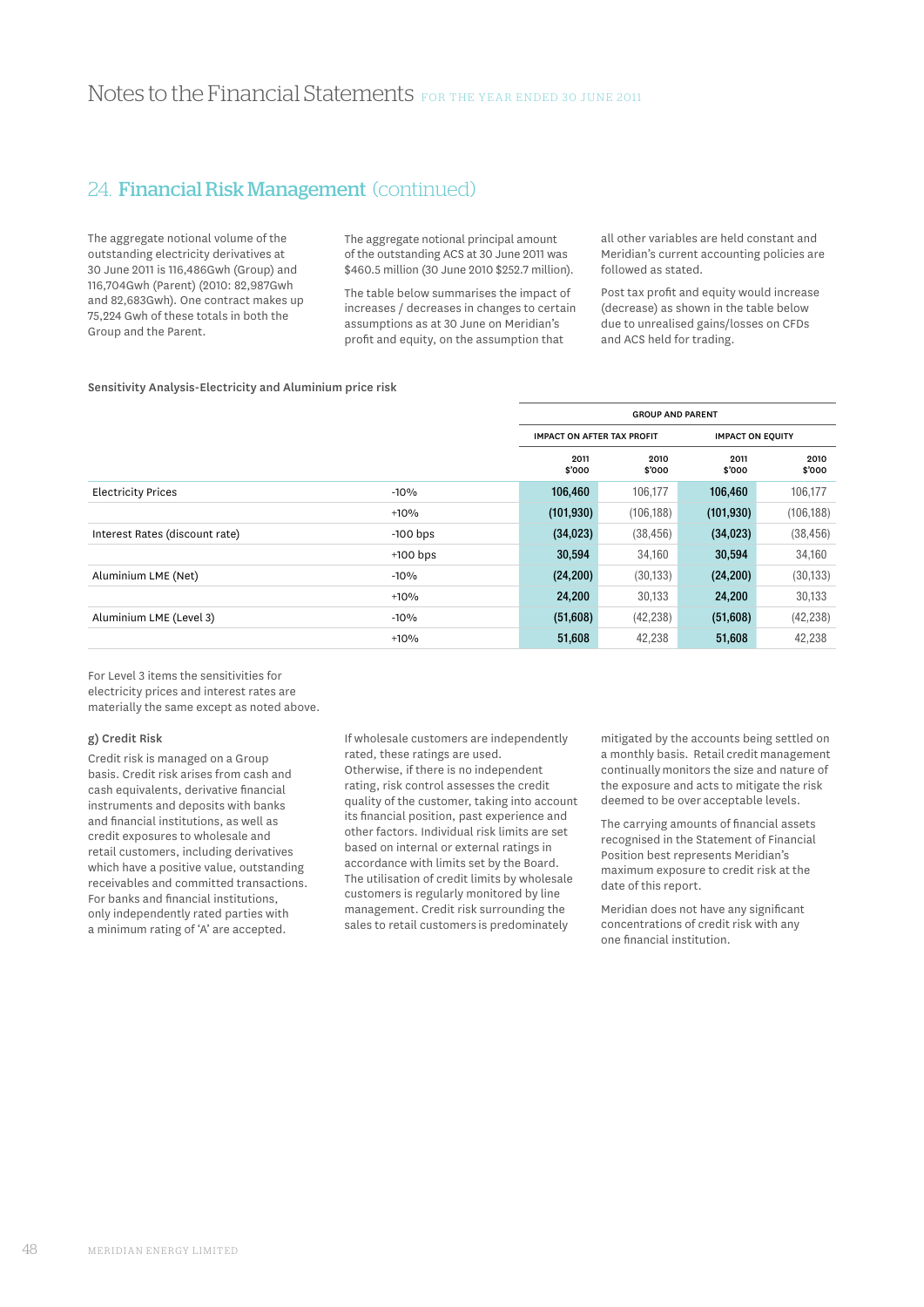# 25. Financial Instruments

### a) Fair Value of Financial Instruments

IFRS 7 provides for a three-level fair value hierarchy of valuation data inputs that requires financial instruments inputs to be categorised as follows:

- • Level 1 Inputs Quoted prices (unadjusted) in active markets for identical assets or liabilities
- • Level 2 Inputs Either directly (i.e. as prices) or indirectly (i.e. derived from prices) observable inputs other than quoted prices included in Level 1
- • Level 3 Inputs Inputs for the asset or liability that are not based on observable market data (unobservable inputs)

Where the fair value of a financial instrument is calculated as the present value of the estimated future cash flows of the instrument, two key types of variables are used by the valuation technique these are:

- forward price curve; and
- • discount rates

Where possible observable market data is used when selecting variables and developing assumptions for valuation techniques.

| <b>VALUATION INPUT</b>                               | <b>SOURCE</b>                                                                                                                                                                                        |
|------------------------------------------------------|------------------------------------------------------------------------------------------------------------------------------------------------------------------------------------------------------|
| Forward wholesale electricity price                  | Market quoted prices where available and Management's best estimate based on<br>a fundamental analysis of expected demand and cost of new supply                                                     |
| Forward aluminium price                              | Market (London Metal Exchange (LME)) quoted prices where available and management's<br>best estimate of non-observable period using a historical trend analysis to form future<br>price expectations |
| Interest rate forward price curve                    | Published market swap rates                                                                                                                                                                          |
| Foreign exchange forward prices                      | Published forward exchange market rates                                                                                                                                                              |
| Discount rates for valuing contracts                 | Government Bond Rates adjusted for additional risks including credit risk and duration of contract                                                                                                   |
| Discount rate for valuing NZAS pricing arrangement   | Meridian's weighted average cost of capital                                                                                                                                                          |
| Discount rate for valuing interest rate contracts    | Published market interest rates as applicable to the remaining life of the instrument                                                                                                                |
| Discount rate for valuing foreign exchange contracts | Published market interest rates as applicable to the remaining life of the instrument                                                                                                                |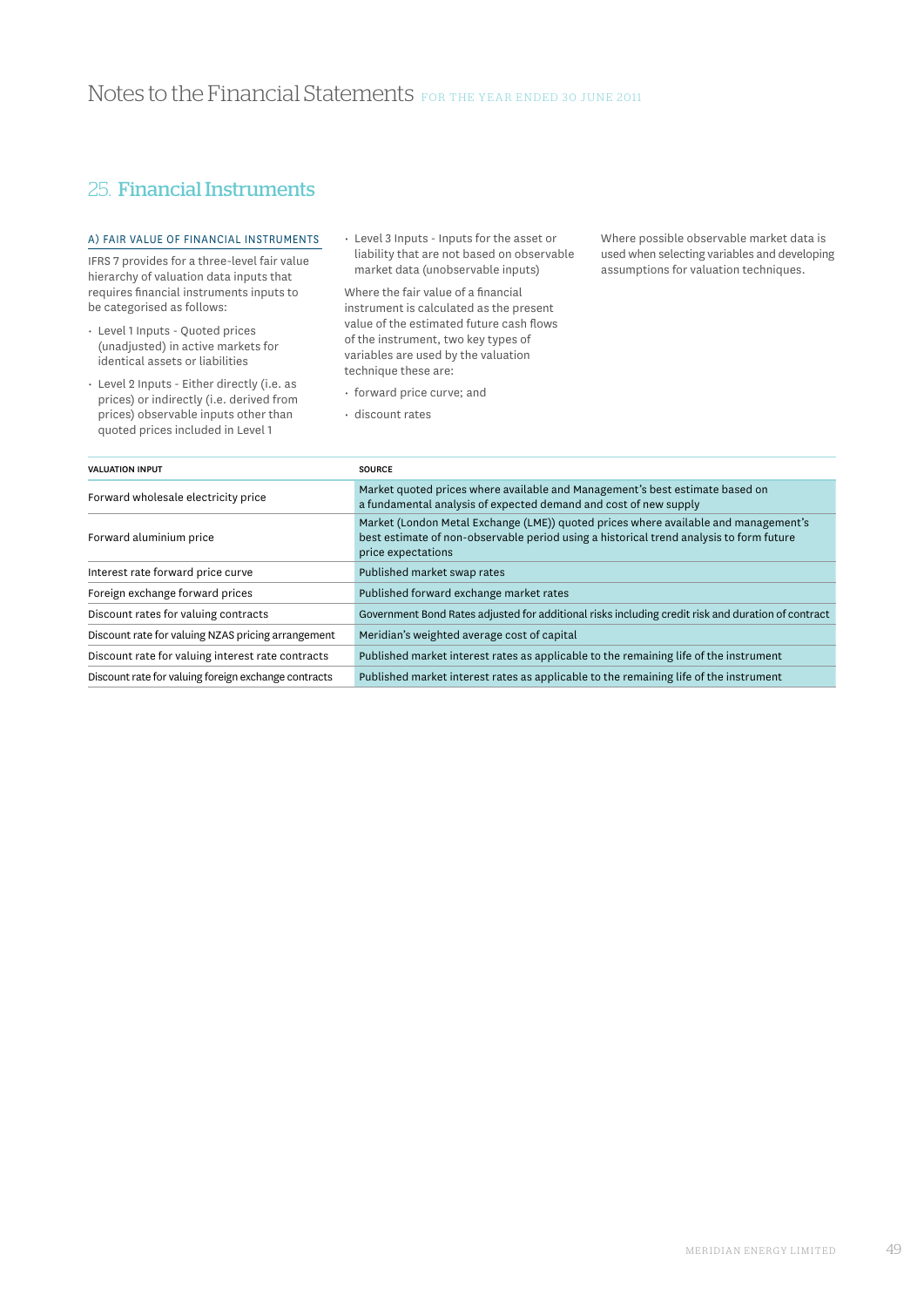The tables below shows the fair value hierarchy of the financial assets and financial liabilities measured at fair value by the Group.

|                                             |                   | <b>GROUP - 2011</b>          |                              |                          | <b>GROUP - 2010</b>      |                              |                          |                          |
|---------------------------------------------|-------------------|------------------------------|------------------------------|--------------------------|--------------------------|------------------------------|--------------------------|--------------------------|
| DERIVATIVE FINANCIAL INSTRUMENTS            | LEVEL 1<br>\$'000 | LEVEL <sub>2</sub><br>\$'000 | LEVEL3<br>\$'000             | 30 JUNE<br>2011<br>5000' | LEVEL 1<br>\$'000        | LEVEL <sub>2</sub><br>\$'000 | LEVEL3<br>\$'000         | 30 JUNE<br>2010<br>5000' |
| Assets                                      |                   |                              |                              |                          |                          |                              |                          |                          |
| <b>Held for Trading</b>                     |                   |                              |                              |                          |                          |                              |                          |                          |
| <b>CFDs</b>                                 | 879               | 1,517                        | 40,878                       | 43,274                   | (1)                      | 1,873                        | 99,914                   | 101,786                  |
| <b>Interest Rate Swaps</b>                  |                   | 9,653                        | ÷,                           | 9,653                    | $\overline{\phantom{a}}$ | 9,178                        | ÷,                       | 9,178                    |
| Foreign Exchange Contracts                  | ÷                 | ä,                           | ä,                           |                          | ÷,                       | 253                          |                          | 253                      |
| <b>Cash Flow Hedges</b>                     |                   |                              |                              |                          |                          |                              |                          |                          |
| <b>CFDs</b>                                 | ×,                | $\overline{a}$               | (1, 217)                     | (1, 217)                 | ÷,                       | $\overline{a}$               | (2,530)                  | (2,530)                  |
| Cross Currency Interest Rate Swaps (margin) | $\overline{a}$    | Ē,                           | ä,                           |                          | ÷,                       | 2,291                        | ÷                        | 2,291                    |
| Foreign Exchange Contracts                  | $\overline{a}$    | 2,288                        | $\qquad \qquad \blacksquare$ | 2,288                    |                          |                              |                          |                          |
| <b>Fair Value Hedges</b>                    |                   |                              |                              |                          |                          |                              |                          |                          |
| Cross Currency Interest Rate Swaps          |                   | $\overline{a}$               | $\overline{\phantom{a}}$     |                          | ÷                        | 71,917                       | $\overline{\phantom{a}}$ | 71,917                   |
| Total                                       | 879               | 13,458                       | 39,661                       | 53,998                   | (1)                      | 85,512                       | 97,384                   | 182,895                  |
| Liabilities                                 |                   |                              |                              |                          |                          |                              |                          |                          |
| <b>Held for Trading</b>                     |                   |                              |                              |                          |                          |                              |                          |                          |
| <b>CFDs</b>                                 | ÷,                | 54,560                       | 89,425                       | 143,985                  | ×,                       | 10,763                       | 96,797                   | 107,560                  |
| <b>Interest Rate Swaps</b>                  | ÷,                | 65,217                       | ×,                           | 65,217                   |                          | 50,732                       |                          | 50,732                   |
| Foreign Exchange Contracts                  |                   | 317                          | ÷,                           | 317                      | ÷.                       | 224                          | ٠                        | 224                      |
| <b>Cash Flow Hedges</b>                     |                   |                              |                              |                          |                          |                              |                          |                          |
| <b>CFD<sub>S</sub></b>                      |                   |                              | (1, 536)                     | (1,536)                  |                          |                              | (1, 331)                 | (1, 331)                 |
| Foreign Exchange Contracts                  |                   | 947                          | ×,                           | 947                      | ÷,                       | 33,796                       |                          | 33,796                   |
| Cross Currency Interest Rate Swaps (margin) | ÷                 | 2,267                        | ٠                            | 2,267                    |                          |                              |                          |                          |
| <b>Fair Value Hedges</b>                    |                   |                              |                              |                          |                          |                              |                          |                          |
| Cross Currency Interest Rate Swaps          |                   | 42,328                       | ä,                           | 42,328                   |                          |                              |                          |                          |
| Total                                       | $\blacksquare$    | 165,636                      | 87,889                       | 253,525                  | ÷,                       | 95,515                       | 95,466                   | 190,981                  |
| Available for Sale Financial Assets         |                   |                              |                              |                          |                          |                              |                          |                          |
| <b>Listed Securities</b>                    | 208               |                              | $\overline{\phantom{a}}$     | 208                      | 506                      |                              |                          | 506                      |
| <b>Unlisted Securities</b>                  |                   | 5,857                        | ä,                           | 5,857                    | ÷,                       | 5,571                        | ÷,                       | 5,571                    |
| Total                                       | 208               | 5,857                        | $\blacksquare$               | 6,065                    | 506                      | 5,571                        | ÷.                       | 6,077                    |

The fair value element of borrowings which are subject to fair value hedge accounting are a level 2 valuation.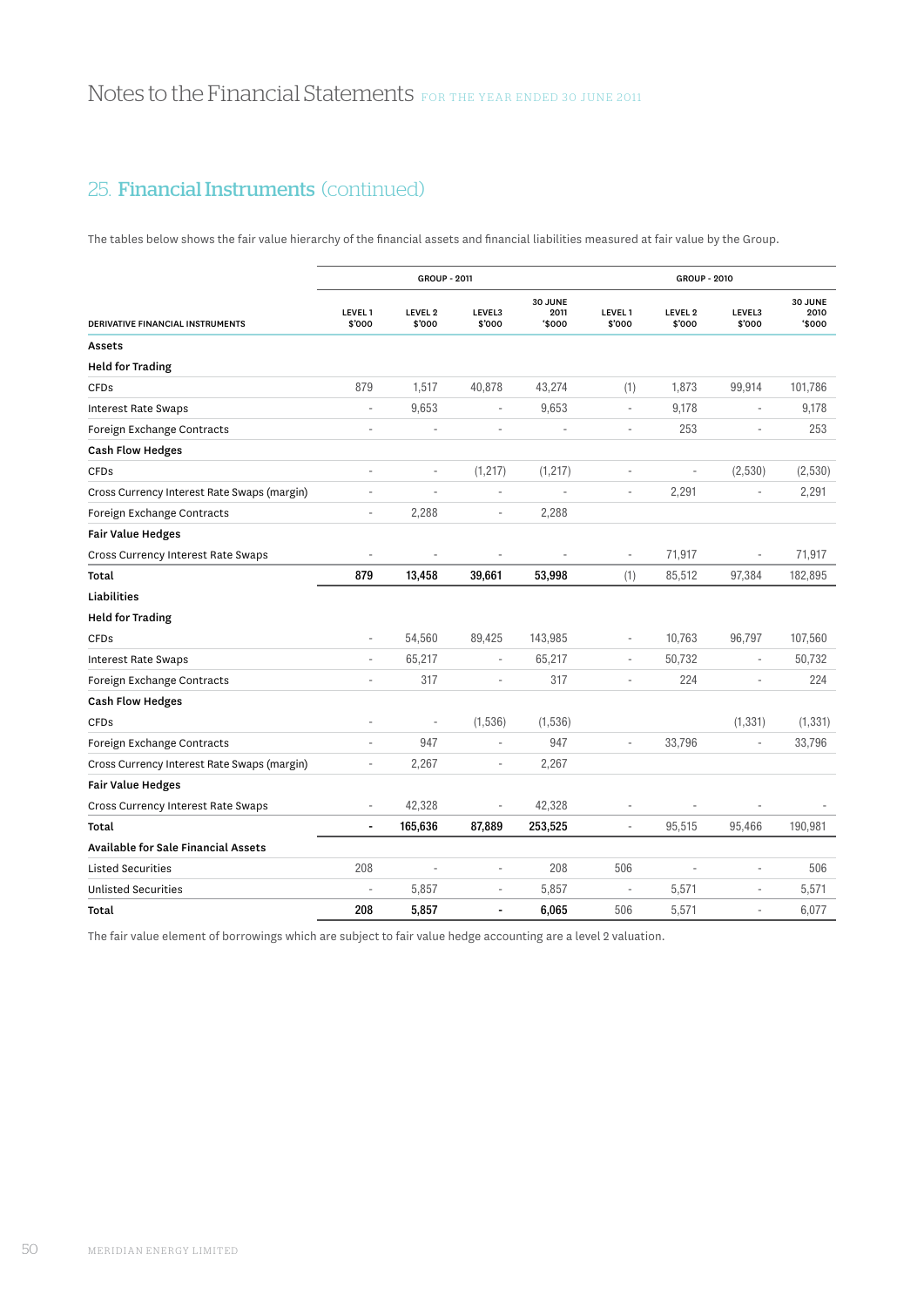The tables below shows the fair value hierarchy of the financial assets and financial liabilities measured at fair value by the Parent.

|                                             |                          | <b>PARENT - 2011</b>         |                          |                          | <b>PARENT - 2010</b>     |                              |                          |                          |
|---------------------------------------------|--------------------------|------------------------------|--------------------------|--------------------------|--------------------------|------------------------------|--------------------------|--------------------------|
| DERIVATIVE FINANCIAL INSTRUMENTS            | LEVEL 1<br>\$'000        | LEVEL <sub>2</sub><br>\$'000 | LEVEL3<br>\$'000         | 30 JUNE<br>2011<br>5000' | LEVEL 1<br>\$'000        | LEVEL <sub>2</sub><br>\$'000 | LEVEL3<br>\$'000         | 30 JUNE<br>2010<br>5000' |
| Assets                                      |                          |                              |                          |                          |                          |                              |                          |                          |
| <b>Held for Trading</b>                     |                          |                              |                          |                          |                          |                              |                          |                          |
| <b>CFDs</b>                                 | 879                      | 1,516                        | 40,194                   | 42,589                   | (1)                      | 2,857                        | 101,167                  | 104,023                  |
| <b>Interest Rate Swaps</b>                  |                          | 9,343                        | L,                       | 9,343                    | $\bar{a}$                | 9,178                        | ÷,                       | 9,178                    |
| Foreign Exchange Contracts                  | ×,                       | $\overline{a}$               | ÷,                       |                          | $\overline{\phantom{a}}$ | 253                          |                          | 253                      |
| <b>Cash Flow Hedges</b>                     |                          |                              |                          |                          |                          |                              |                          |                          |
| <b>CFDs</b>                                 | ÷,                       | $\overline{a}$               | (1, 217)                 | (1, 217)                 |                          | $\overline{a}$               | (2,530)                  | (2,530)                  |
| Cross Currency Interest Rate Swaps(margin)  | $\overline{a}$           | ä,                           | L,                       | ÷,                       | $\overline{\phantom{a}}$ | 2,291                        | ٠                        | 2,291                    |
| Foreign Exchange Contracts                  | ٠                        | 2,288                        | ÷                        | 2,288                    |                          |                              |                          |                          |
| <b>Fair Value Hedges</b>                    |                          |                              |                          |                          |                          |                              |                          |                          |
| Cross Currency Interest Rate Swaps          |                          | $\overline{\phantom{a}}$     | $\overline{\phantom{m}}$ |                          | $\overline{\phantom{a}}$ | 71,917                       | $\overline{\phantom{a}}$ | 71,917                   |
| Total                                       | 879                      | 13,147                       | 38,977                   | 53,003                   | (1)                      | 86,496                       | 98,637                   | 185,132                  |
| Liabilities                                 |                          |                              |                          |                          |                          |                              |                          |                          |
| <b>Held for Trading</b>                     |                          |                              |                          |                          |                          |                              |                          |                          |
| <b>CFDs</b>                                 | $\bar{a}$                | 54,560                       | 91,203                   | 145,763                  | $\overline{\phantom{a}}$ | 10,763                       | 96,871                   | 107,634                  |
| <b>Interest Rate Swaps</b>                  | $\bar{a}$                | 65,217                       | ٠                        | 65,217                   | $\overline{\phantom{a}}$ | 50,732                       | $\overline{\phantom{a}}$ | 50,732                   |
| Foreign Exchange Contracts                  |                          | 317                          | ÷,                       | 317                      | ÷,                       | 224                          | ÷,                       | 224                      |
| <b>Cash Flow Hedges</b>                     |                          |                              |                          |                          |                          |                              |                          |                          |
| <b>CFDs</b>                                 |                          |                              | (1, 536)                 | (1,536)                  |                          |                              | (1, 331)                 | (1, 331)                 |
| Foreign Exchange Contracts                  | $\overline{\phantom{a}}$ | 947                          | ä,                       | 947                      | $\overline{\phantom{a}}$ | 33,796                       |                          | 33,796                   |
| Cross Currency Interest Rate Swaps (margin) | ٠                        | 2,267                        | ä,                       | 2,267                    |                          |                              |                          |                          |
| <b>Fair Value Hedges</b>                    |                          |                              |                          |                          |                          |                              |                          |                          |
| Cross Currency Interest Rate Swaps          | $\overline{\phantom{a}}$ | 42,328                       | ÷,                       | 42,328                   |                          |                              |                          |                          |
| Total                                       | $\blacksquare$           | 165,636                      | 89,667                   | 255,303                  | $\overline{a}$           | 95,515                       | 95,540                   | 191,055                  |
| Available for Sale Financial Assets         |                          |                              |                          |                          |                          |                              |                          |                          |
| <b>Listed Securities</b>                    | 208                      |                              | ÷,                       | 208                      | 506                      |                              |                          | 506                      |
| <b>Unlisted Securities</b>                  |                          | 5,857                        | ÷,                       | 5,857                    | ÷,                       | 5,571                        | ×,                       | 5,571                    |
| Total                                       | 208                      | 5,857                        | $\overline{a}$           | 6,065                    | 506                      | 5,571                        | ä,                       | 6,077                    |

The fair value element of borrowings which are subject to fair value hedge accounting are a level 2 valuation.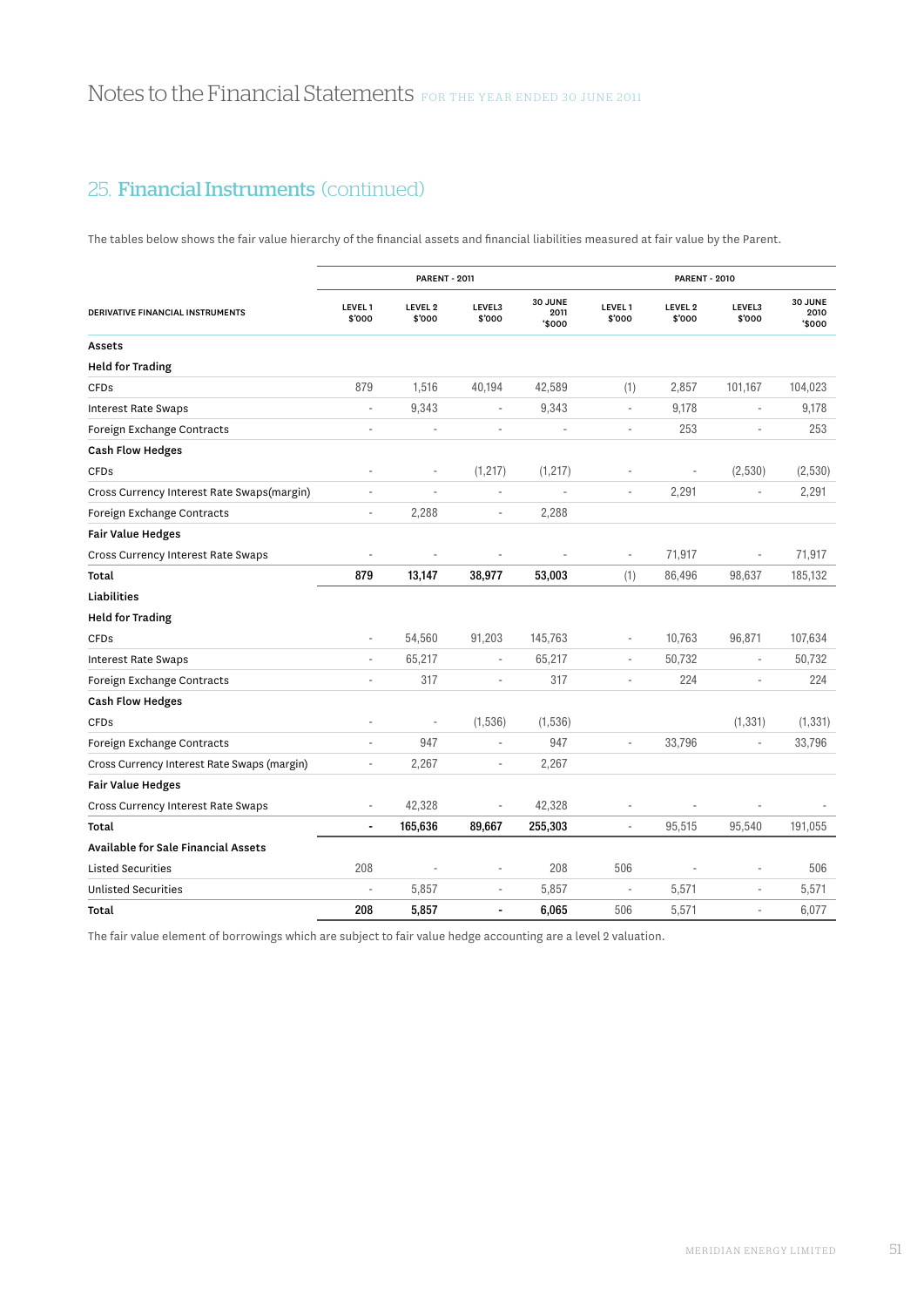The table below shows the changes in the fair value of financial instruments recognised in the Income Statement.

|                                                        | <b>GROUP</b>   |                | <b>PARENT</b>  |                |
|--------------------------------------------------------|----------------|----------------|----------------|----------------|
|                                                        | 2011<br>\$'000 | 2010<br>\$'000 | 2011<br>\$'000 | 2010<br>\$'000 |
| Cross Currency Interest Rate Swaps                     | (114, 247)     | (9,942)        | (114, 247)     | (9,942)        |
| Borrowings - Fair value of hedged risk                 | 114,127        | 10.349         | 114,127        | 10,349         |
|                                                        | (120)          | 407            | (120)          | 407            |
| <b>Interest Rate Swaps</b>                             | (14, 037)      | (23, 399)      | (14, 320)      | (23, 399)      |
| Cross Currency Interest Rate Swaps (margin)            |                | (304)          |                | (304)          |
| Net Change in Fair Value of Financial Instruments Loss | (14, 157)      | (23, 296)      | (14, 440)      | (23, 296)      |
| Foreign Exchange Contracts                             | 274            | (198)          | 274            | (198)          |
| CFDs - NZAS Contract                                   | 12,681         | (19, 162)      | 12,681         | (19, 162)      |
| CFDs - Aluminium                                       | (45, 912)      | (4,097)        | (45, 912)      | (4,097)        |
| CFDs - Other                                           | (56, 313)      | 8,585          | (60, 847)      | 10,747         |
| Net change in Fair Value of Financial Instruments Loss | (89, 270)      | (14, 872)      | (93, 804)      | (12,710)       |
| Total Unrealised Net Loss on Financial Instruments     | (103, 427)     | (38, 168)      | (108, 244)     | (36,006)       |

The table below shows a reconciliation of fair value movements in Level 3 financial instruments.

|                                                 | <b>GROUP</b>   |                | <b>PARENT</b>  |                |
|-------------------------------------------------|----------------|----------------|----------------|----------------|
|                                                 | 2011<br>\$'000 | 2010<br>\$'000 | 2011<br>\$'000 | 2010<br>\$'000 |
| Energy Derivatives (CfDs)                       |                |                |                |                |
| Opening Balance                                 | 1,918          | (68, 232)      | 3,095          | (68, 232)      |
| Total losses recognised in the Income Statement | (44, 681)      | (7, 496)       | (48, 321)      | (6, 319)       |
| CfD contracts entered into during the year      | (5, 465)       | 77,646         | (5, 465)       | 77,646         |
| <b>Closing Balance</b>                          | (48, 228)      | 1,918          | (50, 691)      | 3.095          |

Refer to previous Electricity price risk sensitivity analysis for sensitivity to changes in valuation assumptions of Level 3 financial instruments (CfDs).

The table below shows the aggregate difference between fair value and the amount that would be recognised using a valuation technique, yet to be recognised in Profit or Loss:

|                                                | <b>GROUP AND PARENT</b> |                |
|------------------------------------------------|-------------------------|----------------|
|                                                | 2011<br>\$'000          | 2010<br>\$'000 |
| <b>Opening Difference</b>                      | 62,845                  | (4,388)        |
| Day 1 Difference on New Hedges                 | (15, 933)               | 66,425         |
| Volumes Expired During the Period              | (7,714)                 | (1,256)        |
| Recalibration of Model for Price Path and Time | 30,365                  | 2,064          |
| <b>Closing Difference</b>                      | 69,563                  | 62.845         |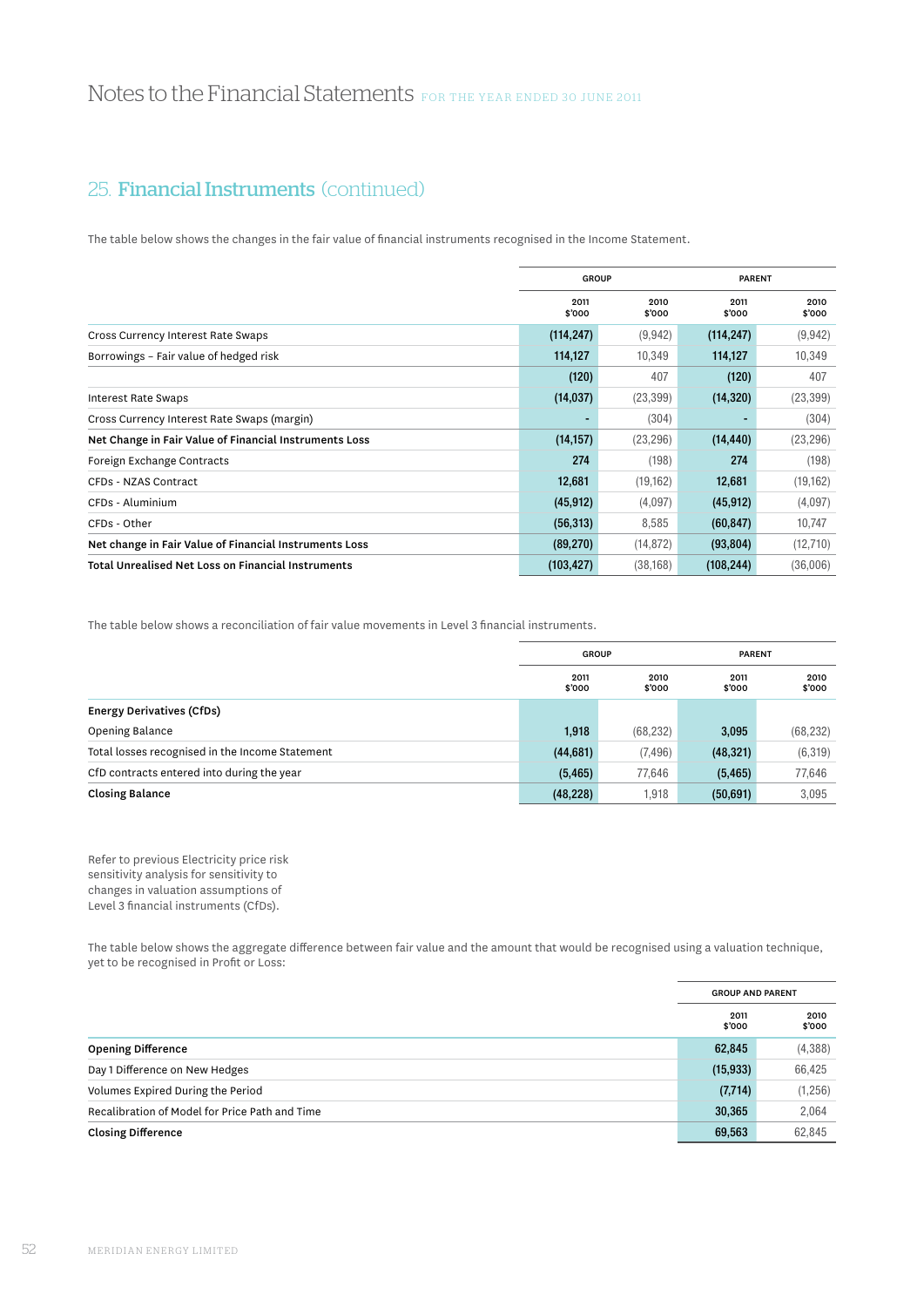### **B) NZAS AGREEMENT**

On 1 October 2007, Meridian and New Zealand Aluminium Smelters ('NZAS') entered into an electricity price agreement (which includes a CfD) based on 572MW of continuous consumption at the smelter. The agreement is for a period of up to eighteen years and will take effect from 1 January 2013.

Under an existing contract which expires in 2012, Meridian is responsible for delivered energy supply to the smelter. This means Meridian is responsible for the electricity, its quality, and its transmission to the smelter.

The new agreement is a pricing agreement rather than a supply agreement. NZAS will be responsible for purchasing electricity from the national market itself, and Meridian will provide NZAS with price certainty for that electricity.

The agreed base price under the new agreement is significantly higher than under the current electricity supply contract. This base price is subject to escalation with reference to a multi-year average market price for electricity in New Zealand, the world price for aluminium (as determined by an independent benchmark), and a component as a proxy for price inflation.

Meridian considers this formula will best ensure the electricity price NZAS pays will remain competitive for electricity demand of the unique type created by the smelter, while recognising both the commodityprice driven cycles of NZAS's business environment and the wholesale electricity price cycles to which Meridian is exposed.

The increase in price and reduction in transmission risk under the new agreement results in a substantial improvement in the core pricing and risk profile when compared to the existing supply contract.

#### Accounting Treatment of NZAS Contract

The new agreement with NZAS includes a CfD which will be accounted for at fair value in accordance with NZ IAS 39 *Financial Instruments: Recognition and Measurement*. Subsequent fair value changes are recognised in the income statement.

The application of NZ IAS 39 only considers the CfD part of the agreement and does not consider the value of the agreement to Meridian as a whole.

### **At 30 June 2011, the carrying value of the CfD is as follows:**

|                                              | <b>30 JUNE 2011</b><br>\$'000 | <b>30 JUNE 2010</b><br>\$'000 | 1 OCTOBER<br>2007<br>\$'000 |
|----------------------------------------------|-------------------------------|-------------------------------|-----------------------------|
| <b>Present Value of Estimated Cash Flows</b> | (589, 495)                    | (602.175)                     | (514, 970)                  |
| Less: Day 1 adjustment <sup>1</sup>          | 514.970                       | 514.970                       | 514.970                     |
| <b>Carrying Value</b>                        | (74, 525)                     | (87, 205)                     |                             |

Whilst there are projected negative cash flows on the CfD against Meridian's forecast forward price curve, it is expected that the entire arrangement with NZAS will have a positive impact on Meridian's cash flows which will more than offset the settlements expected under the CfD.

#### 1 Day 1 Adjustment – NZAS Pricing Agreement

A Day 1 adjustment, arises when an electricity derivative is entered into at a fair value determined to be different to the transaction price. The Day 1 adjustment is amortised to profit and loss as electricity

volumes contracted in the derivative expire. The carrying value of the derivative is disclosed net of the Day 1 adjustment.

The aggregate Day 1 adjustment and movement for the year are disclosed below.

|                           |                | <b>GROUP AND PARENT</b> |  |  |
|---------------------------|----------------|-------------------------|--|--|
|                           | 2011<br>\$'000 | 2010<br>\$'000          |  |  |
| <b>Opening Balance</b>    | 514,970        | 514,970                 |  |  |
| Additions During the Year |                |                         |  |  |
| Amortised During the Year |                |                         |  |  |
| <b>Closing Balance</b>    | 514,970        | 514.970                 |  |  |

This contract does not come into effect until 1 January 2013.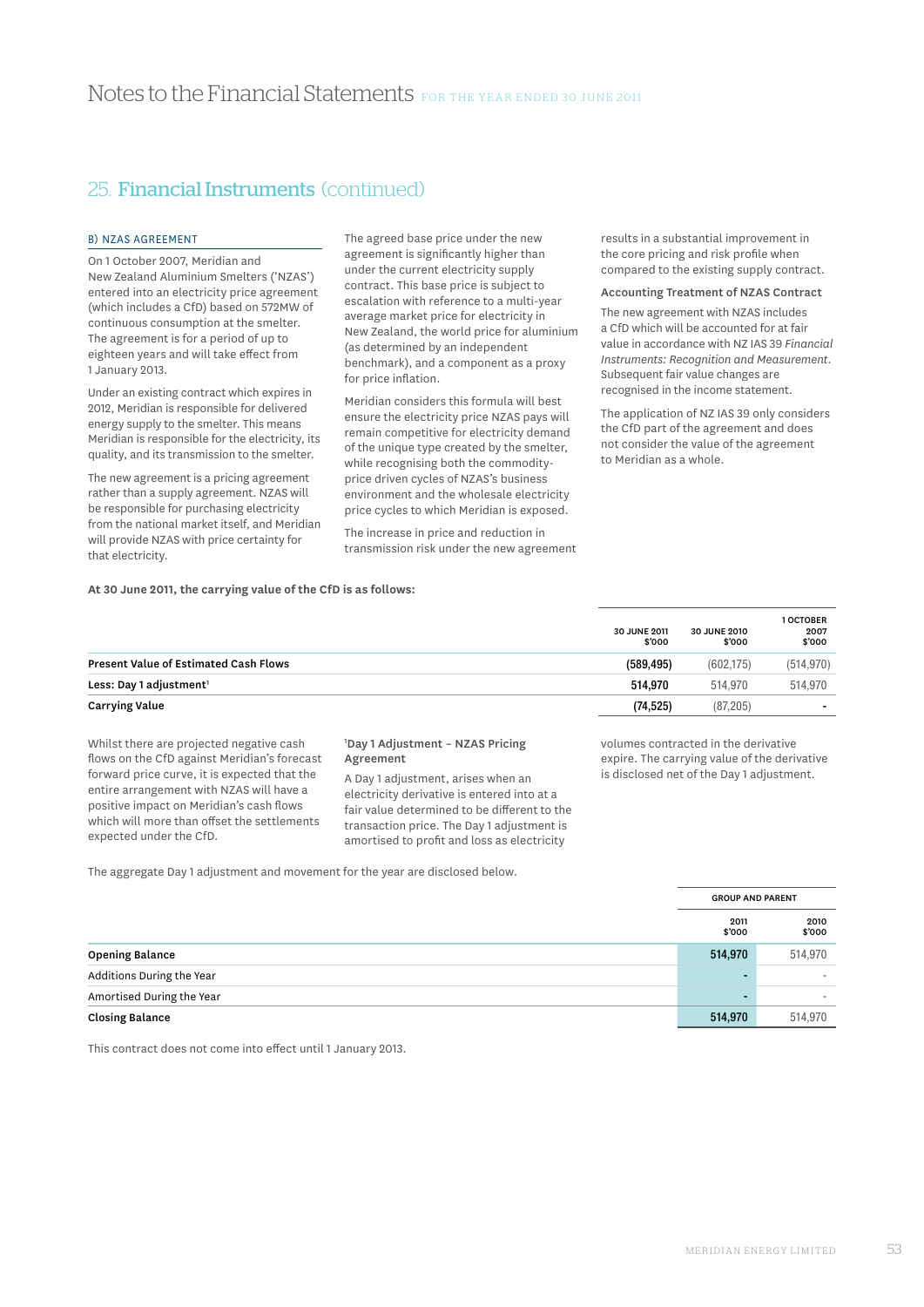### c) Cash Flow Hedging

Cash Flow Hedges – CFDs Meridian currently sells and purchases electricity at spot prices from the market exposing it to changes in the price of electricity. As described in note 24 – Financial Risk Management, it is Group policy to manage this risk on a net basis by entering into CFDs which swap receipt (payment) of spot electricity prices based on a specified volume of electricity with fixed electricity payments (receipts) for an equivalent volume. Cash settlements are made on these instruments on a monthly basis and impact income on an accrual basis. As discussed in Note 24 – Financial Risk Management, for accounting purposes, from 1 January 2009 all of the CFDs are classified as held for trading with

movements in fair value recognised in the income statement. Upon cessation of hedge accounting the balance in the cash flow hedge reserve is amortised as contract volumes expire over the remaining life of the respective contracts.

### Cash Flow Hedges – FECs

Meridian hedges highly probable forecast capital expenditures through a combination of forward exchange contracts and foreign currency options. The cash flows associated with these contracts are timed to mature when payment for the capital expenditure is made. The contracts range in maturity from 0 to 36 months. For contracts designated as hedges for accounting purposes, when the cash flows occur Meridian adjusts the carrying value of the asset acquired.

#### Cash Flow Hedges – CCIRSs

Meridian hedges its foreign currency exposure on foreign currency denominated debt using CCIRSs in a combination of cash flow and fair value hedges. The cash flow hedge component represents the expected foreign currency cash flows on the debt relating to the credit margin paid by Meridian on the borrowings. Cash flows relating to the debt and the CCIRSs are settled quarterly for the NZ cash flows and semi-annually for the foreign currency (US and Australian dollars). Income is affected by these settlements on an accrual basis.

The table below shows the movements in the cash flow hedge ('CFH') reserve for the period.

|                                                                             |                          | <b>GROUP AND PARENT</b>                  |                       |                      |                        |
|-----------------------------------------------------------------------------|--------------------------|------------------------------------------|-----------------------|----------------------|------------------------|
|                                                                             | <b>FECs</b><br>\$'000    | DEBT - CFH<br><b>OF MARGIN</b><br>\$'000 | <b>CFDs</b><br>\$'000 | <b>TAX</b><br>\$'000 | <b>TOTAL</b><br>\$'000 |
| Opening Balance at 1 July 2009                                              | (9,094)                  | 4,024                                    | (2,823)               | 2,368                | (5, 525)               |
| Amount Recognised in Equity                                                 | (29, 449)                | (1, 429)                                 |                       | 9,150                | (21, 728)              |
| Amount Removed from Equity:                                                 |                          |                                          |                       |                      |                        |
| - Amortised to Profit or Loss <sup>1</sup>                                  | $\overline{\phantom{a}}$ | ٠                                        | 1,625                 | (455)                | 1,170                  |
| - Included in Initial Cost of Assets                                        | 4,974                    | ٠                                        | ۰.                    | (1, 393)             | 3,581                  |
| - Reclassified to Profit or Loss <sup>2</sup>                               | 33,087                   | $\overline{\phantom{0}}$                 | ۰.                    | (9,926)              | 23,161                 |
| Closing Balance at 30 June 2010                                             | (482)                    | 2,595                                    | (1, 198)              | (256)                | 659                    |
| Ineffectiveness Recognised in the<br>Income Statement from Cash Flow Hedges | ٠                        | (304)                                    |                       |                      |                        |

|                                                                             |                          | <b>GROUP AND PARENT</b>                         |                          |                      |                        |  |
|-----------------------------------------------------------------------------|--------------------------|-------------------------------------------------|--------------------------|----------------------|------------------------|--|
|                                                                             | <b>FECs</b><br>\$'000    | <b>DEBT - CFH</b><br><b>OF MARGIN</b><br>\$'000 | <b>CFDs</b><br>\$'000    | <b>TAX</b><br>\$'000 | <b>TOTAL</b><br>\$'000 |  |
| Opening Balance at 1 July 2010                                              | (482)                    | 2,595                                           | (1, 198)                 | (256)                | 659                    |  |
| Amount Recognised in Equity                                                 | 6,419                    | (4,558)                                         | ۰                        | (521)                | 1,340                  |  |
| Amount Removed from Equity:                                                 |                          |                                                 |                          |                      |                        |  |
| - Amortised to Profit or Loss <sup>1</sup>                                  | $\overline{\phantom{a}}$ | ٠                                               | 1,518                    | (425)                | 1,093                  |  |
| - Included in Initial Cost of Assets                                        | (4,596)                  | ٠                                               | $\overline{\phantom{a}}$ | 1,287                | (3,309)                |  |
| Closing Balance at 30 June 2011                                             | 1,341                    | (1, 963)                                        | 320                      | 85                   | (217)                  |  |
| Ineffectiveness Recognised in the<br>Income Statement from Cash Flow Hedges |                          |                                                 |                          |                      |                        |  |

*1 Included in Net Change in Fair Value of Financial Instruments.*

*2 Includes losses on FECs not expected to be recovered in one or more future periods.*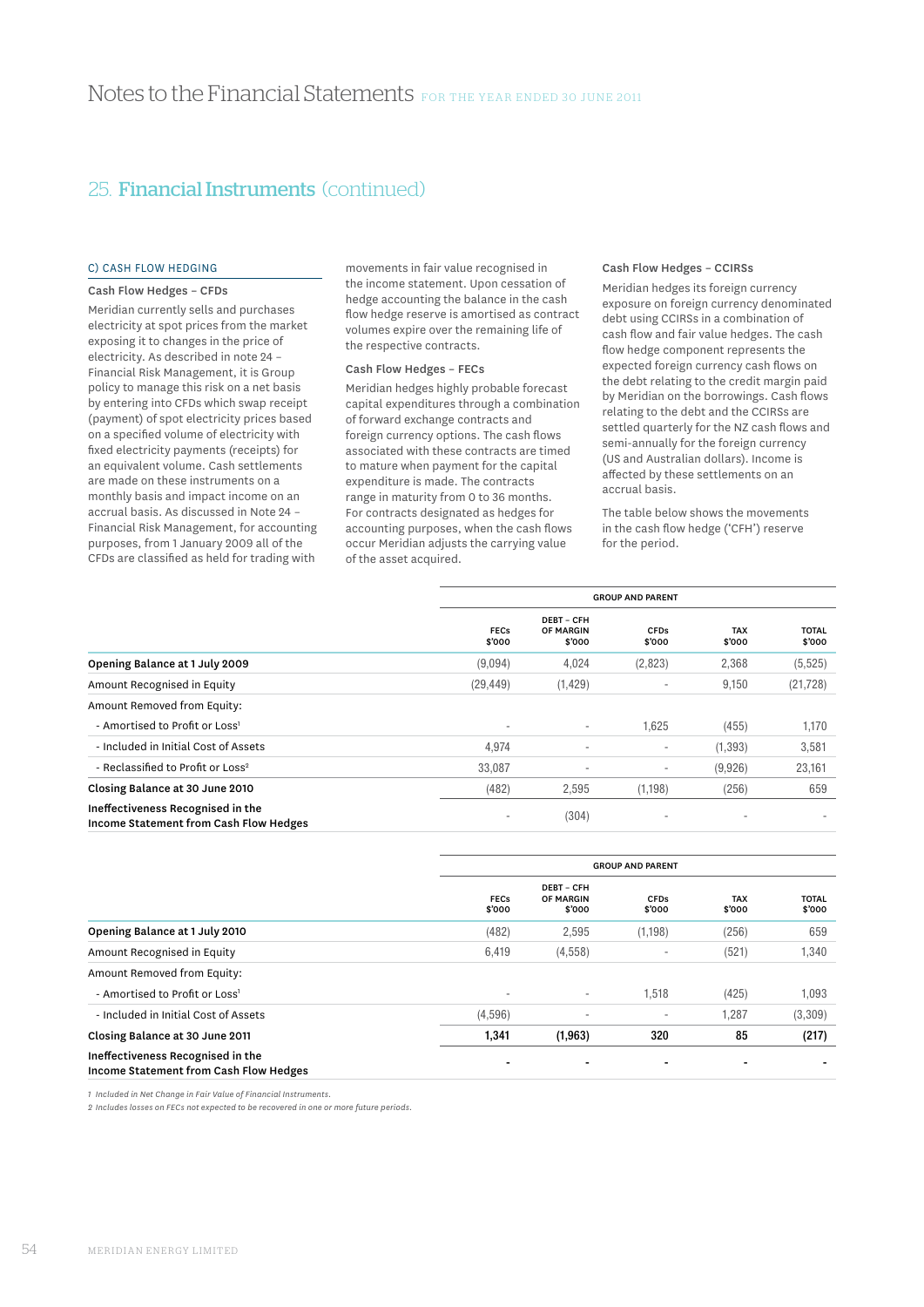The table below shows when the amounts held in the cash flow hedge reserve are expected to impact the income statement (CFDs and CCIRSs) or the Statement of Financial Position (FECs).

|               |                                      | <b>GROUP AND PARENT 2011</b> |                     |                                          |  |
|---------------|--------------------------------------|------------------------------|---------------------|------------------------------------------|--|
|               | <b>LESS THAN</b><br>1 YEAR<br>\$'000 | 1-2 YEARS<br>\$'000          | 2-5 YEARS<br>\$'000 | <b>GREATER</b><br>THAN 5 YEARS<br>\$'000 |  |
| CfDs          | (754)                                | 1,065                        | 8                   |                                          |  |
| <b>CCIRSS</b> | (122)                                | ٠                            | (755)               | (1,086)                                  |  |
| <b>FECs</b>   | 1,438                                | (92)                         | (5)                 | $\sim$                                   |  |
| Total         | 562                                  | 973                          | (752)               | (1,086)                                  |  |

|               |                                      | <b>GROUP AND PARENT 2010</b> |                     |                                                 |  |
|---------------|--------------------------------------|------------------------------|---------------------|-------------------------------------------------|--|
|               | <b>LESS THAN</b><br>1 YEAR<br>\$'000 | 1-2 YEARS<br>\$'000          | 2-5 YEARS<br>\$'000 | <b>GREATER</b><br><b>THAN 5 YEARS</b><br>\$'000 |  |
| CfDs          | (1, 518)                             | (754)                        | 1,074               | $\sim$                                          |  |
| <b>CCIRSS</b> | $\overline{\phantom{a}}$             | (112)                        | 109                 | 2,598                                           |  |
| <b>FECs</b>   | (430)                                | (45)                         | (3)                 | (4)                                             |  |
| Total         | (1, 948)                             | (911)                        | 1.180               | 2,594                                           |  |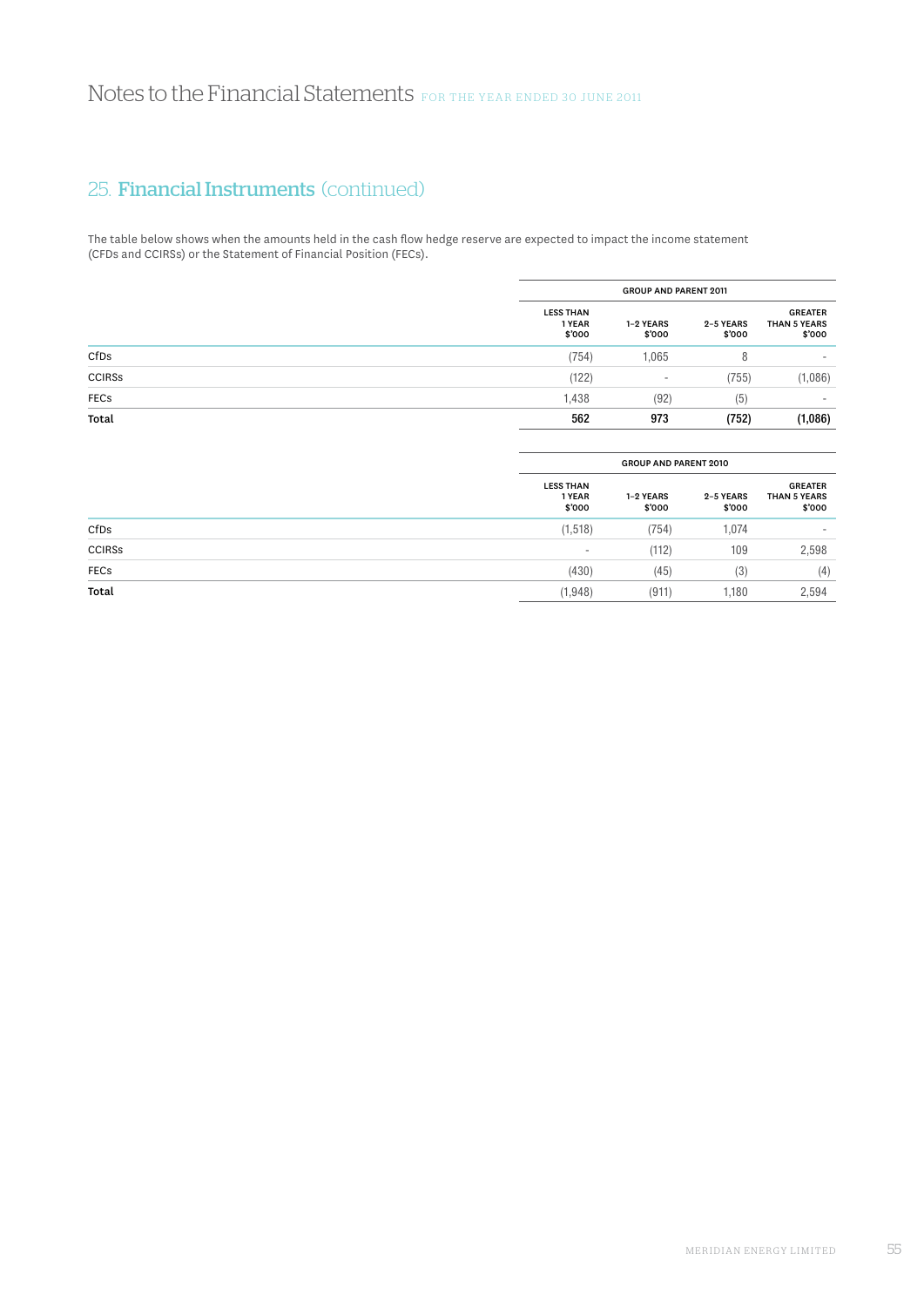# 26. Reconciliation of Profit for the Period to Net Cash Flows from Operating Activities

|                                                                           | <b>GROUP</b>   |                          | <b>PARENT</b>  |                |
|---------------------------------------------------------------------------|----------------|--------------------------|----------------|----------------|
|                                                                           | 2011<br>\$'000 | 2010<br>\$'000           | 2011<br>\$'000 | 2010<br>\$'000 |
| Profit after Tax for the Period                                           | 303,111        | 184,049                  | 295,404        | 235,631        |
| Adjustments for Operating Activities Non-Cash Items:                      |                |                          |                |                |
| Depreciation                                                              | 209,283        | 174,318                  | 151,681        | 132,983        |
| Amortisation of Intangible Assets                                         | 15,041         | 13,712                   | 12,236         | 10,942         |
| Total Net Change in Fair Value of Financial Instruments Loss              | 103,427        | 71,255                   | 108,244        | 69,093         |
| Less: Cash Payments of Option Premiums                                    | (17, 557)      | (10,686)                 | (17, 557)      | (10,686)       |
| Net Non Cash Movement in Fair Value of Financial Instruments              | 85,870         | 60,569                   | 90,687         | 58,407         |
| Movement in Deferred Tax                                                  | (17, 784)      | (10, 726)                | (33, 390)      | (30,698)       |
| Transfer of Tax Losses to Parent                                          |                |                          | 4,591          | 36,282         |
| Impairment of Inventories                                                 | 1,110          |                          |                |                |
| <b>Share Based Payments</b>                                               | (101)          | 19                       |                |                |
| Equity Accounted Earnings of Joint Ventures                               | 3,382          | 2,012                    |                |                |
|                                                                           | 296,801        | 239,904                  | 225,805        | 207,916        |
| Items Classified as Investing Activities:                                 |                |                          |                |                |
| Net Gain on Sale of Property, Plant and Equipment                         | (174, 125)     | (275)                    | (174, 420)     | (331)          |
| Impairment of Property, Plant and Equipment                               | 6,068          | 1,200                    | 5,788          | 1,200          |
| Impairment of Intangibles                                                 |                | 17,136                   |                | 17,136         |
| Impairment of Investments in Subsidiaries                                 |                |                          | 39,818         |                |
| Impairment of Advances to Subsidiaries                                    |                |                          | 50,930         |                |
| Impairment of Held for Sale Assets                                        | 3,778          |                          |                |                |
|                                                                           | (164, 279)     | 18,061                   | (77, 884)      | 18,005         |
| Items Classified as Financing Activities:                                 |                |                          |                |                |
| Amortisation of Prepaid Debt Facility Fees                                | (231)          | (593)                    | (231)          | (593)          |
|                                                                           | (231)          | (593)                    | (231)          | (593)          |
| Changes in Working Capital Items                                          |                |                          |                |                |
| (Increase) in Accounts Receivable and Prepayments                         | (41, 771)      | (10, 958)                | (39, 509)      | (6,090)        |
| Decrease in Inventory                                                     | 1,586          | 1,270                    | 640            | 582            |
| (Decrease)/Increase in Payables and Accruals                              | (6, 833)       | 17,135                   | (18, 927)      | 17,705         |
| (Decrease) in Provisions                                                  | (642)          | (636)                    | (207)          | (281)          |
| Increase in Current Tax Payable                                           | 4,975          | 3,592                    | 5,669          | 3,058          |
| Deferred Tax Transferred to Current Tax Payable on Sale of Tekapo A and B | (22, 899)      |                          | (22, 899)      |                |
| Working Capital Items Transferred to Held for Sale                        | (1, 110)       |                          |                |                |
| Working Capital Disposed on EFI Becoming a Subsidiary                     |                |                          | (7, 917)       |                |
| Working Capital Acquired on Amalgamation                                  |                | $\overline{\phantom{a}}$ | 35,160         |                |
|                                                                           | (66, 694)      | 10,403                   | (47,990)       | 14,974         |
| Net Cash Flow from Operating Activities                                   | 368,708        | 451,824                  | 395,104        | 475,933        |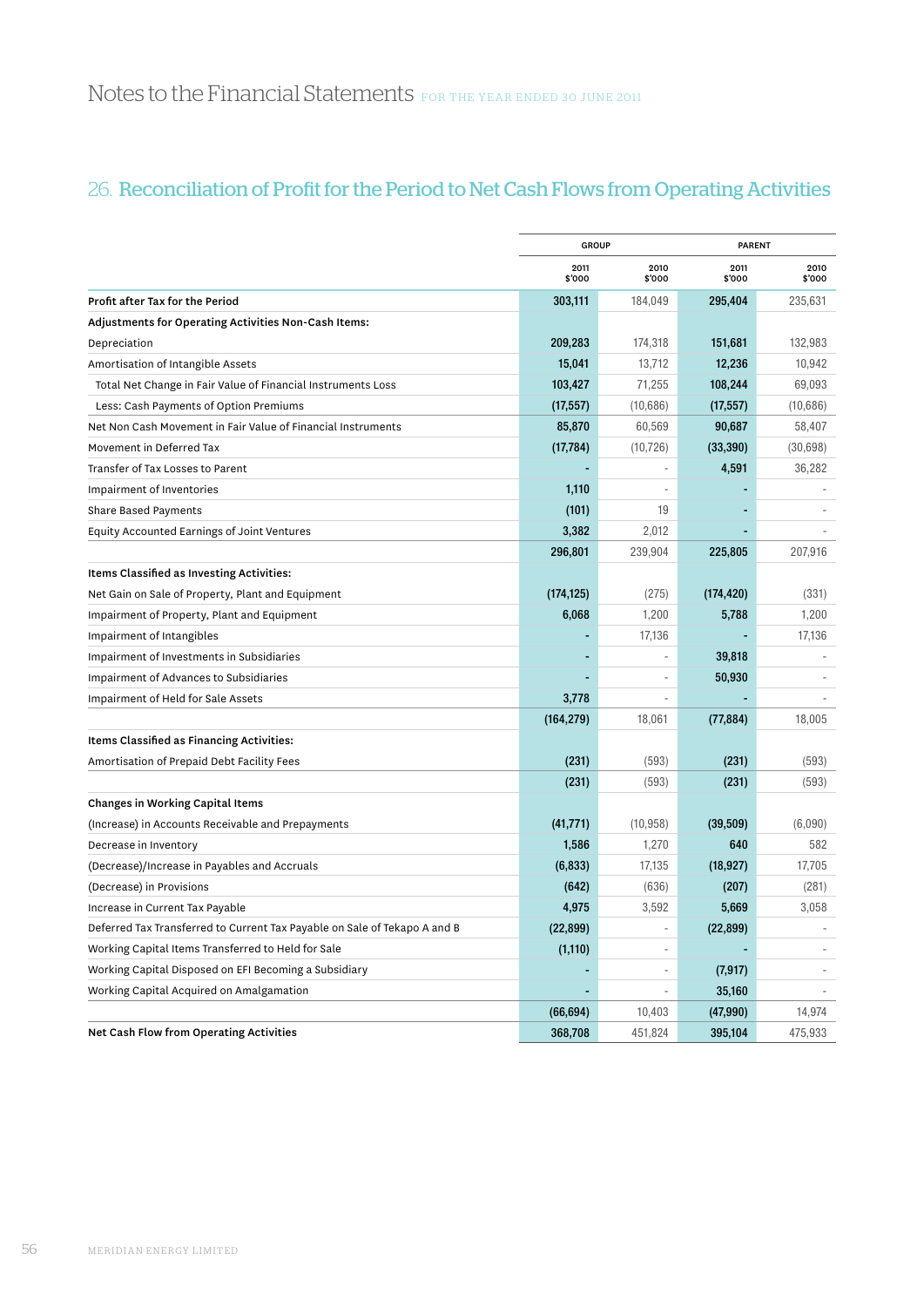# 27. Commitments

|                                                          | <b>GROUP</b>   |                | <b>PARENT</b>  |                |
|----------------------------------------------------------|----------------|----------------|----------------|----------------|
|                                                          | 2011<br>\$'000 | 2010<br>\$'000 | 2011<br>\$'000 | 2010<br>\$'000 |
| <b>Operating Lease Commitments</b>                       |                |                |                |                |
| Non Cancellable Operating Lease Payments are as follows: |                |                |                |                |
| Less than One Year                                       | 3,987          | 4.971          | 3,066          | 3,898          |
| Between One and Five Years                               | 7,623          | 9,192          | 6,105          | 7,400          |
| More than Five Years                                     | 904            |                |                |                |
|                                                          | 12,514         | 14.163         | 9,171          | 11.298         |

Meridian leases office buildings with terms of the leases ranging from one to twelve years, with options to extend up to twelve years. Lease contracts contain rent review clauses including CPI increases and market rental reviews in the event Meridian exercises its options to renew.

|                                        | <b>GROUP</b>   |                          | <b>PARENT</b>  |                |
|----------------------------------------|----------------|--------------------------|----------------|----------------|
|                                        | 2011<br>\$'000 | 2010<br>\$'000           | 2011<br>\$'000 | 2010<br>\$'000 |
| <b>Capital Expenditure Commitments</b> |                |                          |                |                |
| Property, Plant and Equipment          | 532,944        | 107,375                  | 7,729          | 6,322          |
| Software                               | 10,823         | 11,485                   | 10,823         | 11,485         |
|                                        | 543,767        | 118,860                  | 18,552         | 17,807         |
| Less than One Year                     | 474,197        | 113,354                  | 9,452          | 12,301         |
| Between One and Five Years             | 69,570         | 5,506                    | 9,100          | 5,506          |
| More than Five Years                   |                | $\overline{\phantom{a}}$ |                |                |
|                                        | 543,767        | 118,860                  | 18,552         | 17,807         |

## Guarantees

Meridian Wind Macarthur Pty Limited has various obligations arising from the joint venture with AGL Energy Limited (disclosed above). These include performance and funding obligations under the joint venture deed, obligations to contractors in relation to the construction of the wind farm,

and obligations under various landowner agreements. Meridian Energy Limited has provided various guarantees and letters of comfort to the relevant parties that effectively guarantee the obligations of Meridian Wind Macarthur Pty Limited.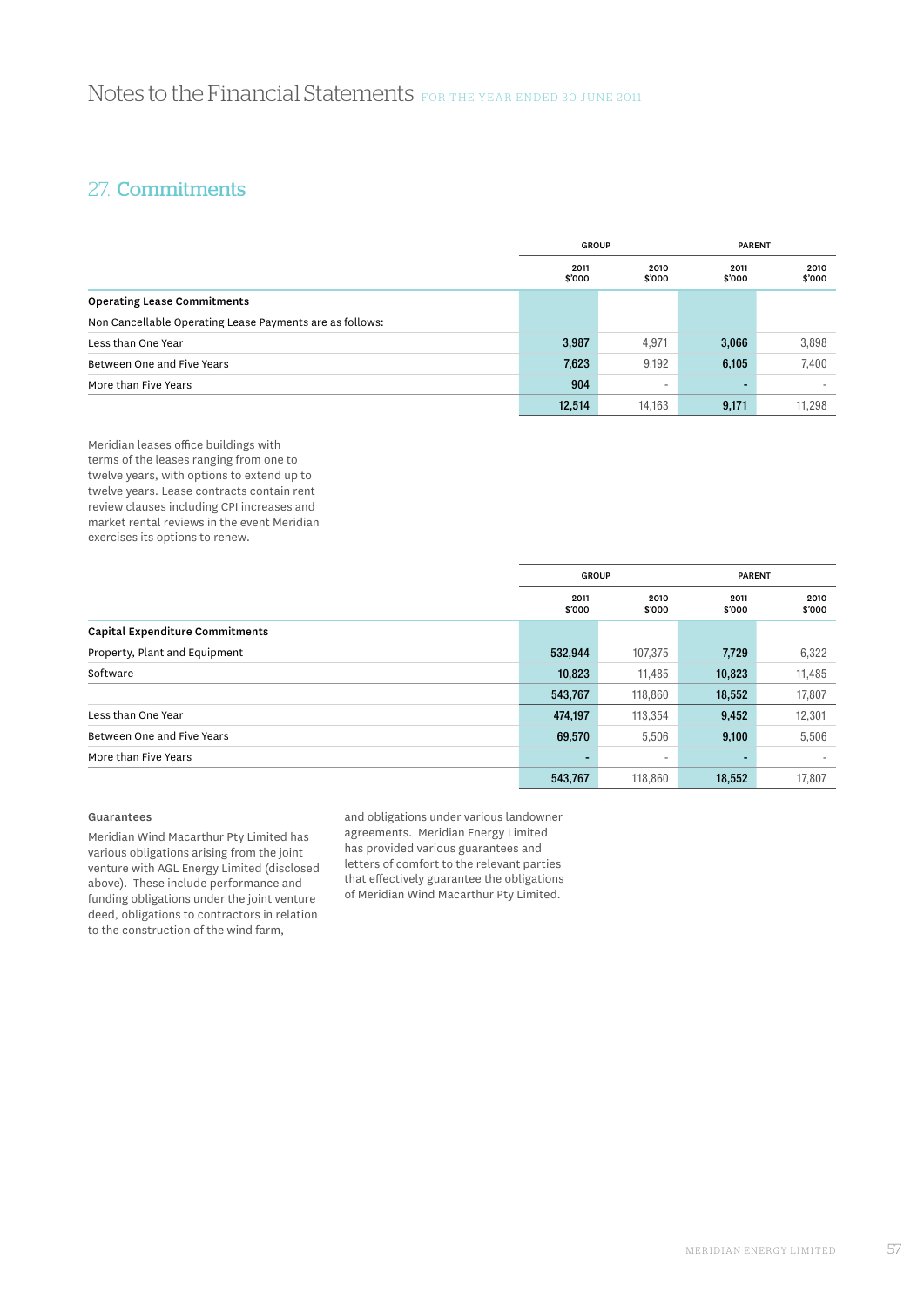# 28. Related Party Transactions

#### Transactions with Related Parties

Meridian transacts with other Government owned or related entities independently and on an arms-lengths basis. Transactions cover a variety of services including trading energy, postal, travel, tax, and this year also included the sale of Tekapo A and B

power stations to Genesis Power Ltd on 1 June 2011 for \$820.1 million

Some directors of the Group may be directors or officers of other companies or organisations with whom members of the Group may transact. Such transactions are all carried out independently on an arm'slength basis.

#### Other Transactions involving a Related Party

During the financial year the transactions outlined in the table below occurred between the Parent and its subsidiaries. These transactions are carried out on a commercial and arm's length basis.

| <b>ENTITY</b>                                                   | <b>TRANSACTION</b>   | \$'000  | <b>NATURE OF TRANSACTION</b>                                                                                                                                                                             |
|-----------------------------------------------------------------|----------------------|---------|----------------------------------------------------------------------------------------------------------------------------------------------------------------------------------------------------------|
| Damwatch Services<br>Limited                                    | Consultancy Services | \$1.949 | Damwatch Services Limited provided consultancy services to Meridian<br>Energy Limited during the year totalling \$1.9 million (2010 \$2.8 million).                                                      |
| Meridian Energy Captive Insurance Services<br>Insurance Limited |                      | \$3.169 | Meridian Energy Captive Insurance Limited (MECIL) received payment for<br>insurance premiums from Meridian Energy Limited. MECIL has this policy<br>underwritten by third parties (2010: \$3.2 million). |

#### Subsidiaries Loan Facilities and Advances

Advances to Subsidiaries are repayable on demand and are unsecured. Interest is charged at an annually set base rate

plus a margin and is payable on demand. Advances from Subsidiaries are repayable on demand, are unsecured and attract a market rate of return. Interest is paid on demand.

|                                                     | <b>PARENT</b>  |                |
|-----------------------------------------------------|----------------|----------------|
|                                                     | 2011<br>\$'000 | 2010<br>\$'000 |
| <b>Loan Facilities and Advances to Subsidiaries</b> |                |                |
| Loan to MEL Holdings Limited                        |                | 116,811        |
| Loan to MEL (Te Apiti) Limited                      |                | 256,000        |
| Loan to MEL (West Wind) Limited                     |                | 469,355        |
| Loan to Three Rivers No 1 Limited                   | 237,604        |                |
| Loan to WhisperGen Limited                          | 12,211         | 41,677         |
| Loan to Meridian Energy Captive Insurance Limited   | 50             | 50             |
| Loan to MEL (White Hill) Limited                    |                | 144,000        |
| Loan to Whisper Tech Limited                        | 3,418          | 7.750          |
| Loan to MEL (Te Uku) Limited                        |                | 113,874        |
| Loan to MEL Solar Holdings Limited                  | 56,473         | 60,048         |
| Other Advances to Subsidiaries                      | 16,952         | 117            |
| <b>Total Advances to Subsidiaries</b>               | 326,708        | 1,209,682      |
| <b>Advances from Subsidiaries</b>                   |                |                |
| Loan from Meridian Energy International Limited     | 219,163        | 219,163        |
| Loan from Right House Limited                       |                | 3,727          |
| Loan from Powershop New Zealand Limited             |                | 1,400          |
| Loan from Energy for Industry Limited               | 9,305          |                |
| Other Advances from Subsidiaries                    | 99             | 117,643        |
| <b>Total Advances from Subsidiaries</b>             | 228,567        | 341,933        |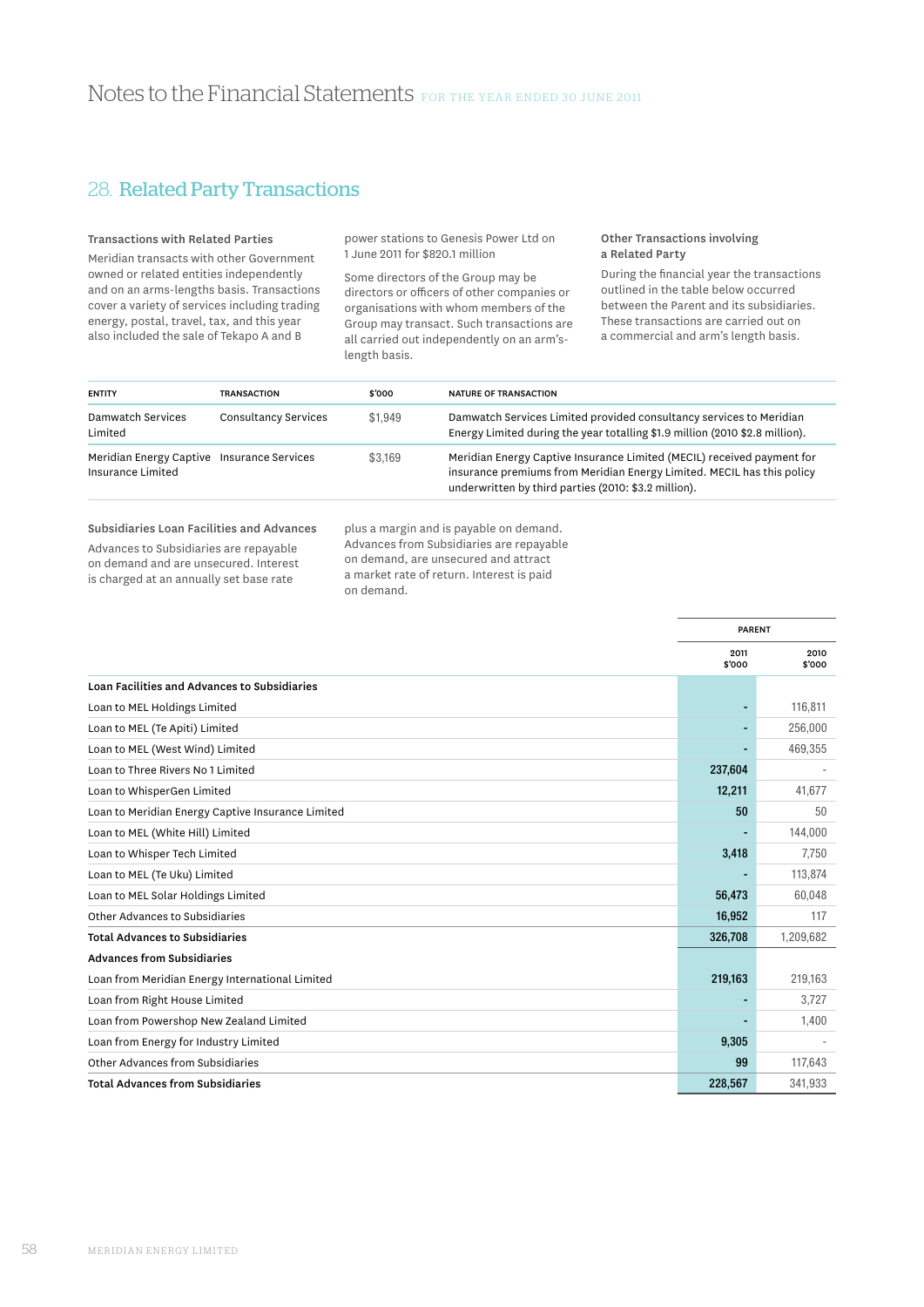# 28. Related Party Transactions (continued)

#### Impairment

Loan Facilities and Advances to Subsidiaries have been impaired by a total of \$50.9 million in 2011 (2010: nil), with respect to WhisperGen Limited

(\$29.5 million), Whisper Tech Limited (\$14.3 million) and MEL Solar Holdings Limited (\$7.1 million). Refer to Note 15 for further details of these impairments.

### Compensation of Key Management Personnel

The remuneration of directors and other members of key management during the year were as follows:

|                                                     | <b>GROUP</b>   |                | <b>PARENT</b>  |                |
|-----------------------------------------------------|----------------|----------------|----------------|----------------|
|                                                     | 2011<br>\$'000 | 2010<br>\$'000 | 2011<br>\$'000 | 2010<br>\$'000 |
| <b>Directors Fees</b>                               | 812            | 740            | 428            | 453            |
| Chief Executive Officer and Senior Management Team: |                |                |                |                |
| Salaries and Short Term Benefits                    | 6,499          | 6,613          | 4,529          | 5,033          |
| Post Employment Benefits                            |                |                |                |                |
| <b>Termination Benefits</b>                         | $\blacksquare$ | 1,057          | $\blacksquare$ | 1,057          |
| Other Long-Term Benefits                            |                | -              |                |                |
|                                                     | 6,499          | 7,670          | 4,529          | 6,090          |

# 29. Subsequent Events

On 22 August 2011 the Board declared a dividend of \$69.4 million payable on 31 October 2011. The dividend has not been included as a liability in these financial statements. The payment of the dividend will not have tax consequences for the Group other than reducing the imputation credit balance.

There have been no other material events subsequent to 30 June 2011.

# 30. Contingent Assets and Liabilities

### CONTINGENT ASSETS

There were no contingent assets at 30 June 2011.

As at 30 June 2010 Meridian and RTA Power (NZ) Limited were proceeding with arbitration to resolve a contractual dispute after RTA Power (NZ) Limited claimed force majeure relief from its contractual obligations. The arbitration between Meridian and RTA Power (NZ) Limited was settled in October 2010 for a sum

of \$28.1 million (net of legal costs) and this is included in Energy Sales in the Income Statement.

# Contingent Liabilities

During a scheduled Transpower transmission outage on 26 March 2011, prices in excess of \$19,000 MWh were bid into the wholesale electricity market. The Electricity Authority (EA) ruled this constituted an undesirable trading situation (UTS) and reset the clearing prices in the upper North Island for periods 22 to 35. A group of market participants has appealed this ruling to the High Court. It is estimated that the liability, should the appeal be successful, is \$14 million. A High Court date has been set for late November 2011, but it is not practicable to state the time of any payment. The Group believes that no provision for any liability need be recognised in these financial statements (2010 Nil).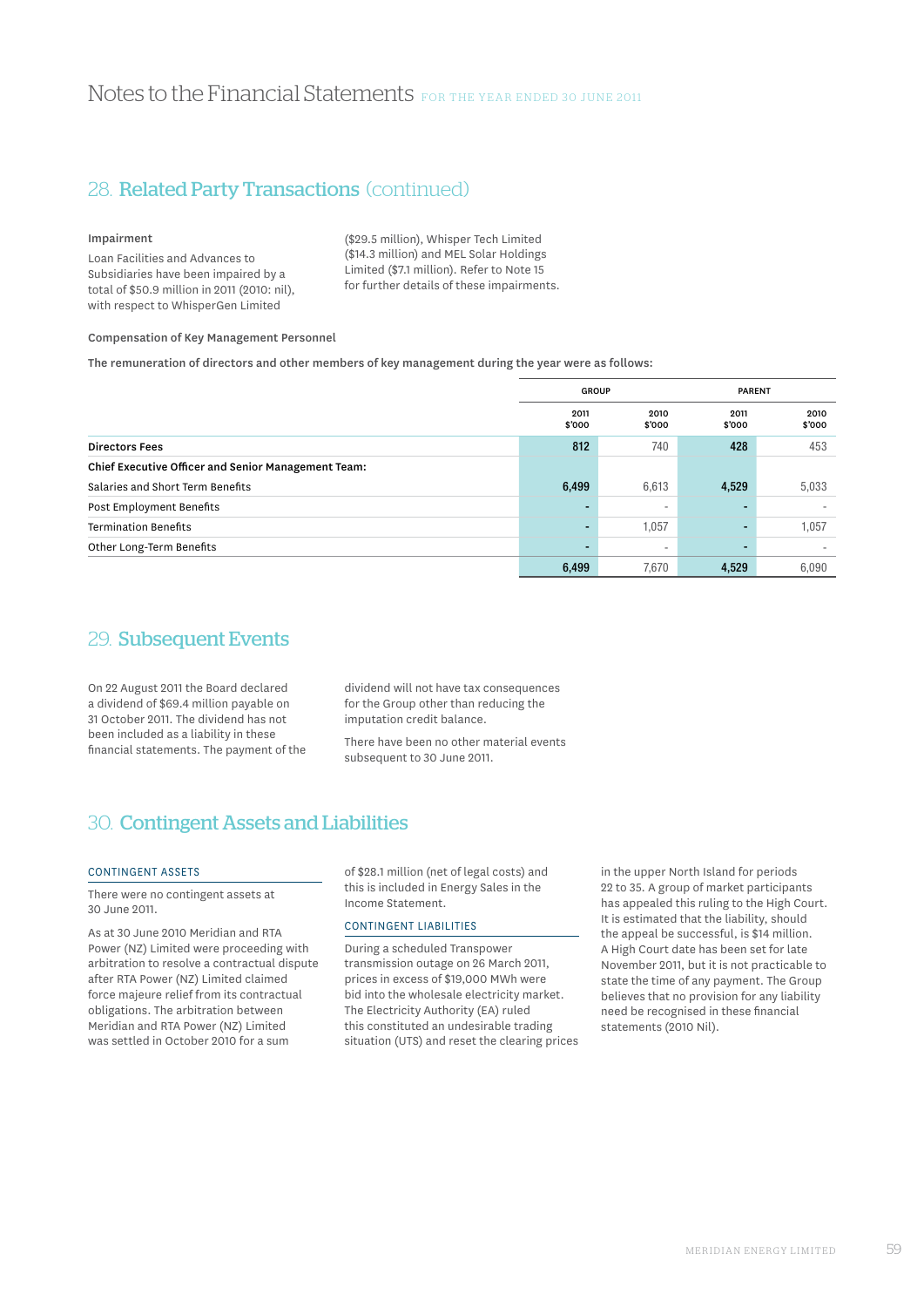# Independent Auditor's Report

### TO THE READERS OF MERIDIAN ENERGY LIMITED AND GROUP'S FINANCIAL STATEMENTS FOR THE YEAR ENDED 30 JUNE 2011

The Auditor-General is the auditor of Meridian Energy Limited (the 'Company') and Group. The Auditor-General has appointed me, Jamie Schmidt, using the staff and resources of Deloitte, to carry out the audit of the financial statements of the Company and Group, on her behalf.

We have audited the financial statements of the Company and Group on pages 1 to 59, that comprise the Statement of Financial Position as at 30 June 2011, the Income Statement, the Statement of Comprehensive Income, the Statement of Changes in Equity and Cash Flow Statement for the year ended on that date and the notes to the financial statements that include accounting policies and other explanatory information.

### Opinion on the financial statements

In our opinion the financial statements of the Company and Group on pages 1 to 59:

- comply with generally accepted accounting practice in New Zealand;
- comply with International Financial Reporting Standards; and
- give a true and fair view of the Company and Group's:
- financial position as at 30 June 2011; and
- financial performance and cash flows for the year ended on that date.

### Opinion on other legal requirements

In accordance with the Financial Reporting Act 1993 we report that, in our opinion, proper accounting records have been kept by the Company and Group as far as appears from the examination of those records.

Our audit was completed on 22 August 2011. This is the date at which our opinion is expressed.

The basis of the opinion is explained below. In addition, we outline the responsibilities of the Board of Directors and our responsibilities, and explain our independence.

#### Basis of Opinion

We carried out the audit in accordance with the Auditor-General's Auditing Standards, and the International Standards on Auditing (New Zealand). Those standards require that we comply with ethical requirements and plan and carry out our audit to obtain reasonable assurance about whether the financial statements are free from material misstatement.

Material misstatements are differences or omissions of amounts and disclosures that would affect a reader's overall understanding of the financial statements. If we had found material misstatements that were not corrected, we would have referred to them in the opinion.

An audit involves carrying out procedures to obtain audit evidence about the amounts and disclosures in the financial statements. The procedures selected depend on our judgement, including our assessment of risks of material misstatement of the financial statements whether due to fraud or error. In making those risk assessments, we consider internal control relevant to the preparation of the Company and Groups's financial statements that give a true and fair view of the matters to which they relate. We consider internal control in order to design audit procedures that are appropriate in the circumstances but not for the purpose of expressing an opinion on the effectiveness of the Company and Group's internal control.

An audit also involves evaluating:

- the appropriateness of accounting policies used and whether they have been consistently applied;
- the reasonableness of the significant accounting estimates and judgements made by the Board of Directors;
- the adequacy of all disclosures in the financial statements; and
- the overall presentation of the financial statements.

We did not examine every transaction, nor do we guarantee complete accuracy of the financial statements. In accordance with the Financial Reporting Act 1993, we report that we have obtained all the information and explanations we have required. We believe we have obtained sufficient and appropriate audit evidence to provide a basis for our audit opinion.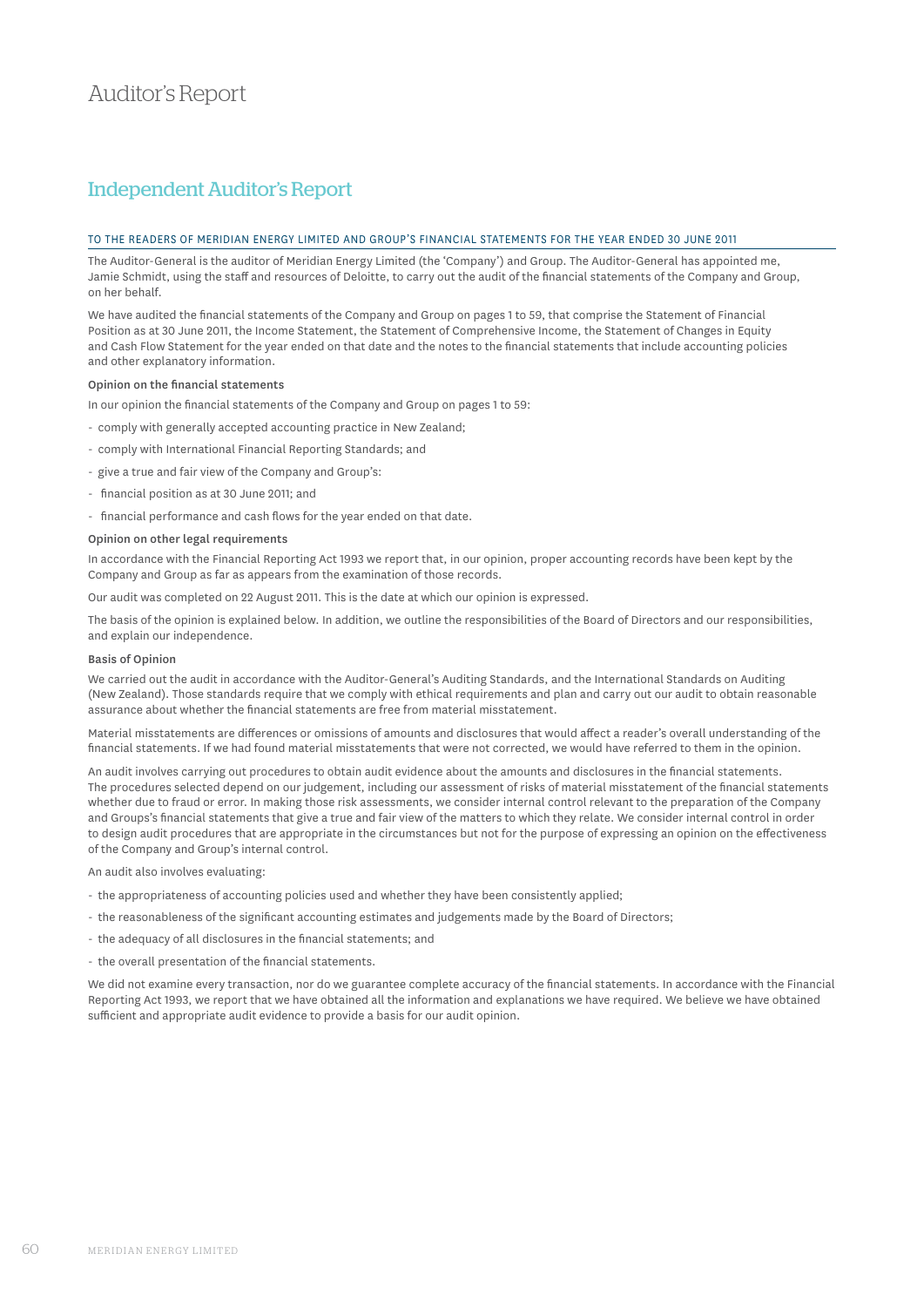# Auditor's Report

# Independent Auditor's Report (continued)

### Responsibilities of the Board of Directors

The Board of Directors is responsible for preparing financial statements that:

- comply with generally accepted accounting practice in New Zealand; and

- give a true and fair view of the Company and Group's financial position, financial performance and cash flows.

The Board of Directors is also responsible for such internal control as it determines is necessary to enable the preparation of financial statements that are free from material misstatement, whether due to fraud or error.

The Board of Directors' responsibilities arise from the State-Owned Enterprises Act 1986 and the Financial Reporting Act 1993.

#### Responsibilities of the Auditors

We are responsible for expressing an independent opinion on the financial statements and reporting that opinion to you based on our audit. Our responsibility arises from section 15 of the Public Audit Act 2001 and section 19(1) of the State-Owned Enterprises Act 1986.

#### Independence

When carrying out the audit we followed the independence requirements of the Auditor-General, which incorporate the independence requirements of the New Zealand Institute of Chartered Accountants.

In addition to the audit, we have carried out other assurance assignments for the Company and Group in the areas of carbon emissions audit, review of the interim financial statements, Trustee reporting and review of prospectus which are compatible with those independence requirements. Partners and employees of our firm deal with the Company and Group on normal terms within the ordinary course of trading activities of the business of the Company and Group.

Other than the audit and other assurance assignments listed above, the firm has no other relationship with, or interest in, Meridian Energy Limited or any of its subsidiaries.

 $SL - d$ 

Jamie Schmidt Deloitte *On behalf of the Auditor-General WELLINGTON, New Zealand*

#### *Matters relating to the electronic presentation of the audited financial statements*

*This audit report relates to the financial statements of Meridian Energy Limited (the Company) and Group for the year ended 30 June 2011 included on the Company's website. The Board of Directors is responsible for the maintenance and integrity of the Company's website. We have not been engaged to report on the integrity of the Company's website. We accept no responsibility for any changes that may have occurred to the financial statements since they were initially presented on the website. The audit report refers only to the financial*  statements named above. It does not provide an opinion on any other information which may have been hyperlinked to or from the financial statements. If readers of this report are concerned *with the inherent risks arising from electronic data communication they should refer to the published hard copy of the audited financial statements and related audit report dated 22 August 2011 to confirm the information included in the audited financial statements presented on this website. Legislation in New Zealand governing the preparation and dissemination of financial information may differ from legislation in other jurisdictions.*